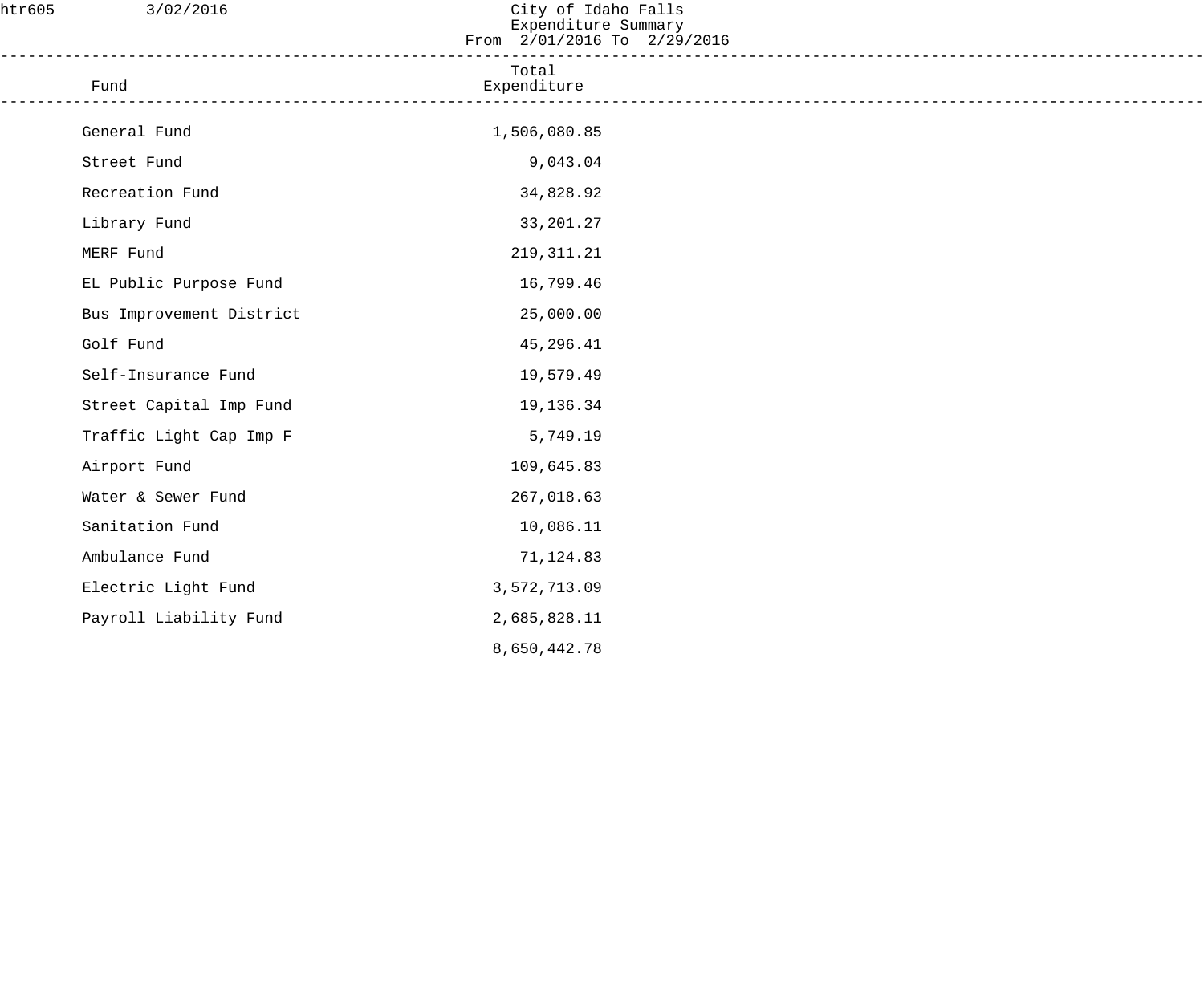# Htr603 3/02/16 City Of Idaho Falls Page 1 OPERATING EXPENSES PAID From 2/01/2016 To 2/29/2016

| Check<br>Number | Vendor<br>Name                                                                          |           |                           |     |                  |  |
|-----------------|-----------------------------------------------------------------------------------------|-----------|---------------------------|-----|------------------|--|
|                 |                                                                                         |           |                           |     |                  |  |
| 0039714         | IDAHO FALLS (UTILITY), CITY OF 694,899.24 BOOK 97 FOR JANUARY 2016 001 Non Departmental |           |                           |     |                  |  |
| 0039714         | IDAHO FALLS (UTILITY), CITY OF                                                          | 53.51     | BOOK 97 FOR JANUARY 2016  |     | 001 Parks        |  |
| 0039714         | IDAHO FALLS (UTILITY), CITY OF                                                          | 314.28    | BOOK 97 FOR JANUARY 2016  |     | 001 Cemeteries   |  |
| 0039714         | IDAHO FALLS (UTILITY), CITY OF                                                          | 4,421.81  | BOOK 97 FOR JANUARY 2016  |     | 010 Streets      |  |
| 0039714         | IDAHO FALLS (UTILITY), CITY OF                                                          | 7,644.94  | BOOK 97 FOR JANUARY 2016  |     | 060 Airport      |  |
| 0039714         | IDAHO FALLS (UTILITY), CITY OF                                                          | 1,780.91  | BOOK 97 FOR JANUARY 2016  |     | 061 Water        |  |
| 0039714         | IDAHO FALLS (UTILITY), CITY OF                                                          | 35,865.97 | BOOK 97 FOR JANUARY 2016  |     | 061 Water        |  |
| 0039714         | IDAHO FALLS (UTILITY), CITY OF                                                          | 414.79    | BOOK 97 FOR JANUARY 2016  |     | 061 Sewer        |  |
| 0039714         | IDAHO FALLS (UTILITY), CITY OF 16,654.82                                                |           | BOOK 97 FOR JANUARY 2016  |     | 061 Sewer        |  |
| 0039714         | IDAHO FALLS (UTILITY), CITY OF                                                          | 1,705.39  | BOOK 97 FOR JANUARY 2016  |     | 061 Sewer        |  |
| 0039714         | IDAHO FALLS (UTILITY), CITY OF                                                          | 8,245.67  | BOOK 97 FOR JANUARY 2016  |     | 061 Sewer        |  |
| 0039714         | IDAHO FALLS (UTILITY), CITY OF                                                          | 3,113.68  | BOOK 97 FOR JANUARY 2016  |     | 064 Electric     |  |
| 0039714         | IDAHO FALLS (UTILITY), CITY OF                                                          | 8,383.98  | BOOK 97 FOR JANUARY 2016  |     | 064 Electric     |  |
| 0039714         | IDAHO FALLS (UTILITY), CITY OF                                                          | 1,568.30  | BOOK 97 FOR JANUARY 2016  |     | 062 Sanitation   |  |
| 0039714         | IDAHO FALLS (UTILITY), CITY OF                                                          | 6,942.65  | BOOK 97 FOR JANUARY 2016  |     | 011 Recreation   |  |
| 0039714         | IDAHO FALLS (UTILITY), CITY OF                                                          | 6,091.56  | BOOK 97 FOR JANUARY 2016  |     | 012 Library      |  |
| 0039714         | IDAHO FALLS (UTILITY), CITY OF                                                          | 359.23    | BOOK 97 FOR JANUARY 2016  |     | 018 Golf Courses |  |
| 0039714         | IDAHO FALLS (UTILITY), CITY OF                                                          | 1,482.29  | BOOK 97 FOR JANUARY 2016  |     | 018 Golf Courses |  |
| 0039714         | IDAHO FALLS (UTILITY), CITY OF                                                          | 1,158.10  | BOOK 97 FOR JANUARY 2016  | 018 | Golf Courses     |  |
| 0039714         | IDAHO FALLS (UTILITY), CITY OF                                                          | 629.45    | BOOK 97 FOR JANUARY 2016  | 018 | Golf Courses     |  |
| 0039714         | IDAHO FALLS (UTILITY), CITY OF                                                          | 1,016.29  | BOOK 97 FOR JANUARY 2016  | 018 | Golf Courses     |  |
| 0039715         | LIFEMAP ASSURANCE COMPANY                                                               | 2,814.64  | SUPP. LIFE INS. FEB 2016  | 080 |                  |  |
| 0039716         | LIFEMAP ASSURANCE COMPANY                                                               | 11,045.21 | EMPLOYEE LIFE INS. 022016 | 080 |                  |  |
| 0039717         | IBEW LOCAL NO. 57                                                                       | 3,342.66  | ELECTRIC UNION DUES FEB16 | 080 |                  |  |
| 0039718         | INT'L ASSN OF FIREFIGHTERS                                                              | 7,240.00  | FIREFIGHTERS UNION FEB16  | 080 |                  |  |
| 0039719         | IDAHO FALLS FOP LODGE #6                                                                | 2,520.00  | POLICE UNION DUES FEB16   | 080 |                  |  |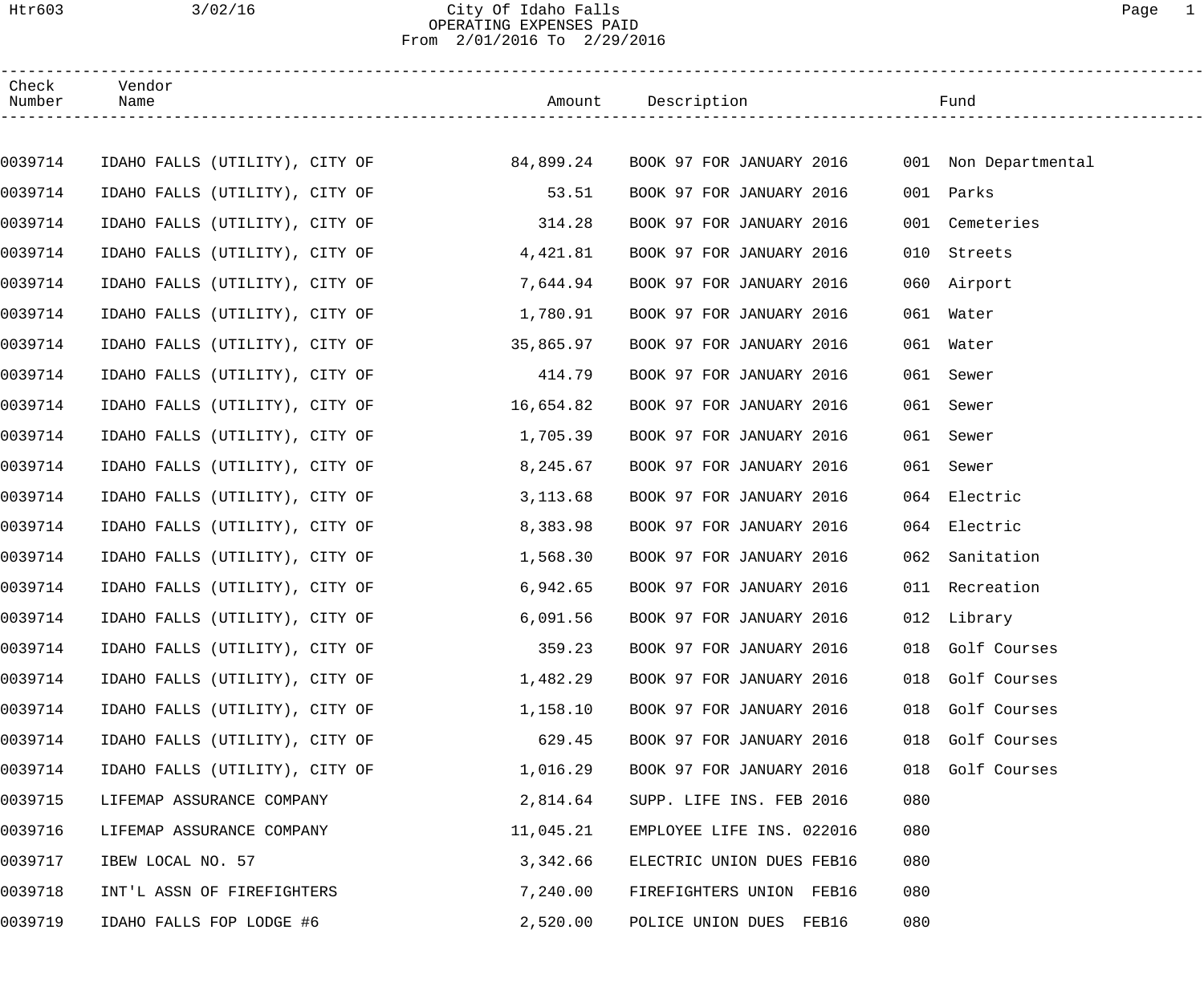# Htr603 3/02/16 City Of Idaho Falls Page 2 OPERATING EXPENSES PAID From 2/01/2016 To 2/29/2016

| Check<br>Number | Vendor<br>Name                       |            | Amount Description         | Fund                      |
|-----------------|--------------------------------------|------------|----------------------------|---------------------------|
|                 |                                      |            |                            |                           |
| 0039720         | IDAHO NCPERS GROUP LIFE INS 1,440.00 |            | PERS LIFE INS DEDUC 0216   | 080                       |
| 0039721         | WNEBCO                               | 2.60       | RLR LIFE INS.ACT/EMP 0216  | 080                       |
| 0039722         | COLONIAL LIFE & ACCIDENT             | 16.00      | EMP.DED.ACCIDENT INS 0216  | 080                       |
| 0039723         | AFLAC                                | 11,525.18  | INS PREMIUMS FOR JAN 2016  | 080                       |
| 0039723         | AFLAC                                | 1,579.42   | SHORT TERM DIS JAN 2016    | 080                       |
| 0039724         | IDAHO SOCIETY OF PROFESSIONAL        | 450.00     | TA#PW-144 KENNY R-REGISTR  | 001                       |
| 0039725         | IDAHO FALLS CITY/PETTY CASH          | 1,643.98   | PETTY CASH REIMBURSEMENT   | 001                       |
| 0039726         | AT&T MOBILITY                        | 26.59      | ACCT#837307558 JAN 2016    | 001 Finance               |
| 0039727         | COLBY SCHOLES                        | 349.00     | TA# IFP-693 C SCHOLES ADV  | 001                       |
| 0039728         | <b>DUANE NELSON</b>                  | 2,055.00   | TA# FD-205 TRAVEL ADVANCE  | 001                       |
| 0039729         | DANA BRIGGS                          | 35.38      | TA# MO-130 TRAVEL REIMBUR  | 001                       |
| 0039730         | RANDY FIFE                           | 175.24     | TA# LE-16 TRAVEL REIMBUR   | 001                       |
| 0039731         | DANIEL JOSE                          | 113.00     | TA# PB-219 TRAVEL ADVANCE  | 001                       |
| 0039732         | IDAHO FALLS CITY/MISC FUND           | 1,447.88   | RFND ON PAY BUSCH/AGR1115  | 001<br>Treasurer          |
| 0039733         | BLUE CROSS OF IDAHO                  | 760,238.50 | HEALTH INSURANCE FEB 2016  | 080                       |
| 0039734         | DELTA DENTAL PLAN OF IDAHO INC       | 61,281.20  | DENTAL INSURANCE FEB 2016  | 080                       |
| 0039735         | IDAHO FALLS CITY/PETTY CASH          | 1,656.02   | PETTY CASH REIMBURSEMENT   | 001                       |
| 0039736         | UAMPS                                | 427,257.06 | UAMPS POWER BILL DEC 2015  | 064                       |
| 0039737         | TRAVIS PRAIRIE                       | 1,899.20   | TA#IFP-678, IFP-697 REIMBU | 001                       |
| 0039738         | JACKIE FLOWERS                       | 869.69     | TA#IFP-725, IFP710, IFP709 | 001                       |
| 0039739         | JOHN GRAHAM                          | 298.00     | TA#PRD-161 TRAVEL ADVANCE  | 001                       |
| 0039740         | TIM REINKE                           | 267.73     | TA#PRD-160 TRAVEL ADVANCE  | 001                       |
| 0039741         | DAVE HANNEMAN                        | 149.00     | TA#FD-209 TRAVEL ADVANCE   | 001                       |
| 0039742         | CENTURYLINK                          | 723.28     | CENTURYLINK BILL 1192016   | 001                       |
| 0039743         | MELISSA L. MARTIN                    | 100.00     | EASEMENT AGGREEMENT        | Street Capital Imp<br>042 |
| 0039744         | THOMAS M. AND JUDY SUTTON            | 70.00      | EASEMENT AGGREEMENT        | Street Capital Imp<br>042 |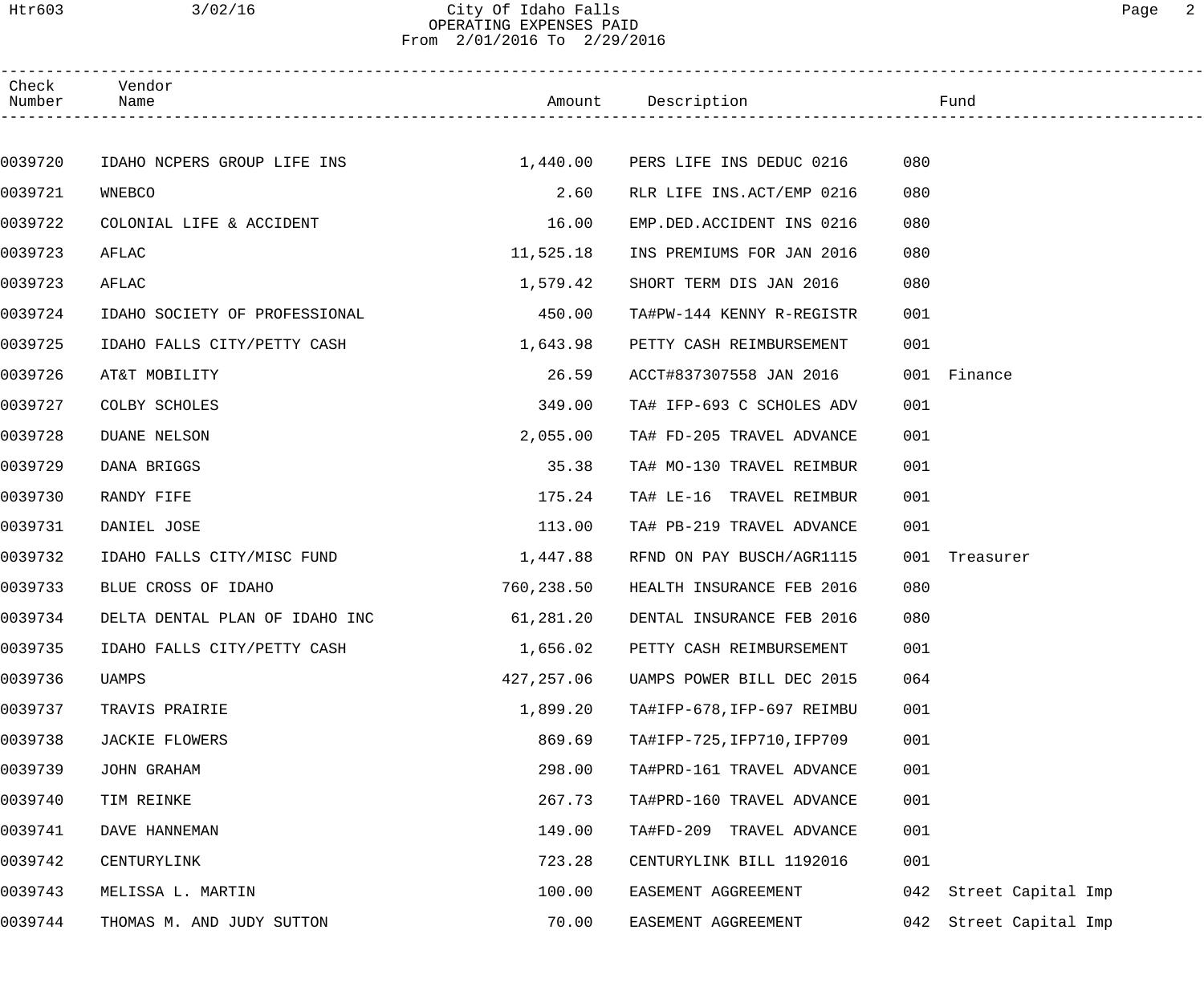# Htr603 3/02/16 City Of Idaho Falls Page 3 OPERATING EXPENSES PAID From 2/01/2016 To 2/29/2016

| Check<br>Number | Vendor<br>Name                 | Amount     | Description                                     | Fund                      |
|-----------------|--------------------------------|------------|-------------------------------------------------|---------------------------|
|                 |                                |            |                                                 |                           |
| 0039745         | TITLE ONE CORPORATION          | 7,819.00   | CLOSING FEE 800N SKYLINE 042 Street Capital Imp |                           |
| 0039746         | TIM LOHSE, K MERRELL           | 649.00     | TA#PRD-162 TRAVEL ADVANCE                       | 001                       |
| 0039746         | TIM LOHSE, K MERRELL           | $649.00 -$ | Bank Code Correction                            | 001                       |
| 0039746         | TIM LOHSE; K MERRELL           | 649.00     | Bank Code Correction                            | 001                       |
| 0039747         | MONICA J. JOHNSON              | 120.00     | EASEMENT AGGREEMENT                             | 042 Street Capital Imp    |
| 0039748         | CHARLES A. DECKER              | 120.00     | EASEMENT AGGREEMENT                             | Street Capital Imp<br>042 |
| 0039749         | ROBERT HOWARTER                | 291.00     | TA3PRD-158 TRAVEL ADVANCE                       | 001                       |
| 0039750         | DON FRONGNER                   | 291.00     | TA#PRD-156 TRAVEL ADVANCE                       | 001                       |
| 0039751         | <b>JAMES LANDON</b>            | 341.00     | TA#PRD-157 TRAVEL ADVANCE                       | 001                       |
| 0039752         | MARK SPRAKTES                  | 485.00     | TA#PRD-159 TRAVEL ADVANCE                       | 001                       |
| 0039753         | BRUCE SCHOLES                  | 75.00      | TA#IFP-713 TRAVEL REIMBUR                       | 001                       |
| 0039754         | LOU FULLERTON                  | 30.00      | TA#IFP-714 TRAVEL REIMBUR                       | 001                       |
| 0039755         | BEAR PRAIRIE                   | 140.50     | TA#IFP-700 TRAVEL REIMBUR                       | 001                       |
| 0039756         | RICHARD MALLOY                 | 60.00      | TA#IFP-712 TRAVEL REIMBUR                       | 001                       |
| 0039757         | WELLS FARGO BANK               | 23,106.11  | PMT WELLS FARGO CC JAN16                        | 001                       |
| 0039757         | WELLS FARGO BANK               | 1,259.64   | PMT WELLS FARGO CC JAN16                        | 001                       |
| 0039757         | WELLS FARGO BANK               | 15.00      | PMT WELLS FARGO CC JAN16                        | 001 Mayor                 |
| 0039757         | WELLS FARGO BANK               | 199.00     | PMT WELLS FARGO CC JAN16                        | 001<br>Treasurer          |
| 0039757         | WELLS FARGO BANK               | 120.00     | PMT WELLS FARGO CC JAN16                        | 001<br>Non Departmental   |
| 0039757         | WELLS FARGO BANK               | 315.74     | PMT WELLS FARGO CC JAN16                        | Non Departmental<br>001   |
| 0039758         | HOME DEPOT                     | 150.00     | RETIREE GIFT DUANE TAYLOR                       | General Services<br>001   |
| 0039759         | IDAHO FALLS CITY/PETTY CASH    | 1,258.74   | REIMBURSE PETTY CASH                            | 001                       |
| 0039760         | CENTURYLINK                    | 1,284.85   | 3 T1 LINES FEBRUARY 2016                        | 001                       |
| 0039761         | REBECCA CASPER                 | 139.70     | TA#IFP& MO-133 TRAVEL REI                       | 001                       |
| 0039762         | LINE CONSTRUCTION BENEFIT FUND | 41,091.84  | ELECTRIC HEALTH INS MAR16                       | 080                       |
| 0039763         | LINE CONSTRUCTION BENEFIT FUND | 5,760.00   | IBEW EMPLOYEE HRA 032016                        | 080                       |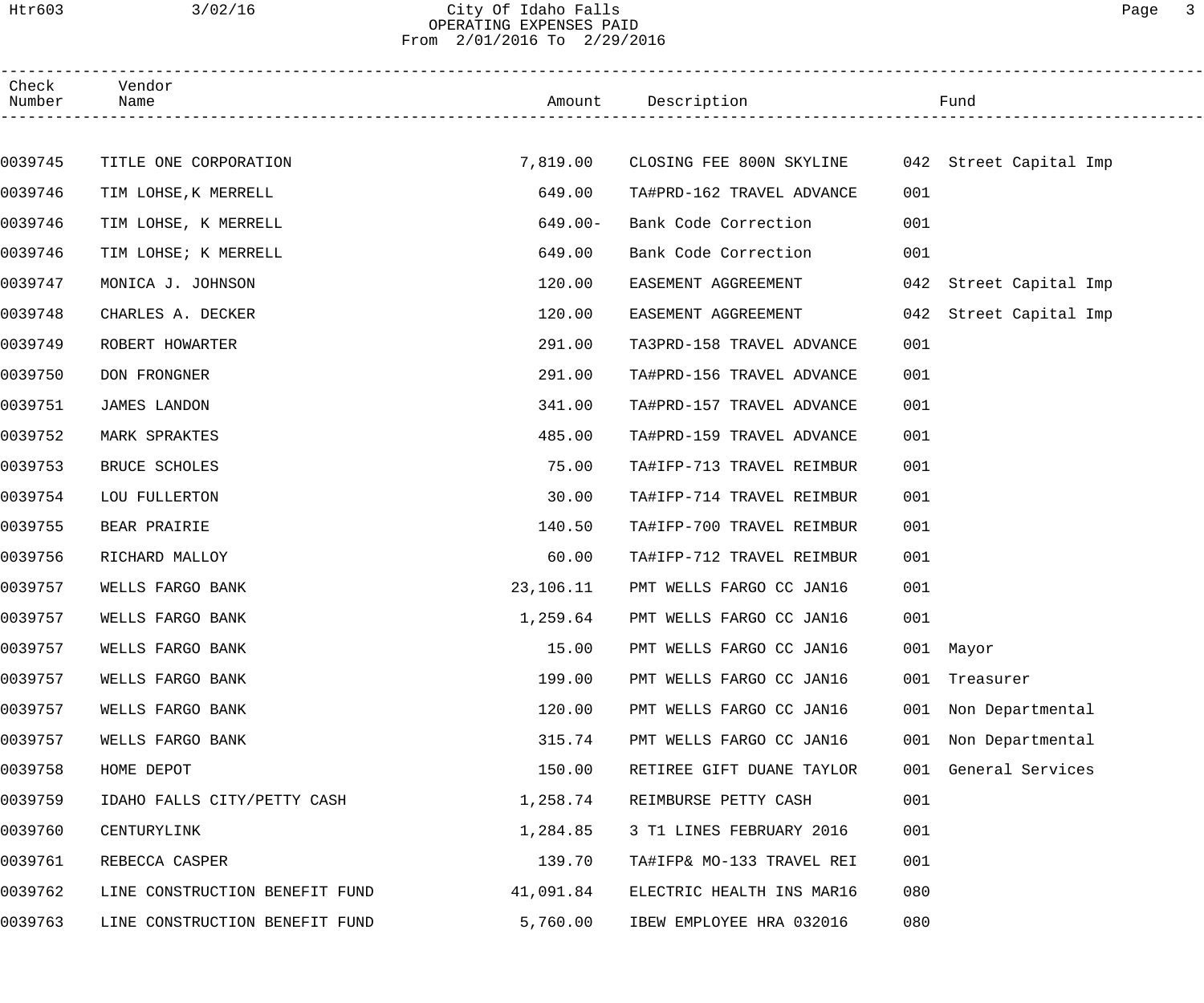## Htr603 3/02/16 City Of Idaho Falls Page 4 OPERATING EXPENSES PAID From 2/01/2016 To 2/29/2016

| Check<br>Number | Vendor<br>Name                               |            |                           |     |
|-----------------|----------------------------------------------|------------|---------------------------|-----|
|                 |                                              |            |                           |     |
| 0039764         | AMERICAN FUNDS SERVICE COMPANY 677 1997 1998 |            | 457 CONTRIBUTIONS 21216   | 080 |
| 0039765         | VARIABLE ANNUITY LIFE                        | 12,825.38  | 457 CONTRIBUTIONS 21216   | 080 |
| 0039765         | VARIABLE ANNUITY LIFE                        | 1,010.00   | 457 ROTH                  | 080 |
| 0039766         | AMERICAN INSURANCE SERVICE                   | 2,428.28   | FSA CONTRIBUTION 21216    | 080 |
| 0039766         | AMERICAN INSURANCE SERVICE                   | 152.00     | FSA MONTHLY FEE 21216     | 080 |
| 0039767         | DATAPATH FINANCIAL SERVICES, INC 2,599.61    |            | HSA EMPLOYEE CONTR 021216 | 080 |
| 0039767         | DATAPATH FINANCIAL SERVICES, INC 1,000.00    |            | HSA EMPLOYER CONTR 021216 | 080 |
| 0039768         | IDAHO STATE TAX COMMISSION 54,459.00         |            | STATE TAX W/H FOR 021216  | 080 |
| 0039769         | IDAHO FALLS CITY-PAYROLL                     | 119,409.77 | FED TAX W/H FOR 021216    | 080 |
| 0039769         | IDAHO FALLS CITY-PAYROLL                     | 71,952.47  | FICA W/H FOR 021216       | 080 |
| 0039769         | IDAHO FALLS CITY-PAYROLL                     | 71,952.47  | FICA W/H-CITY FOR 21216   | 080 |
| 0039769         | IDAHO FALLS CITY-PAYROLL                     | 20,724.31  | MED W/H FOR 21216         | 080 |
| 0039769         | IDAHO FALLS CITY-PAYROLL                     | 20,724.31  | MED W/H--CITY FOR 21216   | 080 |
| 0039770         | IDAHO FALLS CITY-PAYROLL                     | 44,716.74  | WORKERS COMP 2122016      | 080 |
| 0039771         | IDAHO FALLS CITY-PAYROLL                     | 106,537.59 | PERS EMPLOYEE FOR 21216   | 080 |
| 0039771         | IDAHO FALLS CITY-PAYROLL                     | 178,777.35 | WORKERS COMP-CITY 21216   | 080 |
| 0039771         | IDAHO FALLS CITY-PAYROLL                     | 55,247.76  | 401K/FIRE DEFFERED 401K   | 080 |
| 0039771         | IDAHO FALLS CITY-PAYROLL                     | 3,364.80   | PERSI LOAN PAYDAY 21216   | 080 |
| 0039772         | IDAHO FALLS CITY-PAYROLL                     | 2,652.16   | POLICE VEH BENEFIT FEB16  | 080 |
| 0039773         | SCENIC FALLS FEDERAL CREDIT                  | 54,006.04  | CREDIT UNION DED 021216   | 080 |
| 0039773         | SCENIC FALLS FEDERAL CREDIT                  | 290.00     | MEA DUES 021216           | 080 |
| 0039774         | UNITED WAY OF IDAHO FALLS                    | 2.00       | UNITED WAY EMPLOYEE CONTR | 080 |
| 0039775         | HRA VEBA TRUST                               | 12,535.56  | VEBA CONTR PAYDAY 021216  | 080 |
| 0039776         | BRAD PERKINS                                 | 857.00     | TA#MS-162 TRAVEL ADVANCE  | 001 |
| 0039777         | ENTERPRISE RENT-A-CAR                        | 586.88     | TA#PW-162 PRD-154 PB-219  | 001 |
| 0039778         | SUNNY KATSEANES                              | 354.00     | TA#PW-155 TRAVEL ADVANCE  | 001 |
|                 |                                              |            |                           |     |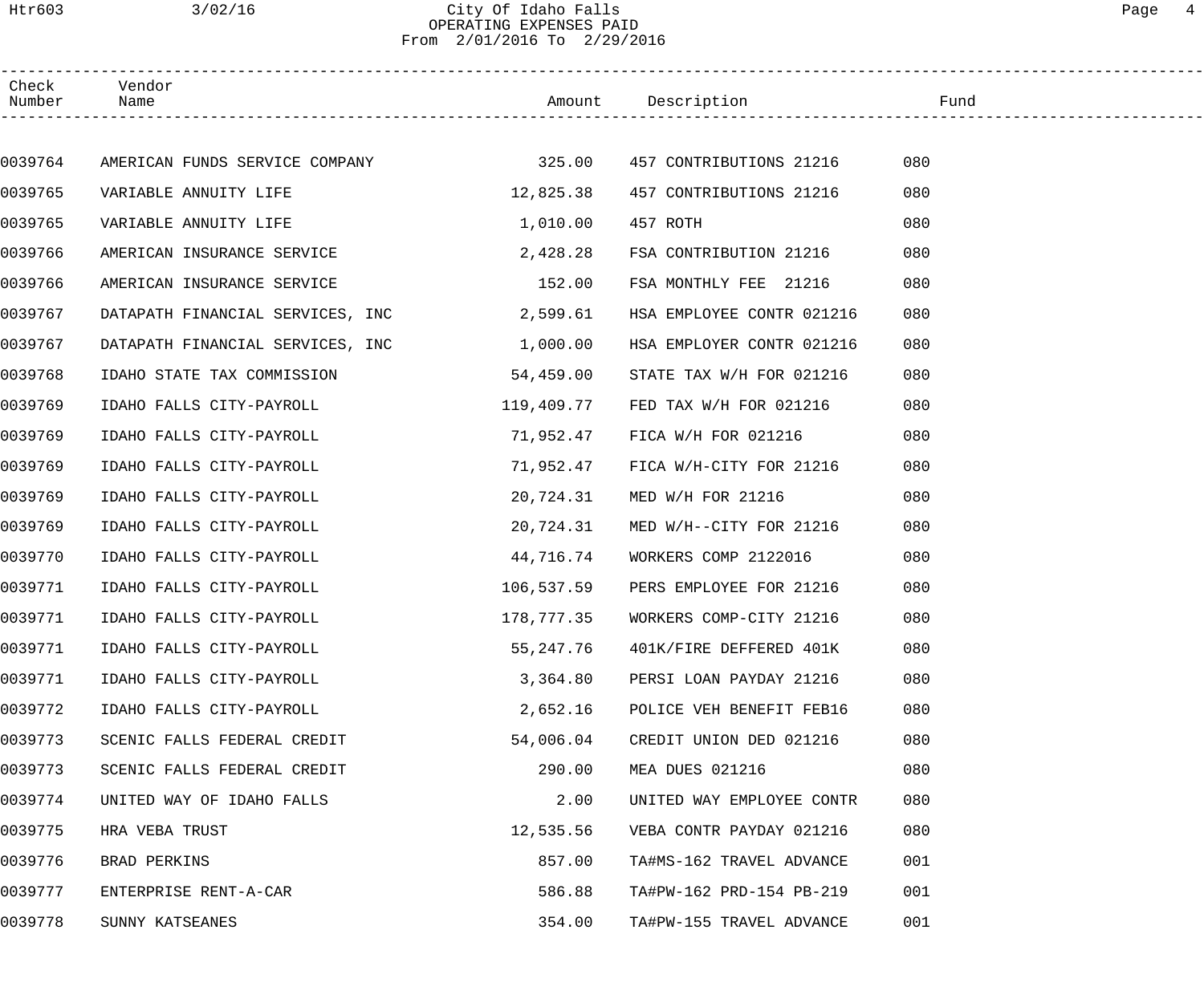# Htr603 3/02/16 City Of Idaho Falls Page 5 OPERATING EXPENSES PAID From 2/01/2016 To 2/29/2016

| Check<br>Number | Vendor<br>Name                          |            | Example of the Mundown of the Mundown of the Mundown of the Mundown of the Mundown of the Mundown of the Mundown of the Mundown of the Mundown of the Mundown of the Mundown of the Mundown of the Mundown of the Mundown of t |     |  |
|-----------------|-----------------------------------------|------------|--------------------------------------------------------------------------------------------------------------------------------------------------------------------------------------------------------------------------------|-----|--|
|                 |                                         |            |                                                                                                                                                                                                                                |     |  |
| 0039779         | KENNY ROBERTS                           | 858.00     | TA#PW-144 TRAVEL ADVANCE                                                                                                                                                                                                       | 001 |  |
| 0039780         | TOM HAVLICAK                            | 1,493.00   | TA#IFP-705 TRAVEL ADVANCE                                                                                                                                                                                                      | 001 |  |
| 0039781         | REBECCA CASPER                          | 271.07     | TA#MO-136,MO-134                                                                                                                                                                                                               | 001 |  |
| 0039782         | BONNEVILLE POWER ADMIN.-IF              | 267,786.00 | JAN16-TRN01-10204 (BPA)                                                                                                                                                                                                        | 064 |  |
| 0039783         | IDAHO FALLS CITY/PETTY CASH             | 1,685.13   | REIMBURSE PETTY CASH                                                                                                                                                                                                           | 001 |  |
| 0039784         | BOISE HOTEL MANAGEMENT, INC.            | 828.00     | TA#FD-207 LODGING                                                                                                                                                                                                              | 001 |  |
| 0039785         | BONNEVILLE POWER ADMIN.-IF 2,356,374.00 |            | BPA JAN16-PWR01-10204                                                                                                                                                                                                          | 064 |  |
| 0039786         | IDAHO FALLS CITY/PETTY CASH             | 1,761.55   | REIMBURSE PETTY CASH                                                                                                                                                                                                           | 001 |  |
| 0039787         | BLOCK 22 LLC                            | 772.00     | THE GROVE HOTEL LODGING                                                                                                                                                                                                        | 001 |  |
| 0039788         | MICHELLE ZIEL-DINGMAN                   | 210.24     | TA#CC-87 TRAVEL REIMBURSE                                                                                                                                                                                                      | 001 |  |
| 0039789         | JOHN RADFORD                            | 210.24     | $TA#CC-88$                                                                                                                                                                                                                     | 001 |  |
| 0039790         | TOM HALLY                               | 210.24     | TA#CC-89 TRAVEL REIMBURSE                                                                                                                                                                                                      | 001 |  |
| 0039791         | ED MAROHN                               | 210.14     | TA#CC-90 TRAVEL REIMBURSE                                                                                                                                                                                                      | 001 |  |
| 0039792         | PAMELA ALEXANDER                        | 24.00      | TA#MS-159 TRAVEL REIMBURS                                                                                                                                                                                                      | 001 |  |
| 0039793         | KENNETH MCOMBER                         | 186.24     | TA#MS-158 TRAVEL REIMBURS                                                                                                                                                                                                      | 001 |  |
| 0039794         | MICHAEL KIRKHAM                         | 24.00      | TA#LE-17 TRAVEL REIMBURS                                                                                                                                                                                                       | 001 |  |
| 0039795         | <b>JACKIE FLOWERS</b>                   | 765.31     | TA#IFP-682 IFP-696 IFP685                                                                                                                                                                                                      | 001 |  |
| 0039796         | REBECCA CASPER                          | 70.08      | TA#MO-132 TRAVEL REIMBURS                                                                                                                                                                                                      | 001 |  |
| 0039797         | JACKIE FLOWERS                          | 2,656.00   | TA#IFP-707 TRAVEL ADVANCE                                                                                                                                                                                                      | 001 |  |
| 0039798         | BRUCE SCHOLES                           | 882.00     | TA#IFP-727 TRAVEL ADVANCE                                                                                                                                                                                                      | 001 |  |
| 0039799         | COLBY SCHOLES                           | 323.00     | TA#IFP-694 TRAVEL ADVANCE                                                                                                                                                                                                      | 001 |  |
| 0039800         | MARK REED                               | 946.00     | TA#IFP-703 TRAVEL ADVANCE                                                                                                                                                                                                      | 001 |  |
| 0039801         | HEIDI CARLSON                           | 579.00     | TA#MS-161 TRAVEL ADVANCE                                                                                                                                                                                                       | 001 |  |
| 0039802         | JASON COOPER                            | 2,319.00   | TA#IFP-679 TRAVLE ADVANCE                                                                                                                                                                                                      | 001 |  |
| 0039803         | CORY DENNERT                            | 294.00     | TA#FD-213 TRAVEL ADVANCE                                                                                                                                                                                                       | 001 |  |
| 0039804         | COLONIAL LIFE & ACCIDENT                | 16.00      | ACCIDENT INSURANCE MAR'16                                                                                                                                                                                                      | 080 |  |
|                 |                                         |            |                                                                                                                                                                                                                                |     |  |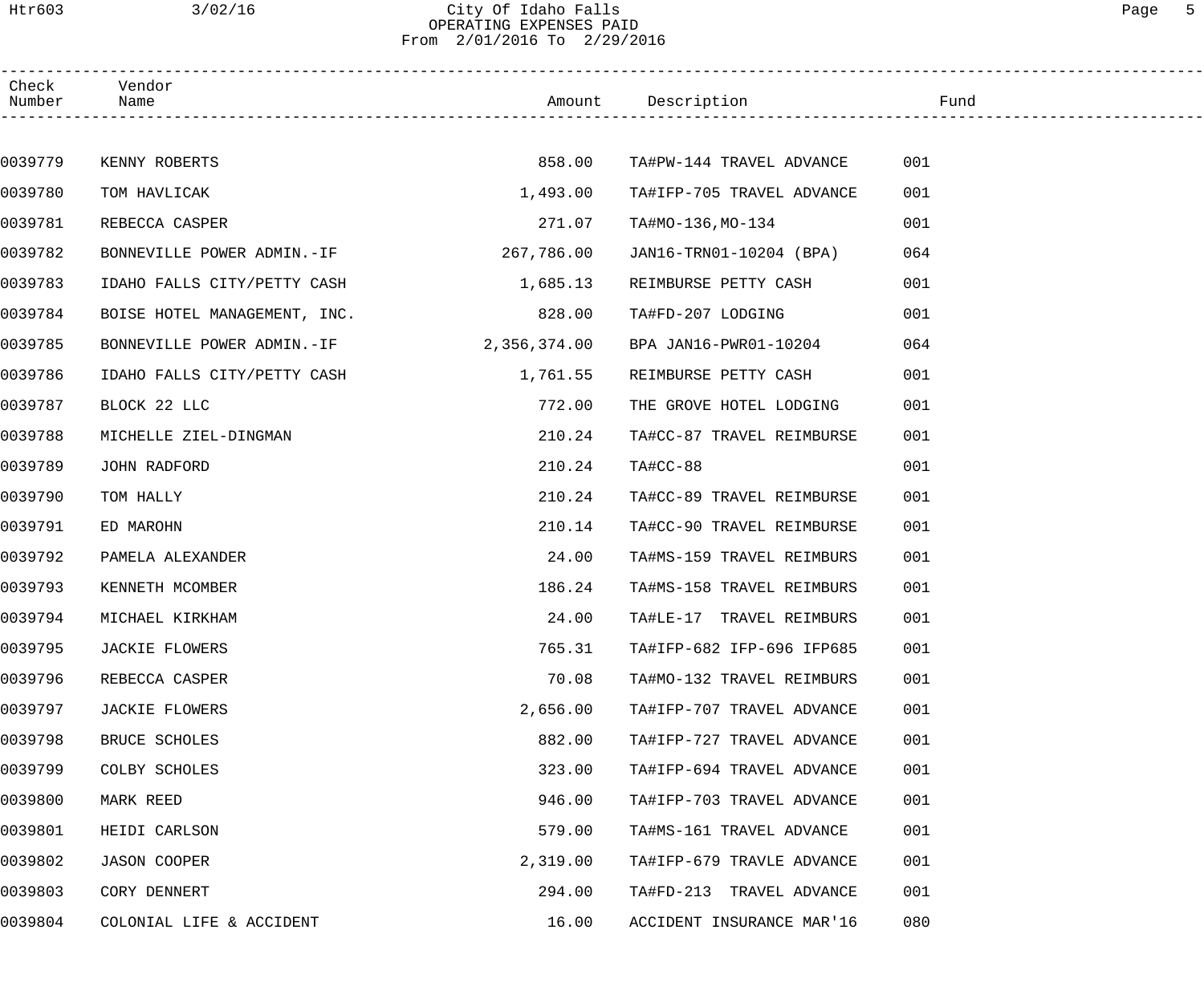# Htr603 3/02/16 City Of Idaho Falls Page 6 OPERATING EXPENSES PAID From 2/01/2016 To 2/29/2016

| Check<br>Number | Vendor<br>Name                   |            | Amount Description        | Fund |  |
|-----------------|----------------------------------|------------|---------------------------|------|--|
|                 |                                  |            |                           |      |  |
| 0039805         | WNEBCO                           | 2.60       | RLR LIFE INS MAR'16       | 080  |  |
| 0039806         | IDAHO FALLS FOP LODGE #6         | 2,520.00   | POLICE UNION DUES MAR'16  | 080  |  |
| 0039807         | INT'L ASSN OF FIREFIGHTERS       | 7,132.00   | FIREFIGHTER DUES MAR'16   | 080  |  |
| 0039808         | IBEW LOCAL NO. 57                | 3,256.59   | ELECTRIC UNION DUES MAR16 | 080  |  |
| 0039809         | LIFEMAP ASSURANCE COMPANY        | 11,031.60  | EMPLOYEE LIFE INS MAR'16  | 080  |  |
| 0039810         | LIFEMAP ASSURANCE COMPANY        | 2,930.42   | SUPPLEMENTAL LIFE MAR'16  | 080  |  |
| 0039811         | RANDY FIFE                       | 196.74     | TA#LE-19 TRAVEL REIMBURSE | 001  |  |
| 0039812         | IDAHO FALLS CITY/PETTY CASH      | 1,580.41   | REIMBURSE PETTY CASH      | 001  |  |
| 0039813         | CENTURYLINK                      | 244.50     | DID CHARGES FEB 10,2016   | 001  |  |
| 0039814         | AMERICAN TRAINCO                 | 1,980.00   | TA#IFP-734 REGISTRATION   | 001  |  |
| 0039815         | IDAHO POLICE CANINE ASSOCATION   | 120.00     | TA#PD522 REGISTRATION     | 001  |  |
| 0039816         | IDAHO FALLS CITY-PAYROLL         | 106,703.71 | PERS EMPLOYEE 02262016    | 080  |  |
| 0039816         | IDAHO FALLS CITY-PAYROLL         | 180,712.50 | PERS CITY SHARE 02262016  | 080  |  |
| 0039816         | IDAHO FALLS CITY-PAYROLL         | 57,091.42  | 401K/FIRE DEFERRED 022616 | 080  |  |
| 0039816         | IDAHO FALLS CITY-PAYROLL         | 3,296.44   | PERSI LOAN 02262016       | 080  |  |
| 0039817         | AMERICAN FUNDS SERVICE COMPANY   | 325.00     | 457 CONTRIBUTIONS 022616  | 080  |  |
| 0039818         | VARIABLE ANNUITY LIFE            | 11,556.15  | 457 CONTRIBUTIONS 022616  | 080  |  |
| 0039818         | VARIABLE ANNUITY LIFE            | 1,010.00   | 457 ROTH 022616           | 080  |  |
| 0039819         | AMERICAN INSURANCE SERVICE       | 2,428.28   | FSA CONTRIBUTIONS 022616  | 080  |  |
| 0039820         | IDAHO STATE TAX COMMISSION       | 54,785.00  | STATE TAX W/H 022616      | 080  |  |
| 0039821         | DATAPATH FINANCIAL SERVICES, INC | 2,599.61   | HSA EMPLOYEE 022616       | 080  |  |
| 0039821         | DATAPATH FINANCIAL SERVICES, INC | 89,000.00  | HSA EMPLOYER 022616       | 080  |  |
| 0039822         | IDAHO FALLS CITY-PAYROLL         | 120,005.70 | FED W/H 022616            | 080  |  |
| 0039822         | IDAHO FALLS CITY-PAYROLL         | 70,927.09  | FICA W/H 022616           | 080  |  |
| 0039822         | IDAHO FALLS CITY-PAYROLL         | 70,927.09  | FICA CITY W/H             | 080  |  |
| 0039822         | IDAHO FALLS CITY-PAYROLL         | 20,667.56  | MED W/H 022616            | 080  |  |
|                 |                                  |            |                           |      |  |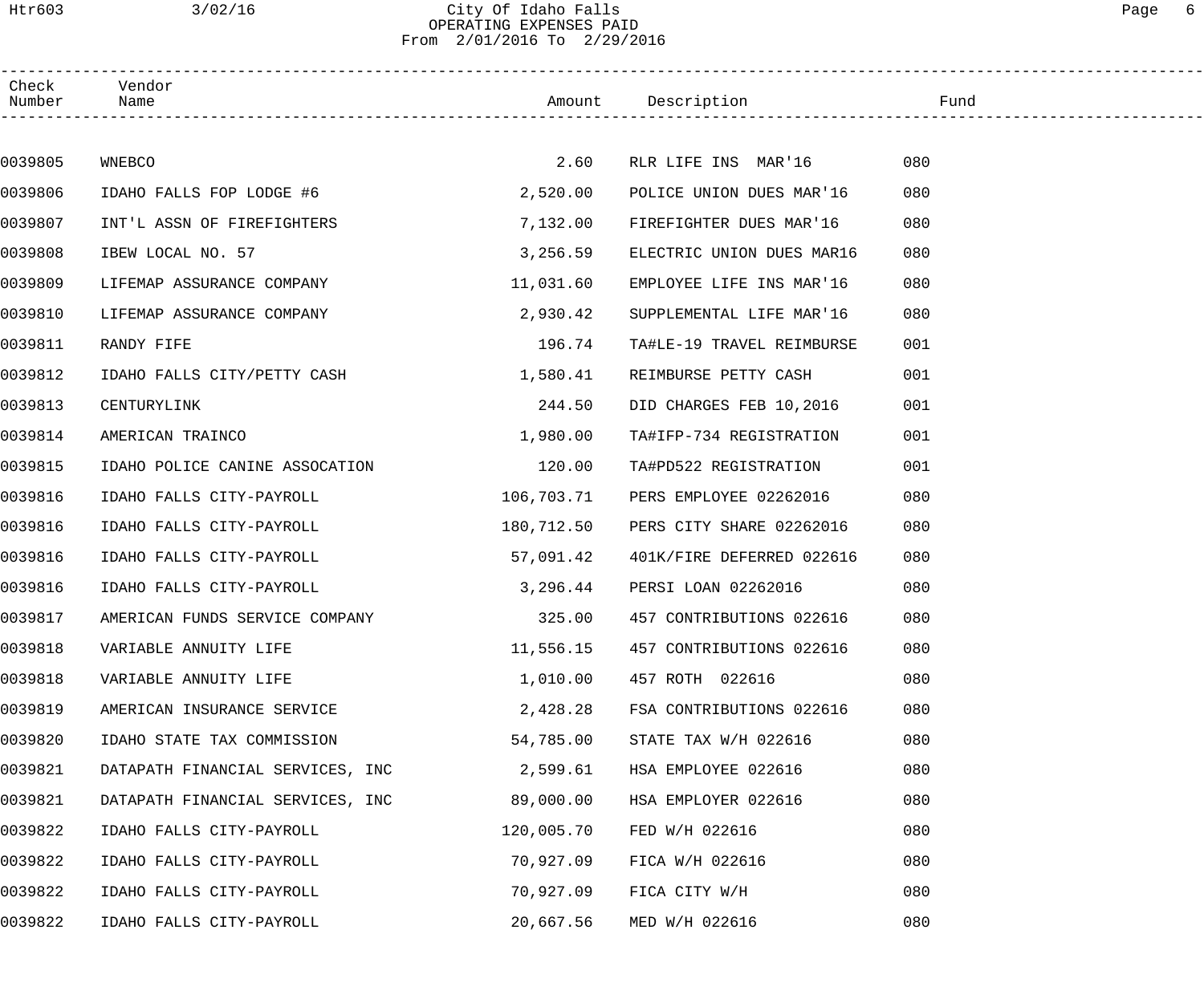# Htr603 3/02/16 City Of Idaho Falls Page 7 OPERATING EXPENSES PAID From 2/01/2016 To 2/29/2016

| Check<br>Number | Vendor<br>Name              | Amount    | Description             | Fund                          |  |
|-----------------|-----------------------------|-----------|-------------------------|-------------------------------|--|
|                 |                             |           |                         |                               |  |
| 0039822         | IDAHO FALLS CITY-PAYROLL    | 20,667.56 | MED. CITY W/H 022616    | 080                           |  |
| 0039823         | IDAHO FALLS CITY-PAYROLL    | 44,842.40 | 022616<br>WORKERS COMP  | 080                           |  |
| 0039824         | SCENIC FALLS FEDERAL CREDIT | 53,801.54 | CREDIT UNION DED 022616 | 080                           |  |
| 0039825         | UNITED WAY OF IDAHO FALLS   | 2.00      | UNITED WAY CONT. 022616 | 080                           |  |
| 0039826         | IDAHO FALLS DOWNTOWN        | 25,000.00 | BID ASSESSMENT 2 OUATER | 016 Business Improvement Dist |  |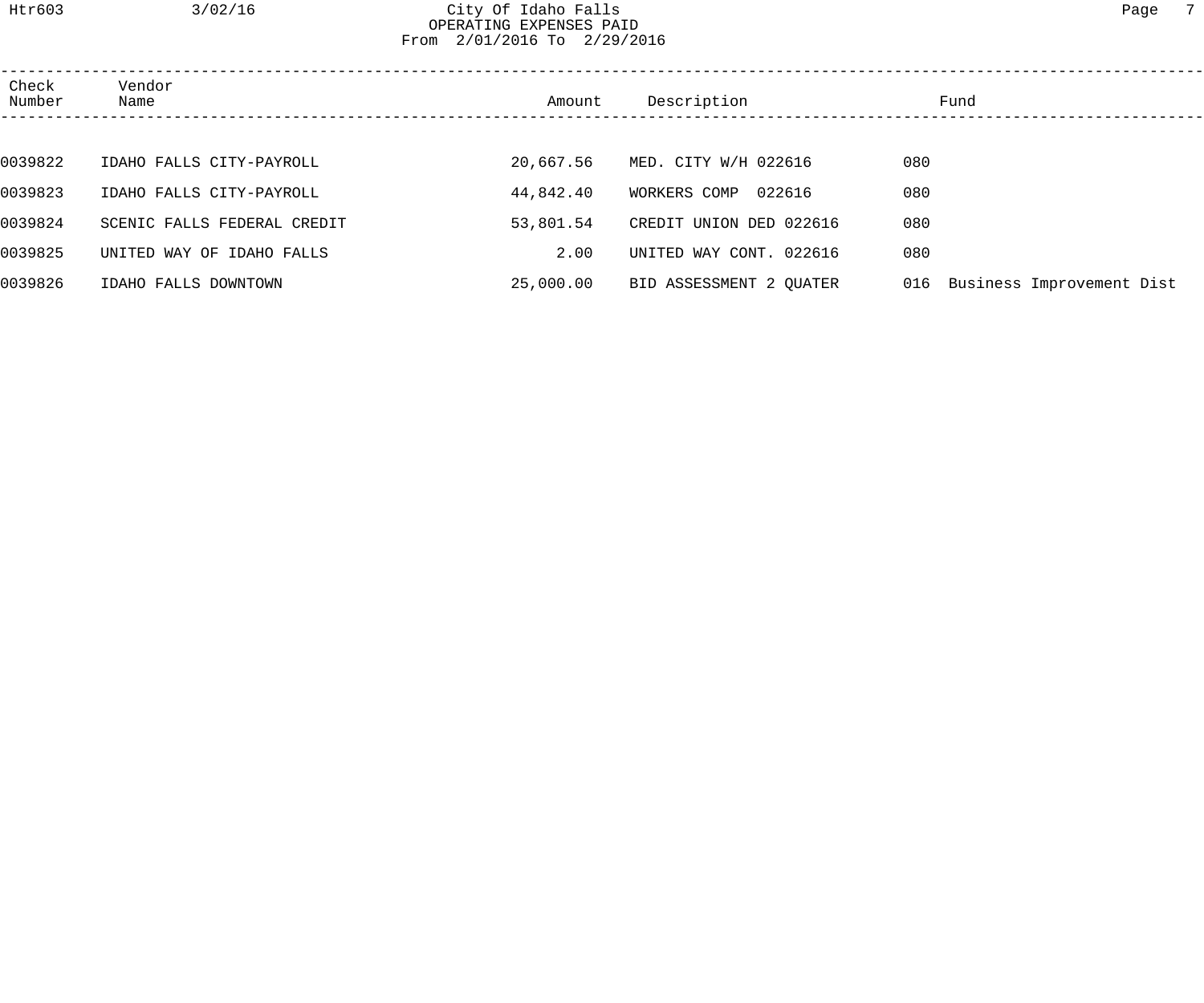# City Of Idaho Falls Summary of Operating Expenses By Fund From 2/01/2016 To 2/29/2016

------------------------------------------------------------------------------------------------------------------------------------

| $\mathbf{1}$ | General Fund             | 151,135.07   |
|--------------|--------------------------|--------------|
| 10           | Street Fund              | 4,421.81     |
| 11           | Recreation Fund          | 6,942.65     |
| 12           | Library Fund             | 6,091.56     |
| 16           | Bus Improvement District | 25,000.00    |
| 18           | Golf Fund                | 4,645.36     |
| 42           | Street Capital Imp Fund  | 8,229.00     |
| 60           | Airport Fund             | 7,644.94     |
| 61           | Water & Sewer Fund       | 64,667.55    |
| 62           | Sanitation Fund          | 1,568.30     |
| 64           | Electric Light Fund      | 3,062,914.72 |
| 80           | Payroll Liability Fund   | 2,685,828.11 |
|              |                          | 6,029,089.07 |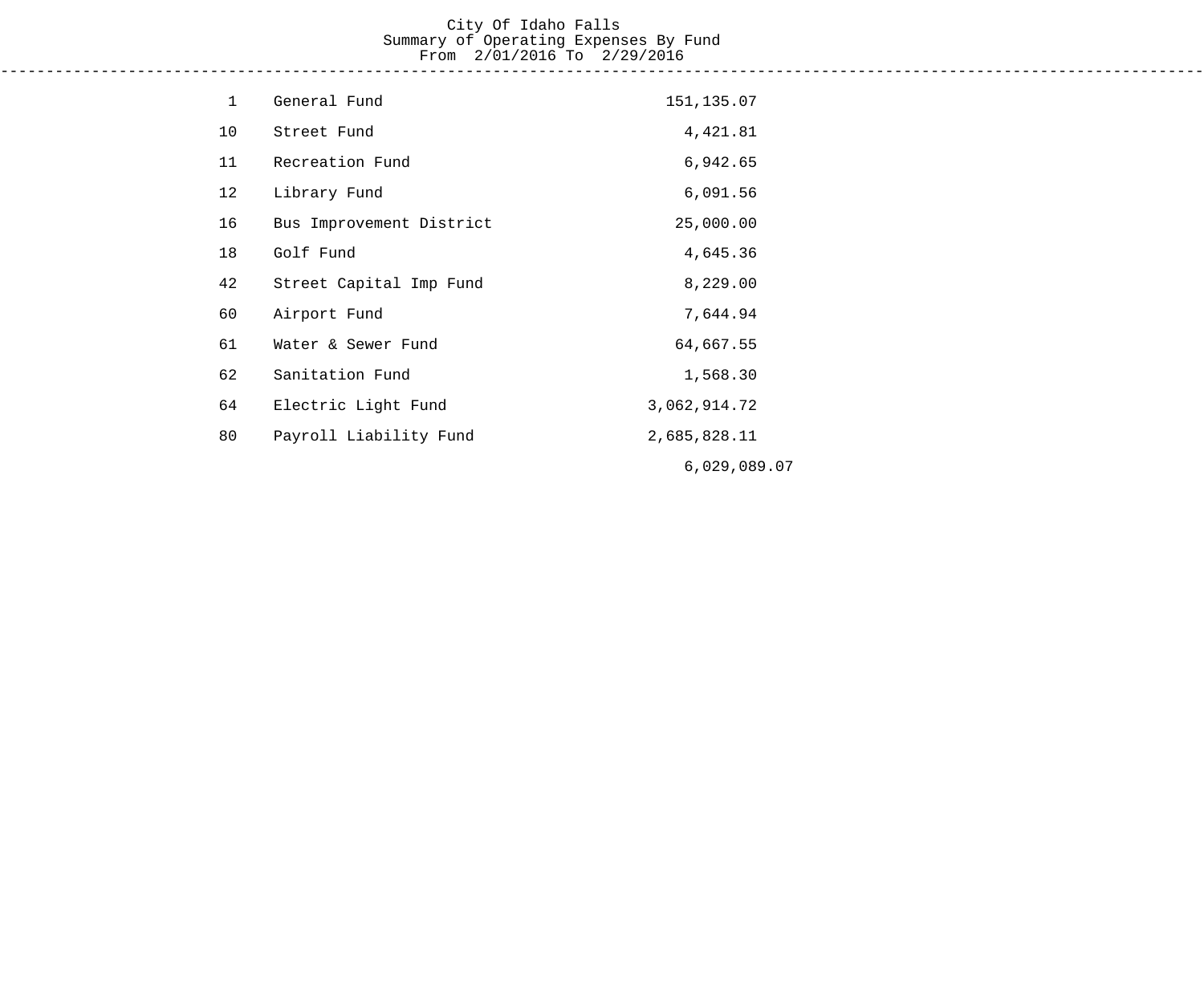## Htr606 3/02/16 City Of Idaho Falls Page 1 ELECTRONIC FUND TRANSFERS From 2/01/2016 To 2/29/2016

| Check<br>Number | Vendor<br>Name                 |          | Amount Description         |     | Fund                     |  |
|-----------------|--------------------------------|----------|----------------------------|-----|--------------------------|--|
|                 |                                |          |                            |     |                          |  |
| 0013722         | ANDERSON TRUCKING              | 1,728.00 | RENTAL                     |     | 001 Public Works-Streets |  |
| 0013722         | ANDERSON TRUCKING              | 3,510.00 | RENTAL                     |     | 001 Public Works-Streets |  |
| 0013723         | BEN'S QUALITY CYCLE, LLC       | 18.00    | PARKS & RECREATION MISC.   | 001 | Parks                    |  |
| 0013724         | CONRAD & BISCHOFF, INC.        | 632.50   | FUEL AND ADDITIVES         | 001 |                          |  |
| 0013725         | DLT SOLUTIONS, INC.            | 3,429.24 | SUBSCRIPTIONS              |     | 064 Electric             |  |
| 0013726         | ELECTRICAL WHOLESALE SUPPLY CO | 227.52   | ELECTRICAL EQUIP/SUPPLIES  |     | 001 General Services     |  |
| 0013726         | ELECTRICAL WHOLESALE SUPPLY CO | 171.23   | ELECTRICAL EQUIP/SUPPLIES  |     | 001 General Services     |  |
| 0013726         | ELECTRICAL WHOLESALE SUPPLY CO | 28.64    | ELECTRICAL EQUIP/SUPPLIES  |     | 001 General Services     |  |
| 0013726         | ELECTRICAL WHOLESALE SUPPLY CO | 15.59    | ELECTRICAL EQUIP/SUPPLIES  |     | 001 General Services     |  |
| 0013726         | ELECTRICAL WHOLESALE SUPPLY CO | 27.27    | ELECTRICAL EQUIP/SUPPLIES  |     | 001 General Services     |  |
| 0013726         | ELECTRICAL WHOLESALE SUPPLY CO | 22.58    | ELECTRICAL EQUIP/SUPPLIES  |     | 001 General Services     |  |
| 0013726         | ELECTRICAL WHOLESALE SUPPLY CO | 69.62    | ELECTRICAL EQUIP/SUPPLIES  |     | 001 General Services     |  |
| 0013726         | ELECTRICAL WHOLESALE SUPPLY CO | 49.32    | ELECTRICAL EQUIP/SUPPLIES  |     | 001 General Services     |  |
| 0013726         | ELECTRICAL WHOLESALE SUPPLY CO | 69.62    | ELECTRICAL EQUIP/SUPPLIES  |     | 001 General Services     |  |
| 0013726         | ELECTRICAL WHOLESALE SUPPLY CO | 8.33     | ELECTRICAL EQUIP/SUPPLIES  |     | 001 General Services     |  |
| 0013726         | ELECTRICAL WHOLESALE SUPPLY CO | 18.76    | TOOLS, HAND POWER/NONPOWER |     | 001 General Services     |  |
| 0013726         | ELECTRICAL WHOLESALE SUPPLY CO | 84.28    | ELECTRICAL EQUIP/SUPPLIES  |     | 001 General Services     |  |
| 0013726         | ELECTRICAL WHOLESALE SUPPLY CO | 77.36    | ELECTRICAL EQUIP/SUPPLIES  |     | 001 General Services     |  |
| 0013726         | ELECTRICAL WHOLESALE SUPPLY CO | 35.56    | ELECTRICAL EQUIP/SUPPLIES  |     | 001 General Services     |  |
| 0013726         | ELECTRICAL WHOLESALE SUPPLY CO | 60.74    | ELECTRICAL EQUIP/SUPPLIES  |     | 001 General Services     |  |
| 0013726         | ELECTRICAL WHOLESALE SUPPLY CO | 4.44     | ELECTRICAL EQUIP/SUPPLIES  |     | 001 General Services     |  |
| 0013727         | ELSTER SOLUTIONS, LLC          | 5,075.00 | TRAINING-PERSONNEL         |     | 061 Water                |  |
| 0013727         | ELSTER SOLUTIONS, LLC          | 2,250.00 | METERS                     | 064 |                          |  |
| 0013728         | JACK'S TIRE & OIL, INC.        | 40.00    | VEHICLE AND EQUIP. MAINT.  |     | 001 General Services     |  |
| 0013728         | JACK'S TIRE & OIL, INC.        | 40.00    | VEHICLE AND EQUIP. MAINT.  |     | 001 General Services     |  |
| 0013728         | JACK'S TIRE & OIL, INC.        | 10.00    | VEHICLE AND EQUIP. MAINT.  |     | 001 General Services     |  |
|                 |                                |          |                            |     |                          |  |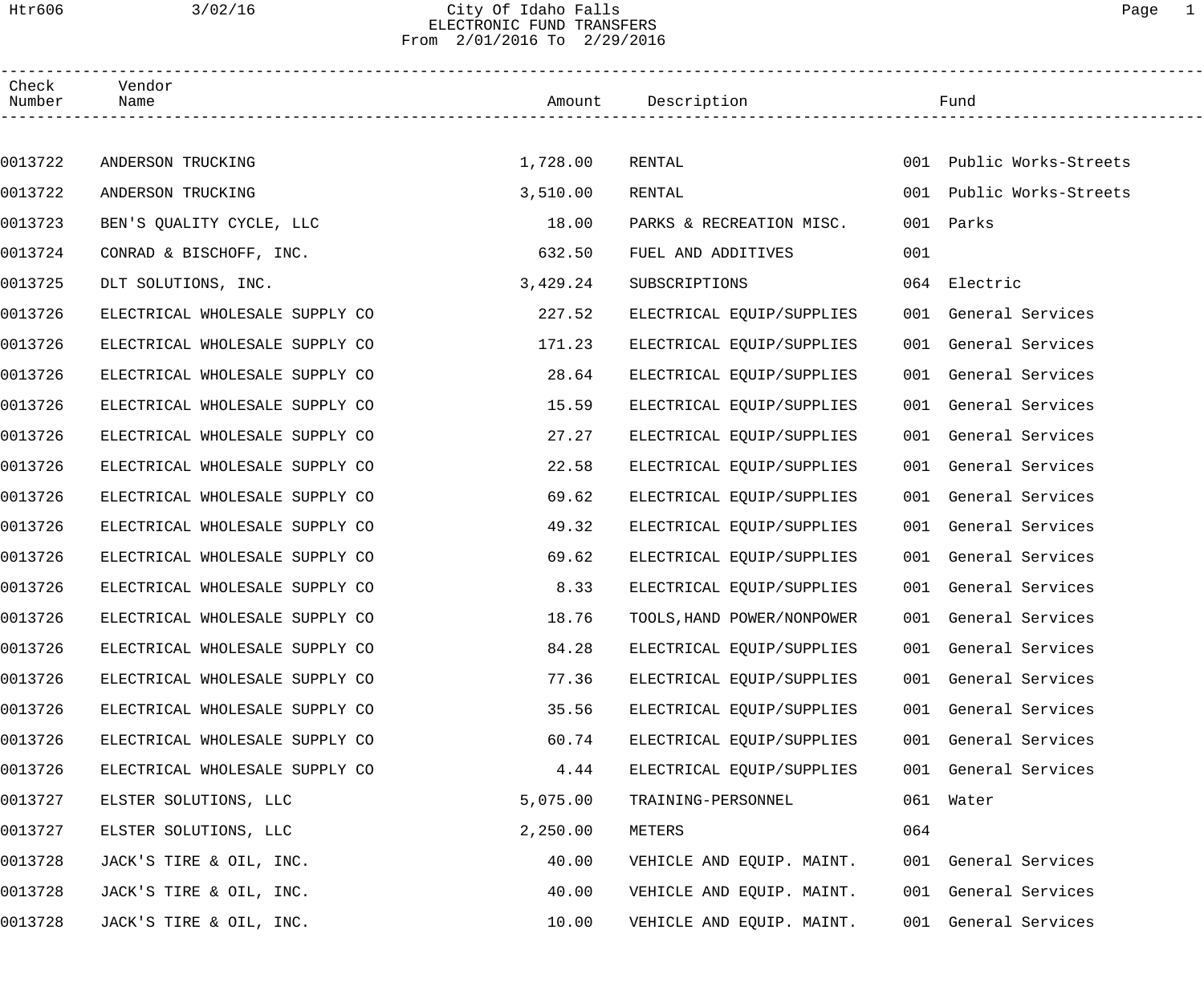# Htr606 3/02/16 City Of Idaho Falls Page 2 ELECTRONIC FUND TRANSFERS From 2/01/2016 To 2/29/2016

| Check<br>Number | Vendor<br>Name                   |           | Amount Description        |     | Fund                     |  |
|-----------------|----------------------------------|-----------|---------------------------|-----|--------------------------|--|
|                 |                                  |           |                           |     |                          |  |
| 0013728         | JACK'S TIRE & OIL, INC.          | 60.00     | VEHICLE AND EQUIP. MAINT. |     | 001 General Services     |  |
| 0013728         | JACK'S TIRE & OIL, INC.          | 2,058.30  | EQ REPAIR AND MAINT       |     | 001 General Services     |  |
| 0013729         | KENYON REFRIGERATION, LLC        | 183.75    | LABOR AND PARTS           |     | 061 Sewer                |  |
| 0013730         | LASER XPRESS                     | 65.00     | OFFICE SUPPLIES, GENERAL  |     | 001 Municipal Services   |  |
| 0013730         | LASER XPRESS                     | 679.00    | OFFICE SUPPLIES, GENERAL  |     | 001 Municipal Services   |  |
| 0013731         | MORRISON, TODD                   | 288.00    | CONTRACTED OFFICIALS      | 011 | Recreation               |  |
| 0013732         | PORTER'S OFFICE PRODUCTS         | 80.20     | OFFICE SUPPLIES           |     | 001 Parks                |  |
| 0013732         | PORTER'S OFFICE PRODUCTS         | 24.19     | CHECK ENDORSEMENT STAMP   |     | 001 Parks                |  |
| 0013732         | PORTER'S OFFICE PRODUCTS         | 47.50     | CORK BOARD                |     | 001 Parks                |  |
| 0013733         | ROCKY MOUNTAIN TURF & IND.       | 1,627.91  | EQ REPAIR AND MAINT       | 001 |                          |  |
| 0013733         | ROCKY MOUNTAIN TURF & IND.       | 696.48    | EQ REPAIR AND MAINT       |     | 001 General Services     |  |
| 0013733         | ROCKY MOUNTAIN TURF & IND.       | 29.48     | FREIGHT                   |     | 001 General Services     |  |
| 0013734         | SIXEL CONSULTING GROUP, INC.     | 943.48    | PROFESSIONAL/PERSONAL SRV |     | 060 Airport              |  |
| 0013735         | SMITH ROOFING & SIDING, LLC      | 435.00    | BUILDING SUP/REPR/MAINT.  |     | 001 General Services     |  |
| 0013736         | SNAKE RIVER PRINTING COMPANY     | 365.50    | PRINTING                  |     | 001 Parks                |  |
| 0013737         | SYRINGA NETWORKS, LLC            | 350.00    | NETWORK EQUIPMENT         |     | 012 Library              |  |
| 0013738         | TACOMA SCREW PRODUCTS, INC.      | 6.94      | GARAGE SHOP SUPPLIES      |     | 001 General Services     |  |
| 0013738         | TACOMA SCREW PRODUCTS, INC.      | 5.66      | EQ REPAIR AND MAINT       |     | 001 General Services     |  |
| 0013738         | TACOMA SCREW PRODUCTS, INC.      | 41.12     | HD CAP SCREWS             |     | 061 Sewer                |  |
| 0013739         | THATCHER COMPANY                 | 6,540.00  | GASES / TREATMENTS        |     | 061 Sewer                |  |
| 0013739         | THATCHER COMPANY                 | 3,731.14  | GASES / TREATMENTS        | 061 | Sewer                    |  |
| 0013740         | TMC CONTRACTORS                  | 16,150.50 | RENTAL                    | 001 | Public Works-Streets     |  |
| 0013740         | TMC CONTRACTORS                  | 1,368.00  | RENTAL                    |     | 001 Public Works-Streets |  |
| 0013741         | UTILITY SERVICES ASSOCIATES, LLC | 14,992.50 | ELECTRONIC EQUIPMENT      |     | 061 Water                |  |
| 0013741         | UTILITY SERVICES ASSOCIATES, LLC | 32.50     | FREIGHT                   |     | 061 Water                |  |
| 0013741         | UTILITY SERVICES ASSOCIATES, LLC | 4,202.48  | ELECTRONIC EQUIPMENT      |     | 061 Water                |  |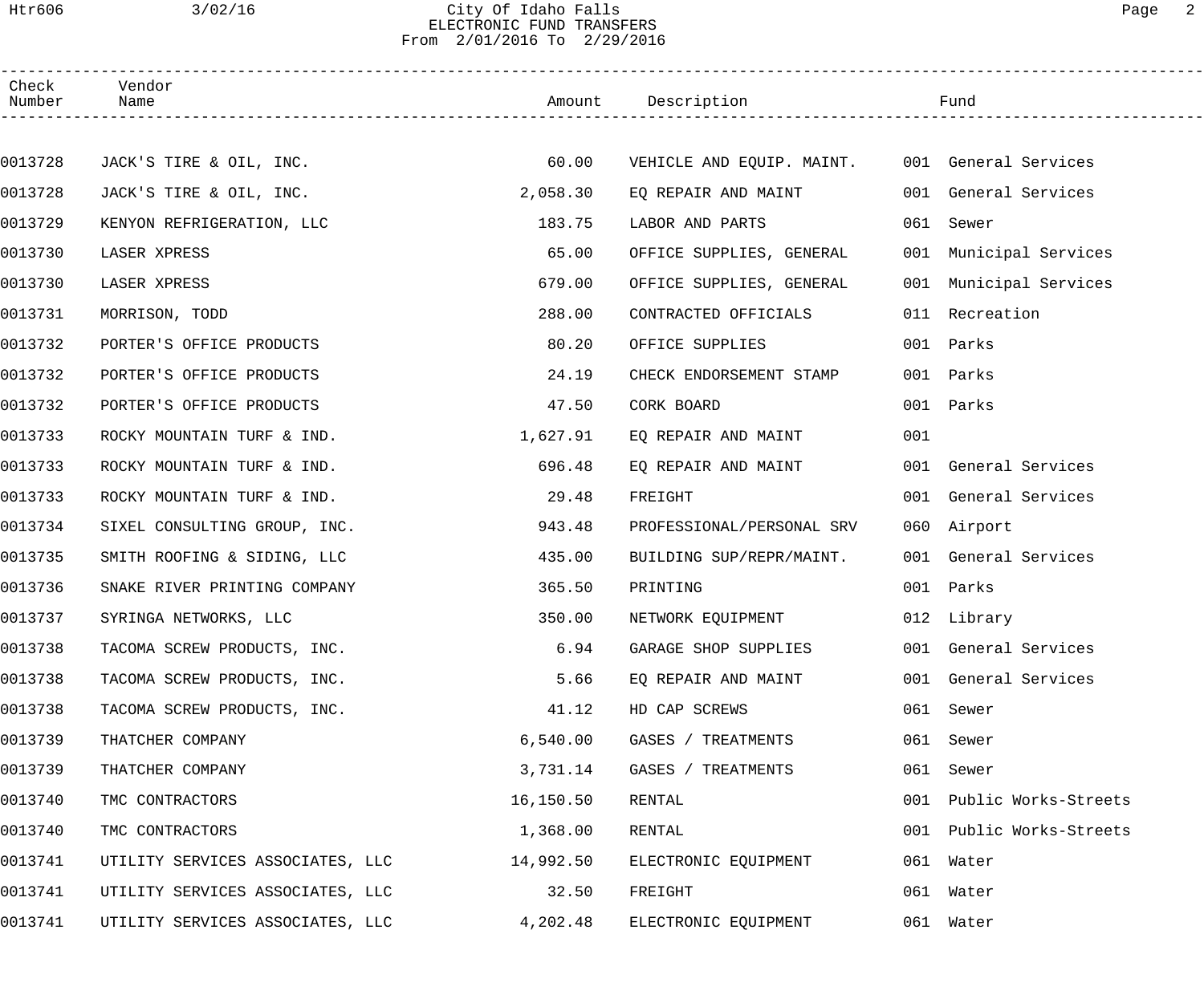# Htr606 3/02/16 City Of Idaho Falls Page 3 ELECTRONIC FUND TRANSFERS From 2/01/2016 To 2/29/2016

| Check<br>Number | Vendor<br>Name                   |           | Amount Description        |     | Fund                     |  |
|-----------------|----------------------------------|-----------|---------------------------|-----|--------------------------|--|
|                 |                                  |           |                           |     |                          |  |
| 0013741         | UTILITY SERVICES ASSOCIATES, LLC | 32.52     | FREIGHT                   |     | 061 Water                |  |
| 0013742         | 3H CONSTRUCTION, LLC             | 198.00    | CONSTRUCTION JOB/CONTRACT |     | 061 Water                |  |
| 0013743         | BYBEE EXCAVATION, LLC            | 8,202.75  | RENTAL                    | 001 | Public Works-Streets     |  |
| 0013743         | BYBEE EXCAVATION, LLC            | 2,303.00  | RENTAL                    | 001 | Public Works-Streets     |  |
| 0013744         | CARL'S PRESSURE WASHERS, INC.    | 202.48    | WASTE WATER TREATMENT     | 061 | Sewer                    |  |
| 0013745         | CATE-IDAHO EQUPMENT/RENTAL LLC   | 1,495.88  | EQ REPAIR AND MAINT       | 001 |                          |  |
| 0013745         | CATE-IDAHO EQUPMENT/RENTAL LLC   | 123.64    | FREIGHT                   |     | 001 General Services     |  |
| 0013746         | CONRAD & BISCHOFF, INC.          | 80.40     | FUEL AND ADDITIVES        |     | 001 General Services     |  |
| 0013746         | CONRAD & BISCHOFF, INC.          | 7,584.50  | FUEL AND ADDITIVES        | 001 |                          |  |
| 0013746         | CONRAD & BISCHOFF, INC.          | 16,543.63 | FUEL AND ADDITIVES        | 001 |                          |  |
| 0013746         | CONRAD & BISCHOFF, INC.          | 12,947.69 | FUEL AND ADDITIVES        | 001 |                          |  |
| 0013746         | CONRAD & BISCHOFF, INC.          | 7,594.12  | FUEL AND ADDITIVES        | 001 |                          |  |
| 0013747         | FIRE SERVICES OF IDAHO, INC.     | $9.75-$   | FIRE PROTECT EQ/SUP/MAINT |     | 001 General Services     |  |
| 0013747         | FIRE SERVICES OF IDAHO, INC.     | 10.00     | FIRE PROTECT EQ/SUP/MAINT |     | 001 General Services     |  |
| 0013747         | FIRE SERVICES OF IDAHO, INC.     | 475.80    | FIRE PROTECT EQ/SUP/MAINT |     | 001 General Services     |  |
| 0013748         | FULL FRONTAL UTILITY SERVICE     | 125.00    | TRAINING-PERSONNEL        |     | 064 Electric             |  |
| 0013748         | FULL FRONTAL UTILITY SERVICE     | 250.00    | TRAINING-PERSONNEL        |     | 064 Electric             |  |
| 0013749         | H-K CONTRACTORS, INC.            | 20,988.00 | RENTAL                    |     | 001 Public Works-Streets |  |
| 0013750         | HANG TEN CUSTOM EMBROIDERY       | 66.00     | CLOTHING & APPAREL        |     | 064 Electric             |  |
| 0013751         | INTERMOUNTAIN CLAIMS, INC.       | 12,135.49 | ACCT RFND 1/18/16-1/31/16 | 019 | Self-Insurance           |  |
| 0013752         | JACK'S TIRE & OIL, INC.          | 40.00     | VEHICLE AND EQUIP. MAINT. |     | 001 General Services     |  |
| 0013752         | JACK'S TIRE & OIL, INC.          | 10.00     | VEHICLE AND EQUIP. MAINT. |     | 001 General Services     |  |
| 0013752         | JACK'S TIRE & OIL, INC.          | 10.00     | VEHICLE AND EQUIP. MAINT. |     | 001 General Services     |  |
| 0013752         | JACK'S TIRE & OIL, INC.          | 10.00     | VEHICLE AND EQUIP. MAINT. |     | 001 General Services     |  |
| 0013752         | JACK'S TIRE & OIL, INC.          | 55.00     | VEHICLE AND EQUIP. MAINT. |     | 001 General Services     |  |
| 0013752         | JACK'S TIRE & OIL, INC.          | 140.00    | GARAGE SHOP SUPPLIES      |     | 001 General Services     |  |
|                 |                                  |           |                           |     |                          |  |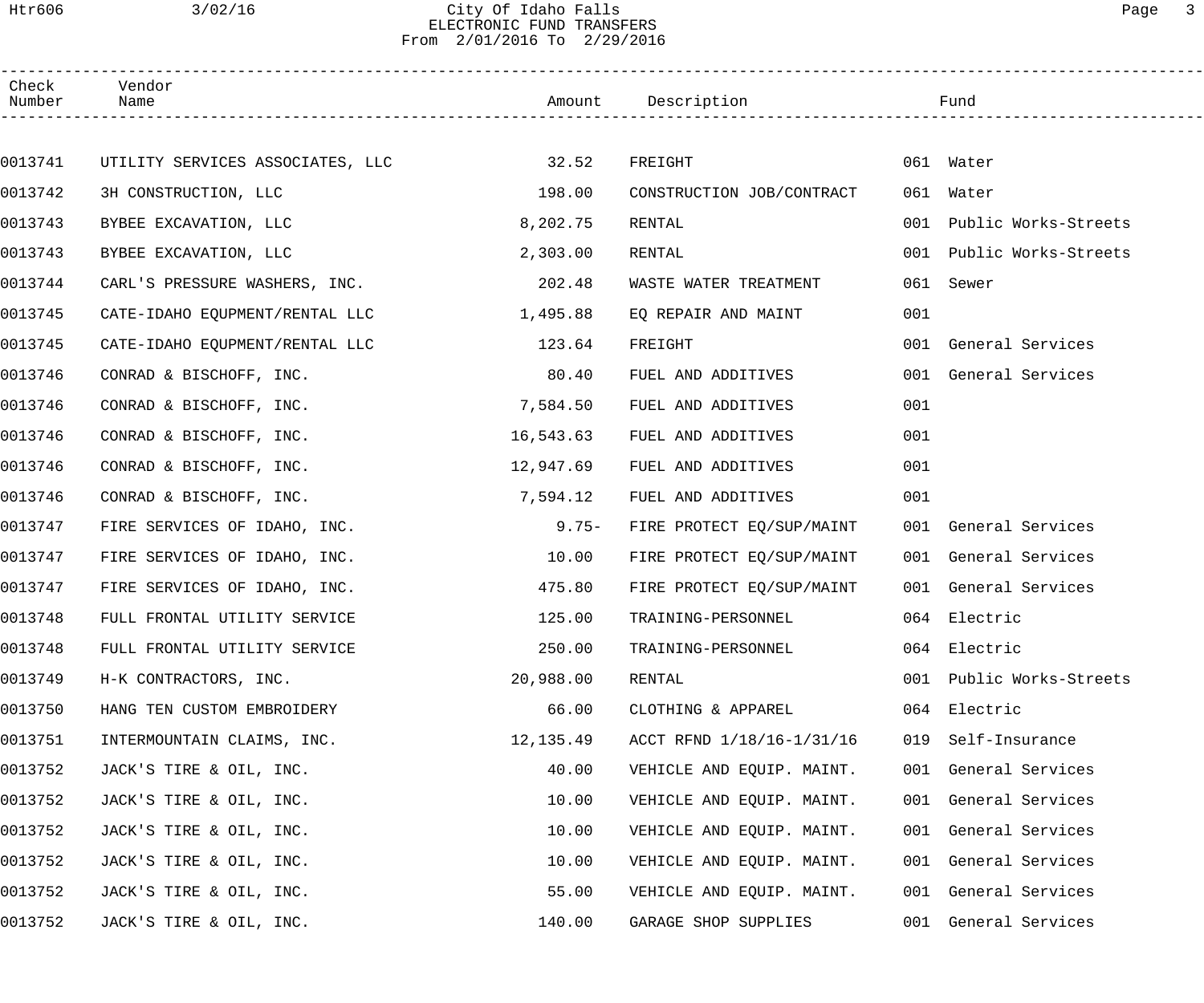# Htr606 3/02/16 City Of Idaho Falls Page 4 ELECTRONIC FUND TRANSFERS From 2/01/2016 To 2/29/2016

| Check<br>Number | Vendor<br>Name                  |           | Amount Description          |     | Fund                          |
|-----------------|---------------------------------|-----------|-----------------------------|-----|-------------------------------|
|                 |                                 |           |                             |     |                               |
| 0013752         | JACK'S TIRE & OIL, INC.         | 60.00     | VEHICLE AND EQUIP. MAINT.   |     | 001 General Services          |
| 0013752         | JACK'S TIRE & OIL, INC.         | 60.00     | VEHICLE AND EQUIP. MAINT.   |     | 001 General Services          |
| 0013752         | JACK'S TIRE & OIL, INC.         | 79.06     | VEHICLE AND EQUIP. MAINT.   |     | 001 General Services          |
| 0013753         | KENYON REFRIGERATION, LLC       | 167.00    | SERVICES/MISCELLANEOUS      |     | 011 Recreation                |
| 0013754         | LASER XPRESS                    | 208.00    | TONER CARTRIDGES HP1320 &   |     | 001 Fire                      |
| 0013755         | PACIFIC WEST CONSTRUCTION, INC. | 80,933.24 | CONSTRUCTION JOB/CONTRACT   |     | 001 General Services          |
| 0013756         | PORTER'S OFFICE PRODUCTS        | 348.00    | FURNITURE                   |     | 060 Airport                   |
| 0013756         | PORTER'S OFFICE PRODUCTS        | 240.00    | AIRPORT MAINTENANCE         |     | 060 Airport                   |
| 0013756         | PORTER'S OFFICE PRODUCTS        | 2,302.26  | FURNITURE                   | 060 | Airport                       |
| 0013756         | PORTER'S OFFICE PRODUCTS        | 204.80    | MISCELLANEOUS PRODUCTS      | 001 | Non Departmental              |
| 0013756         | PORTER'S OFFICE PRODUCTS        | 102.40    | MISCELLANEOUS PRODUCTS      |     | 001 Non Departmental          |
| 0013756         | PORTER'S OFFICE PRODUCTS        | 39.81     | THERMAL TAPE                | 011 | Recreation                    |
| 0013756         | PORTER'S OFFICE PRODUCTS        | 97.72     | INK CARG, YEL & BLACK       |     | 001 Parks                     |
| 0013756         | PORTER'S OFFICE PRODUCTS        | 7.16      | DRIVE, USB, STORE 'N' GO,   |     | 001 City Prosecuting Attorney |
| 0013756         | PORTER'S OFFICE PRODUCTS        | 21.76     | DISPENSER, POP-UP NOTE, 3   |     | 001 City Prosecuting Attorney |
| 0013756         | PORTER'S OFFICE PRODUCTS        | 36.44     | PEN, GEL, G2, G21, BLD, BLU |     | 001 City Prosecuting Attorney |
| 0013756         | PORTER'S OFFICE PRODUCTS        | 19.04     | ENVELOPE, CD, WINDOW, WE,   |     | 001 City Prosecuting Attorney |
| 0013756         | PORTER'S OFFICE PRODUCTS        | 17.92     | PAD, PERF, 8.5X11.75, LR.W  |     | 001 City Prosecuting Attorney |
| 0013756         | PORTER'S OFFICE PRODUCTS        | 8.75      | BINDER, VIEW, RR, 1, WHT    |     | 001 City Attorney             |
| 0013757         | RECREONICS, INC.                | 252.40    | AQUATIC/WATER PRODUCTS      | 011 | Recreation                    |
| 0013757         | RECREONICS, INC.                | 31.85     | FREIGHT                     | 011 | Recreation                    |
| 0013758         | REINKE, TIM                     | 28.40     | REIMBURSEMENTS              | 018 | Golf Courses                  |
| 0013759         | SHOPKO, LLC                     | 140.11    | BUILDING SUP/REPR/MAINT.    | 001 | Police                        |
| 0013759         | SHOPKO, LLC                     | 258.13    | OPTICAL EQUIP & SUPPLIES    | 001 | General Services              |
| 0013759         | SHOPKO, LLC                     | 403.21    | OPTICAL EQUIP & SUPPLIES    | 062 | Sanitation                    |
| 0013760         | SILVER CREEK SUPPLY, LLC        | 25.00     | TRAINING-PERSONNEL          | 001 | Parks                         |
|                 |                                 |           |                             |     |                               |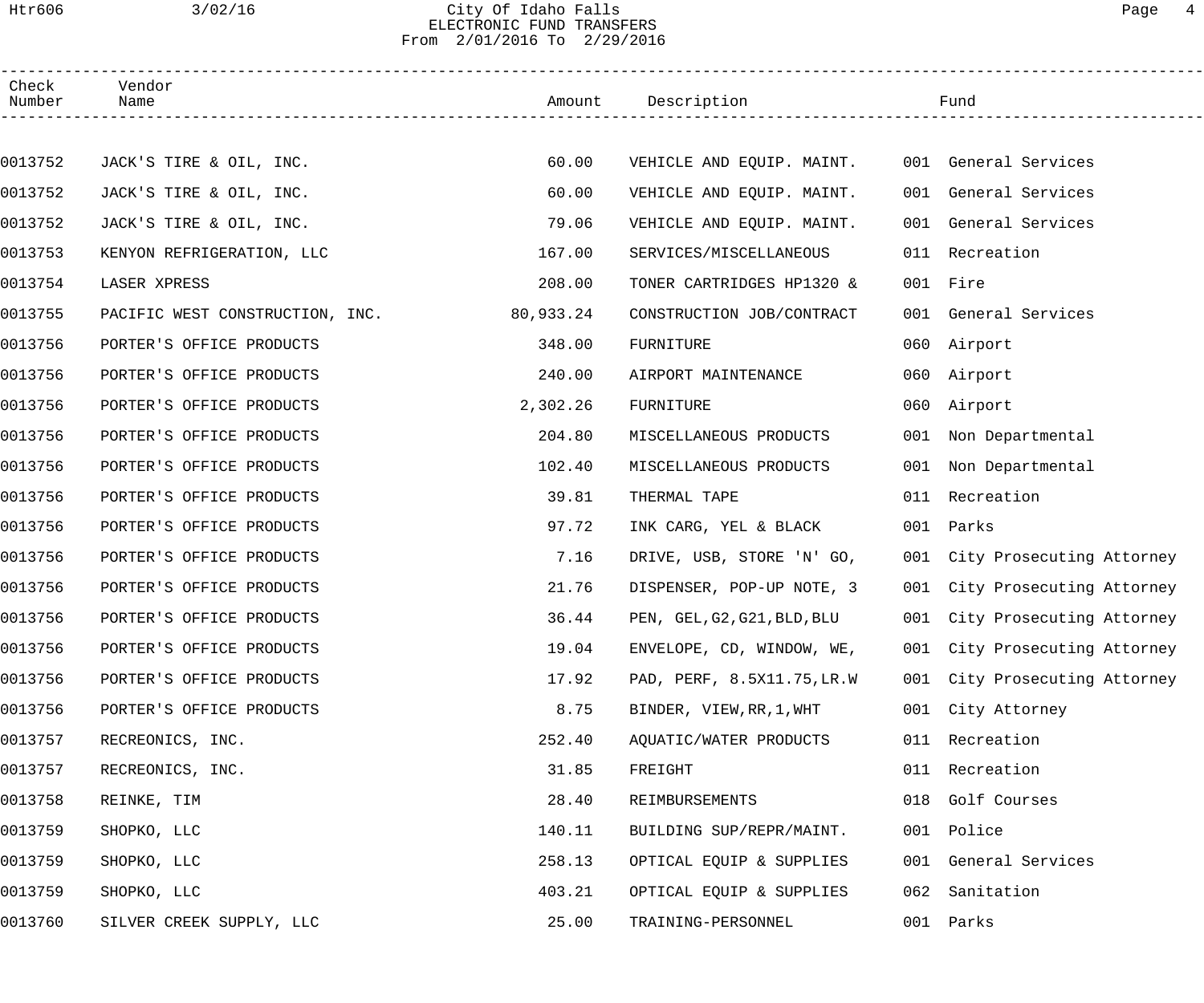# Htr606 3/02/16 City Of Idaho Falls Page 5 ELECTRONIC FUND TRANSFERS From 2/01/2016 To 2/29/2016

| Check<br>Number | Vendor<br>Name               |          | Amount Description        |     | Fund                 |
|-----------------|------------------------------|----------|---------------------------|-----|----------------------|
|                 |                              |          |                           |     |                      |
| 0013761         | SIXEL CONSULTING GROUP, INC. | 4,167.00 | PROFESSIONAL/PERSONAL SRV |     | 060 Airport          |
| 0013762         | SNAKE RIVER AUTO GLASS       | 20.00    | VEHICLE AND EQUIP. MAINT. |     | 001 General Services |
| 0013762         | SNAKE RIVER AUTO GLASS       | 20.00    | VEHICLE AND EQUIP. MAINT. |     | 001 General Services |
| 0013762         | SNAKE RIVER AUTO GLASS       | 250.00   | VEHICLE AND EQUIP. MAINT. |     | 001 General Services |
| 0013763         | SNAKE RIVER PRINTING COMPANY | 87.64    | SNOW REMOVAL TIME CARDS 2 | 010 | Streets              |
| 0013763         | SNAKE RIVER PRINTING COMPANY | 360.00   | TIME CARDS                | 010 | Streets              |
| 0013764         | SOLID WASTE SYSTEMS          | 107.62   | EQ REPAIR AND MAINT       |     | 001 General Services |
| 0013764         | SOLID WASTE SYSTEMS          | 13.38    | FREIGHT                   |     | 001 General Services |
| 0013765         | T AND T LAWN SERVICES, LLC   | 1,300.00 | PROFESSIONAL/PERSONAL SRV |     | 064 Electric         |
| 0013766         | TACOMA SCREW PRODUCTS, INC.  | 15.69    | GARAGE SHOP SUPPLIES      |     | 001 General Services |
| 0013766         | TACOMA SCREW PRODUCTS, INC.  | 18.03    | EQ REPAIR AND MAINT       |     | 001 General Services |
| 0013766         | TACOMA SCREW PRODUCTS, INC.  | 34.37    | GARAGE SHOP SUPPLIES      |     | 001 General Services |
| 0013766         | TACOMA SCREW PRODUCTS, INC.  | 7.86     | GARAGE SHOP SUPPLIES      |     | 001 General Services |
| 0013767         | TETON COMMUNICATIONS, INC.   | 49.00    | POLICE EQUIP & SUPPLIES   |     | 001 Police           |
| 0013767         | TETON COMMUNICATIONS, INC.   | 15.50    | POLICE EQUIP & SUPPLIES   |     | 001 Police           |
| 0013767         | TETON COMMUNICATIONS, INC.   | 39.00    | POLICE EQUIP & SUPPLIES   |     | 001 Police           |
| 0013768         | THATCHER COMPANY             | 6,540.00 | GASES / TREATMENTS        |     | 061 Sewer            |
| 0013769         | UPPER VALLEY CONTRACTING     | 5,492.50 | RENTAL                    | 001 | Public Works-Streets |
| 0013769         | UPPER VALLEY CONTRACTING     | 2,655.00 | RENTAL                    | 001 | Public Works-Streets |
| 0013769         | UPPER VALLEY CONTRACTING     | 2,997.50 | RENTAL                    | 001 | Public Works-Streets |
| 0013770         | VALCOM (VLCM)                | 580.80   | COMPUTERS, DP/WORD PROC.  |     | 001 Fire             |
| 0013770         | VALCOM (VLCM)                | 15.00    | COMPUTERS, DP/WORD PROC.  |     | 001 Fire             |
| 0013770         | VALCOM (VLCM)                | 750.00   | PROFESSIONAL/PERSONAL SRV |     | 001 Data Processing  |
| 0013770         | VALCOM (VLCM)                | 750.00   | PROFESSIONAL/PERSONAL SRV |     | 001 Police           |
| 0013771         | WORK WEARHOUSE               | 48.51    | PANT AND SHORT GREY       | 011 | Recreation           |
| 0013772         | ANDERSON TRUCKING            | 1,269.00 | RENTAL                    | 001 | Public Works-Streets |
|                 |                              |          |                           |     |                      |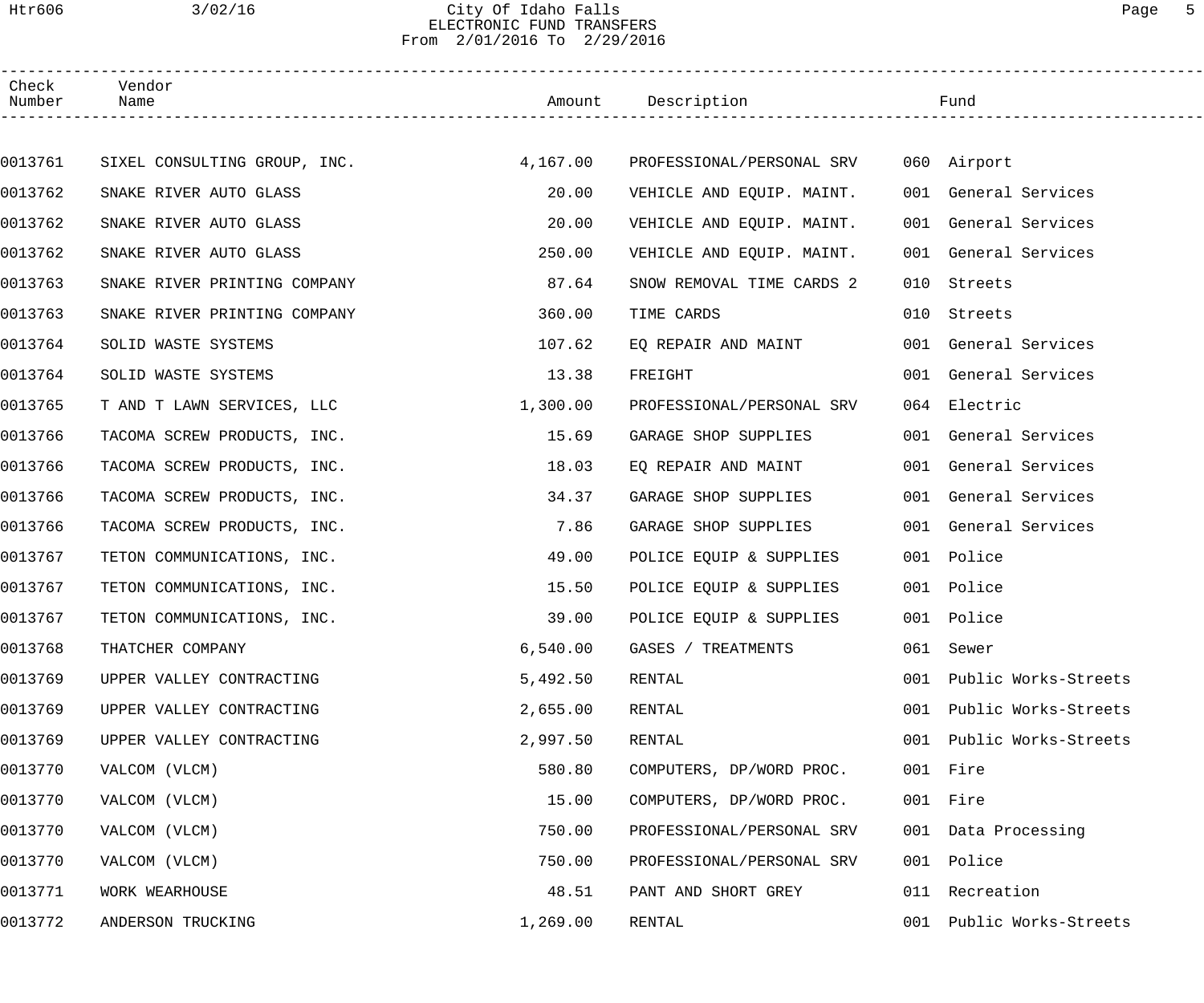# Htr606 3/02/16 City Of Idaho Falls Page 6 ELECTRONIC FUND TRANSFERS From 2/01/2016 To 2/29/2016

| Check<br>Number | Vendor<br>Name                 |           | Amount Description        |     | Fund                     |  |
|-----------------|--------------------------------|-----------|---------------------------|-----|--------------------------|--|
|                 |                                |           |                           |     |                          |  |
| 0013772         | ANDERSON TRUCKING              | 2,457.00  | RENTAL                    |     | 001 Public Works-Streets |  |
| 0013773         | CDW GOVERNMENT, INC.           | 252.78    | COMPUTERS, DP/WORD PROC.  |     | 001 Council              |  |
| 0013774         | CONRAD & BISCHOFF, INC.        | 1,548.00  | FUEL AND ADDITIVES        | 001 |                          |  |
| 0013774         | CONRAD & BISCHOFF, INC.        | 31.49     | FUEL AND ADDITIVES        |     | 001 General Services     |  |
| 0013774         | CONRAD & BISCHOFF, INC.        | 14,563.95 | FUEL AND ADDITIVES        | 001 |                          |  |
| 0013774         | CONRAD & BISCHOFF, INC.        | 8,906.91  | FUEL AND ADDITIVES        | 001 |                          |  |
| 0013775         | DIG LINE, INC.                 | 84.93     | SERVICES/MISCELLANEOUS    |     | 061 Water                |  |
| 0013775         | DIG LINE, INC.                 | 84.93     | SERVICES/MISCELLANEOUS    |     | 061 Sewer                |  |
| 0013775         | DIG LINE, INC.                 | 169.85    | SERVICES/MISCELLANEOUS    |     | 064 Electric             |  |
| 0013776         | ELECTRICAL WHOLESALE SUPPLY CO | 2.85      | ELECTRICAL EQUIP/SUPPLIES |     | 001 General Services     |  |
| 0013776         | ELECTRICAL WHOLESALE SUPPLY CO | 165.61    | ELECTRICAL EQUIP/SUPPLIES |     | 001 General Services     |  |
| 0013776         | ELECTRICAL WHOLESALE SUPPLY CO | 9.48      | ELECTRICAL EQUIP/SUPPLIES |     | 001 General Services     |  |
| 0013776         | ELECTRICAL WHOLESALE SUPPLY CO | 36.92     | ELECTRICAL EQUIP/SUPPLIES |     | 001 General Services     |  |
| 0013776         | ELECTRICAL WHOLESALE SUPPLY CO | 312.80    | ELECTRICAL EQUIP/SUPPLIES |     | 001 General Services     |  |
| 0013776         | ELECTRICAL WHOLESALE SUPPLY CO | 7.15      | ELECTRICAL EQUIP/SUPPLIES |     | 001 General Services     |  |
| 0013776         | ELECTRICAL WHOLESALE SUPPLY CO | 18.55     | ELECTRICAL EQUIP/SUPPLIES |     | 001 General Services     |  |
| 0013776         | ELECTRICAL WHOLESALE SUPPLY CO | 16.38     | ELECTRICAL EQUIP/SUPPLIES |     | 001 General Services     |  |
| 0013776         | ELECTRICAL WHOLESALE SUPPLY CO | 18.14     | ELECTRICAL EQUIP/SUPPLIES |     | 001 General Services     |  |
| 0013776         | ELECTRICAL WHOLESALE SUPPLY CO | 22.74     | ELECTRICAL EQUIP/SUPPLIES |     | 001 General Services     |  |
| 0013776         | ELECTRICAL WHOLESALE SUPPLY CO | 12.62     | ELECTRICAL EQUIP/SUPPLIES |     | 001 General Services     |  |
| 0013776         | ELECTRICAL WHOLESALE SUPPLY CO | 97.40     | ELECTRICAL EQUIP/SUPPLIES |     | 001 General Services     |  |
| 0013776         | ELECTRICAL WHOLESALE SUPPLY CO | 9.60      | ELECTRICAL EQUIP/SUPPLIES |     | 001 General Services     |  |
| 0013776         | ELECTRICAL WHOLESALE SUPPLY CO | 49.44     | ELECTRICAL EQUIP/SUPPLIES |     | 001 General Services     |  |
| 0013776         | ELECTRICAL WHOLESALE SUPPLY CO | 86.20     | ELECTRICAL EQUIP/SUPPLIES |     | 001 General Services     |  |
| 0013776         | ELECTRICAL WHOLESALE SUPPLY CO | 15.10     | ELECTRICAL EQUIP/SUPPLIES |     | 001 General Services     |  |
| 0013776         | ELECTRICAL WHOLESALE SUPPLY CO | 117.37    | ELECTRICAL EQUIP/SUPPLIES |     | 001 General Services     |  |
|                 |                                |           |                           |     |                          |  |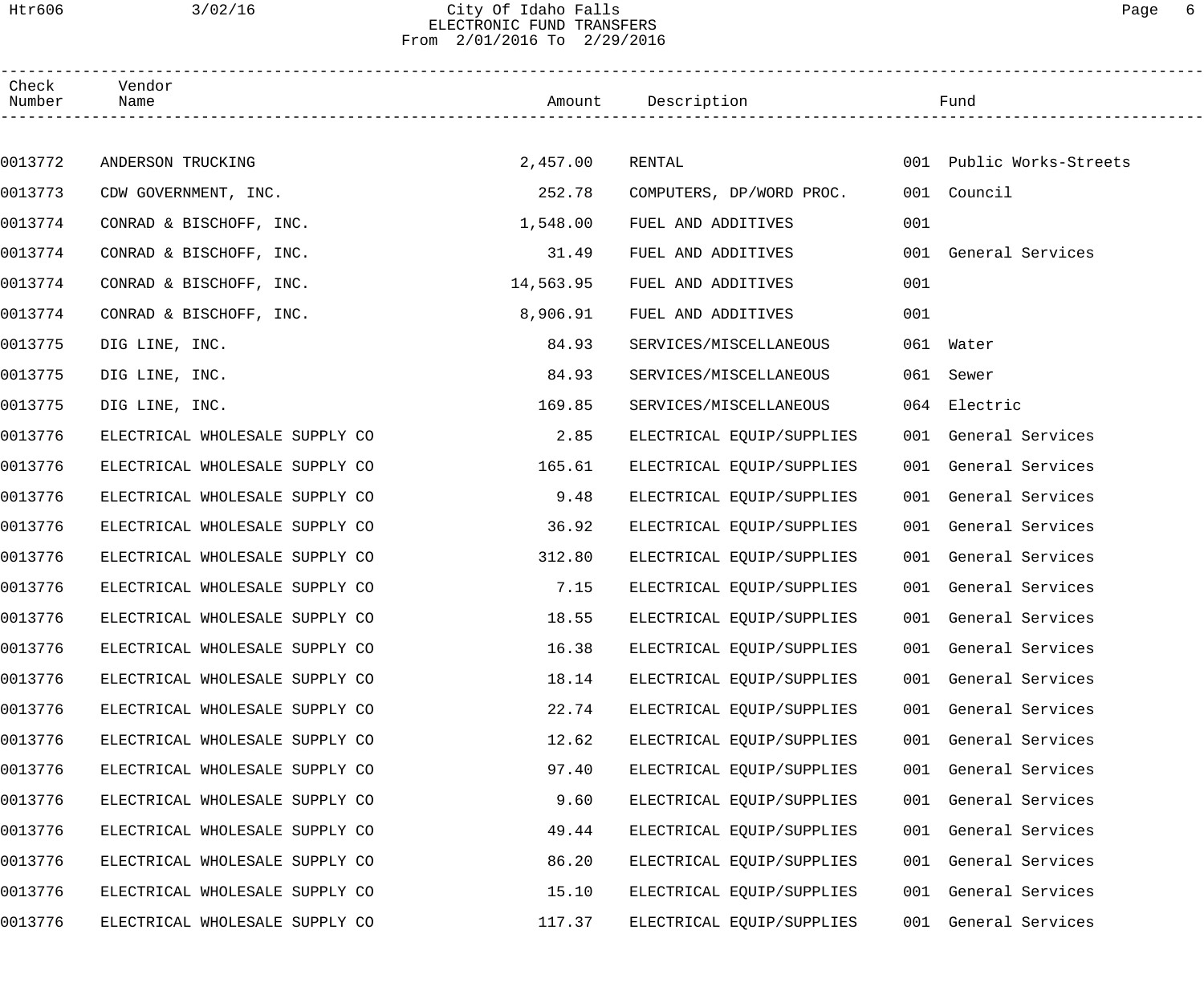# Htr606 3/02/16 City Of Idaho Falls Page 7 ELECTRONIC FUND TRANSFERS From 2/01/2016 To 2/29/2016

| Check<br>Number | Vendor<br>Name                  |           | Amount Description                             |     | Fund                 |
|-----------------|---------------------------------|-----------|------------------------------------------------|-----|----------------------|
|                 |                                 |           |                                                |     |                      |
| 0013776         | ELECTRICAL WHOLESALE SUPPLY CO  | 33.16     | ELECTRICAL EQUIP/SUPPLIES 001 General Services |     |                      |
| 0013776         | ELECTRICAL WHOLESALE SUPPLY CO  | 73,960.00 | HARDWARE                                       | 064 |                      |
| 0013776         | ELECTRICAL WHOLESALE SUPPLY CO  | 283.89    | ELECTRICAL EQUIP/SUPPLIES                      |     | 001 General Services |
| 0013777         | JACK'S TIRE & OIL, INC.         | 60.00     | VEHICLE AND EQUIP. MAINT.                      |     | 001 General Services |
| 0013777         | JACK'S TIRE & OIL, INC.         | 10.00     | VEHICLE AND EQUIP. MAINT.                      |     | 001 General Services |
| 0013777         | JACK'S TIRE & OIL, INC.         | 40.00     | VEHICLE AND EQUIP. MAINT.                      |     | 001 General Services |
| 0013777         | JACK'S TIRE & OIL, INC.         | 10.00     | VEHICLE AND EQUIP. MAINT.                      |     | 001 General Services |
| 0013778         | LASER XPRESS                    | 466.00    | OFFICE SUPPLIES, GENERAL                       |     | 001 Mayor            |
| 0013778         | LASER XPRESS                    | 117.00    | OFFICE SUPPLIES, GENERAL                       |     | 001 Mayor            |
| 0013779         | MCLAUGHLIN YOUNG EMPLOYEE SRVCS | 131.25    | TRAINING-PERSONNEL                             |     | 064 Electric         |
| 0013779         | MCLAUGHLIN YOUNG EMPLOYEE SRVCS | 131.25    | TRAINING-PERSONNEL                             |     | 064 Electric         |
| 0013779         | MCLAUGHLIN YOUNG EMPLOYEE SRVCS | 131.25    | TRAINING-PERSONNEL                             |     | 064 Electric         |
| 0013779         | MCLAUGHLIN YOUNG EMPLOYEE SRVCS | 131.25    | TRAINING-PERSONNEL                             |     | 064 Electric         |
| 0013780         | MIDWEST TAPE, LLC               | 59.98     | AUDIOVISUAL/PUBLICATION                        |     | 012 Library          |
| 0013780         | MIDWEST TAPE, LLC               | 9.99      | AUDIOVISUAL/PUBLICATION                        |     | 012 Library          |
| 0013780         | MIDWEST TAPE, LLC               | 9.99      | AUDIOVISUAL/PUBLICATION                        |     | 012 Library          |
| 0013780         | MIDWEST TAPE, LLC               | 68.99     | AUDIOVISUAL/PUBLICATION                        |     | 012 Library          |
| 0013780         | MIDWEST TAPE, LLC               | 149.34    | AUDIOVISUAL/PUBLICATION                        |     | 012 Library          |
| 0013780         | MIDWEST TAPE, LLC               | 269.36    | AUDIOVISUAL/PUBLICATION                        | 012 | Library              |
| 0013780         | MIDWEST TAPE, LLC               | 179.95    | AUDIOVISUAL/PUBLICATION                        |     | 012 Library          |
| 0013780         | MIDWEST TAPE, LLC               | 59.98     | AUDIOVISUAL/PUBLICATION                        |     | 012 Library          |
| 0013780         | MIDWEST TAPE, LLC               | 71.34     | AUDIOVISUAL/PUBLICATION                        | 012 | Library              |
| 0013780         | MIDWEST TAPE, LLC               | 36.99     | AUDIOVISUAL/PUBLICATION                        |     | 012 Library          |
| 0013780         | MIDWEST TAPE, LLC               | 522.79    | AUDIOVISUAL/PUBLICATION                        |     | 012 Library          |
| 0013780         | MIDWEST TAPE, LLC               | 28.77     | AUDIOVISUAL/PUBLICATION                        | 012 | Library              |
| 0013780         | MIDWEST TAPE, LLC               | 34.99     | AUDIOVISUAL/PUBLICATION                        | 012 | Library              |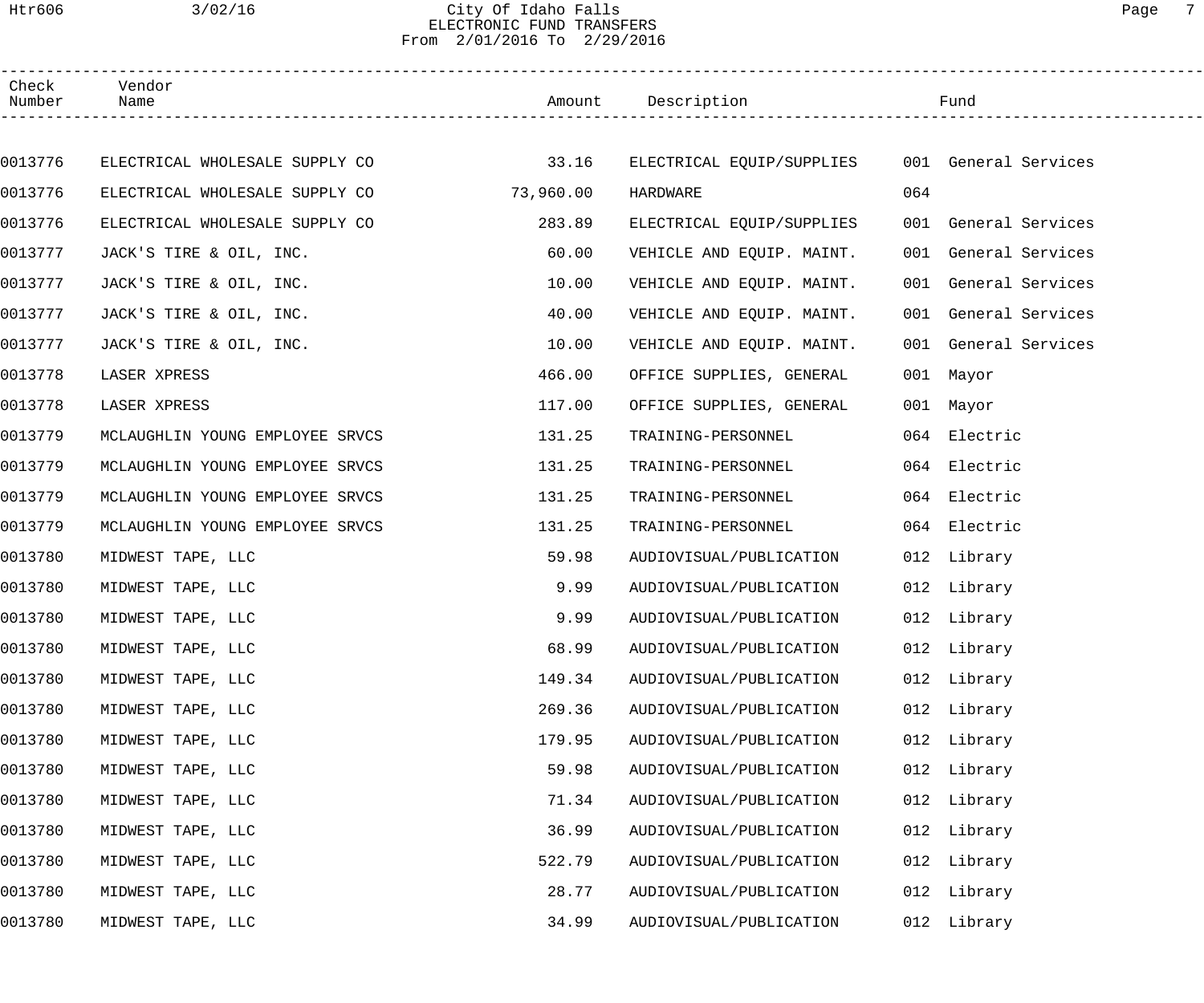# Htr606 3/02/16 City Of Idaho Falls Page 8 ELECTRONIC FUND TRANSFERS From 2/01/2016 To 2/29/2016

| Check<br>Number | Vendor<br>Name    |        | Amount Description             | Fund        |
|-----------------|-------------------|--------|--------------------------------|-------------|
|                 |                   |        |                                |             |
| 0013780         | MIDWEST TAPE, LLC | 600.85 | AUDIOVISUAL/PUBLICATION        | 012 Library |
| 0013780         | MIDWEST TAPE, LLC | 74.98  | AUDIOVISUAL/PUBLICATION        | 012 Library |
| 0013780         | MIDWEST TAPE, LLC | 34.99  | AUDIOVISUAL/PUBLICATION        | 012 Library |
| 0013780         | MIDWEST TAPE, LLC | 79.98  | AUDIOVISUAL/PUBLICATION        | 012 Library |
| 0013780         | MIDWEST TAPE, LLC | 31.98  | AUDIOVISUAL/PUBLICATION        | 012 Library |
| 0013780         | MIDWEST TAPE, LLC | 516.96 | AUDIOVISUAL/PUBLICATION        | 012 Library |
| 0013780         | MIDWEST TAPE, LLC | 39.98  | AUDIOVISUAL/PUBLICATION        | 012 Library |
| 0013780         | MIDWEST TAPE, LLC | 284.78 | AUDIOVISUAL/PUBLICATION        | 012 Library |
| 0013780         | MIDWEST TAPE, LLC | 351.61 | AUDIOVISUAL/PUBLICATION        | 012 Library |
| 0013780         | MIDWEST TAPE, LLC | 385.41 | AUDIOVISUAL/PUBLICATION        | 012 Library |
| 0013780         | MIDWEST TAPE, LLC | 182.27 | AUDIOVISUAL/PUBLICATION        | 012 Library |
| 0013780         | MIDWEST TAPE, LLC | 101.54 | AUDIOVISUAL/PUBLICATION        | 012 Library |
| 0013780         | MIDWEST TAPE, LLC | 33.58  | AUDIOVISUAL/PUBLICATION        | 012 Library |
| 0013780         | MIDWEST TAPE, LLC | 63.97  | AUDIOVISUAL/PUBLICATION        | 012 Library |
| 0013780         | MIDWEST TAPE, LLC | 11.99  | AUDIOVISUAL/PUBLICATION        | 012 Library |
| 0013780         | MIDWEST TAPE, LLC | 32.77  | AUDIOVISUAL/PUBLICATION        | 012 Library |
| 0013780         | MIDWEST TAPE, LLC | 31.17  | AUDIOVISUAL/PUBLICATION        | 012 Library |
| 0013780         | MIDWEST TAPE, LLC | 44.97  | AUDIOVISUAL/PUBLICATION        | 012 Library |
| 0013780         | MIDWEST TAPE, LLC | 9.99   | AUDIOVISUAL/PUBLICATION<br>012 | Library     |
| 0013780         | MIDWEST TAPE, LLC | 278.92 | AUDIOVISUAL/PUBLICATION        | 012 Library |
| 0013780         | MIDWEST TAPE, LLC | 54.99  | AUDIOVISUAL/PUBLICATION        | 012 Library |
| 0013780         | MIDWEST TAPE, LLC | 159.96 | AUDIOVISUAL/PUBLICATION<br>012 | Library     |
| 0013780         | MIDWEST TAPE, LLC | 119.96 | AUDIOVISUAL/PUBLICATION<br>012 | Library     |
| 0013780         | MIDWEST TAPE, LLC | 149.97 | AUDIOVISUAL/PUBLICATION        | 012 Library |
| 0013780         | MIDWEST TAPE, LLC | 23.99  | AUDIOVISUAL/PUBLICATION<br>012 | Library     |
| 0013780         | MIDWEST TAPE, LLC | 318.13 | 012<br>AUDIOVISUAL/PUBLICATION | Library     |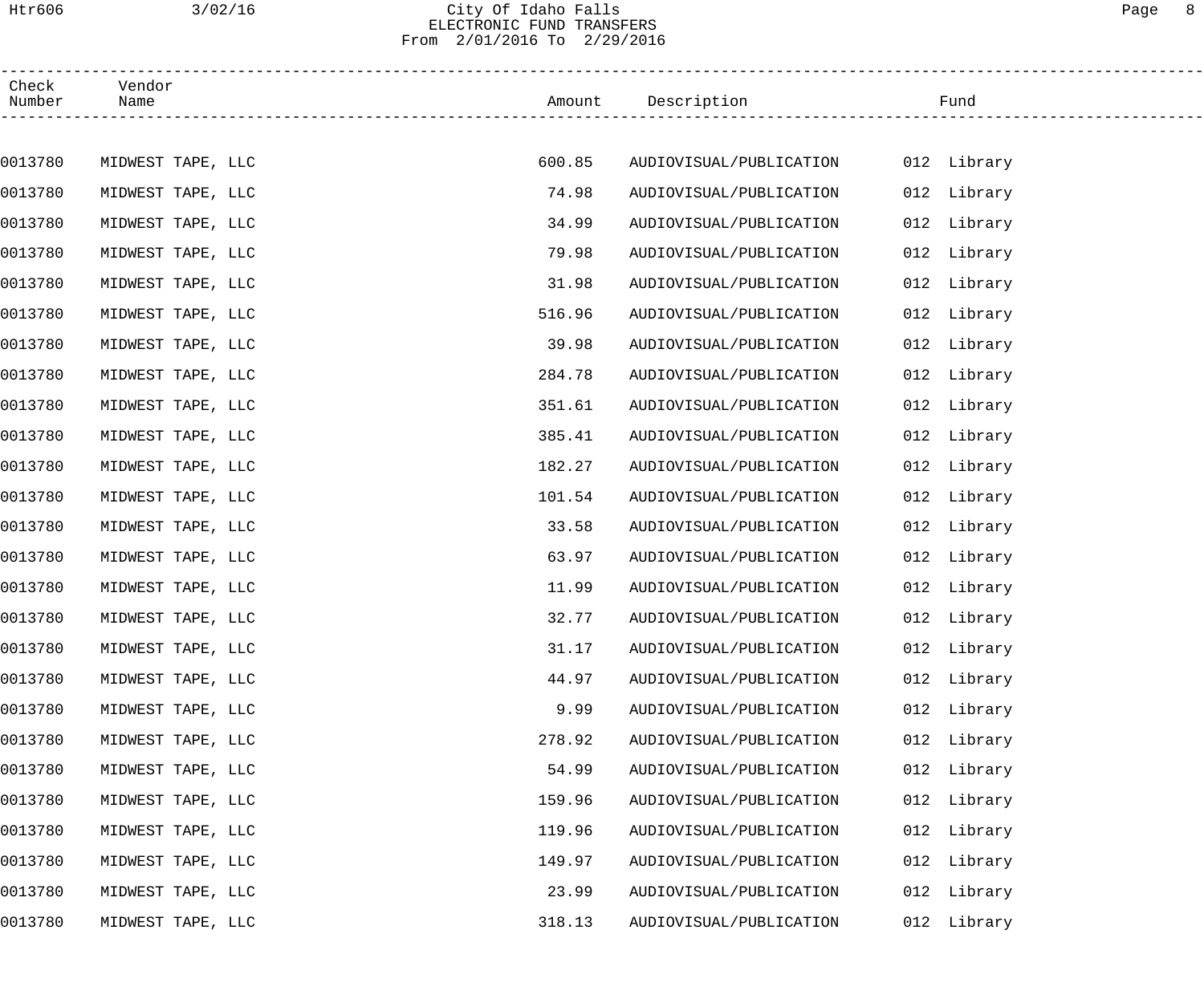## Htr606 3/02/16 City Of Idaho Falls Page 9 ELECTRONIC FUND TRANSFERS From 2/01/2016 To 2/29/2016

| Check<br>Number | Vendor<br>Name             |          | Amount Description       |     | Fund                 |
|-----------------|----------------------------|----------|--------------------------|-----|----------------------|
|                 |                            |          |                          |     |                      |
| 0013780         | MIDWEST TAPE, LLC          | 196.62   | AUDIOVISUAL/PUBLICATION  |     | 012 Library          |
| 0013780         | MIDWEST TAPE, LLC          | 98.33    | AUDIOVISUAL/PUBLICATION  |     | 012 Library          |
| 0013780         | MIDWEST TAPE, LLC          | 70.34    | AUDIOVISUAL/PUBLICATION  |     | 012 Library          |
| 0013780         | MIDWEST TAPE, LLC          | 11.99    | AUDIOVISUAL/PUBLICATION  |     | 012 Library          |
| 0013780         | MIDWEST TAPE, LLC          | 19.98    | AUDIOVISUAL/PUBLICATION  |     | 012 Library          |
| 0013781         | MINERT & ASSOCIATES, INC   | 90.00    | DOT DRUG SCREEN/DEC 2015 |     | 001 Non Departmental |
| 0013781         | MINERT & ASSOCIATES, INC   | 130.00   | DOT DRUG SCREEN/DEC 2015 |     | 061 Sewer            |
| 0013781         | MINERT & ASSOCIATES, INC   | 65.00    | DOT DRUG SCREEN/DEC 2015 | 062 | Sanitation           |
| 0013781         | MINERT & ASSOCIATES, INC   | 25.00    | DOT DRUG SCREEN/DEC 2015 |     | 061 Water            |
| 0013781         | MINERT & ASSOCIATES, INC   | 25.00    | DOT DRUG SCREEN/DEC 2015 | 010 | Streets              |
| 0013781         | MINERT & ASSOCIATES, INC   | 150.00   | DOT DRUG SCREEN/DEC 2015 |     | 064 Electric         |
| 0013781         | MINERT & ASSOCIATES, INC   | 25.00    | DOT DRUG SCREEN/DEC 2015 |     | 001 Fire             |
| 0013781         | MINERT & ASSOCIATES, INC   | 65.00    | DOT DRUG SCREEN/DEC 2015 | 062 | Sanitation           |
| 0013781         | MINERT & ASSOCIATES, INC   | 125.00   | DOT DRUG SCREEN/DEC 2015 |     | 010 Streets          |
| 0013781         | MINERT & ASSOCIATES, INC   | 65.00    | DOT DRUG SCREEN/DEC 2015 |     | 064 Electric         |
| 0013781         | MINERT & ASSOCIATES, INC   | 113.00   | DOT DRUG SCREEN/DEC 2015 |     | 001 Fire             |
| 0013782         | NUMBER ONE PRINTING & SIGN | 50.00    | PRINTING                 |     | 064 Electric         |
| 0013782         | NUMBER ONE PRINTING & SIGN | 19.73    | PRINTING                 |     | 064 Electric         |
| 0013782         | NUMBER ONE PRINTING & SIGN | 50.00    | PRINTING                 |     | 064 Electric         |
| 0013782         | NUMBER ONE PRINTING & SIGN | 50.00    | PRINTING                 |     | 064 Electric         |
| 0013782         | NUMBER ONE PRINTING & SIGN | 50.00    | PRINTING                 |     | 064 Electric         |
| 0013783         | ONE CALL LOCATORS, LTD     | 3,051.20 | SERVICES/MISCELLANEOUS   |     | 064 Electric         |
| 0013783         | ONE CALL LOCATORS, LTD     | 135.04   | SERVICES/MISCELLANEOUS   |     | 064 Electric         |
| 0013784         | OPTICAL ILLUSIONS          | 136.55   | OPTICAL EQUIP & SUPPLIES |     | 001 Police           |
| 0013784         | OPTICAL ILLUSIONS          | 270.05   | OPTICAL EQUIP & SUPPLIES |     | 001 General Services |
| 0013784         | OPTICAL ILLUSIONS          | 308.50   | OPTICAL EQUIP & SUPPLIES |     | 061 Sewer            |
|                 |                            |          |                          |     |                      |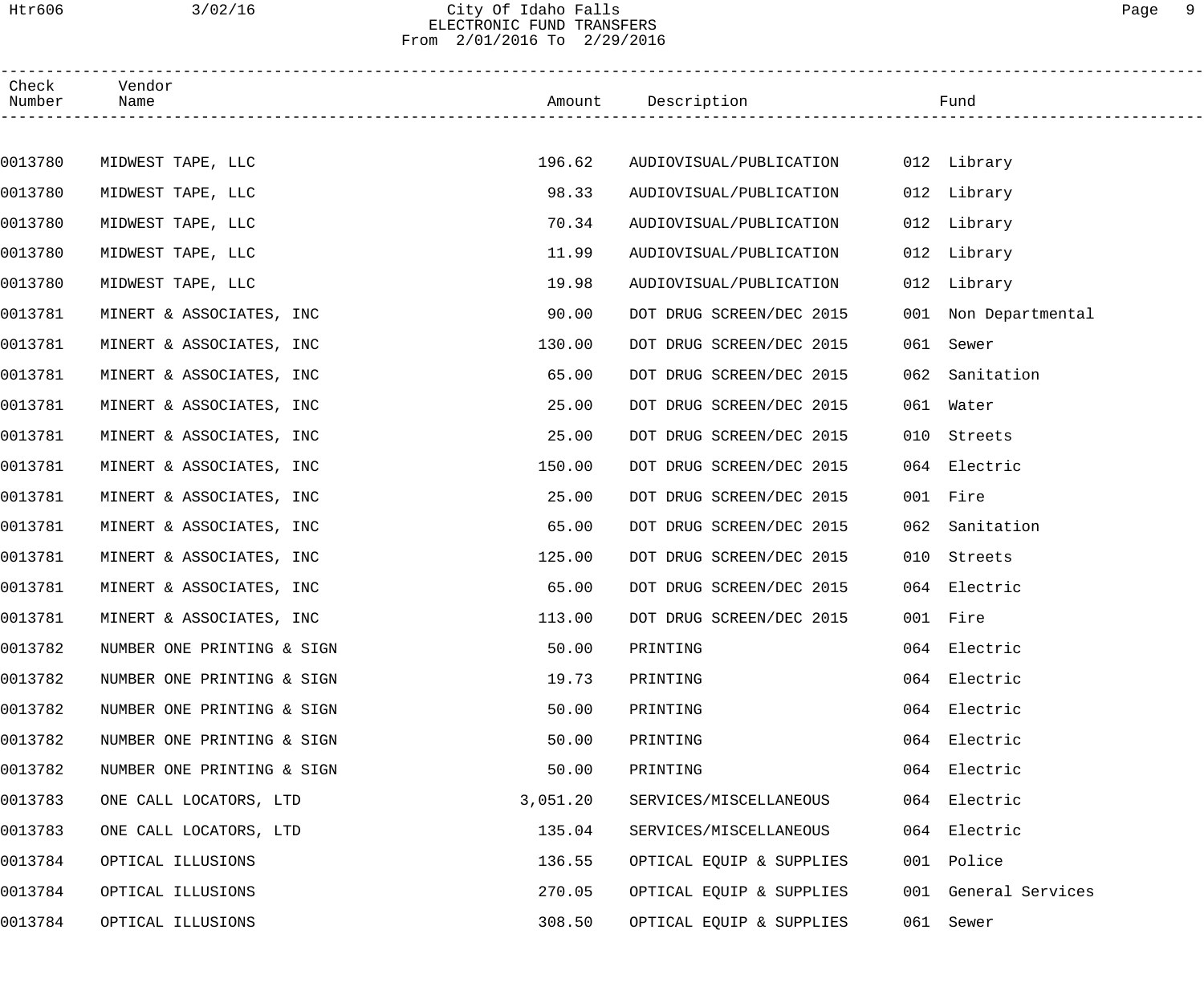# Htr606 3/02/16 City Of Idaho Falls Page 10 ELECTRONIC FUND TRANSFERS From 2/01/2016 To 2/29/2016

| Check<br>Number | Vendor<br>Name           |        | Amount Description                             |     | Fund                 |
|-----------------|--------------------------|--------|------------------------------------------------|-----|----------------------|
|                 |                          |        |                                                |     |                      |
| 0013785         | PORTER'S OFFICE PRODUCTS | 178.49 | OFFICE MACHINES & ACCESS. 001 Non Departmental |     |                      |
| 0013785         | PORTER'S OFFICE PRODUCTS | 382.33 | OFFICE SUPPLIES, GENERAL                       |     | 001 Non Departmental |
| 0013785         | PORTER'S OFFICE PRODUCTS | 67.04  | OFFICE SUPPLIES, GENERAL                       |     | 064 Electric         |
| 0013785         | PORTER'S OFFICE PRODUCTS | 371.55 | OFFICE MACHINES & ACCESS.                      |     | 064 Electric         |
| 0013785         | PORTER'S OFFICE PRODUCTS | 55.32  | OFFICE SUPPLIES, GENERAL                       |     | 064 Electric         |
| 0013785         | PORTER'S OFFICE PRODUCTS | 33.54  | OFFICE SUPPLIES, GENERAL                       |     | 064 Electric         |
| 0013785         | PORTER'S OFFICE PRODUCTS | 188.19 | OFFICE SUPPLIES, GENERAL                       |     | 064 Electric         |
| 0013785         | PORTER'S OFFICE PRODUCTS | 67.04  | OFFICE SUPPLIES, GENERAL                       |     | 064 Electric         |
| 0013785         | PORTER'S OFFICE PRODUCTS | 375.00 | FURNITURE                                      |     | 064 Electric         |
| 0013785         | PORTER'S OFFICE PRODUCTS | 371.39 | FURNITURE                                      |     | 064 Electric         |
| 0013785         | PORTER'S OFFICE PRODUCTS | 174.98 | FURNITURE                                      |     | 064 Electric         |
| 0013785         | PORTER'S OFFICE PRODUCTS | 7.16   | DRIVE, USB, STORE 'N' GO,                      |     | 001 City Attorney    |
| 0013785         | PORTER'S OFFICE PRODUCTS | 49.96  | CREDIT CARD TAPE                               | 018 | Golf Courses         |
| 0013785         | PORTER'S OFFICE PRODUCTS | 49.96  | CREDIT CARD TAPE                               |     | 018 Golf Courses     |
| 0013785         | PORTER'S OFFICE PRODUCTS | 49.96  | CREDIT CARD TAPE                               |     | 018 Golf Courses     |
| 0013785         | PORTER'S OFFICE PRODUCTS | .87    | CLIP, BINDER, SML, BLK                         |     | 001 City Attorney    |
| 0013785         | PORTER'S OFFICE PRODUCTS | 20.60  | INDEX, BNDR, 5TAB, SQ, TRANS,                  |     | 001 City Attorney    |
| 0013785         | PORTER'S OFFICE PRODUCTS | 62.21  | OFFICE SUPPLIES                                | 001 | Parks                |
| 0013786         | ROBERTSON SUPPLY, INC.   | 89.31  | PLUMBING EQUIP/SUPPLIES                        |     | 001 General Services |
| 0013786         | ROBERTSON SUPPLY, INC.   | 196.50 | PLUMBING EQUIP/SUPPLIES                        |     | 001 General Services |
| 0013786         | ROBERTSON SUPPLY, INC.   | 11.30  | PLUMBING EQUIP/SUPPLIES                        |     | 001 General Services |
| 0013786         | ROBERTSON SUPPLY, INC.   | 10.71  | PLUMBING EQUIP/SUPPLIES                        | 001 | General Services     |
| 0013786         | ROBERTSON SUPPLY, INC.   | 260.14 | PLUMBING EQUIP/SUPPLIES                        | 001 | General Services     |
| 0013786         | ROBERTSON SUPPLY, INC.   | 40.92  | PLUMBING EQUIP/SUPPLIES                        |     | 001 General Services |
| 0013786         | ROBERTSON SUPPLY, INC.   | 1.16   | PLUMBING EQUIP/SUPPLIES                        | 001 | General Services     |
| 0013786         | ROBERTSON SUPPLY, INC.   | 8.01   | PLUMBING EQUIP/SUPPLIES                        | 001 | General Services     |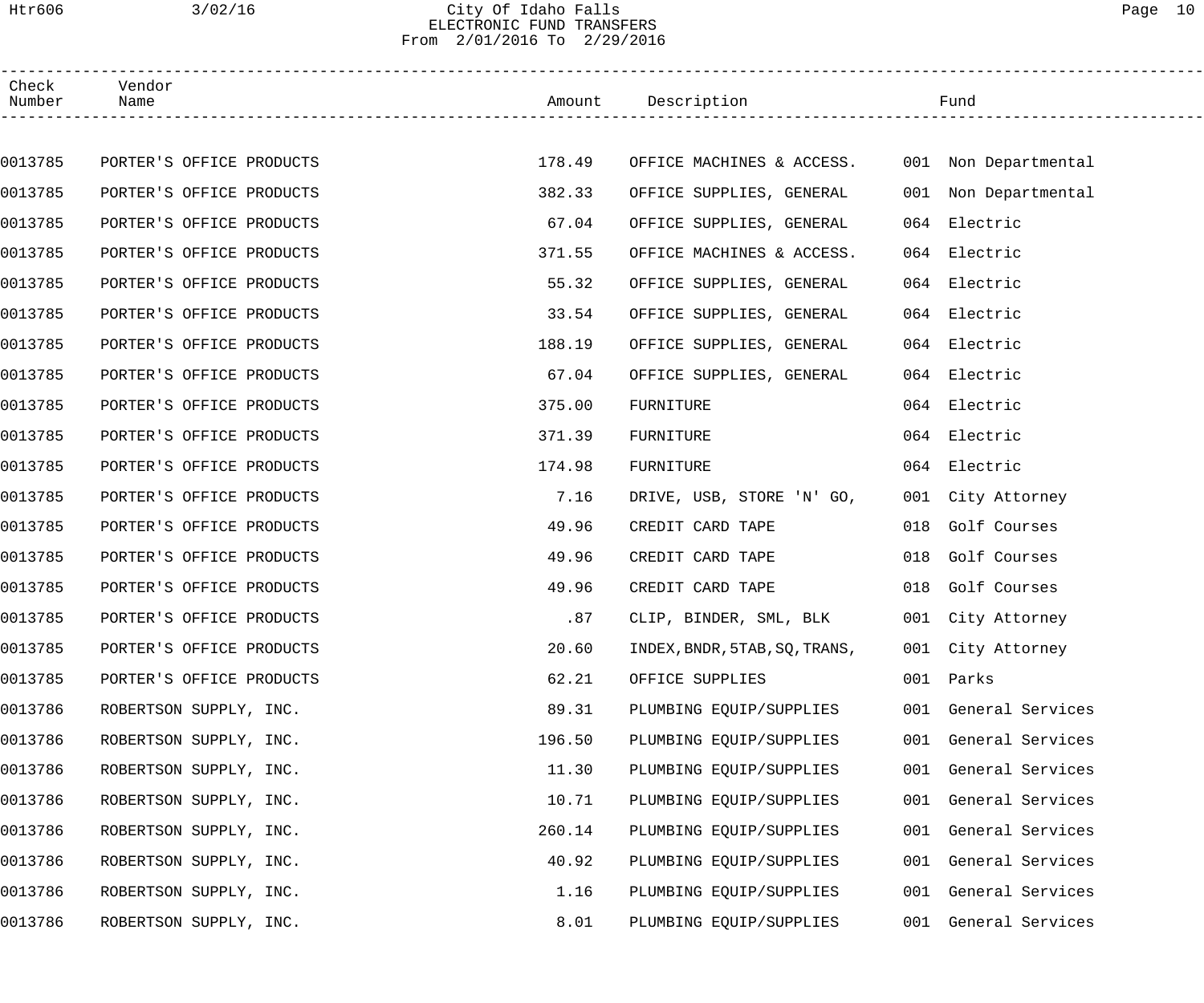## Htr606 3/02/16 City Of Idaho Falls Page 11 ELECTRONIC FUND TRANSFERS From 2/01/2016 To 2/29/2016

| Check<br>Number | Vendor<br>Name                     |          | Amount Description        |     | Fund                 |  |
|-----------------|------------------------------------|----------|---------------------------|-----|----------------------|--|
|                 |                                    |          |                           |     |                      |  |
| 0013786         | ROBERTSON SUPPLY, INC.             | 39.15    | PLUMBING EQUIP/SUPPLIES   |     | 001 General Services |  |
| 0013786         | ROBERTSON SUPPLY, INC.             | 26.27    | PLUMBING EQUIP/SUPPLIES   |     | 001 General Services |  |
| 0013786         | ROBERTSON SUPPLY, INC.             | 238.14   | PLUMBING EQUIP/SUPPLIES   |     | 001 General Services |  |
| 0013787         | ROBINSON AUTO GLASS EXPERTS INC    | 29.89    | GLASS & GLAZING SUPPLIES  |     | 001 General Services |  |
| 0013787         | ROBINSON AUTO GLASS EXPERTS<br>INC | 75.00    | SERVICES/MISCELLANEOUS    |     | 001 General Services |  |
| 0013788         | SILVER CREEK SUPPLY, LLC           | 19.17    | LENOX 12" PVC/ABS BLADE 2 |     | 001 Parks            |  |
| 0013789         | SNAKE RIVER AUTO GLASS             | 20.00    | VEHICLE AND EQUIP. MAINT. |     | 001 General Services |  |
| 0013789         | SNAKE RIVER AUTO GLASS             | 20.00    | VEHICLE AND EQUIP. MAINT. |     | 001 General Services |  |
| 0013790         | SNAKE RIVER RAPID WASH             | 643.23   | VEHICLE AND EQUIP. MAINT. |     | 001 General Services |  |
| 0013791         | SYRINGA NETWORKS, LLC              | 450.00   | NETWORK EQUIPMENT         | 001 |                      |  |
| 0013792         | T AND T LAWN SERVICES, LLC         | 375.00   | SERVICES/MISCELLANEOUS    |     | 012 Library          |  |
| 0013793         | TACOMA SCREW PRODUCTS, INC.        | 3.72     | HARDWARE MISCELLANEOUS    |     | 001 General Services |  |
| 0013793         | TACOMA SCREW PRODUCTS, INC.        | 9.32     | HARDWARE MISCELLANEOUS    |     | 001 General Services |  |
| 0013793         | TACOMA SCREW PRODUCTS, INC.        | 7.97     | HARDWARE MISCELLANEOUS    |     | 001 General Services |  |
| 0013793         | TACOMA SCREW PRODUCTS, INC.        | 13.55    | HARDWARE MISCELLANEOUS    |     | 001 General Services |  |
| 0013793         | TACOMA SCREW PRODUCTS, INC.        | 6.93     | HARDWARE MISCELLANEOUS    |     | 001 General Services |  |
| 0013793         | TACOMA SCREW PRODUCTS, INC.        | 107.28   | MISCELLANEOUS PRODUCTS    |     | 001 General Services |  |
| 0013793         | TACOMA SCREW PRODUCTS, INC.        | 142.12   | BUTTON HD SOC C/S A2      |     | 061 Sewer            |  |
| 0013794         | TETON COMMUNICATIONS, INC.         | 368.00   | MAINTENANCE CONTRACT-EO   |     | 060 Airport          |  |
| 0013795         | THATCHER COMPANY                   | 4,374.45 | GASES / TREATMENTS        |     | 061 Sewer            |  |
| 0013796         | TYNDALE COMPANY, INC.              | 72.80    | CLOTHING & APPAREL        |     | 064 Electric         |  |
| 0013796         | TYNDALE COMPANY, INC.              | 260.60   | CLOTHING & APPAREL        |     | 064 Electric         |  |
| 0013796         | TYNDALE COMPANY, INC.              | 77.60    | CLOTHING & APPAREL        |     | 064 Electric         |  |
| 0013796         | TYNDALE COMPANY, INC.              | 60.40    | CLOTHING & APPAREL        |     | 064 Electric         |  |
| 0013796         | TYNDALE COMPANY, INC.              | 422.80   | CLOTHING & APPAREL        |     | 064 Electric         |  |
| 0013796         | TYNDALE COMPANY, INC.              | 519.40   | CLOTHING & APPAREL        |     | 064 Electric         |  |
|                 |                                    |          |                           |     |                      |  |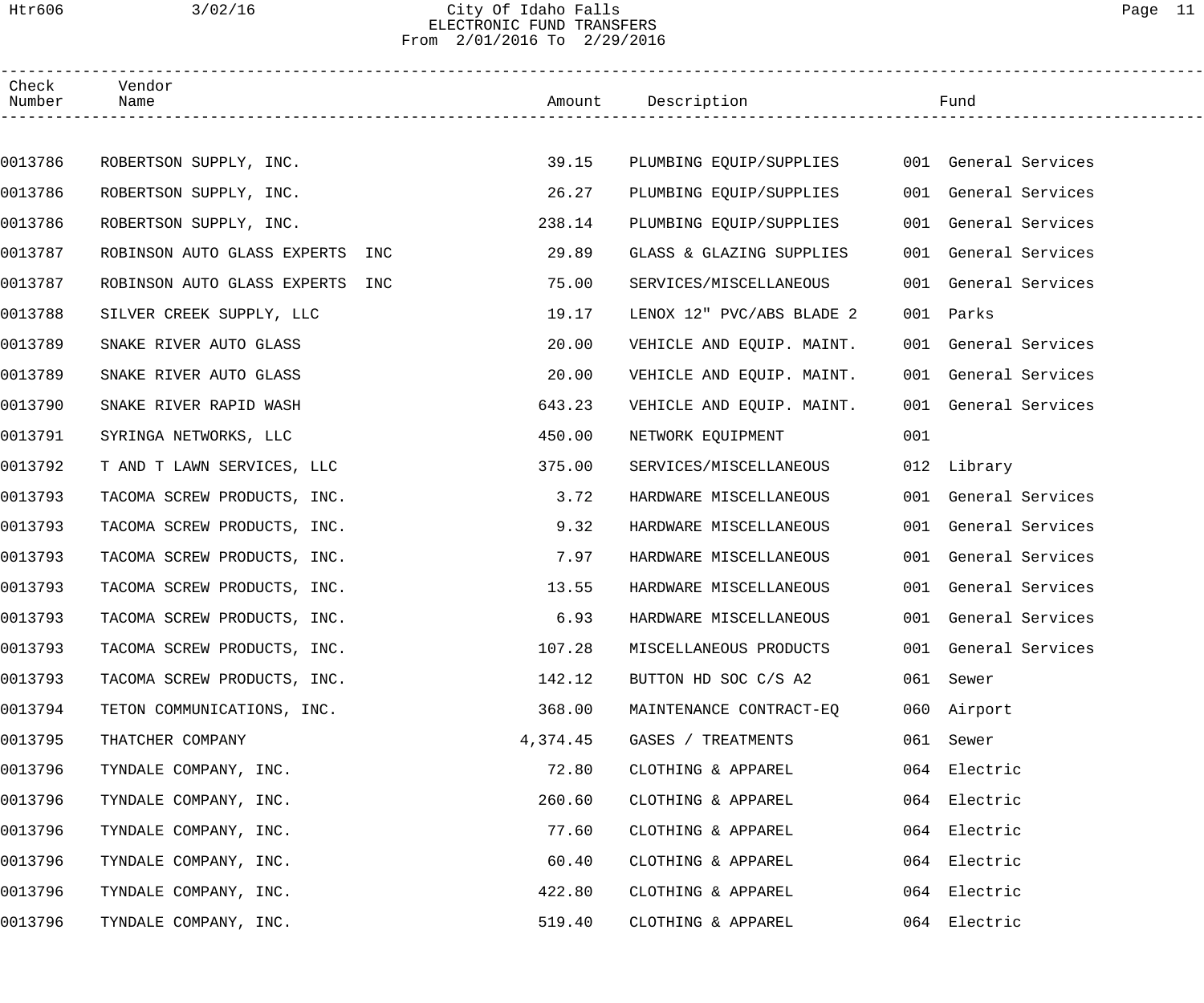# Htr606 3/02/16 City Of Idaho Falls Page 12 ELECTRONIC FUND TRANSFERS From 2/01/2016 To 2/29/2016

| Check<br>Number | Vendor<br>Name                 |             | Amount Description                           |     | Fund                        |  |
|-----------------|--------------------------------|-------------|----------------------------------------------|-----|-----------------------------|--|
|                 |                                |             |                                              |     |                             |  |
| 0013797         | VALCOM (VLCM)                  | 573.36      | OFFICE SUPPLIES, GENERAL 001 Data Processing |     |                             |  |
| 0013797         | VALCOM (VLCM)                  | 6,746.13    | WATER DEPARTMENT                             |     | 061 Water                   |  |
| 0013797         | VALCOM (VLCM)                  | 6,746.11    | SEWER DEPARTMENT                             | 061 | Sewer                       |  |
| 0013797         | VALCOM (VLCM)                  | 6,705.71    | SANITATION DEPARTMENT                        | 062 | Sanitation                  |  |
| 0013797         | VALCOM (VLCM)                  | 5,049.48    | ELEC/IF POWER                                |     | 064 Electric                |  |
| 0013797         | VALCOM (VLCM)                  | 5,049.48    | ELEC/IF POWER                                |     | 064 Electric                |  |
| 0013797         | VALCOM (VLCM)                  | 2,019.79    | ELEC/IF POWER                                |     | 064 Electric                |  |
| 0013797         | VALCOM (VLCM)                  | 8,079.17    | ELEC/IF POWER                                |     | 064 Electric                |  |
| 0013797         | VALCOM (VLCM)                  | 1,297.80    | HARDWARE MISCELLANEOUS                       |     | 064 Electric                |  |
| 0013797         | VALCOM (VLCM)                  | $1,184.40-$ | HARDWARE MISCELLANEOUS                       |     | 064 Electric                |  |
| 0013798         | WORK WEARHOUSE                 | 177.50      | CARHARTT BEANIES 15 FOLD                     |     | 001 Parks                   |  |
| 0013798         | WORK WEARHOUSE                 | 25.00       | CARHARTT BEANIES                             |     | 001 Cemeteries              |  |
| 0013799         | 3H CONSTRUCTION, LLC           | 14,752.94   | CONSTRUCTION JOB/CONTRACT                    |     | 061 Water                   |  |
| 0013800         | ALIAH DVM, RHONDA              | 145.66      | VET CONSULTING/TREATMENT                     |     | 001 Parks                   |  |
| 0013800         | ALIAH DVM, RHONDA              | 3,150.00    | VET CONSULTING/TREATMENT                     |     | 001 Parks                   |  |
| 0013801         | BUG COMPANY, THE               | 22.75       | FEED/BEDDING (ANIMALS)                       |     | 001 Parks                   |  |
| 0013801         | BUG COMPANY, THE               | 34.37       | FREIGHT                                      |     | 001 Parks                   |  |
| 0013801         | BUG COMPANY, THE               | 22.75       | FEED/BEDDING (ANIMALS)                       | 001 | Parks                       |  |
| 0013801         | BUG COMPANY, THE               | 34.37       | FREIGHT                                      |     | 001 Parks                   |  |
| 0013802         | CAMPBELL'S QUALITY EXTERIORS   | 4,551.69    | WEATHERIZA PR/BETTENCOURT                    |     | 015 Elect Light Public Purp |  |
| 0013803         | CDW GOVERNMENT, INC.           | 2,830.98    | COMPUTERS, DP/WORD PROC.                     | 010 | Streets                     |  |
| 0013803         | CDW GOVERNMENT, INC.           | 810.08      | COMPUTERS, DP/WORD PROC.                     | 010 | Streets                     |  |
| 0013804         | CONRAD & BISCHOFF, INC.        | 7,039.13    | FUEL AND ADDITIVES                           | 001 |                             |  |
| 0013804         | CONRAD & BISCHOFF, INC.        | 12,929.66   | FUEL AND ADDITIVES                           | 001 |                             |  |
| 0013805         | ELECTRICAL WHOLESALE SUPPLY CO | 9.30        | JAW KIT                                      |     | 064 Electric                |  |
| 0013806         | HANG TEN CUSTOM EMBROIDERY     | 475.00      | CLOTHING & APPAREL                           |     | 064 Electric                |  |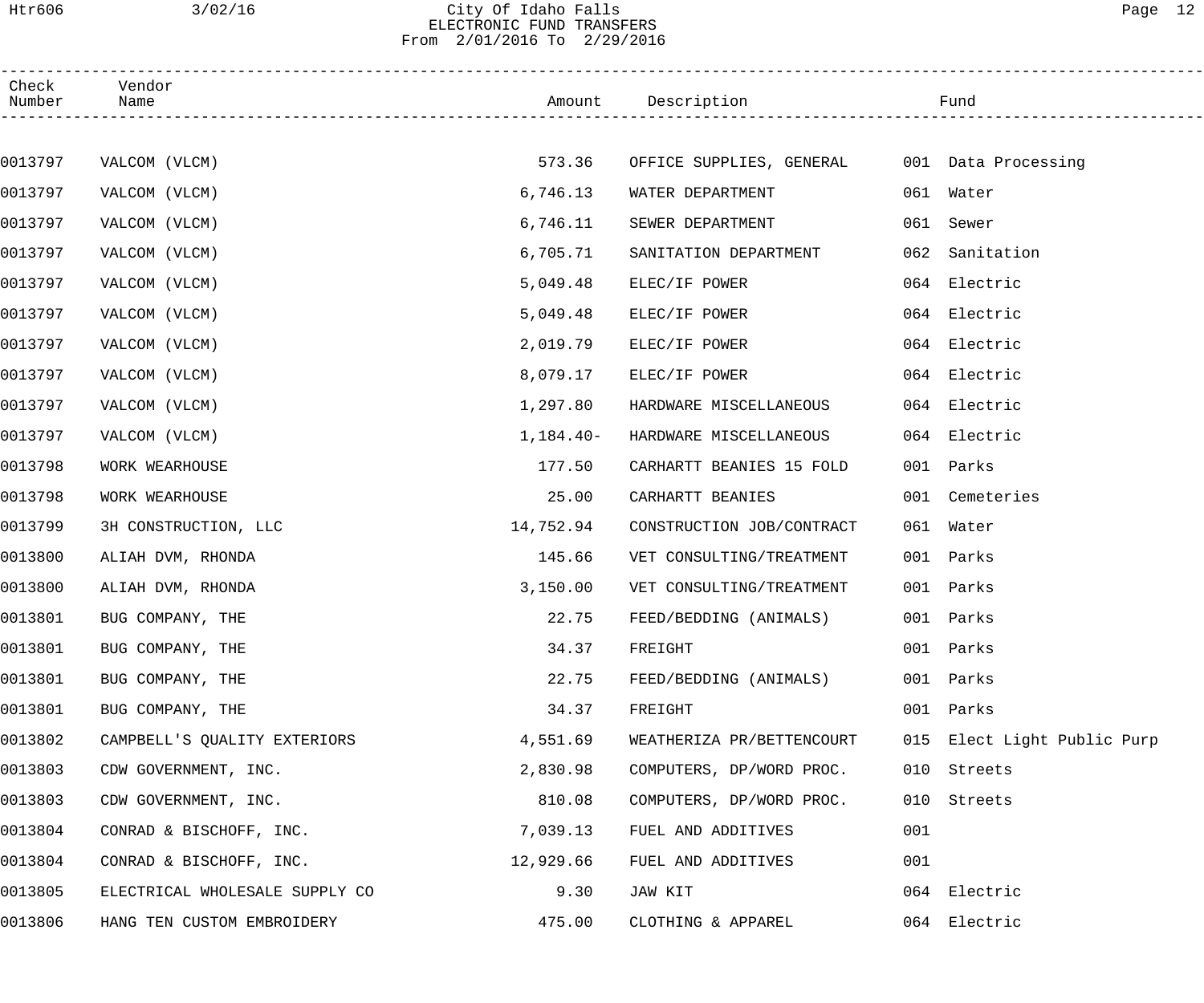# Htr606 3/02/16 City Of Idaho Falls Page 13 ELECTRONIC FUND TRANSFERS From 2/01/2016 To 2/29/2016

| Check<br>Number | Vendor<br>Name                     |           | Amount Description        |     | Fund                         |
|-----------------|------------------------------------|-----------|---------------------------|-----|------------------------------|
|                 |                                    |           |                           |     |                              |
| 0013806         | HANG TEN CUSTOM EMBROIDERY         | 299.00    | CLOTHING & APPAREL        |     | 064 Electric                 |
| 0013806         | HANG TEN CUSTOM EMBROIDERY         | 62.00     | CLOTHING & APPAREL        |     | 064 Electric                 |
| 0013807         | HERCULES INDUSTRIES, INC.          | 392.11    | PARKS & RECREATION MISC.  |     | 001 Parks                    |
| 0013808         | JACK'S TIRE & OIL, INC.            | 10.00     | VEHICLE AND EQUIP. MAINT. |     | 001 General Services         |
| 0013808         | JACK'S TIRE & OIL, INC.            | 60.00     | VEHICLE AND EQUIP. MAINT. |     | 001 General Services         |
| 0013808         | JACK'S TIRE & OIL, INC.            | 2,459.88  | EO REPAIR AND MAINT       |     | 001 General Services         |
| 0013808         | JACK'S TIRE & OIL, INC.            | 2,212.40  | EQ REPAIR AND MAINT       |     | 001 General Services         |
| 0013808         | JACK'S TIRE & OIL, INC.            | 1,790.00  | AIRPORT MAINTENANCE       |     | 060 Airport                  |
| 0013809         | K/M SERVICE COMPANY                | 8,547.15  | CONSTRUCTION JOB/CONTRACT |     | 064 Electric                 |
| 0013809         | K/M SERVICE COMPANY                | 6, 129.50 | CONSTRUCTION JOB/CONTRACT |     | 064 Electric                 |
| 0013809         | K/M SERVICE COMPANY                | 2,921.00  | CONSTRUCTION JOB/CONTRACT |     | 064 Electric                 |
| 0013810         | MISKIN'S PROFESSIONAL CLEANING LLC | 3,517.00  | PROFESSIONAL/PERSONAL SRV |     | 064 Electric                 |
| 0013811         | PORTER'S OFFICE PRODUCTS           | 634.00    | FURNITURE                 |     | 064 Electric                 |
| 0013811         | PORTER'S OFFICE PRODUCTS           | 129.40    | OFFICE SUPPLIES, GENERAL  |     | 064 Electric                 |
| 0013811         | PORTER'S OFFICE PRODUCTS           | 52.63     | OFFICE SUPPLIES, GENERAL  |     | 064 Electric                 |
| 0013811         | PORTER'S OFFICE PRODUCTS           | 27.52     | LIGHTING EQUIPMENT        |     | 064 Electric                 |
| 0013811         | PORTER'S OFFICE PRODUCTS           | 2,095.07  | OFFICE SUPPLIES, GENERAL  |     | 001 Public Works Engineering |
| 0013811         | PORTER'S OFFICE PRODUCTS           | 1,115.91  | OFFICE SUPPLIES, GENERAL  |     | 001 Public Works Engineering |
| 0013811         | PORTER'S OFFICE PRODUCTS           | 15.84     | OFFICE SUPPLIES, GENERAL  |     | 001 Non Departmental         |
| 0013811         | PORTER'S OFFICE PRODUCTS           | 656.86    | OFFICE SUPPLIES, GENERAL  |     | 001 Finance                  |
| 0013811         | PORTER'S OFFICE PRODUCTS           | 80.06     | OFFICE SUPPLIES, GENERAL  |     | 001 Finance                  |
| 0013811         | PORTER'S OFFICE PRODUCTS           | $257.52-$ | OFFICE SUPPLIES, GENERAL  |     | 001 Finance                  |
| 0013811         | PORTER'S OFFICE PRODUCTS           | 104.39    | OFFICE SUPPLIES           | 010 | Streets                      |
| 0013811         | PORTER'S OFFICE PRODUCTS           | 699.35    | FURNITURE                 |     | 064 Electric                 |
| 0013811         | PORTER'S OFFICE PRODUCTS           | 111.26    | OFFICE SUPPLIES, GENERAL  |     | 001 Public Works Engineering |
| 0013812         | TACOMA SCREW PRODUCTS, INC.        | 2.78      | EQ REPAIR AND MAINT       | 001 | General Services             |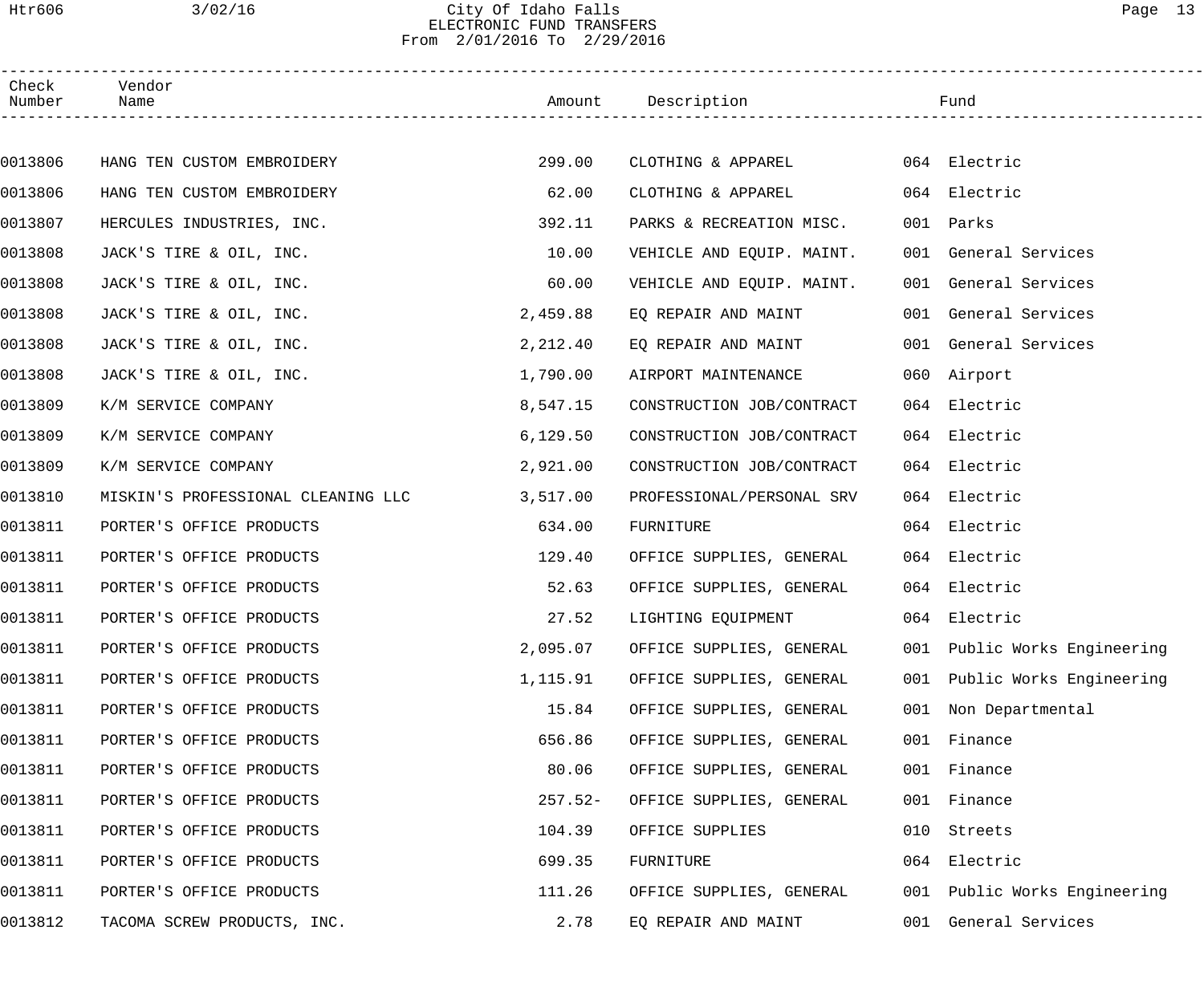## Htr606 3/02/16 City Of Idaho Falls Page 14 ELECTRONIC FUND TRANSFERS From 2/01/2016 To 2/29/2016

| Check<br>Number | Vendor<br>Name              | Amount    | Description               | Fund                     |
|-----------------|-----------------------------|-----------|---------------------------|--------------------------|
|                 |                             |           |                           |                          |
| 0013812         | TACOMA SCREW PRODUCTS, INC. | 9.27      | EO REPAIR AND MAINT       | 001 General Services     |
| 0013812         | TACOMA SCREW PRODUCTS, INC. | 6.41      | EQ REPAIR AND MAINT       | 001 General Services     |
| 0013812         | TACOMA SCREW PRODUCTS, INC. | 35.91     | EO REPAIR AND MAINT       | 001 General Services     |
| 0013812         | TACOMA SCREW PRODUCTS, INC. | 12.83     | BOLTS AND NUTS            | 061 Sewer                |
| 0013813         | TETON COMMUNICATIONS, INC.  | 941.00    | IRRIGATION EQUIP/SUPPLIES | 001 Parks                |
| 0013814         | THATCHER COMPANY            | 6,540.00  | GASES / TREATMENTS        | 061 Sewer                |
| 0013815         | TMC CONTRACTORS             | 12,161.00 | RENTAL                    | 001 Public Works-Streets |
| 0013815         | TMC CONTRACTORS             | 6,408.68  | CONSTRUCTION JOB/CONTRACT | 061 Water                |
| 0013816         | TOP HAT, INC.               | 234.50    | ACCIDENT REPAIRS, FLEET   | 001 General Services     |
| 0013817         | VALCOM (VLCM)               | 402.20    | COMPUTERS, DP/WORD PROC.  | 001 Finance              |
| 0013817         | VALCOM (VLCM)               | 4,827.15  | RADIO & COMMUNICATION     | 001 Finance              |
| 0013818         | WEST COAST PAPER SOLUTIONS  | 132.22    | BUILDING SUP/REPR/MAINT.  | 001 Police               |
| 0013818         | WEST COAST PAPER SOLUTIONS  | 517.56    | BUILDING SUP/REPR/MAINT.  | 001 Police               |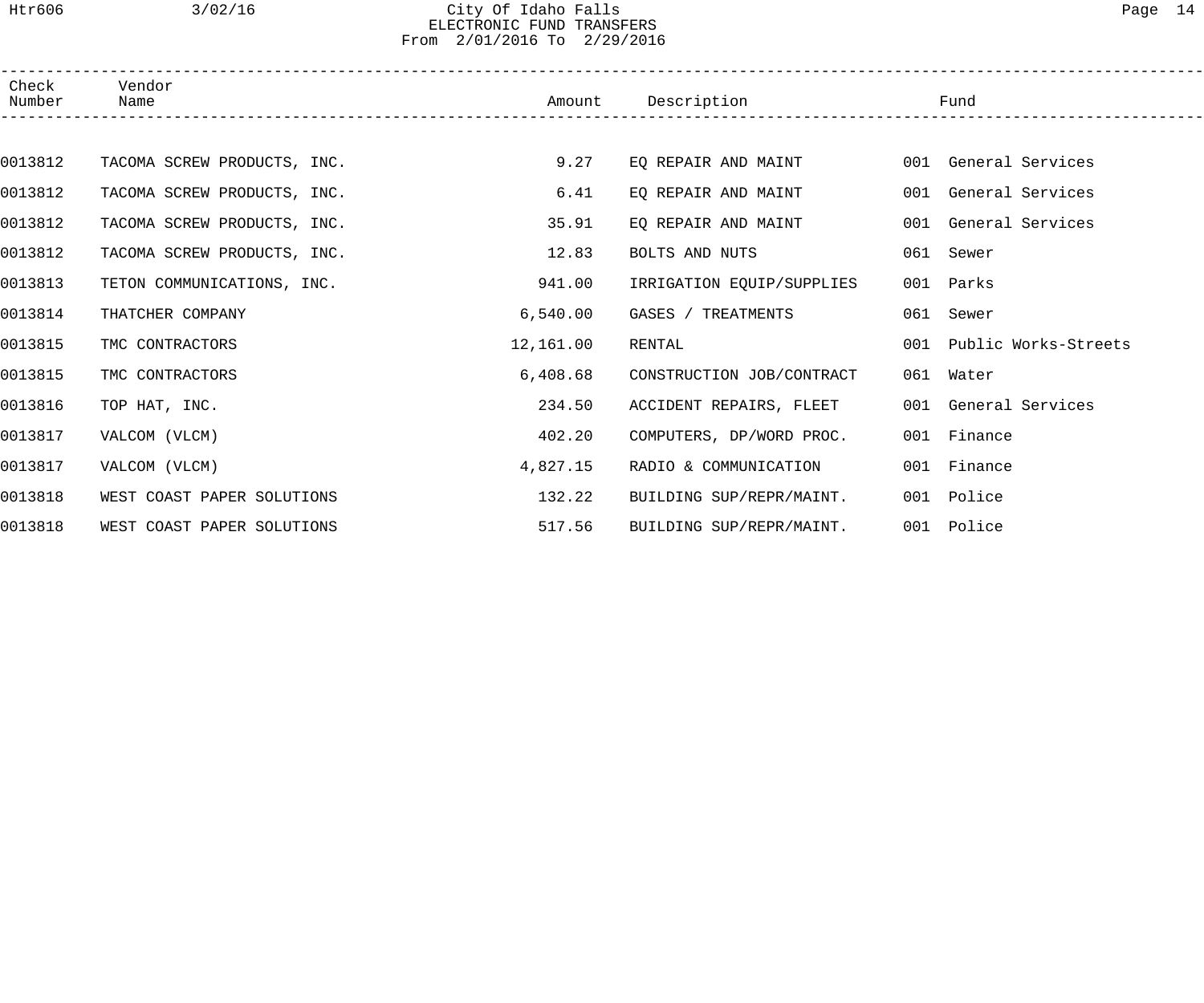# City Of Idaho Falls Summary of Electronic Transfers by Fund From 2/01/2016 To 2/29/2016

------------------------------------------------------------------------------------------------------------------------------------

| 1  | General Fund           | 292,402.34 |  |
|----|------------------------|------------|--|
| 10 | Street Fund            | 4,343.09   |  |
| 11 | Recreation Fund        | 827.57     |  |
| 12 | Library Fund           | 6,644.41   |  |
| 15 | EL Public Purpose Fund | 4,551.69   |  |
| 18 | Golf Fund              | 178.28     |  |
| 19 | Self-Insurance Fund    | 12, 135.49 |  |
| 60 | Airport Fund           | 10,158.74  |  |
| 61 | Water & Sewer Fund     | 88,128.11  |  |
| 62 | Sanitation Fund        | 7,238.92   |  |
| 64 | Electric Light Fund    | 132,627.88 |  |
|    |                        | 559,236.52 |  |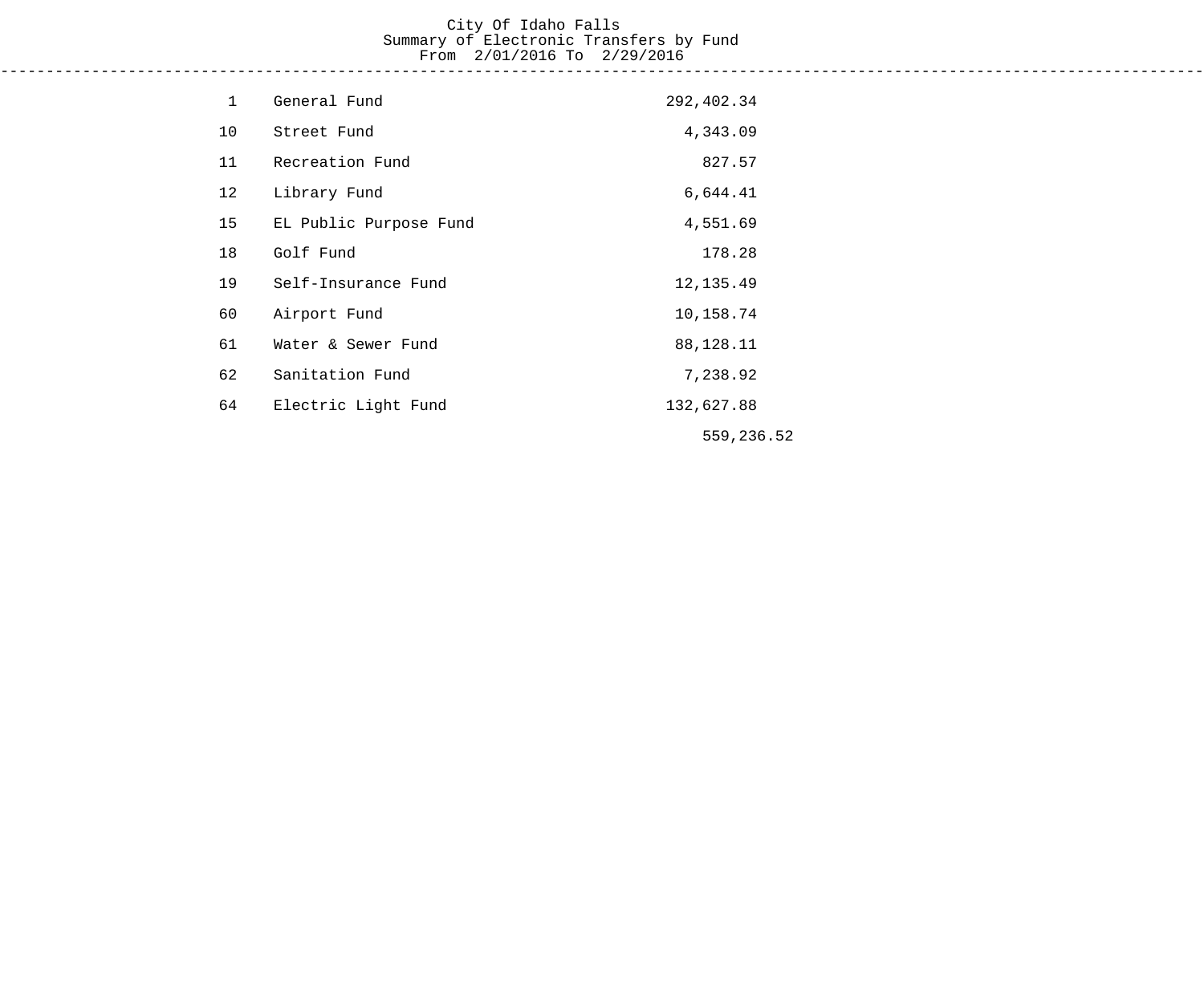# Htr604 3/02/2016 City Of Idaho Falls Page 1 Accounts Payable For 2/05/2016

| Check Vendor<br>Number Name                                        |          |                                                                                                                                                                                                                                                                                                                                                                                                                                                                                                        |                                                                                |
|--------------------------------------------------------------------|----------|--------------------------------------------------------------------------------------------------------------------------------------------------------------------------------------------------------------------------------------------------------------------------------------------------------------------------------------------------------------------------------------------------------------------------------------------------------------------------------------------------------|--------------------------------------------------------------------------------|
|                                                                    |          | 0198103 A & F LOGGING AND DIRT WORKS 1,787.50 SNOW REMOVAL AS REQUESTED BY STREET DIVI 001 Public Works-Streets                                                                                                                                                                                                                                                                                                                                                                                        |                                                                                |
| 0198104 ACE HARDWARE                                               |          | 111.96 4 COOLERS (34 QT) FOR LAB 661 Sewer                                                                                                                                                                                                                                                                                                                                                                                                                                                             |                                                                                |
| 0198105 ACUSHNET COMPANY                                           | 951.50   | 705.91 INVENTORY AS NEEDED BY SAND CREEK GOLF C 018 Golf Courses<br>774.51 INVENTORY AS NEEDED BY SAND CREEK GOLF C 018 Golf Courses<br>1,267.30- INVENTORY AS NEEDED BY SAND CREEK GOLF C 018 Golf Courses<br>70.50- INVENTORY AS NEEDED BY SAND CREEK GOLF C 018 Golf Courses<br>14.62- INVENTORY AS NEEDED BY SAND CREEK GOLF C 018 Golf Courses<br>823.50 INVENTORY AS NEEDED BY SAND CREEK GOLF C 018 Golf Courses                                                                                |                                                                                |
|                                                                    |          | 0198106 ADVANTAGE EYE CENTERS, INC. 161.49 OPTICAL EQUIP & SUPPLIES 064 Electric                                                                                                                                                                                                                                                                                                                                                                                                                       |                                                                                |
|                                                                    |          |                                                                                                                                                                                                                                                                                                                                                                                                                                                                                                        |                                                                                |
| 0198108 AIRGAS USA, LLC                                            | 287.78   | 32.67 WELDING WIRE<br>255.11 WELDING SUPPLIES AS REQUIRED BY SANITATI 062 Sanitation                                                                                                                                                                                                                                                                                                                                                                                                                   | 001 General Services                                                           |
| 0198109 ALLEN, WILLIAM                                             |          | 88.00 CONTRACTED OFFICIALS                                                                                                                                                                                                                                                                                                                                                                                                                                                                             | 011 Recreation                                                                 |
| 0198110 ALPHAGRAPHICS OF IDAHO FALLS 266.91 MISCELLANEOUS PRODUCTS |          |                                                                                                                                                                                                                                                                                                                                                                                                                                                                                                        | 001 Non Departmental                                                           |
| 0198111 ALPINE HEATING/AC, INC.                                    |          | 128.00 PILOT BURNER ASSEMBLY                                                                                                                                                                                                                                                                                                                                                                                                                                                                           | 001 General Services                                                           |
|                                                                    | 1,871.99 | 0198112 ALSCO (AMERICAN LINEN DIV) 161.38 LAUNDRY/CLOTHING REPAIRS FOR IDAHO FALLS 001 General Services<br>221.61 LAUNDRY/CLOTHING REPAIRS FOR IDAHO FALLS 001 General Services<br>214.38 LAUNDRY/CLOTHING REPAIRS FOR IDAHO FALLS 001 General Services<br>932.55 CLOTHING & APPAREL<br>91.26 WEEKLY DELIVERY AND CHANGE OUT OF ENTRAN 060 Airport<br>46.40 LAUNDRY SERVICE FOR SEWER DEPARTMENT<br>35.77 LAUNDRY SERVICE FOR SEWER DEPARTMENT<br>4.64 CLOTHING & APPAREL<br>164.00 CLOTHING & APPAREL | 001 General Services<br>061 Sewer<br>061 Sewer<br>064 Electric<br>064 Electric |
| 0198113 AMAZON.COM CREDIT-LIBRARY                                  |          | 782.92 PURCHASE OF MATERIALS FOR THE I.F. PUBLI 012 Library                                                                                                                                                                                                                                                                                                                                                                                                                                            |                                                                                |
| 0198114 AMERICAN CONCRETE INSTITUTE                                |          | 25.00 MEMBERSHIPS                                                                                                                                                                                                                                                                                                                                                                                                                                                                                      | 001 Public Works Engineering                                                   |
| 0198115 ARCHITECTURAL BUILDING SUPPLY                              | 1,122.00 | 622.00 MISCELLANEOUS PURCHASES AS REQUESTED BY 001 General Services<br>500.00 MISCELLANEOUS PURCHASES AS REQUESTED BY 001 General Services                                                                                                                                                                                                                                                                                                                                                             |                                                                                |
| 0198116 B. W. TRUCKING                                             |          | 1,600.00 SNOW REMOVAL AS REQUESTED BY STREET DIVI 001 Public Works-Streets                                                                                                                                                                                                                                                                                                                                                                                                                             |                                                                                |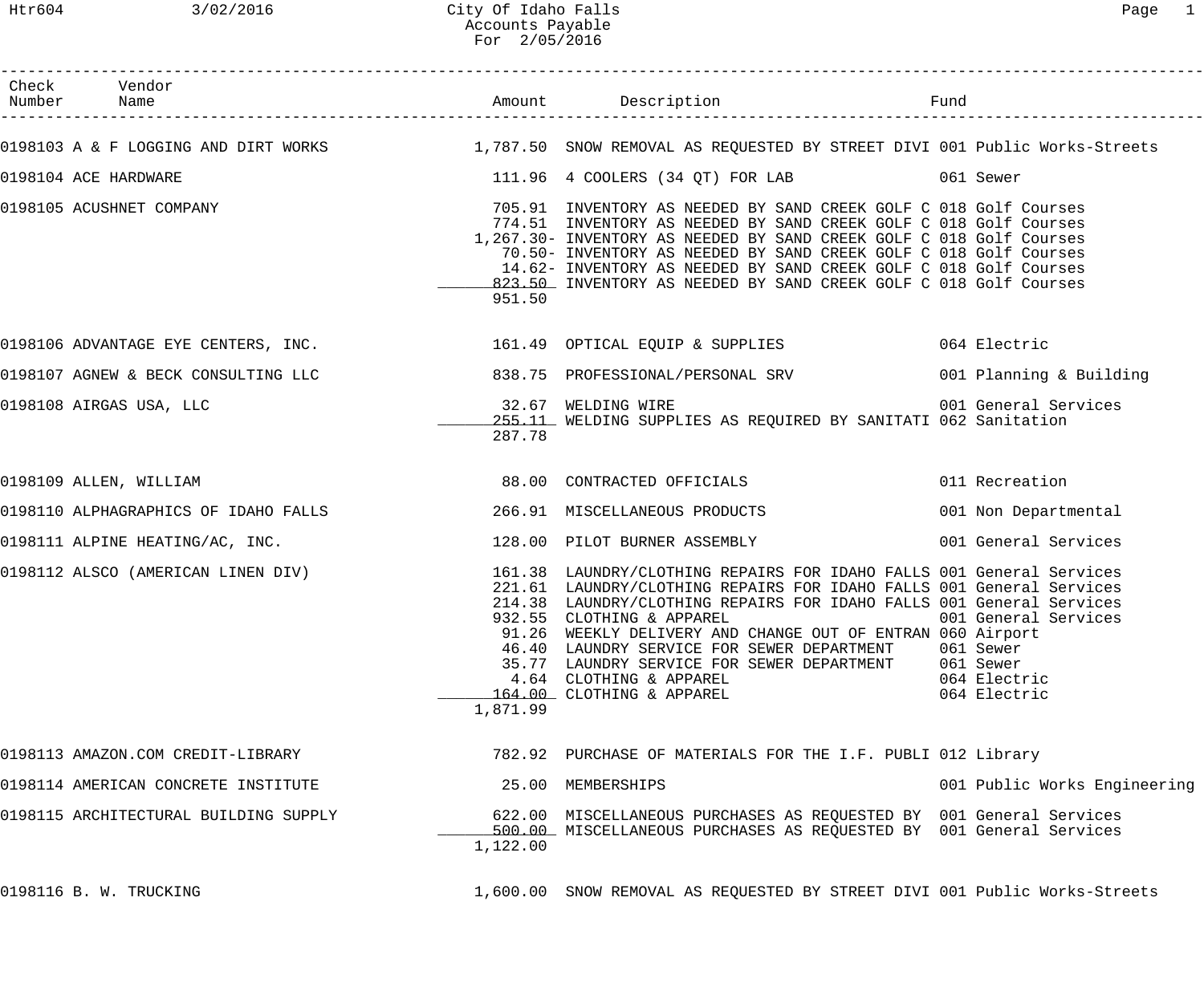## Htr604 3/02/2016 City Of Idaho Falls Page 2 Accounts Payable For 2/05/2016

| Check Vendor<br>Number Name                                    |                                                    | Amount Description                                                                                                                                                                                                                                                                        | Fund                                            |
|----------------------------------------------------------------|----------------------------------------------------|-------------------------------------------------------------------------------------------------------------------------------------------------------------------------------------------------------------------------------------------------------------------------------------------|-------------------------------------------------|
|                                                                | 4,820.00                                           |                                                                                                                                                                                                                                                                                           |                                                 |
| 0198118 BARFUSS, DOUG                                          |                                                    | 144.00 CONTRACTED OFFICIALS                                                                                                                                                                                                                                                               | 011 Recreation                                  |
| 0198119 BISMARCK STATE COLLEGE                                 | 2,139.80                                           | 1,100.00    TRAINING-PERSONNEL<br>1.039.80    TRAINING-PERSONNEL<br>1,039.80 TRAINING-PERSONNEL                                                                                                                                                                                           | 064 Electric<br>064 Electric                    |
| 0198120 BONILLA TRUCKING, LLC                                  | 4,353.75                                           | 1,383.75 SNOW REMOVAL AS REQUESTED BY STREET DEPA 001 Public Works-Streets<br>2,970.00 SNOW REMOVAL AS REQUESTED BY STREET DEPA 001 Public Works-Streets                                                                                                                                  |                                                 |
| 0198121 BONNEVILLE COUNTY SHERIFF <b>1998</b> 291,206.73 PAPER |                                                    |                                                                                                                                                                                                                                                                                           | 001 Police                                      |
| 0198122 BOYCE, ERIC                                            |                                                    | 66.00 CONTRACTED OFFICIALS                                                                                                                                                                                                                                                                | 011 Recreation                                  |
|                                                                |                                                    |                                                                                                                                                                                                                                                                                           | 001 Police                                      |
| 0198124 BRIJOHN TRUCKING, INC.                                 | 3,438.50                                           | 1,460.50 SNOW REMOVAL AS REQUESTED BY STREET DEPA 001 Public Works-Streets<br>1,978.00 SNOW REMOVAL AS REQUESTED BY STREET DEPA 001 Public Works-Streets                                                                                                                                  |                                                 |
| 0198125 BROADWAY FORD, INC.                                    | 500.01                                             | 62.43 PARTS AND MINOR SUBLET REPAIRS AS REQUES 001 General Services<br>78.11 PARTS AND MINOR SUBLET REPAIRS AS REQUES 001 General Services<br>294.47 PARTS AND MINOR SUBLET REPAIRS AS REQUES 001 General Services<br>65.00 PARTS AND MINOR SUBLET REPAIRS AS REQUES 001 General Services |                                                 |
| 0198126 BUTTARS, BERK                                          |                                                    | 798.00 CONTRACTED OFFICIALS                                                                                                                                                                                                                                                               | 011 Recreation                                  |
| 0198127 CEDAR RIDGE ANIMAL HOSPITAL                            | 180.00                                             | 85.00 SPAY/NEUTER SERVICES<br>95.00 SPAY/NEUTER SERVICES                                                                                                                                                                                                                                  | 001<br>001                                      |
| 0198128 CODALE ELECTRIC SUPPLY, INC.                           | 1,838.22 HARDWARE<br>1,417.50 HARDWARE<br>8,352.97 | 2,700.00 CONDUCTOR<br>846.12 CONDUCTOR<br>1,461.50 CONDUCTOR<br>89.63 HARDWARE                                                                                                                                                                                                            | 064 Electric<br>064<br>064<br>064<br>064<br>064 |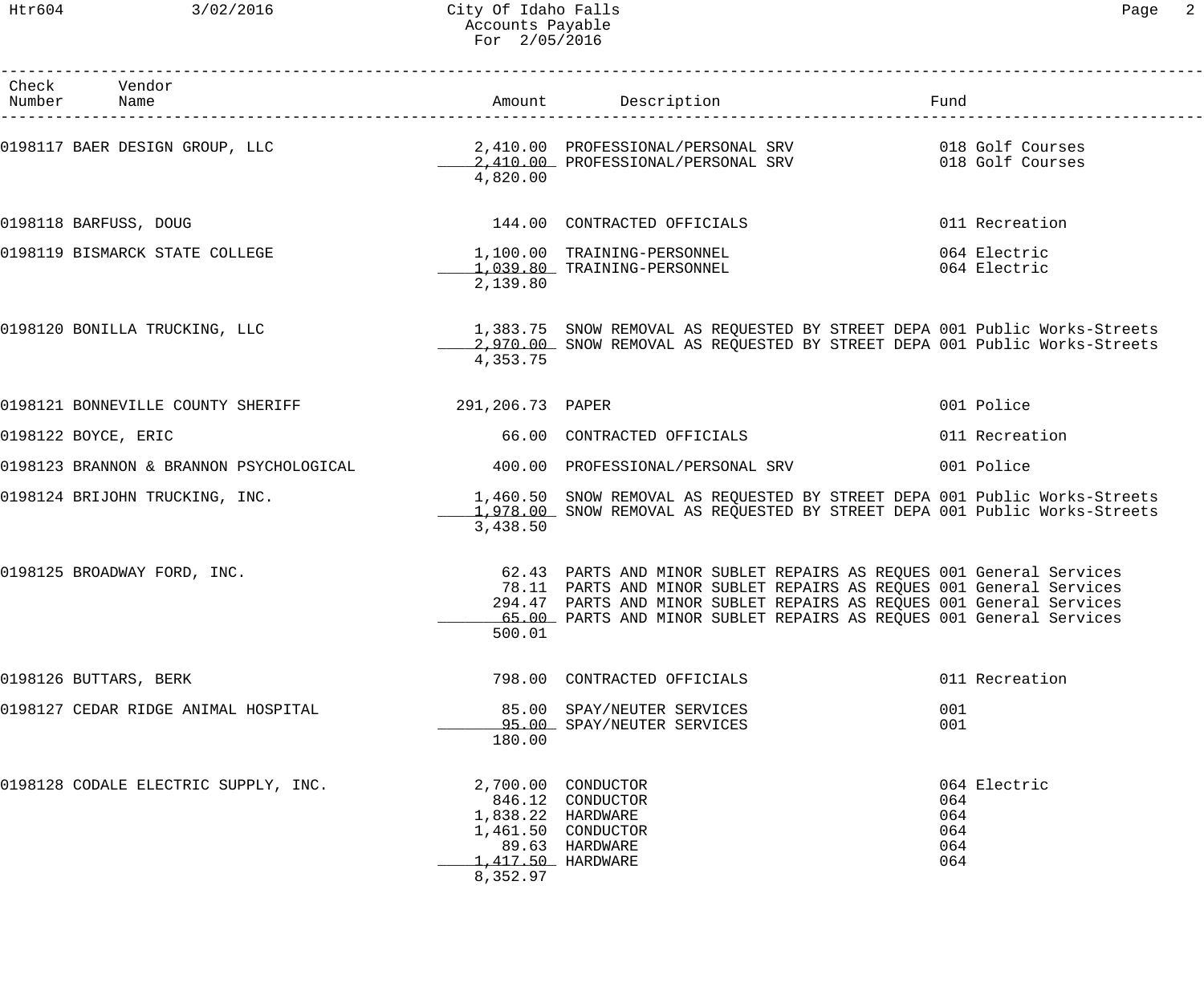| Check Vendor<br>Number Name          |          |                                                                                                                                                                                                                                                                                                                                                                                                                                                                                                                                                                                                                                                                                                                                                                                                                                                                                                                                                                          |                                              |
|--------------------------------------|----------|--------------------------------------------------------------------------------------------------------------------------------------------------------------------------------------------------------------------------------------------------------------------------------------------------------------------------------------------------------------------------------------------------------------------------------------------------------------------------------------------------------------------------------------------------------------------------------------------------------------------------------------------------------------------------------------------------------------------------------------------------------------------------------------------------------------------------------------------------------------------------------------------------------------------------------------------------------------------------|----------------------------------------------|
|                                      |          |                                                                                                                                                                                                                                                                                                                                                                                                                                                                                                                                                                                                                                                                                                                                                                                                                                                                                                                                                                          |                                              |
| 0198129 COMPUSMART                   |          | 40.00 MINI DISPLAY PORT TO HDMI 6001 Data Processing                                                                                                                                                                                                                                                                                                                                                                                                                                                                                                                                                                                                                                                                                                                                                                                                                                                                                                                     |                                              |
| 0198130 CURTIS, BENJAMIN             |          | 54.00 CONTRACTED OFFICIALS 6011 Recreation                                                                                                                                                                                                                                                                                                                                                                                                                                                                                                                                                                                                                                                                                                                                                                                                                                                                                                                               |                                              |
| 0198131 DAVIDSON TITLES, INC.        | 5,496.13 | 33.35 PURCHASE OF MATERIALS FOR THE I.F. PUBLI 012 Library<br>50.84 PURCHASE OF MATERIALS FOR THE I.F. PUBLI 012 Library<br>466.54 PURCHASE OF MATERIALS FOR THE I.F. PUBLI 012 Library<br>71.85 PURCHASE OF MATERIALS FOR THE I.F. PUBLI 012 Library<br>1,569.88 PURCHASE OF MATERIALS FOR THE I.F. PUBLI 012 Library<br>23.78 PURCHASE OF MATERIALS FOR THE I.F. PUBLI 012 Library<br>384.22 PURCHASE OF MATERIALS FOR THE I.F. PUBLI 012 Library<br>47.57 PURCHASE OF MATERIALS FOR THE I.F. PUBLI 012 Library<br>45.35 PURCHASE OF MATERIALS FOR THE I.F. PUBLI 012 Library<br>765.73 PURCHASE OF MATERIALS FOR THE I.F. PUBLI 012 Library<br>332.08 PURCHASE OF MATERIALS FOR THE I.F. PUBLI 012 Library<br>622.35 PURCHASE OF MATERIALS FOR THE I.F. PUBLI 012 Library<br>467.01 PURCHASE OF MATERIALS FOR THE I.F. PUBLI 012 Library<br>553.48 PURCHASE OF MATERIALS FOR THE I.F. PUBLI 012 Library<br>62.10 PURCHASE OF MATERIALS FOR THE I.F. PUBLI 012 Library |                                              |
| 0198132 DAWSON, JAKE                 |          | 282.00 CONTRACTED OFFICIALS                                                                                                                                                                                                                                                                                                                                                                                                                                                                                                                                                                                                                                                                                                                                                                                                                                                                                                                                              | 011 Recreation                               |
| 0198133 DC ELECTRIC, INC.            | 873.00   | 130.00 MAINTENANCE AS REQUESTED BY AIRPORT MAIN 060 Airport<br>743.00 MAINTENANCE AS REQUESTED BY AIRPORT MAIN 060 Airport                                                                                                                                                                                                                                                                                                                                                                                                                                                                                                                                                                                                                                                                                                                                                                                                                                               |                                              |
| 0198134 DEBRA A PETTY                |          | 284.08 RFND EXP/WORK SESSION 001 Planning & Building                                                                                                                                                                                                                                                                                                                                                                                                                                                                                                                                                                                                                                                                                                                                                                                                                                                                                                                     |                                              |
|                                      | 2,302.06 | 138.42 COMPUTERS, DP/WORD PROC.<br>1,864.92 COMPUTERS, DP/WORD PROC.                                                                                                                                                                                                                                                                                                                                                                                                                                                                                                                                                                                                                                                                                                                                                                                                                                                                                                     | 064 Electric<br>064 Electric<br>064 Electric |
| 0198136 DISH NETWORK                 |          | 124.00 MONTHLY CABLE BILLS FOR THE AIRPORT                                                                                                                                                                                                                                                                                                                                                                                                                                                                                                                                                                                                                                                                                                                                                                                                                                                                                                                               | 060 Airport                                  |
| 0198137 DOMINO'S PIZZA - DBA         |          | 24.67 PIZZA AND DELIVERY CHARGES FOR BIRTHDAY 011 Recreation                                                                                                                                                                                                                                                                                                                                                                                                                                                                                                                                                                                                                                                                                                                                                                                                                                                                                                             |                                              |
| 0198138 DRIGGS VETERINARY CLINIC     |          | 85.00 SPAY/NEUTER SERVICES                                                                                                                                                                                                                                                                                                                                                                                                                                                                                                                                                                                                                                                                                                                                                                                                                                                                                                                                               | 001                                          |
| 0198139 EAGLE ROCK HYDRAULIC SERVICE |          | 2,667.65 VEHICLE AND EQUIP. MAINT.                                                                                                                                                                                                                                                                                                                                                                                                                                                                                                                                                                                                                                                                                                                                                                                                                                                                                                                                       | 001 General Services                         |
| 0198140 EAST IDAHO TOWING            |          | 730.00 PROFESSIONAL/PERSONAL SRV                                                                                                                                                                                                                                                                                                                                                                                                                                                                                                                                                                                                                                                                                                                                                                                                                                                                                                                                         | 001 Police                                   |
| 0198141 EASTERN IDAHO WATER          |          | 20,405.00 ASSESSMENTS/TAX                                                                                                                                                                                                                                                                                                                                                                                                                                                                                                                                                                                                                                                                                                                                                                                                                                                                                                                                                | 061 Water                                    |
| 0198142 EASTSIDE PET CLINIC          |          | 20.00 SPAY/NEUTER/RABIES SERV<br>20.00 SPAY/NEUTER/RABIES SERV                                                                                                                                                                                                                                                                                                                                                                                                                                                                                                                                                                                                                                                                                                                                                                                                                                                                                                           | 001<br>001                                   |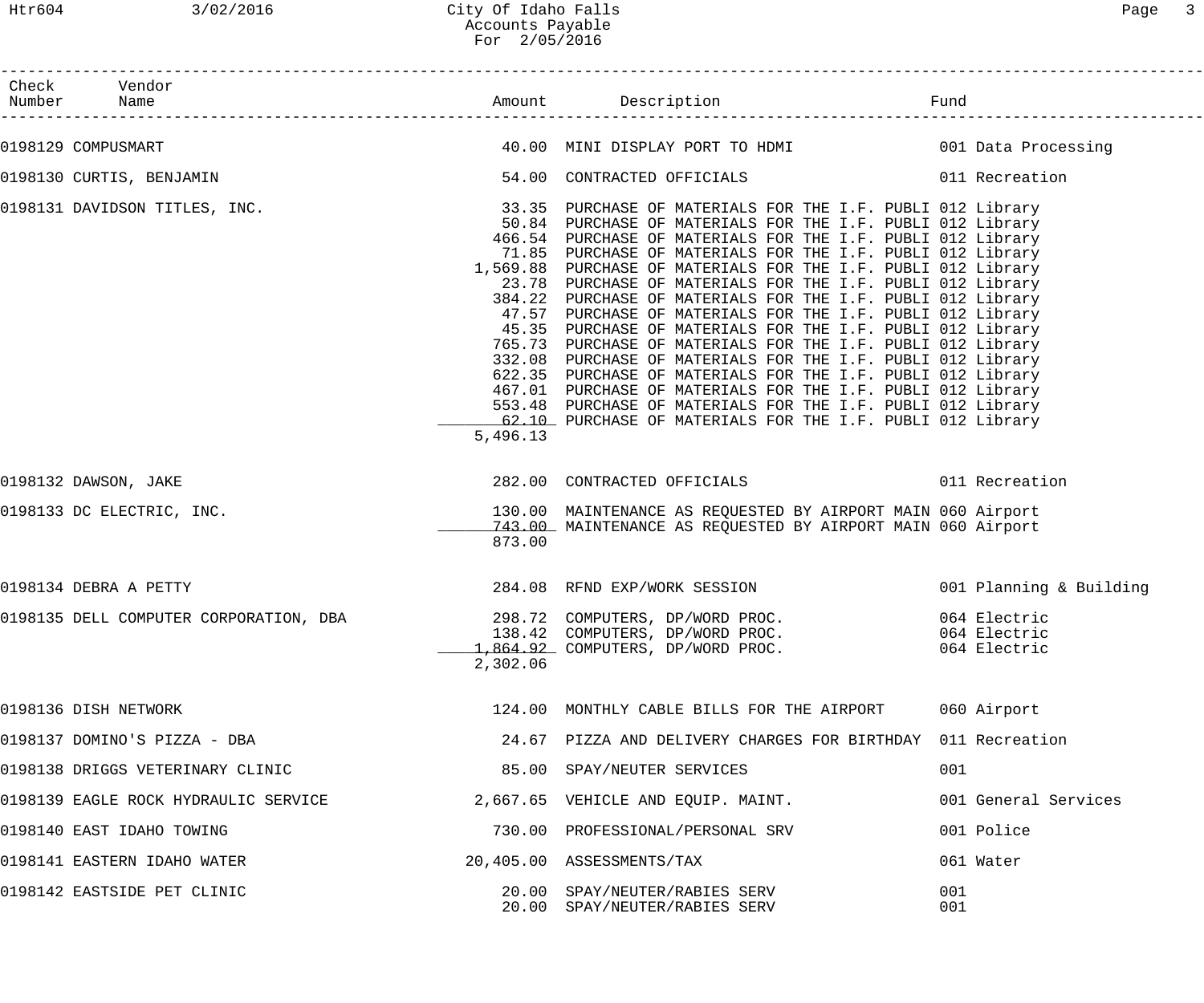Htr604 3/02/2016 City Of Idaho Falls Page 4 Accounts Payable For 2/05/2016

| Page |  |
|------|--|
|------|--|

| Check Vendor<br>Number Name                                             |                            |                                                                                                                                                                                                                                                                                                                                                                                                                                                                                                                |                                                                                              |
|-------------------------------------------------------------------------|----------------------------|----------------------------------------------------------------------------------------------------------------------------------------------------------------------------------------------------------------------------------------------------------------------------------------------------------------------------------------------------------------------------------------------------------------------------------------------------------------------------------------------------------------|----------------------------------------------------------------------------------------------|
| 0198142 EASTSIDE PET CLINIC CONTROL CONTROLL BE SPAY/NEUTER/RABIES SERV | 125.00                     |                                                                                                                                                                                                                                                                                                                                                                                                                                                                                                                | 001                                                                                          |
|                                                                         |                            | 0198143 EATON COLLISION CENTER 1,090.00 VEHICLE AND EQUIP. MAINT. 001 Police                                                                                                                                                                                                                                                                                                                                                                                                                                   |                                                                                              |
| 0198144 ELKINS, MICHAEL                                                 |                            | 306.00 CONTRACTED OFFICIALS                                                                                                                                                                                                                                                                                                                                                                                                                                                                                    | 011 Recreation                                                                               |
| 0198145 FARRER, TOM                                                     |                            | 176.00 CONTRACTED OFFICIALS                                                                                                                                                                                                                                                                                                                                                                                                                                                                                    | 011 Recreation                                                                               |
|                                                                         | 3,474.94                   | 0198146 FERGUSON ENTERPRISES, INC. 40 146.13 MISCELLANEOUS PLUMBING SUPPLIES FOR BLDG 001 General Services<br>53.33 MISCELLANEOUS PLUMBING SUPPLIES FOR BLDG 001 General Services<br>222.66 MISCELLANEOUS PLUMBING SUPPLIES FOR BLDG 001 General Services<br>12.82 MISCELLANEOUS PLUMBING SUPPLIES FOR BLDG 001 General Services<br>3,040.00 SERVICE LINE MATERIAL                                                                                                                                             | 061                                                                                          |
| 0198147 FLEETPRIDE, INC.                                                | 52.33                      | 8.94 PARTS AS REQUESTED BY CITY OF IDAHO FALL 001 General Services<br>9.49 PARTS AS REQUESTED BY CITY OF IDAHO FALL 001 General Services<br>33.90 PARTS AS REQUESTED BY CITY OF IDAHO FALL 001 General Services                                                                                                                                                                                                                                                                                                |                                                                                              |
| 0198148 FOOD SERVICES OF AMERICA                                        | 864.57                     | 144.74 ANIMAL FOOD AND REQUIRED SUPPLIES FOR ZO 001 Parks<br>251.11 ANIMAL FOOD AND REQUIRED SUPPLIES FOR ZO 001 Parks<br>44.45 ANIMAL FOOD AND REQUIRED SUPPLIES FOR ZO 001 Parks<br>209.30 ANIMAL FOOD AND REQUIRED SUPPLIES FOR ZO 001 Parks<br>214.97 ANIMAL FOOD AND REQUIRED SUPPLIES FOR ZO 001 Parks                                                                                                                                                                                                   |                                                                                              |
| 0198149 FORSGREN ASSOCIATES, INC.                                       |                            |                                                                                                                                                                                                                                                                                                                                                                                                                                                                                                                |                                                                                              |
| 0198150 FREIGHTLINER OF UTAH                                            | 271.65 FREIGHT<br>2,807.91 | 33.03 PARTS AS REQUESTED BY CITY OF IDAHO FALL 001 General Services<br>80.77 PARTS AS REQUESTED BY CITY OF IDAHO FALL 001 General Services<br>271.65- EQ REPAIR AND MAINT<br>665.00 EQ REPAIR AND MAINT<br>3,359.11 EQ REPAIR AND MAINT                                                                                                                                                                                                                                                                        | 001 General Services<br>001 General Services<br>001 General Services<br>001 General Services |
| 0198151 GUSTAVE A. LARSON COMPANY                                       | 753.40                     | 2.03 HVAC SUPPLIES AS REQUESTED BY BUILDING M 001 General Services<br>50.32 HVAC SUPPLIES AS REQUESTED BY BUILDING M 001 General Services<br>202.72 HVAC SUPPLIES AS REQUESTED BY BUILDING M 001 General Services<br>156.24 HVAC SUPPLIES AS REQUESTED BY BUILDING M 001 General Services<br>11.75 HVAC SUPPLIES AS REQUESTED BY BUILDING M 001 General Services<br>324.48 HVAC SUPPLIES AS REQUESTED BY BUILDING M 001 General Services<br>5.86 HVAC SUPPLIES AS REQUESTED BY BUILDING M 001 General Services |                                                                                              |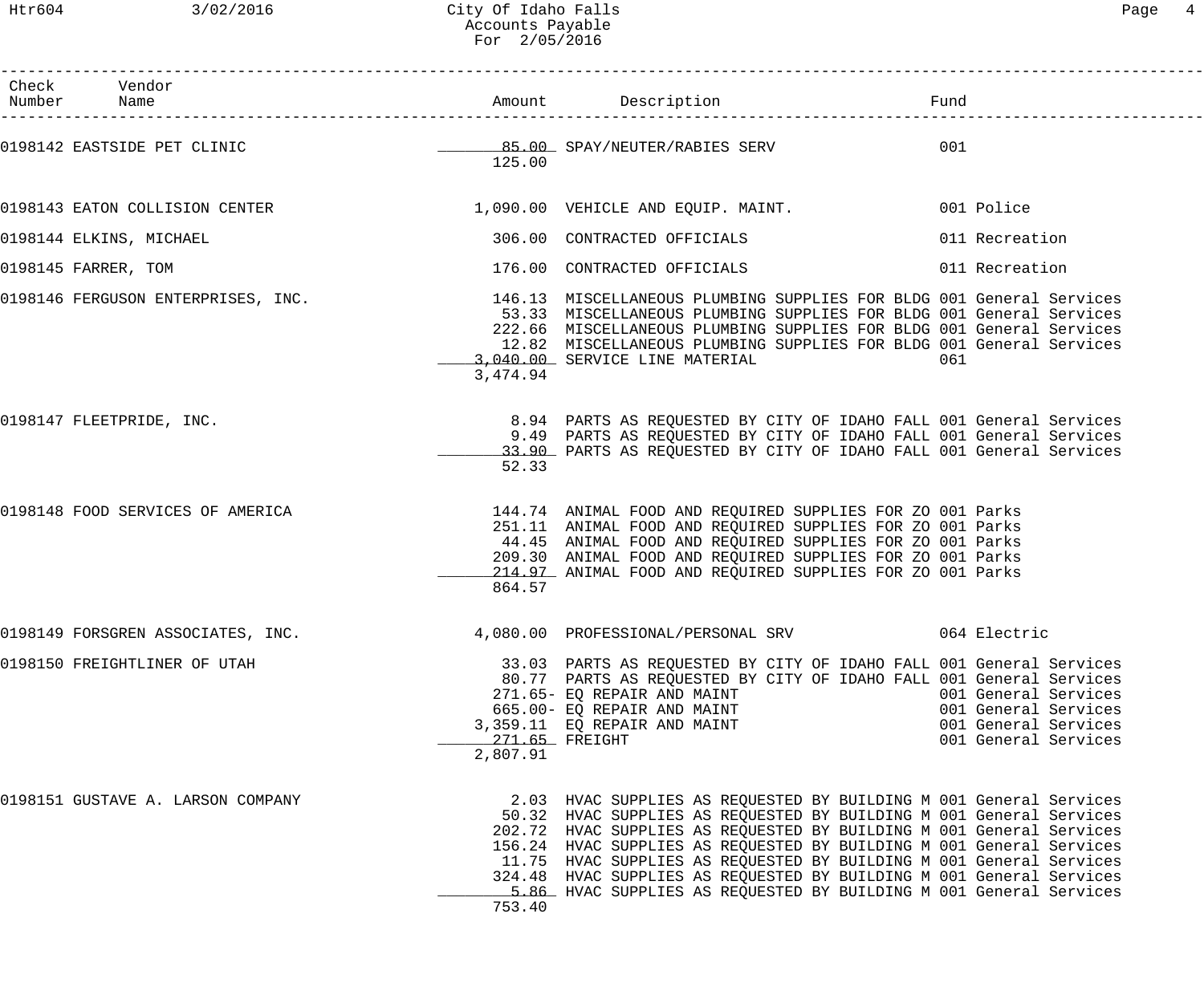## Htr604 3/02/2016 City Of Idaho Falls Page 5 Accounts Payable For 2/05/2016

| Check Vendor<br>Number Name                                           |          |                                                                                                                                                                                                                                                |                                                                                                                   |
|-----------------------------------------------------------------------|----------|------------------------------------------------------------------------------------------------------------------------------------------------------------------------------------------------------------------------------------------------|-------------------------------------------------------------------------------------------------------------------|
|                                                                       | 877.24   |                                                                                                                                                                                                                                                | 062 Sanitation                                                                                                    |
|                                                                       | 3,620.36 | 0198153 HDR ENGINEERING, INC. 2,106.62 PROFESSIONAL/PERSONAL SRV 064 Electric<br>1,513.74 PROFESSIONAL/PERSONAL SRV                                                                                                                            | 064 Electric                                                                                                      |
| 0198154 HEWLETT PACKARD COMPANY                                       |          | 865.83 COMPUTERS, DP/WORD PROC.                                                                                                                                                                                                                | 001 Parks                                                                                                         |
| 0198155 HOLDEN, KIDWELL, HAHN & CRAPO 400.00 CANAL TRAILS/PARKS & REC | 6,520.00 | 6,120.00 WATER RIGHTS MATTERS                                                                                                                                                                                                                  | 001 Parks<br>061 Water                                                                                            |
| 0198156 HOMER, RANDY                                                  |          | 524.00 CONTRACTED OFFICIALS                                                                                                                                                                                                                    | 011 Recreation                                                                                                    |
| 0198157 HOWARD EQUIPMENT & SUPPLY                                     | 1,735.51 | 58.73 PURCHASE OF ANIMAL FOOD AND SUPPLIES FOR 001 Parks<br>887.76 PURCHASE OF ANIMAL FOOD AND SUPPLIES FOR 001 Parks<br>55.23 PURCHASE OF ANIMAL FOOD AND SUPPLIES FOR 001 Parks<br>733.79 PURCHASE OF ANIMAL FOOD AND SUPPLIES FOR 001 Parks |                                                                                                                   |
|                                                                       | 229.77   | 0198158 HUGHES FIRE EQUIPMENT, INC. THE SAND SEALL OF PARTS AS REQUESTED BY CITY OF IDAHO FALL 001 General Services<br>68.77 PARTS AS REQUESTED BY CITY OF IDAHO FALL 001 General Services                                                     |                                                                                                                   |
|                                                                       |          | 0198159 IDAHO ABATEMENT & INSULATION LLC 14,195.00 CONSTRUCTION JOB/CONTRACT 001 Fire                                                                                                                                                          |                                                                                                                   |
| 0198160 IDAHO BUREAU OF OCCUPATIONAL                                  | 60.00    | 30.00 WATER OPERATOR'S CERTIFICATION LICENSE R 061 Water<br>30.00 LICENSE/REGISTRATION RENEWAL FOR SEWER E 061 Sewer                                                                                                                           |                                                                                                                   |
| 0198161 IDAHO DEPT OF LABOR                                           | 5,963.07 | 4,451.29 4TH OUARTER/UNEMPLOYMENT<br>588.00 4TH QUARTER/UNEMPLOYMENT<br>422.25 4TH QUARTER/UNEMPLOYMENT<br>334.00 4TH QUARTER/UNEMPLOYMENT<br>67.40 4TH QUARTER/UNEMPLOYMENT<br>100.13 4TH QUARTER/UNEMPLOYMENT                                | 001 Non Departmental<br>011 Recreation<br>018 Golf Courses<br>018 Golf Courses<br>018 Golf Courses<br>060 Airport |
| 0198162 IDAHO FALLS CONVENTION                                        |          | 7,500.00 OPERATIONS/FY 2016                                                                                                                                                                                                                    | 001 Non Departmental                                                                                              |
| 0198163 IDAHO FALLS PETERBILT                                         |          | 55.90 EQ REPAIR AND MAINT                                                                                                                                                                                                                      | 001                                                                                                               |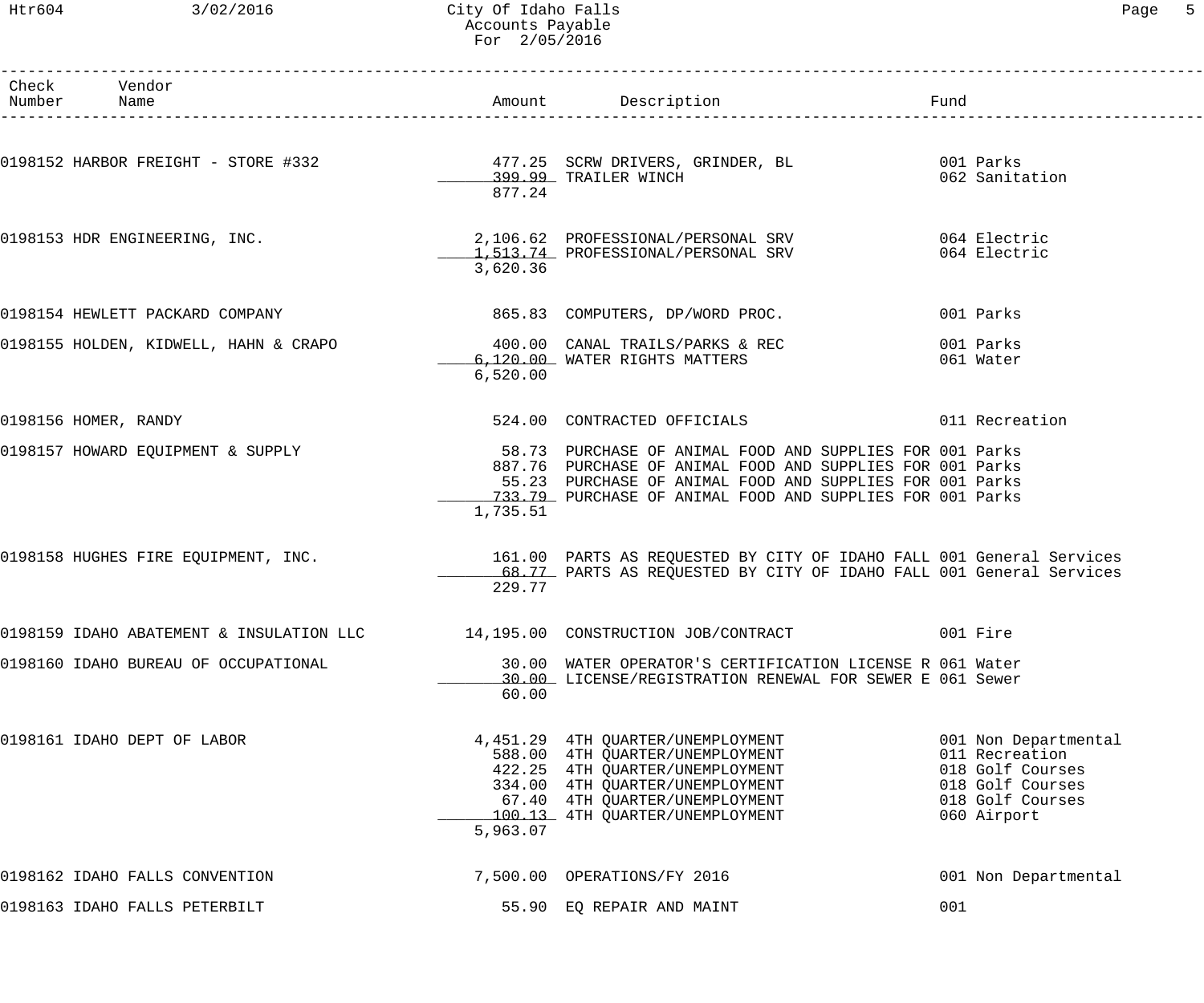Htr604 3/02/2016 City Of Idaho Falls Page 6 Accounts Payable For 2/05/2016

| Page |  |  |
|------|--|--|
|------|--|--|

| Check Vendor                                                                 |          |                                                                                                                                                                                                                                                                                                                                                                                                                                                                                                                                                                                                                                                                                                                                                                                                                                               |                                                                      |
|------------------------------------------------------------------------------|----------|-----------------------------------------------------------------------------------------------------------------------------------------------------------------------------------------------------------------------------------------------------------------------------------------------------------------------------------------------------------------------------------------------------------------------------------------------------------------------------------------------------------------------------------------------------------------------------------------------------------------------------------------------------------------------------------------------------------------------------------------------------------------------------------------------------------------------------------------------|----------------------------------------------------------------------|
| 0198163 IDAHO FALLS PETERBILT TERRET TERRET TERRET ST.88 EQ REPAIR AND MAINT | 123.78   |                                                                                                                                                                                                                                                                                                                                                                                                                                                                                                                                                                                                                                                                                                                                                                                                                                               | 001                                                                  |
| 0198164 IDAHO FALLS SYMPHONY 6 000 00 ARTS GRANTS/FY 2015-2016               |          |                                                                                                                                                                                                                                                                                                                                                                                                                                                                                                                                                                                                                                                                                                                                                                                                                                               | 001 Non Departmental                                                 |
| 0198165 IDAHO STEEL PRODUCTS CO., INC. $1,000.00$ FABRICATION MATERIAL/NEW   |          |                                                                                                                                                                                                                                                                                                                                                                                                                                                                                                                                                                                                                                                                                                                                                                                                                                               | 001 General Services                                                 |
| 0198166 INTERMOUNTAIN CLAIMS, INC. 4,800.00 PROFESSIONAL/PERSONAL SRV        |          |                                                                                                                                                                                                                                                                                                                                                                                                                                                                                                                                                                                                                                                                                                                                                                                                                                               | 019 Self-Insurance                                                   |
| 0198167 INTERMTN CONCRETE SPECIALTIES 31.32 MASTERSEAL LIMESTONE CAUL        |          |                                                                                                                                                                                                                                                                                                                                                                                                                                                                                                                                                                                                                                                                                                                                                                                                                                               | 064 Electric                                                         |
| 0198168 JC TRUCKING                                                          |          | 1,294.38 SNOW REMOVAL AS REQUESTED BY STREET DEPA 001 Public Works-Streets                                                                                                                                                                                                                                                                                                                                                                                                                                                                                                                                                                                                                                                                                                                                                                    |                                                                      |
| 0198169 JENKINS GLASS & DOORS, INC. 300.00 SERVICES/MISCELLANEOUS            |          |                                                                                                                                                                                                                                                                                                                                                                                                                                                                                                                                                                                                                                                                                                                                                                                                                                               | 001 General Services                                                 |
| 0198170 JOHNSON BROTHERS DISTRIBUTING 57.80 SERVICES/MISCELLANEOUS           |          |                                                                                                                                                                                                                                                                                                                                                                                                                                                                                                                                                                                                                                                                                                                                                                                                                                               | 001 General Services                                                 |
| 0198171 KERSTETTER, NOAH                                                     |          | 108.00 CONTRACTED OFFICIALS                                                                                                                                                                                                                                                                                                                                                                                                                                                                                                                                                                                                                                                                                                                                                                                                                   | 011 Recreation                                                       |
|                                                                              | 185.87   | 0198172 KEY-LINE AUTOMOTIVE WAREHOUSE 30.40 PARTS AS REQUESTED BY CITY OF IDAHO FALL 001 General Services<br>6.14 PARTS AS REQUESTED BY CITY OF IDAHO FALL 001 General Services<br>21.30 PARTS AS REQUESTED BY CITY OF IDAHO FALL 001 General Services<br>25.64 PARTS AS REQUESTED BY CITY OF IDAHO FALL 001 General Services<br>46.26 PARTS AS REQUESTED BY CITY OF IDAHO FALL 001 General Services<br>51.16- PARTS AS REQUESTED BY CITY OF IDAHO FALL 001 General Services<br>14.42 PARTS AS REQUESTED BY CITY OF IDAHO FALL 001 General Services<br>9.61 PARTS AS REQUESTED BY CITY OF IDAHO FALL 001 General Services<br>5.56 PARTS AS REQUESTED BY CITY OF IDAHO FALL 001 General Services<br>17.82 PARTS AS REQUESTED BY CITY OF IDAHO FALL 001 General Services<br>59.88 PARTS AS REQUESTED BY CITY OF IDAHO FALL 001 General Services |                                                                      |
| 0198173 KING GEORGE'S ROYAL FLUSH                                            | 193.00   | 69.00 SERVICES/MISCELLANEOUS<br>5.00 PLUMBING EQUIP/SUPPLIES<br>119.00 SERVICES/MISCELLANEOUS                                                                                                                                                                                                                                                                                                                                                                                                                                                                                                                                                                                                                                                                                                                                                 | 001 General Services<br>001 General Services<br>001 General Services |
| 0198174 LANDMARK SIGNS                                                       |          | 1,925.21 POLICE EQUIP & SUPPLIES                                                                                                                                                                                                                                                                                                                                                                                                                                                                                                                                                                                                                                                                                                                                                                                                              | 014 Merf                                                             |
| 0198175 LANDON, AUSTIN                                                       |          | 286.00 CONTRACTED OFFICIALS                                                                                                                                                                                                                                                                                                                                                                                                                                                                                                                                                                                                                                                                                                                                                                                                                   | 011 Recreation                                                       |
| 0198176 LOST RIVERS VETERINARY CLINIC                                        |          | 105.00 SPAY/NEUTER SERVICES                                                                                                                                                                                                                                                                                                                                                                                                                                                                                                                                                                                                                                                                                                                                                                                                                   | 001                                                                  |
| 0198177 LOWE'S COMMERCIAL SERVICES                                           |          | 21.00 GREAT STUFF 12-FL OZ                                                                                                                                                                                                                                                                                                                                                                                                                                                                                                                                                                                                                                                                                                                                                                                                                    | 064 Electric                                                         |
| 0198178 MARROQUIN TRUCKING                                                   | 4,365.00 | 1,395.00 SNOW REMOVAL AS REQUESTED BY STREET DEPA 001 Public Works-Streets<br>2,970.00 SNOW REMOVAL AS REQUESTED BY STREET DEPA 001 Public Works-Streets                                                                                                                                                                                                                                                                                                                                                                                                                                                                                                                                                                                                                                                                                      |                                                                      |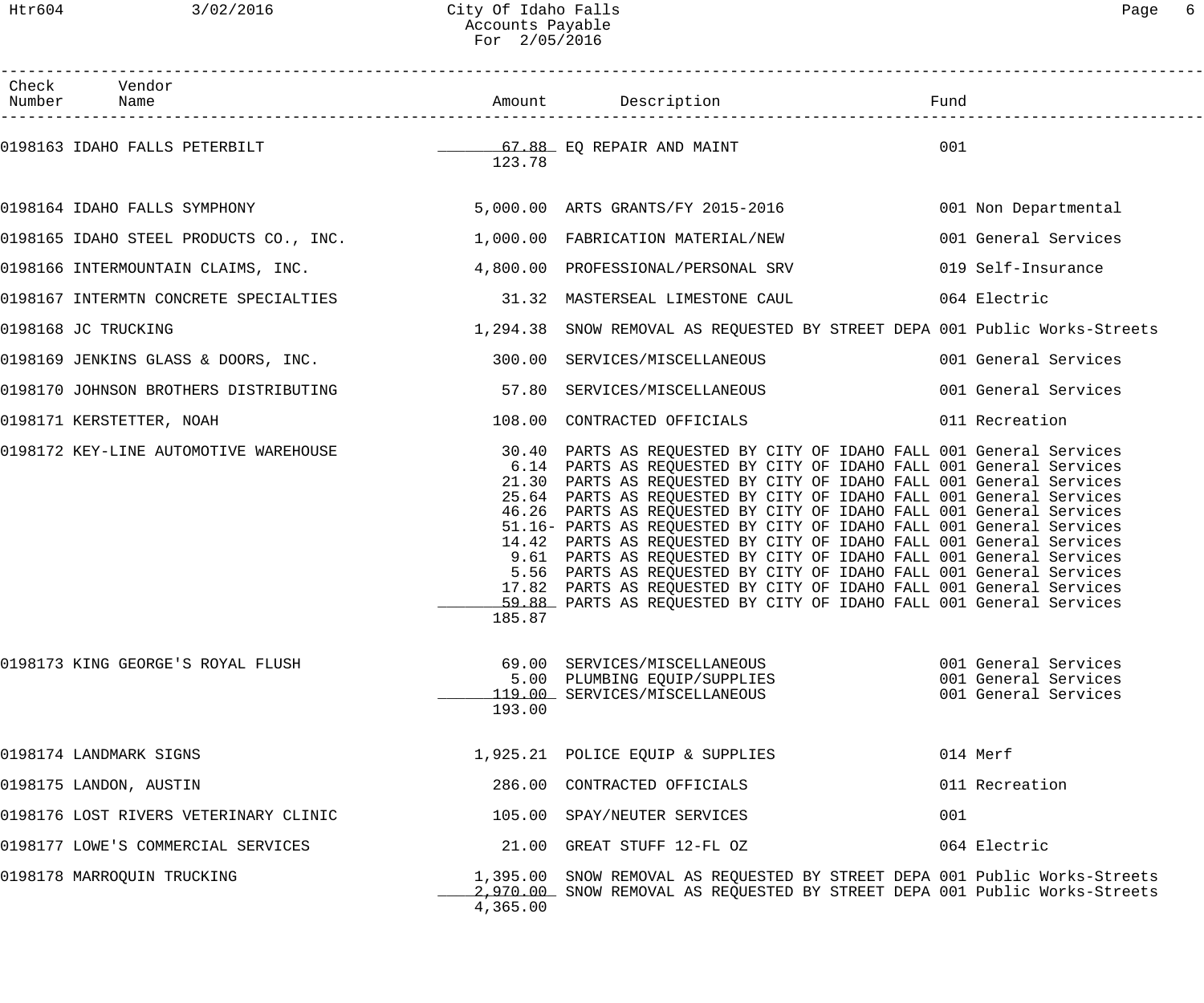| Check Vendor<br>Number Name                                                                                 |                             |                                                                                                                                                                                                                                                                                                                                                                                                                                                                                                                                                                                                                                                                                                                 |                            |
|-------------------------------------------------------------------------------------------------------------|-----------------------------|-----------------------------------------------------------------------------------------------------------------------------------------------------------------------------------------------------------------------------------------------------------------------------------------------------------------------------------------------------------------------------------------------------------------------------------------------------------------------------------------------------------------------------------------------------------------------------------------------------------------------------------------------------------------------------------------------------------------|----------------------------|
|                                                                                                             |                             |                                                                                                                                                                                                                                                                                                                                                                                                                                                                                                                                                                                                                                                                                                                 |                            |
| 0198179 MASSEY, ADAM                                                                                        |                             | 486.00 CONTRACTED OFFICIALS 6011 Recreation                                                                                                                                                                                                                                                                                                                                                                                                                                                                                                                                                                                                                                                                     |                            |
| 0198180 MELISSA BRISTOL PHOTOGRAPHY 150.00 MISCELLANEOUS PRODUCTS 001 Non Departmental                      |                             |                                                                                                                                                                                                                                                                                                                                                                                                                                                                                                                                                                                                                                                                                                                 |                            |
| 0198181 MIZUNO USA, INC.                                                                                    |                             | 85.00 INVENTORY AS REQUESTED BY SAND CREEK GOL 018 Golf Courses                                                                                                                                                                                                                                                                                                                                                                                                                                                                                                                                                                                                                                                 |                            |
| 0198182 MONTOUR, ANDREW                                                                                     |                             | 264.00 CONTRACTED OFFICIALS 6011 Recreation                                                                                                                                                                                                                                                                                                                                                                                                                                                                                                                                                                                                                                                                     |                            |
| 0198183 MOUNTAIN VALLEY FLOOR MATS LLC 19.60 FLOOR MAT SERVICE FOR THE AQUATIC CENTER 011 Recreation        | 56.40                       | 18.40 LAUNDRY SERVICE/MATS FOR SANITATION DEPA 062 Sanitation<br>18.40 LAUNDRY SERVICE/MATS FOR SANITATION DEPA 062 Sanitation                                                                                                                                                                                                                                                                                                                                                                                                                                                                                                                                                                                  |                            |
| 0198184 NAPA AUTO PARTS                                                                                     | 252.13                      | 83.14 PARTS AS REQUESTED BY CITY OF IDAHO FALL 001 General Services<br>5.49 PARTS AS REQUESTED BY CITY OF IDAHO FALL 001 General Services<br>18.69 PARTS AS REQUESTED BY CITY OF IDAHO FALL 001 General Services<br>54.58 PARTS AS REQUESTED BY CITY OF IDAHO FALL 001 General Services<br>46.74 PARTS AS REQUESTED BY CITY OF IDAHO FALL 001 General Services<br>27.29- PARTS AS REQUESTED BY CITY OF IDAHO FALL 001 General Services<br>17.86 PARTS AS REQUESTED BY CITY OF IDAHO FALL 001 General Services<br>5.40 PARTS AS REQUESTED BY CITY OF IDAHO FALL 001 General Services<br>5.49 PARTS AS REQUESTED BY CITY OF IDAHO FALL 001 General Services<br>42.03 COUPLER, GREASE GUN, HOSE 600 062 Sanitation |                            |
| 0198185 NEW DEAL DEICING                                                                                    | 882.00 FREIGHT<br>11,190.00 | 10,308.00 AIRPORT MAINTENANCE                                                                                                                                                                                                                                                                                                                                                                                                                                                                                                                                                                                                                                                                                   | 060 Airport<br>060 Airport |
| 0198186 NORCO, INC. - IDAHO FALLS 69 68 69 69 1999 OXYGEN COMPRESSED                                        |                             |                                                                                                                                                                                                                                                                                                                                                                                                                                                                                                                                                                                                                                                                                                                 | 001 Parks                  |
|                                                                                                             |                             |                                                                                                                                                                                                                                                                                                                                                                                                                                                                                                                                                                                                                                                                                                                 | 064 Electric               |
| 0198188 OLDCASTLE PRECAST / AMCOR, INC. 70.00 ELEC/IF POWER                                                 |                             |                                                                                                                                                                                                                                                                                                                                                                                                                                                                                                                                                                                                                                                                                                                 | 064 Electric               |
| 0198189 OLSON BACKHOE SERVICE 1,383.75 SNOW REMOVAL AS REQUESTED BY STREET DEPA 001 Public Works-Streets    |                             |                                                                                                                                                                                                                                                                                                                                                                                                                                                                                                                                                                                                                                                                                                                 |                            |
| 0198190 PACIFIC STEEL & RECYCLING                                                                           |                             | 69.32 3/8 X 4 HR FLAT 20' POLES                                                                                                                                                                                                                                                                                                                                                                                                                                                                                                                                                                                                                                                                                 | 001 Parks                  |
| 0198191 PARTS SERVICE INC.                                                                                  |                             | 120.32 HASTING #AF2436 AIR FILTE 6 001 General Services                                                                                                                                                                                                                                                                                                                                                                                                                                                                                                                                                                                                                                                         |                            |
| 0198192 PAUL CONWAY SHIELDS, INC.                                                                           |                             | 724.32 CLOTHING & APPAREL                                                                                                                                                                                                                                                                                                                                                                                                                                                                                                                                                                                                                                                                                       | 001 Fire                   |
| 0198193 PING GOLF COMPANY, INC. THE SALE READSTER STATES OF STATE STATES AND THE SALE COLF OUR GOLF COURSES |                             |                                                                                                                                                                                                                                                                                                                                                                                                                                                                                                                                                                                                                                                                                                                 |                            |
| 0198194 PLATT ELECTRIC / REXEL, INC.                                                                        |                             | 234.71 HARDWARE<br>646.25 HARDWARE                                                                                                                                                                                                                                                                                                                                                                                                                                                                                                                                                                                                                                                                              | 064<br>064 Electric        |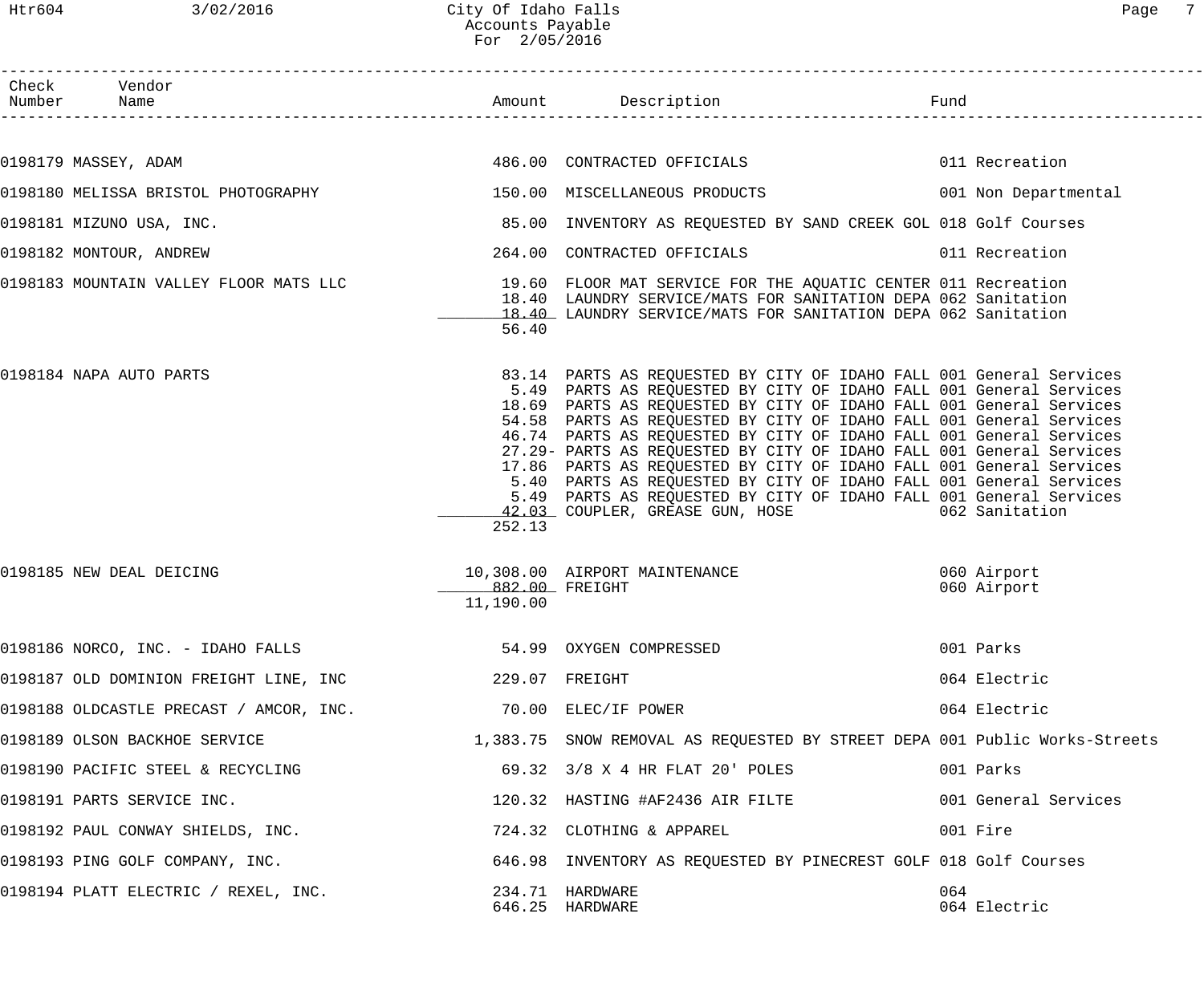# Htr604 3/02/2016 City Of Idaho Falls Page 8 Accounts Payable For 2/05/2016

| Number Name | Check Vendor                           |                    |                                                                                                                                                                                                                                |                      |
|-------------|----------------------------------------|--------------------|--------------------------------------------------------------------------------------------------------------------------------------------------------------------------------------------------------------------------------|----------------------|
|             | ----------------------                 |                    | 0198194 PLATT REACTRIC / REXEL, THO. 1.259.50 IERDNARE MISCELLANEOUS 0.04 ELECTRIC 1983.70 IERDNARE MISCELLANEOUS 0.62.10 IERDNARE MISCELLANEOUS 0.64 ELECTRIC 0.62.230 SARPNARE MISCELLANEOUS 0.64 ELECTRIC 0.62.230 SARPNARE |                      |
|             |                                        |                    |                                                                                                                                                                                                                                |                      |
|             |                                        |                    |                                                                                                                                                                                                                                |                      |
|             |                                        |                    |                                                                                                                                                                                                                                |                      |
|             |                                        |                    |                                                                                                                                                                                                                                |                      |
|             |                                        |                    |                                                                                                                                                                                                                                |                      |
|             |                                        |                    |                                                                                                                                                                                                                                |                      |
|             |                                        |                    |                                                                                                                                                                                                                                |                      |
|             |                                        |                    |                                                                                                                                                                                                                                |                      |
|             |                                        |                    |                                                                                                                                                                                                                                |                      |
|             |                                        |                    |                                                                                                                                                                                                                                |                      |
|             |                                        |                    |                                                                                                                                                                                                                                |                      |
|             |                                        |                    |                                                                                                                                                                                                                                |                      |
|             |                                        |                    |                                                                                                                                                                                                                                |                      |
|             |                                        |                    |                                                                                                                                                                                                                                |                      |
|             |                                        |                    |                                                                                                                                                                                                                                |                      |
|             |                                        |                    |                                                                                                                                                                                                                                |                      |
|             |                                        |                    |                                                                                                                                                                                                                                |                      |
|             |                                        |                    |                                                                                                                                                                                                                                |                      |
|             |                                        |                    |                                                                                                                                                                                                                                |                      |
|             |                                        |                    |                                                                                                                                                                                                                                |                      |
|             |                                        |                    |                                                                                                                                                                                                                                |                      |
|             |                                        |                    |                                                                                                                                                                                                                                |                      |
|             |                                        |                    |                                                                                                                                                                                                                                |                      |
|             |                                        |                    |                                                                                                                                                                                                                                |                      |
|             |                                        | 5,654.71           |                                                                                                                                                                                                                                |                      |
|             | 0198195 PLAY-IT-AGAIN SPORTS           | 180.00 SKATE LACES |                                                                                                                                                                                                                                | 011 Recreation       |
|             | 0198196 PORTER JOINT VENTURE GROUP LLC | 4.00 FREIGHT       |                                                                                                                                                                                                                                | 001 Police           |
|             |                                        |                    | _______179.99_ OFFICE MACHINES & ACCESS.                                                                                                                                                                                       | 001 Police           |
|             |                                        | 183.99             |                                                                                                                                                                                                                                |                      |
|             | 0198197 PREMIER PAVING                 |                    | 3,192.00 SNOW REMOVAL AS REQUESTED BY THE STREET 001 Public Works-Streets                                                                                                                                                      |                      |
|             | 0198198 PRO RENTALS/PRO EQUIP, LLC     |                    | 84.77 REPAIRS AND SUPPLIES AS REQUESTED BY CEM 001 Cemeteries                                                                                                                                                                  |                      |
|             | 0198199 QUALITY AUTO BODY              |                    | 306.10 ACCIDENT REPAIRS, FLEET                                                                                                                                                                                                 | 001 General Services |
|             | 0198200 R & S DISTRIBUTING             |                    | 614.85 CUSTODIAL SUPPLIES/EQUIP                                                                                                                                                                                                | 060 Airport          |
|             |                                        |                    | 191.52 CUSTODIAL SUPPLIES/EQUIP                                                                                                                                                                                                | 060 Airport          |
|             |                                        | 806.37             |                                                                                                                                                                                                                                |                      |
|             | 0198201 RC HEAVY HAUL, INC.            |                    | 14,127.50 SNOW REMOVAL AS REQUESTED BY STREET DEPA 001 Public Works-Streets                                                                                                                                                    |                      |
|             | 0198202 REED, MIKE                     |                    | 66.00 CONTRACTED OFFICIALS                                                                                                                                                                                                     | 011 Recreation       |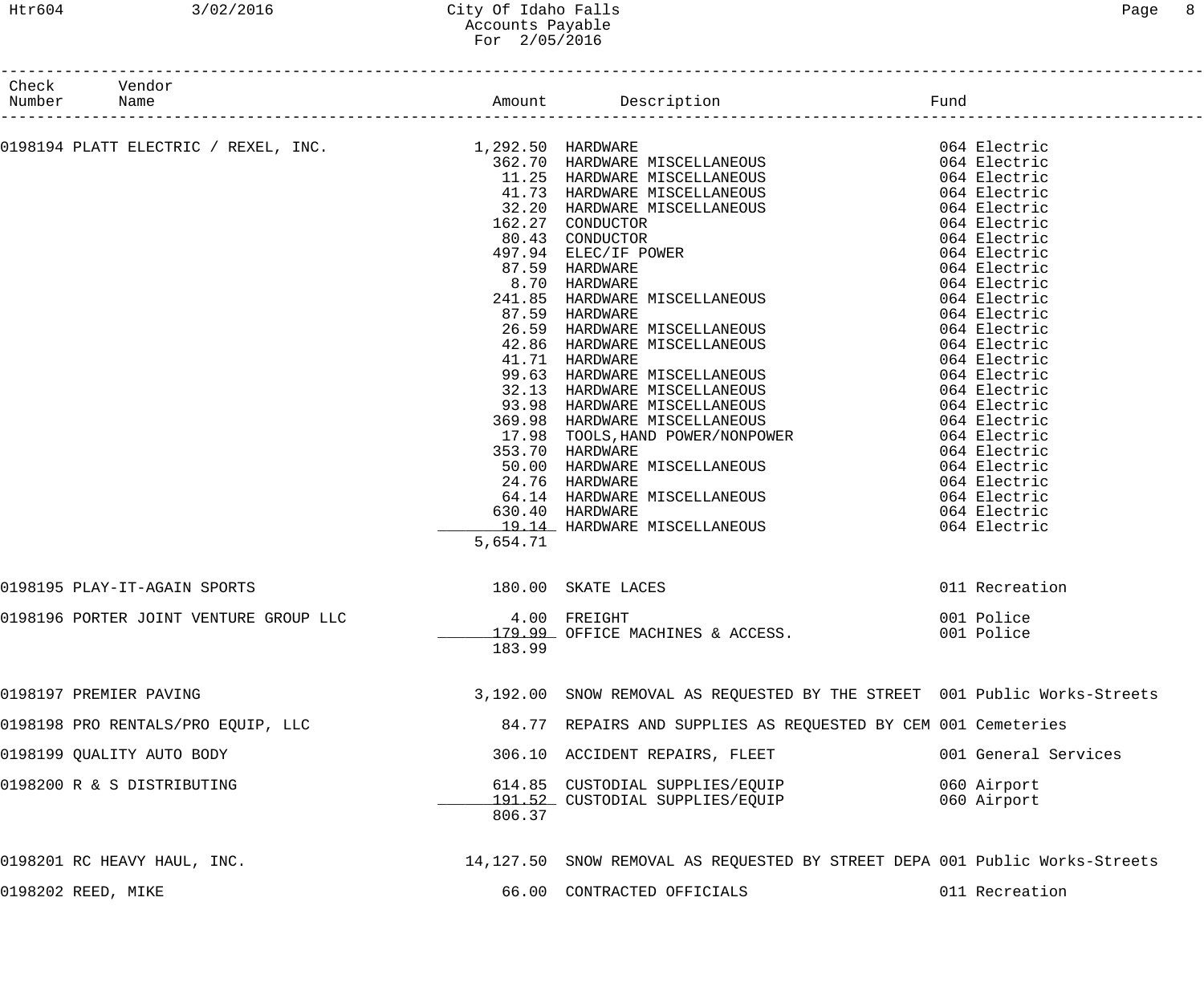| Check Vendor<br>Number Name                                             |                 |                                                                                                                                                                                                                                                                                                                                                                                                                                                                                                          | Fund |                              |
|-------------------------------------------------------------------------|-----------------|----------------------------------------------------------------------------------------------------------------------------------------------------------------------------------------------------------------------------------------------------------------------------------------------------------------------------------------------------------------------------------------------------------------------------------------------------------------------------------------------------------|------|------------------------------|
|                                                                         | 14,352.00       | 0198203 RHODEHOUSE CONSTRUCTION, INC. 3,065.00 SNOW REMOVAL AS REQUESTED BY STREET DEPA 001 Public Works-Streets<br>9,940.00 SNOW REMOVAL AS REQUESTED BY STREET DEPA 001 Public Works-Streets<br>1,347.00 MORTAR SAND AND DELIVERY FOR THE AIRPORT 060 Airport                                                                                                                                                                                                                                          |      |                              |
|                                                                         |                 | 0198204 RIVERBEND COMMUNICATIONS 600 000 000 000 000 000 000 000 001 Parks                                                                                                                                                                                                                                                                                                                                                                                                                               |      |                              |
|                                                                         |                 | 0198205 ROCKNAKS HARDWARE PLUS, INC. 40.97 MISCELLANEOUS TOOL, HARDWARE & IRRIGATIO 001 Cemeteries                                                                                                                                                                                                                                                                                                                                                                                                       |      |                              |
| 0198206 RON SAYER DODGE, INC.                                           | 140.69          | 49.00 PARTS AND MINOR SUBLET REPAIRS AS REQUES 001 General Services<br>1.69 PARTS AND MINOR SUBLET REPAIRS AS REQUES 001 General Services                                                                                                                                                                                                                                                                                                                                                                |      |                              |
| 0198207 RON'S TIRE INC.                                                 | 228.83          | 22.67 REPAIRS AND SUPPLIES AS REQUESTED BY HOR 001 Parks<br>20.00 REPAIRS AND SUPPLIES AS REQUESTED BY HOR 001 Parks<br>50.00 REPAIRS AND SUPPLIES AS REQUESTED BY HOR 001 Parks<br>91.90 REPAIRS AND SUPPLIES AS REQUESTED BY HOR 001 Parks<br>31.00 REPAIRS AND SUPPLIES AS REQUESTED BY HOR 001 Parks<br>26.76 REPAIRS AND SUPPLIES AS REQUESTED BY HOR 001 Parks<br>41.00- REPAIRS AND SUPPLIES AS REQUESTED BY HOR 001 Parks<br>27.50 PARTS AS REQUESTED BY CITY OF IDAHO FALL 001 General Services |      |                              |
| 0198208 SCHNEIDER, ANDREW                                               |                 | 602.00 CONTRACTED OFFICIALS                                                                                                                                                                                                                                                                                                                                                                                                                                                                              |      | 011 Recreation               |
| 0198209 SCREEN GRAPHICS                                                 | 127.50 PRINTING |                                                                                                                                                                                                                                                                                                                                                                                                                                                                                                          |      | 018 Golf Courses             |
| 0198210 SENIOR CITIZENS COMMUNITY CNTR 10,000.00 MISCELLANEOUS PRODUCTS |                 |                                                                                                                                                                                                                                                                                                                                                                                                                                                                                                          |      | 001 Non Departmental         |
| 0198211 SHAFFERS ENGINEERING/CONSULTING                                 | 190.00          | 95.00 REGISTRATION FOR PHIL WAG<br>95.00 MARK CHAPMAN                                                                                                                                                                                                                                                                                                                                                                                                                                                    |      | 061 Sewer<br>061 Sewer       |
| 0198212 SHELLEY VETERINARY HOSPITAL                                     |                 | 365.00 SPAY/NEUTER/RABIES SERV                                                                                                                                                                                                                                                                                                                                                                                                                                                                           | 001  |                              |
| 0198213 SKILLPATH/NST                                                   |                 | 149.00 TRAINING-PERSONNEL                                                                                                                                                                                                                                                                                                                                                                                                                                                                                |      | 001 Public Works Engineering |
| 0198214 STATE RECOVERY                                                  |                 | 4,470.00 VEHICLE AND EQUIP. MAINT.                                                                                                                                                                                                                                                                                                                                                                                                                                                                       |      | 001 Police                   |
| 0198215 STEEL LIFE SCULPTURES                                           |                 | 3,815.00 PARKS & RECREATION MISC.                                                                                                                                                                                                                                                                                                                                                                                                                                                                        |      | 001 Parks                    |
| 0198216 SWAGIT PRODUCTIONS, LLC                                         |                 | 935.00 COMPUTERS, DP/WORD PROC.                                                                                                                                                                                                                                                                                                                                                                                                                                                                          |      | 001 Data Processing          |
| 0198217 TETON CLEANERS AND LAUNDRY                                      | 30.00           | 15.00 LAUNDRY SERVICE FOR CITY OF IDAHO FALLS 062 Sanitation<br>15.00 LAUNDRY SERVICE FOR CITY OF IDAHO FALLS 062 Sanitation                                                                                                                                                                                                                                                                                                                                                                             |      |                              |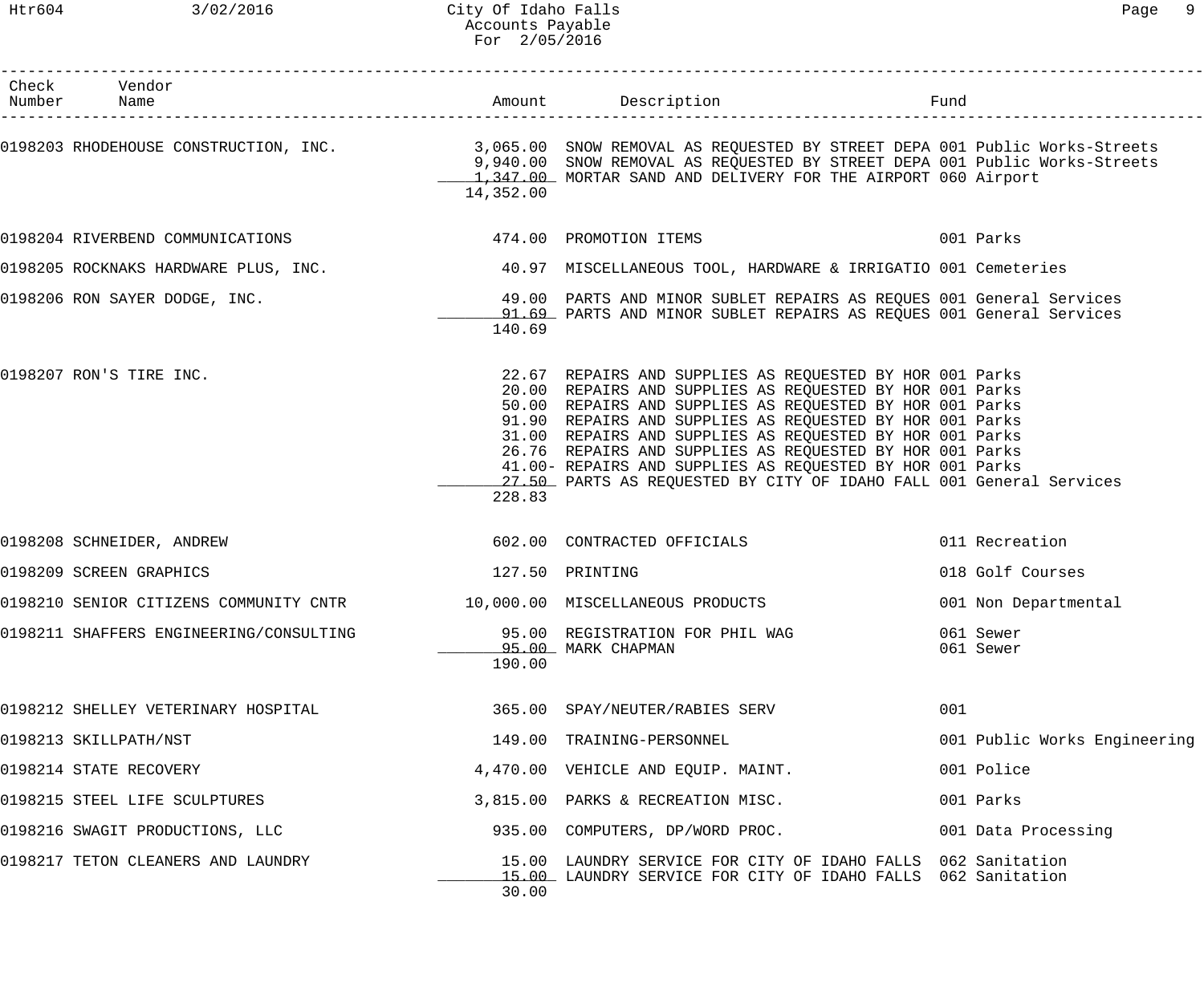|               | Check Vendor<br>Number Name         |          | Amount Description                                                                                                                                                                                                                                                                                                                             | Fund                                                                                                                                                                                                                                 |
|---------------|-------------------------------------|----------|------------------------------------------------------------------------------------------------------------------------------------------------------------------------------------------------------------------------------------------------------------------------------------------------------------------------------------------------|--------------------------------------------------------------------------------------------------------------------------------------------------------------------------------------------------------------------------------------|
|               |                                     |          |                                                                                                                                                                                                                                                                                                                                                |                                                                                                                                                                                                                                      |
|               |                                     |          |                                                                                                                                                                                                                                                                                                                                                | 061 Water                                                                                                                                                                                                                            |
|               |                                     |          | 0198219 TRIPLE G EXCAVATING, INC.                     7,585.50  SNOW REMOVAL AS REQUESTED BY STREET DEPA 001 Public Works-Streets                                                                                                                                                                                                              |                                                                                                                                                                                                                                      |
| 0198220 UAMPS |                                     |          | 6,692.89 A&G/INCENTIVE/ESG-DEC2015                                                                                                                                                                                                                                                                                                             | 015 Elect Light Public Purp                                                                                                                                                                                                          |
|               | 0198221 UNITED PARCEL SERVICE       | 54.45    | 19.76 FREIGHT<br>34.69 FREIGHT                                                                                                                                                                                                                                                                                                                 | 064 Electric<br>064 Electric                                                                                                                                                                                                         |
|               | 0198222 VALLEY OFFICE SYSTEMS       | 1,664.36 | 232.00 MAINTENANCE CONTRACT-EQ<br>137.00 MAINTENANCE CONTRACT-EQ<br>150.00 MAINTENANCE CONTRACT-EQ<br>66.04 MAINTENANCE CONTRACT-EQ<br>66.04 MAINTENANCE CONTRACT-EQ<br>279.76 MAINTENANCE CONTRACT-EQ<br>279.77 MAINTENANCE CONTRACT-EQ<br>121.25 MAINTENANCE CONTRACT-EQ<br>195.00 MAINTENANCE CONTRACT-EQ<br>137.50 MAINTENANCE CONTRACT-EQ | 001 Police<br>001 Parks<br>001 Non Departmental<br>001 General Services<br>001 General Services<br>001 Planning & Building<br>001 Public Works Engineering<br>001 Public Works Engineering<br>001 Planning & Building<br>060 Airport |
|               | 0198223 VERNON STEEL, INC.          | 153.06   | 33.45 PARTS AS REQUESTED BY CITY OF IDAHO FALL 001 General Services<br>119.61 PARTS AS REQUESTED BY CITY OF IDAHO FALL 001 General Services                                                                                                                                                                                                    |                                                                                                                                                                                                                                      |
|               | 0198224 VICTOR VETERINARY HOSPITAL  | 115.00   | 95.00 SPAY/NEUTER/RABIES SERV<br>10.00 SPAY/NEUTER/RABIES SERV                                                                                                                                                                                                                                                                                 | 001<br>001                                                                                                                                                                                                                           |
|               | 0198225 WALDRON, JEFFERY P.         |          | 44.00 CONTRACTED OFFICIALS                                                                                                                                                                                                                                                                                                                     | 011 Recreation                                                                                                                                                                                                                       |
|               | 0198226 WAXIE SANITARY SUPPLY       | 4,819.86 | 498.48 CUSTODIAL SUPPLIES (EMF &<br>34.33 VACUUM PARTS<br>2,530.13 CUSTODIAL SUPPLIES/EQUIP<br>440.92 CUSTODIAL SUPPLIES/EQUIP<br>973.49 CUSTODIAL SUPPLIES/EQUIP<br>342.51 CUSTODIAL SUPPLIES/EQUIP                                                                                                                                           | 001 General Services<br>001 General Services<br>060 Airport<br>060 Airport<br>060 Airport<br>064 Electric                                                                                                                            |
|               | 0198227 WESTERN WHOLESALE INSTALLED | 166.66   | 100.00 OVERHEAD DOOR PARTS AND LABOR AS REQUEST 001 General Services<br>22.66 OVERHEAD DOOR PARTS AND LABOR AS REQUEST 001 General Services<br>44.00 OVERHEAD DOOR PARTS AND LABOR AS REQUEST 001 General Services                                                                                                                             |                                                                                                                                                                                                                                      |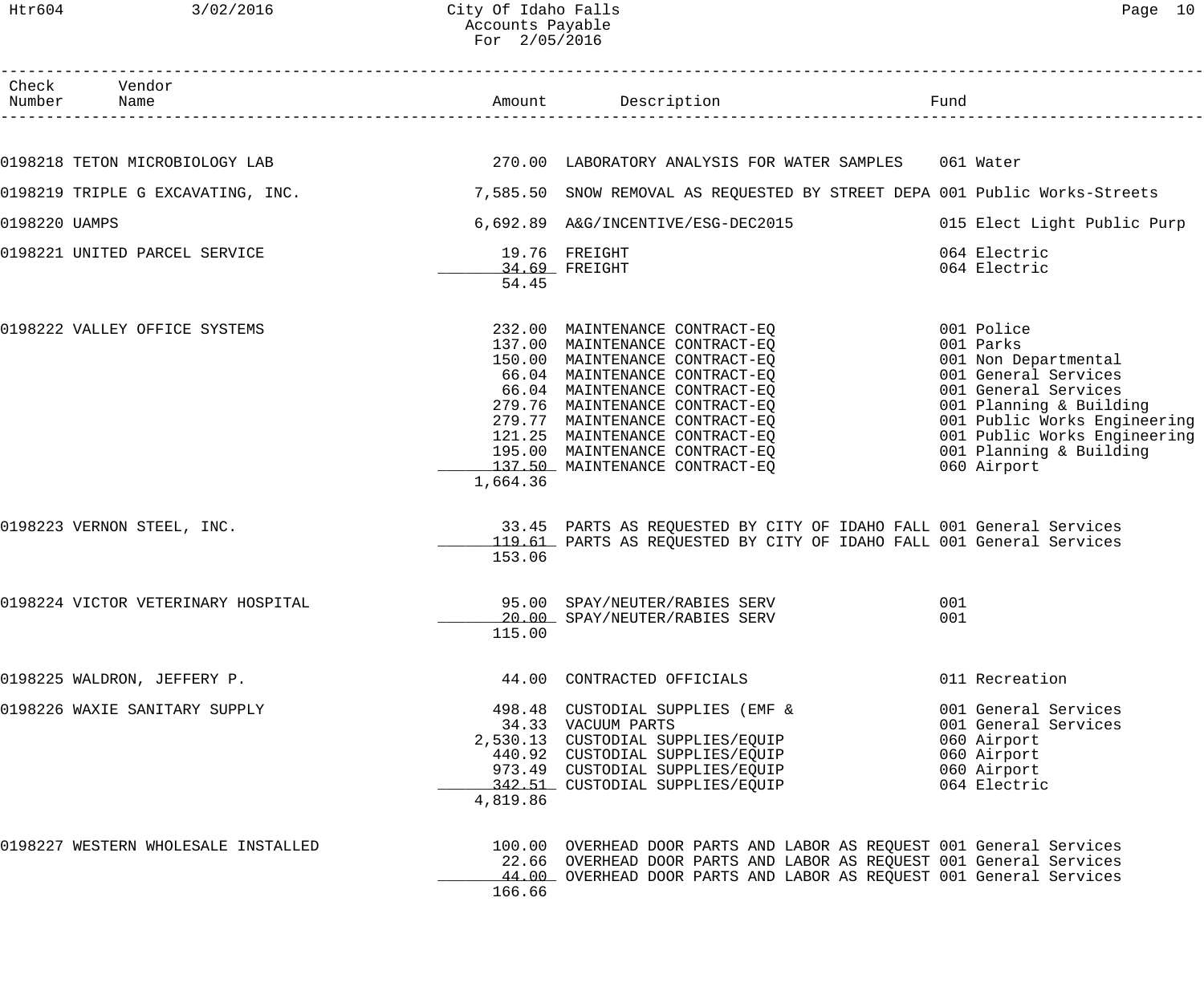| Check<br>Number | Vendor<br>Name                         | Amount | Description                                              | Fund           |
|-----------------|----------------------------------------|--------|----------------------------------------------------------|----------------|
|                 |                                        |        |                                                          |                |
|                 | 0198228 WHEELER, CHAD                  |        | 90.00 CONTRACTED OFFICIALS                               | 011 Recreation |
|                 | 0198229 WHEELER, COREY                 |        | 638.00 CONTRACTED OFFICIALS                              | 011 Recreation |
|                 | 0198230 WHEELER, DAVID                 | 176.00 | CONTRACTED OFFICIALS                                     | 011 Recreation |
|                 | 0198231 WILLIAMS, TOM                  | 660.00 | CONTRACTED OFFICIALS                                     | 011 Recreation |
|                 | 0198232 WILLOWCREEK ANIMAL HOSPITAL PC | 85.00  | SPAY/NEUTER/RABIES SERV<br>95.00 SPAY/NEUTER/RABIES SERV | 001<br>001     |

180.00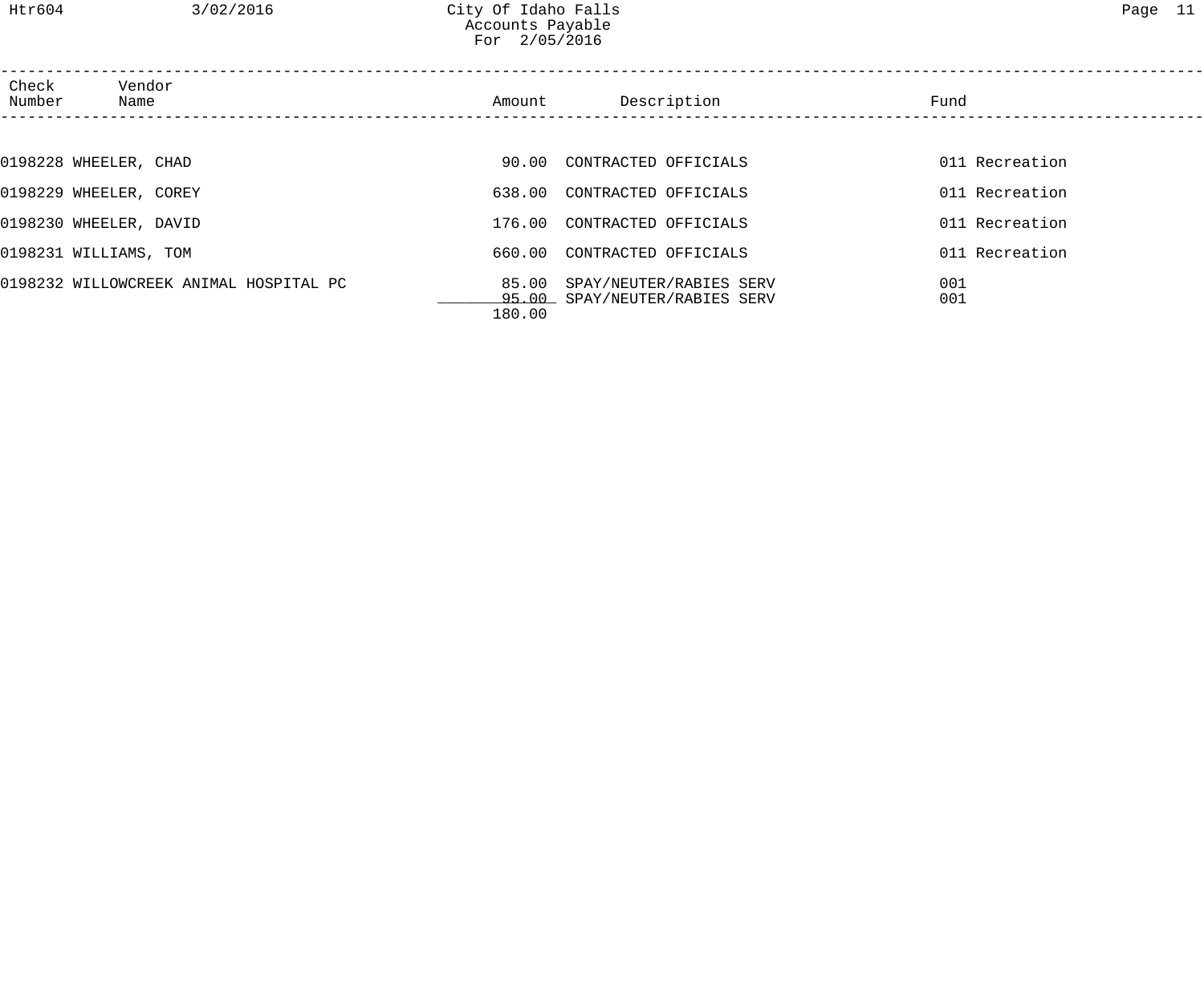# Htr604 3/02/2016 City Of Idaho Falls Page 12 Accounts Payable For 2/12/2016

| Check Vendor<br>Number Name         |                               | Amount Description                                                                                                                                                                                                                                                                                                                                                                                                                                                                                                                                                 | Fund                                       |
|-------------------------------------|-------------------------------|--------------------------------------------------------------------------------------------------------------------------------------------------------------------------------------------------------------------------------------------------------------------------------------------------------------------------------------------------------------------------------------------------------------------------------------------------------------------------------------------------------------------------------------------------------------------|--------------------------------------------|
|                                     | 3,767.50                      | 0198233 A & F LOGGING AND DIRT WORKS 1,292.50 SNOW REMOVAL AS REQUESTED BY THE STREET 001 Public Works-Streets<br>2,475.00 SNOW REMOVAL AS REQUESTED BY THE STREET 001 Public Works-Streets                                                                                                                                                                                                                                                                                                                                                                        |                                            |
| 0198234 AIRGAS USA, LLC             | 892.41                        | 32.58 COMPRESSED OXYGEN 001 Public Works Engineering<br>105.49 ACETYLENE DISSOLVED 2.1 001 Public Works Engineering<br>16.48 HAZMAT FEE 001 Public Works Engineering<br>2.50 REQUALIFICATION FEE 001 Public Works Engineering<br>139.27 PURCHASE OF OXYGEN SUPPLIES FOR CITY AMB 063 Ambulance<br>100.41 PURCHASE OF OXYGEN SUPPLIES FOR CITY AMB 063 Ambulance<br>166.24 PURCHASE OF OXYGEN SUPPLIES FOR CITY AMB 063 Ambulance<br>135.47 PURCHASE OF OXYGEN SUPPLIES FOR CITY AMB 063 Ambulance<br>193.97 PURCHASE OF OXYGEN SUPPLIES FOR CITY AMB 063 Ambulance |                                            |
|                                     | 106.26                        | 0198235 ALSCO (AMERICAN LINEN DIV) 15.00 MAT SERVICE FOR THE TAUTPHAUS PARK ICE R 011 Recreation<br>91.26 WEEKLY DELIVERY AND CHANGE OUT OF ENTRAN 060 Airport                                                                                                                                                                                                                                                                                                                                                                                                     |                                            |
| 0198236 AMERICAN INSURANCE SERVICE  | 683.30                        | 318.50 PROFESSIONAL/PERSONAL SRV 6001 Non Departmental<br>364.80 PROFESSIONAL/PERSONAL SRV                                                                                                                                                                                                                                                                                                                                                                                                                                                                         | 001 Human Resources                        |
| 0198237 AMERIGAS PROPANE            |                               | 1,452.37 FUEL AND ADDITIVES                                                                                                                                                                                                                                                                                                                                                                                                                                                                                                                                        | 018 Golf Courses                           |
| 0198238 AMMON, CITY OF              | 106.00                        | 70.00 LICENSES/DECEMBER 2015<br>36.00 LICENSES/JANUARY 2016                                                                                                                                                                                                                                                                                                                                                                                                                                                                                                        | 001<br>001                                 |
| 0198239 ANDERSONS, INC.             |                               | 101.60 DUCT FOR ACCESS DOOR AND 001 General Services                                                                                                                                                                                                                                                                                                                                                                                                                                                                                                               |                                            |
| 0198240 ANIMAL REFERENCE PATHOLOGY  |                               | 520.20 VETERINARY LABORATORY SERVICES AS REQUES 001 Parks                                                                                                                                                                                                                                                                                                                                                                                                                                                                                                          |                                            |
| 0198241 ANIXTER INC.                | 3,015.00 HARDWARE<br>6,933.10 | 335.00 HARDWARE<br>522.35 HARDWARE MISCELLANEOUS<br>3,060.75 HARDWARE                                                                                                                                                                                                                                                                                                                                                                                                                                                                                              | 064<br>064<br>064 Electric<br>064 Electric |
| 0198242 ARCHERY IDAHO, LLC          | 6,697.00                      | 200.00 FREIGHT<br>6,497.00 SPORTING & ATHLETIC EQ                                                                                                                                                                                                                                                                                                                                                                                                                                                                                                                  | 001 Parks<br>001 Parks                     |
| 0198243 ARROW ROCK ARCHITECTS, PLLC |                               | 3,453.67 CONSTRUCTION JOB/CONTRACT                                                                                                                                                                                                                                                                                                                                                                                                                                                                                                                                 | 042 Street Capital Imp                     |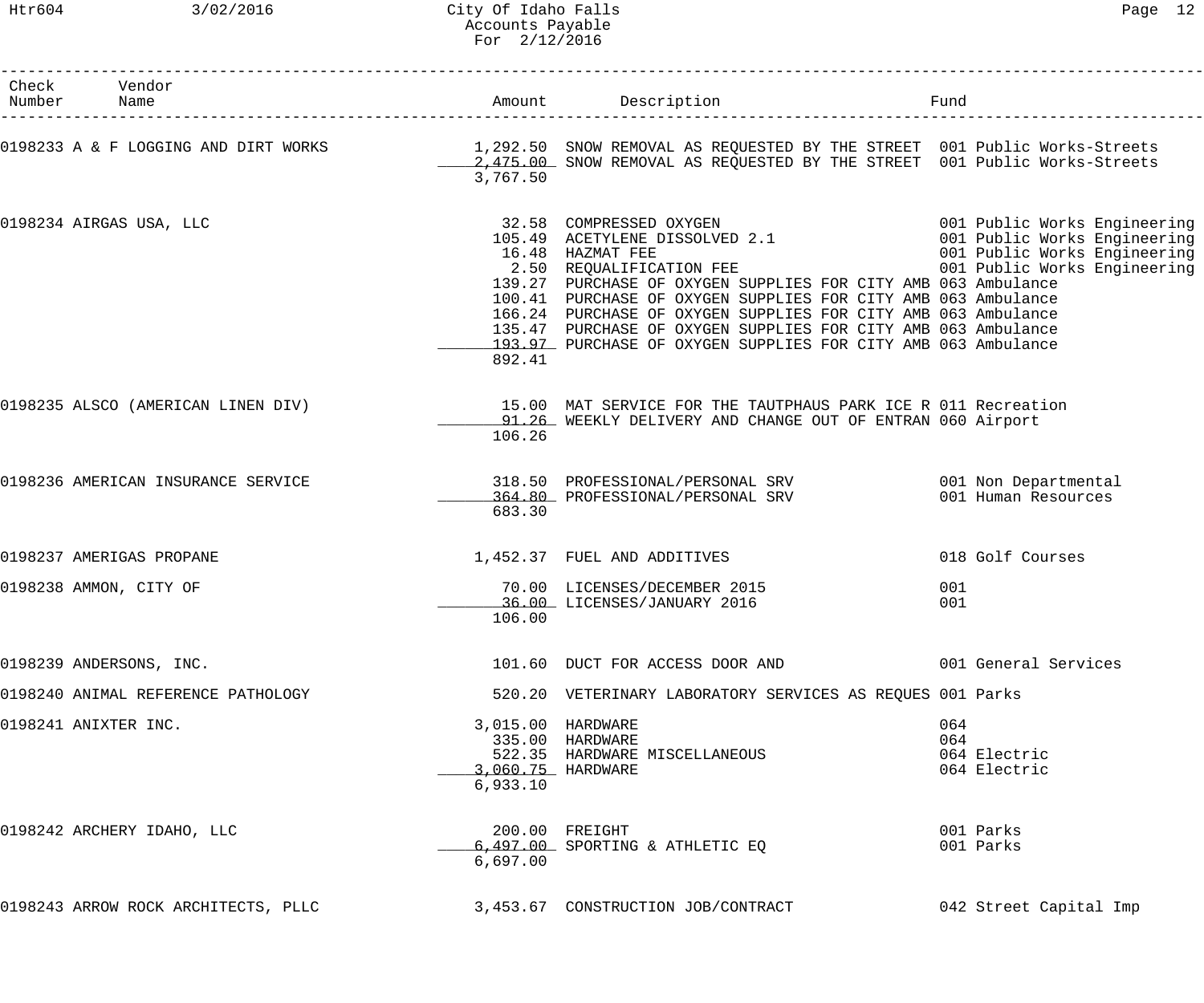| Check Vendor<br>Number Name         |                          | Amount Description                                                                                                                                      | Fund                                                 |
|-------------------------------------|--------------------------|---------------------------------------------------------------------------------------------------------------------------------------------------------|------------------------------------------------------|
|                                     | 6,907.34                 |                                                                                                                                                         |                                                      |
| 0198244 ASSOCIATION OF IDAHO CITIES | 35.00 MEMBERSHIPS        |                                                                                                                                                         | 001 Police                                           |
| 0198245 B. W. TRUCKING              | 3,550.00                 | 1,175.00 SNOW REMOVAL AS REQUESTED BY THE STREET 001 Public Works-Streets<br>2,375.00 SNOW REMOVAL AS REQUESTED BY THE STREET 001 Public Works-Streets  |                                                      |
| 0198246 BISMARCK STATE COLLEGE      |                          | 779.85 TRAINING-PERSONNEL                                                                                                                               | 064 Electric                                         |
| 0198247 BLUE RIBBON CONSTRUCTION    | 14,296.00 REIMBURSEMENTS |                                                                                                                                                         | 001 Planning & Building                              |
| 0198248 BONILLA TRUCKING, LLC       | 3,037.50                 | 1,012.50 SNOW REMOVAL AS REQUESTED BY THE STREET 001 Public Works-Streets<br>2,025.00 SNOW REMOVAL AS REQUESTED BY THE STREET 001 Public Works-Streets  |                                                      |
| 0198249 BONNEVILLE COUNTY           | 284.00                   | 102.00 LICENSES/DECEMBER 2015<br>182.00 LICENSES/JANUARY 2016                                                                                           | 001<br>001                                           |
| 0198250 BONNEVILLE COUNTY           |                          | 4,000.00 REIMBURSEMENTS                                                                                                                                 | 001 Planning & Building                              |
| 0198251 BONNEVILLE COUNTY SHERIFF   | .00                      | 298.00 TRAINING-PERSONNEL<br>378.00 TRAINING-PERSONNEL<br>298.00- TRAINING-PERSONNEL<br>378.00- TRAINING-PERSONNEL                                      | 001 Police<br>001 Police<br>001 Police<br>001 Police |
| 0198252 BRADY'S, INC.               |                          | 85.23 BRACKETS                                                                                                                                          | 011 Recreation                                       |
| 0198253 BRIJOHN TRUCKING, INC.      | 3,220.00                 | 1,035.00 SNOW REMOVAL AS REQUESTED BY THE STREET 001 Public Works-Streets<br>2,185.00 SNOW REMOVAL AS REQUESTED BY THE STREET 001 Public Works-Streets  |                                                      |
| 0198254 BROADWAY FORD, INC.         |                          | 595.02 PARTS AND MINOR SUBLET REPAIRS AS REQUES 001 General Services                                                                                    |                                                      |
| 0198255 BROADWAY VETERINARY CLINIC  |                          | 172.50 SPAY/NEUTER/RABIES SERV                                                                                                                          | 001                                                  |
| 0198256 BTC CONTRACTORS, LLC        | 20,551.00                | 10,619.00 SNOW REMOVAL AS REQUESTED BY THE STREET 001 Public Works-Streets<br>9,932.00 SNOW REMOVAL AS REQUESTED BY THE STREET 001 Public Works-Streets |                                                      |
| 0198257 BUTTARS, BERK               |                          | 312.00 CONTRACTED OFFICIALS                                                                                                                             | 011 Recreation                                       |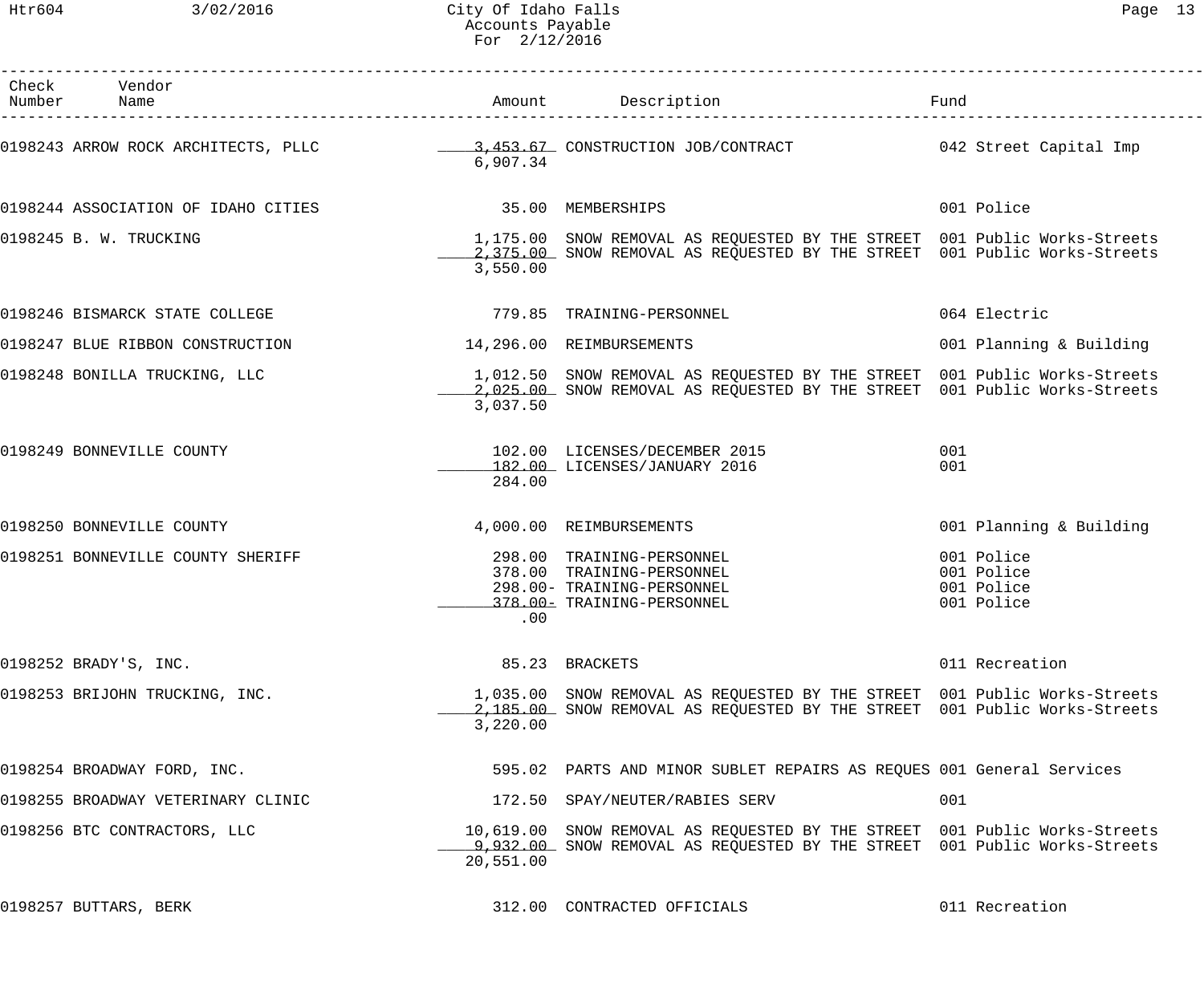### Htr604 3/02/2016 City Of Idaho Falls Page 14 Accounts Payable For 2/12/2016

| Check | Vendor<br>Number Name                                                  |                   | Amount Description                                                                                                                           | Fund                                                       |
|-------|------------------------------------------------------------------------|-------------------|----------------------------------------------------------------------------------------------------------------------------------------------|------------------------------------------------------------|
|       |                                                                        |                   |                                                                                                                                              |                                                            |
|       | 0198258 CALIFORNIA CONTRACTORS SUPPLIES INC 479.40 AIRPORT MAINTENANCE |                   |                                                                                                                                              | 060 Airport                                                |
|       | 0198259 CIVIL AIR PATROL MAGAZINE<br>495.00 PROMOTION ITEMS            |                   |                                                                                                                                              | 060 Airport                                                |
|       | 0198260 CLUB INCORPORATED                                              |                   | 1,830.17 REIMBURSEMENTS                                                                                                                      | 001 Planning & Building                                    |
|       | 0198261 CODALE ELECTRIC SUPPLY, INC.                                   | 1,165.80 HARDWARE |                                                                                                                                              | 064                                                        |
|       | 0198262 CONDIE CONSTRUCTION                                            |                   | 2,691.00 SNOW REMOVAL AS REQUESTED BY THE STREET 001 Public Works-Streets                                                                    |                                                            |
|       | 0198263 COTTLE, TAYLOR                                                 |                   | 612.00 CONTRACTED OFFICIALS                                                                                                                  | 011 Recreation                                             |
|       | 0198264 COUNTRYSIDE VET. HOSPITAL PLLC                                 | 115.00            | 20.00 SPAY/NEUTER/RABIES SERV<br>95.00 SPAY/NEUTER/RABIES SERV                                                                               | 001<br>001                                                 |
|       | 0198265 CURTIS, BENJAMIN                                               |                   | 270.00 CONTRACTED OFFICIALS                                                                                                                  | 011 Recreation                                             |
|       | 0198266 DAWSON, JAKE                                                   |                   | 282.00 CONTRACTED OFFICIALS                                                                                                                  | 011 Recreation                                             |
|       | 0198267 DEBRA L TOWSLEY, INC                                           |                   | 200.00 #14-382648 RFND                                                                                                                       | 063                                                        |
|       | 0198268 DENNINGS SHOWKASE                                              | 1,800.94          | 740.94 APPLIANCE PRGM/HERNDON<br>1,060.00 APPLIANCE PRGM/MIKLOS                                                                              | 015 Elect Light Public Purp<br>015 Elect Light Public Purp |
|       | 0198269 DEVELOPMENT WORKSHOP, INC.                                     |                   | 6,380.00 JANITORIAL SERVICES FOR CITY BUILDINGS 001 General Services                                                                         |                                                            |
|       | 0198270 DURA-BILT TRANSMISSIONS                                        |                   | 2,743.94 VEHICLE AND EQUIP. MAINT.                                                                                                           | 001 General Services                                       |
|       | 0198271 EAGLE ROCK HYDRAULIC SERVICE                                   | 574.16            | 131.66 PARTS AND HYDRAULIC REPAIRS AS REQUESTED 001 General Services<br>442.50 PARTS AND HYDRAULIC REPAIRS AS REQUESTED 001 General Services |                                                            |
|       | 0198272 EASTERN IDAHO RMC                                              |                   | 174.00 #14-313585 RFND                                                                                                                       | 063                                                        |
|       | 0198273 ECONOLITE CONTROL PRODUCTS INC                                 |                   | 11,955.00 ELEC/IF POWER                                                                                                                      | 064 Electric                                               |
|       | 0198274 FALLS FERTILIZER, INC.                                         | 208.00 POTASH     |                                                                                                                                              | 001 General Services                                       |
|       | 0198275 FALLS WATER COMPANY                                            |                   | 83.00 WATER SERVICE FOR FIRE STATION #2                                                                                                      | 001 Fire                                                   |
|       | 0198276 FARRER, TOM                                                    |                   | 486.00 CONTRACTED OFFICIALS                                                                                                                  | 011 Recreation                                             |
|       | 0198277 FASTENAL COMPANY                                               | 547.07            | 413.95 AIR CONDITIONING/HEATING<br>133.12 AIR CONDITIONING/HEATING                                                                           | 001 General Services<br>001 General Services               |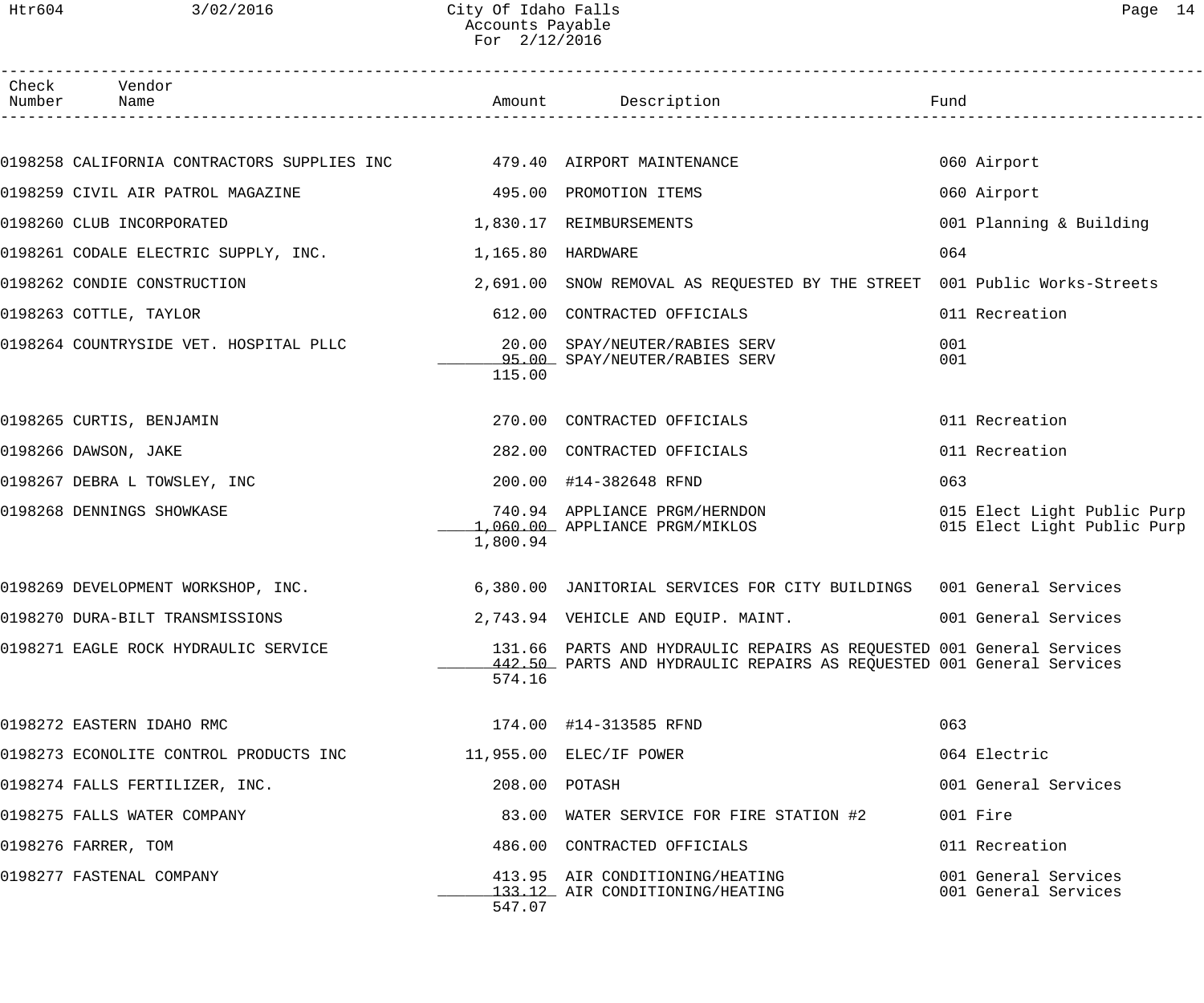### Htr604 3/02/2016 City Of Idaho Falls Page 15 Accounts Payable For 2/12/2016

| Check Vendor<br>Number Name         |                                                                                                                        |                                                                                                                                                                                                                                                                                                                                                                                                                                                                                                                                                                                                                                                                                                                                                      | Fund                                                                                                                                                                                                                                                                                                                                                                                                                                                                                                                                                                                                                                                                                                                                                                                                                                                                                                                                                                                                                                                                              |
|-------------------------------------|------------------------------------------------------------------------------------------------------------------------|------------------------------------------------------------------------------------------------------------------------------------------------------------------------------------------------------------------------------------------------------------------------------------------------------------------------------------------------------------------------------------------------------------------------------------------------------------------------------------------------------------------------------------------------------------------------------------------------------------------------------------------------------------------------------------------------------------------------------------------------------|-----------------------------------------------------------------------------------------------------------------------------------------------------------------------------------------------------------------------------------------------------------------------------------------------------------------------------------------------------------------------------------------------------------------------------------------------------------------------------------------------------------------------------------------------------------------------------------------------------------------------------------------------------------------------------------------------------------------------------------------------------------------------------------------------------------------------------------------------------------------------------------------------------------------------------------------------------------------------------------------------------------------------------------------------------------------------------------|
| 0198278 FEDERAL EXPRESS CORP        |                                                                                                                        |                                                                                                                                                                                                                                                                                                                                                                                                                                                                                                                                                                                                                                                                                                                                                      | 001 Parks<br>001 Public Works Engineering                                                                                                                                                                                                                                                                                                                                                                                                                                                                                                                                                                                                                                                                                                                                                                                                                                                                                                                                                                                                                                         |
|                                     | 93.50                                                                                                                  |                                                                                                                                                                                                                                                                                                                                                                                                                                                                                                                                                                                                                                                                                                                                                      | 001 Parks<br>060 Airport<br>064 Electric                                                                                                                                                                                                                                                                                                                                                                                                                                                                                                                                                                                                                                                                                                                                                                                                                                                                                                                                                                                                                                          |
| 0198279 FISHER'S TECHNOLOGY         | 763.19                                                                                                                 |                                                                                                                                                                                                                                                                                                                                                                                                                                                                                                                                                                                                                                                                                                                                                      |                                                                                                                                                                                                                                                                                                                                                                                                                                                                                                                                                                                                                                                                                                                                                                                                                                                                                                                                                                                                                                                                                   |
| 0198280 FLEETPRIDE, INC.            | 286.21                                                                                                                 |                                                                                                                                                                                                                                                                                                                                                                                                                                                                                                                                                                                                                                                                                                                                                      |                                                                                                                                                                                                                                                                                                                                                                                                                                                                                                                                                                                                                                                                                                                                                                                                                                                                                                                                                                                                                                                                                   |
| 0198281 FLIGHTVIEW, INC.            |                                                                                                                        |                                                                                                                                                                                                                                                                                                                                                                                                                                                                                                                                                                                                                                                                                                                                                      |                                                                                                                                                                                                                                                                                                                                                                                                                                                                                                                                                                                                                                                                                                                                                                                                                                                                                                                                                                                                                                                                                   |
| 0198282 FOSTER'S PLUMBING           | 467.05                                                                                                                 |                                                                                                                                                                                                                                                                                                                                                                                                                                                                                                                                                                                                                                                                                                                                                      |                                                                                                                                                                                                                                                                                                                                                                                                                                                                                                                                                                                                                                                                                                                                                                                                                                                                                                                                                                                                                                                                                   |
| 0198283 FRED MEYER-ID               | 734.29                                                                                                                 |                                                                                                                                                                                                                                                                                                                                                                                                                                                                                                                                                                                                                                                                                                                                                      |                                                                                                                                                                                                                                                                                                                                                                                                                                                                                                                                                                                                                                                                                                                                                                                                                                                                                                                                                                                                                                                                                   |
| 0198284 FREIGHTLINER OF UTAH        |                                                                                                                        |                                                                                                                                                                                                                                                                                                                                                                                                                                                                                                                                                                                                                                                                                                                                                      |                                                                                                                                                                                                                                                                                                                                                                                                                                                                                                                                                                                                                                                                                                                                                                                                                                                                                                                                                                                                                                                                                   |
| 0198285 GALE/CENGAGE LEARNING, INC. | 124.45<br>177.68<br>128.20<br>121.45<br>68.22<br>47.23<br>46.48<br>145.44<br>47.23<br>80.96<br>47.98<br>72.72<br>98.96 | PURCHASE OF MATERIALS FOR THE I.F. PUBLI 012 Library<br>PURCHASE OF MATERIALS FOR THE I.F. PUBLI 012 Library<br>PURCHASE OF MATERIALS FOR THE I.F. PUBLI 012 Library<br>PURCHASE OF MATERIALS FOR THE I.F. PUBLI 012 Library<br>PURCHASE OF MATERIALS FOR THE I.F. PUBLI 012 Library<br>PURCHASE OF MATERIALS FOR THE I.F. PUBLI 012 Library<br>PURCHASE OF MATERIALS FOR THE I.F. PUBLI 012 Library<br>PURCHASE OF MATERIALS FOR THE I.F. PUBLI 012 Library<br>PURCHASE OF MATERIALS FOR THE I.F. PUBLI 012 Library<br>PURCHASE OF MATERIALS FOR THE I.F. PUBLI 012 Library<br>PURCHASE OF MATERIALS FOR THE I.F. PUBLI 012 Library<br>PURCHASE OF MATERIALS FOR THE I.F. PUBLI 012 Library<br>PURCHASE OF MATERIALS FOR THE I.F. PUBLI 012 Library |                                                                                                                                                                                                                                                                                                                                                                                                                                                                                                                                                                                                                                                                                                                                                                                                                                                                                                                                                                                                                                                                                   |
|                                     |                                                                                                                        | 75.72                                                                                                                                                                                                                                                                                                                                                                                                                                                                                                                                                                                                                                                                                                                                                | Amount Description<br>9.75 EXPRESS MAIL/JAN 2016<br>21.73 EXPRESS MAIL/JAN 2016<br>19.11 EXPRESS MAIL/JAN 2016<br>8.00 EXPRESS MAIL/JAN 2016<br>34.91 EXPRESS MAIL/JAN 2016<br>398.33 MAINTENANCE CONTRACT-EQ<br>91.22 MAINTENANCE CONTRACT-EQ<br>91.22 MAINTENANCE CONTRACT-EQ<br>36.49 MAINTENANCE CONTRACT-EQ<br>145.93 MAINTENANCE CONTRACT-EQ<br>145.93 MAINTENANCE CONTRACT-EQ<br>064 Electric<br>064 Electric<br>256.21 PARTS AS REQUESTED BY CITY OF IDAHO FALL 001 General Services<br>30.00 PARTS AS REQUESTED BY CITY OF IDAHO FALL 001 General Services<br>1,100.00 PROFESSIONAL/PERSONAL SRV 060 Airport<br>261.99 PLUMBING REPAIRS AS REQUESTED BY AIRPORT 060 Airport<br>205.06 PLUMBING REPAIRS AS REQUESTED BY AIRPORT 060 Airport<br>499.41 FOOD, 179 GRANOLA BARS FO<br>234.88 FOOD; GRANOLA, COCOA, CUPS                             001 Planning & Building<br>731.29 PARTS AS REQUESTED BY CITY OF IDAHO FALL 001 General Services<br>PURCHASE OF MATERIALS FOR THE I.F. PUBLI 012 Library<br>74.97<br>PURCHASE OF MATERIALS FOR THE I.F. PUBLI 012 Library |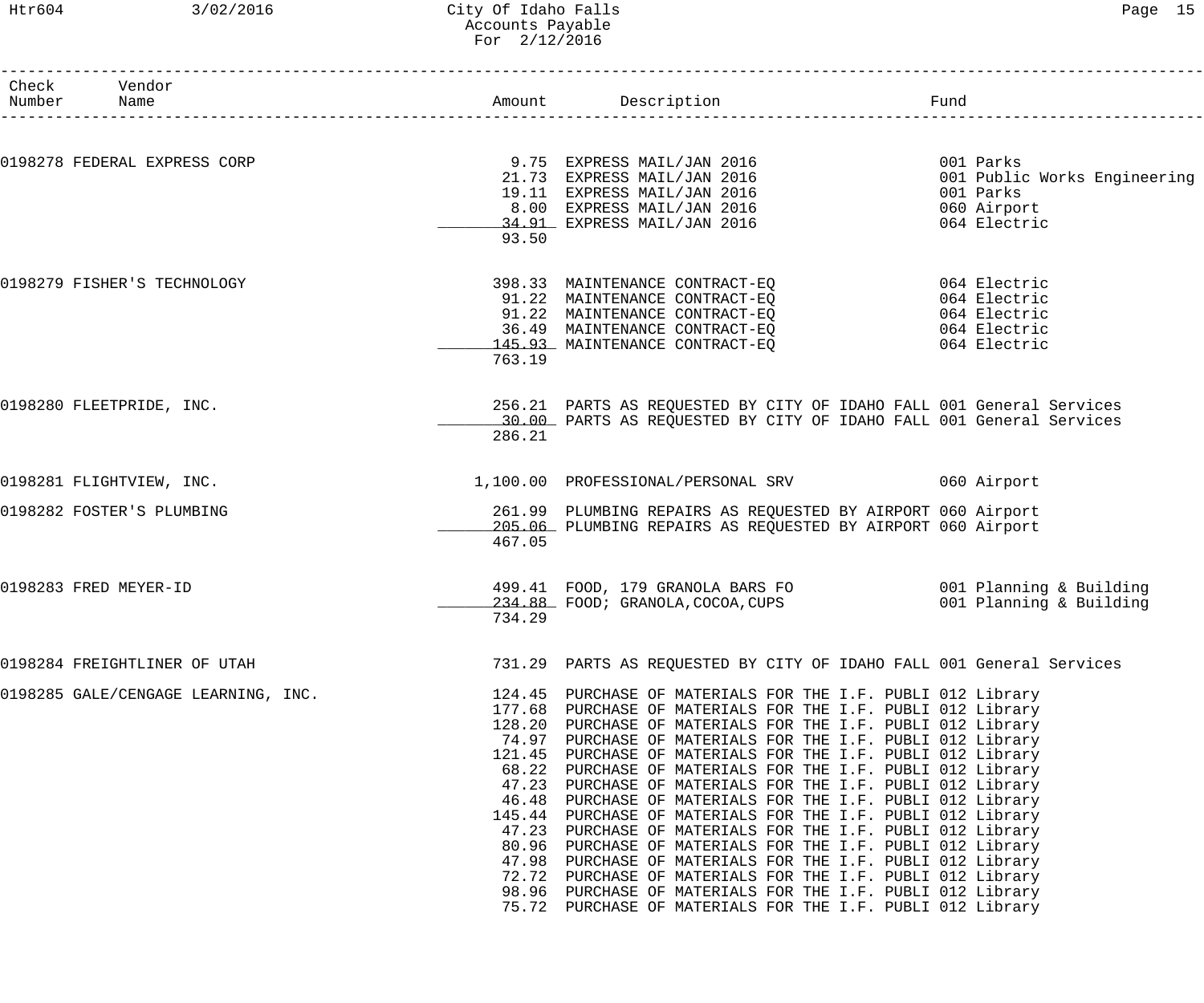### Htr604 3/02/2016 City Of Idaho Falls Page 16 Accounts Payable For 2/12/2016

| Check Vendor<br>Number Name         |                            | Amount Description Fund                                                                                                                                                                                                                                                                                                                                                                                                                                                                                                                                                                                                                                                                                                                                                                                                                                                                                                                                                                                                                                                 |                                                                                  |
|-------------------------------------|----------------------------|-------------------------------------------------------------------------------------------------------------------------------------------------------------------------------------------------------------------------------------------------------------------------------------------------------------------------------------------------------------------------------------------------------------------------------------------------------------------------------------------------------------------------------------------------------------------------------------------------------------------------------------------------------------------------------------------------------------------------------------------------------------------------------------------------------------------------------------------------------------------------------------------------------------------------------------------------------------------------------------------------------------------------------------------------------------------------|----------------------------------------------------------------------------------|
|                                     | 2,553.07                   | 0198285 GALE/CENGAGE LEARNING, INC. 2018 96.71 PURCHASE OF MATERIALS FOR THE I.F. PUBLI 012 Library<br>45.73 PURCHASE OF MATERIALS FOR THE I.F. PUBLI 012 Library<br>68.22 PURCHASE OF MATERIALS FOR THE I.F. PUBLI 012 Library<br>46.48 PURCHASE OF MATERIALS FOR THE I.F. PUBLI 012 Library<br>69.72 PURCHASE OF MATERIALS FOR THE I.F. PUBLI 012 Library<br>32.38 PURCHASE OF MATERIALS FOR THE I.F. PUBLI 012 Library<br>77.84 PURCHASE OF MATERIALS FOR THE I.F. PUBLI 012 Library<br>38.92 PURCHASE OF MATERIALS FOR THE I.F. PUBLI 012 Library<br>309.68 PURCHASE OF MATERIALS FOR THE I.F. PUBLI 012 Library<br>68.22 PURCHASE OF MATERIALS FOR THE I.F. PUBLI 012 Library<br>46.48 PURCHASE OF MATERIALS FOR THE I.F. PUBLI 012 Library<br>47.23 PURCHASE OF MATERIALS FOR THE I.F. PUBLI 012 Library<br>76.47 PURCHASE OF MATERIALS FOR THE I.F. PUBLI 012 Library<br>32.38 PURCHASE OF MATERIALS FOR THE I.F. PUBLI 012 Library<br>38.92 PURCHASE OF MATERIALS FOR THE I.F. PUBLI 012 Library<br>100.00 PURCHASE OF MATERIALS FOR THE I.F. PUBLI 012 Library |                                                                                  |
|                                     | 210.05 FREIGHT<br>1,320.85 | 0198286 GATEWAY SAFETY PRODUCTS INC.<br>1,110.80 BUILDING SUP/REPR/MAINT. 001 Police                                                                                                                                                                                                                                                                                                                                                                                                                                                                                                                                                                                                                                                                                                                                                                                                                                                                                                                                                                                    | 001 Police                                                                       |
| 0198287 GOLF CARTS UNLIMITED        |                            | 4,269.44 GOLF CART REPAIRS AS REQUESTED BY SAND C 018 Golf Courses                                                                                                                                                                                                                                                                                                                                                                                                                                                                                                                                                                                                                                                                                                                                                                                                                                                                                                                                                                                                      |                                                                                  |
| 0198288 GORDAN LAW FIRM             |                            | 2,427.75 #130004048 RFND                                                                                                                                                                                                                                                                                                                                                                                                                                                                                                                                                                                                                                                                                                                                                                                                                                                                                                                                                                                                                                                | 063                                                                              |
| 0198289 GRIMES HORTICULTURE, INC.   | 3,000.12                   | 88.07 MISCELLANEOUS PLANTS, PLUGS AND SEEDS AS 001 Parks<br>135.22 MISCELLANEOUS PLANTS, PLUGS AND SEEDS AS 001 Parks<br>2,776.83 MISCELLANEOUS PLANTS, PLUGS AND SEEDS AS 001 Parks                                                                                                                                                                                                                                                                                                                                                                                                                                                                                                                                                                                                                                                                                                                                                                                                                                                                                    |                                                                                  |
| 0198290 GUSTAVE A. LARSON COMPANY   | 226.92                     | 15.04 HVAC SUPPLIES AS REQUESTED BY BUILDING M 001 General Services<br>180.86 HVAC SUPPLIES AS REQUESTED BY BUILDING M 001 General Services<br>19.30 HVAC SUPPLIES AS REQUESTED BY BUILDING M 001 General Services<br>11.72 HVAC SUPPLIES AS REQUESTED BY BUILDING M 001 General Services                                                                                                                                                                                                                                                                                                                                                                                                                                                                                                                                                                                                                                                                                                                                                                               |                                                                                  |
| 0198291 HARRIS COMPUTER CORPORATION | 208, 202.00                | 30,000.00 COMPUTERS, DP/WORD PROC.<br>30,000.00 COMPUTERS, DP/WORD PROC.<br>30,000.00 COMPUTERS, DP/WORD PROC.<br>30,000.00 COMPUTERS, DP/WORD PROC.<br>20,000.00 COMPUTERS, DP/WORD PROC.<br>35,000.00 COMPUTERS, DP/WORD PROC.<br>33, 202.00 MAINTENANCE CONTRACT-EQ                                                                                                                                                                                                                                                                                                                                                                                                                                                                                                                                                                                                                                                                                                                                                                                                  | 014 Merf<br>014 Merf<br>014 Merf<br>014 Merf<br>014 Merf<br>014 Merf<br>014 Merf |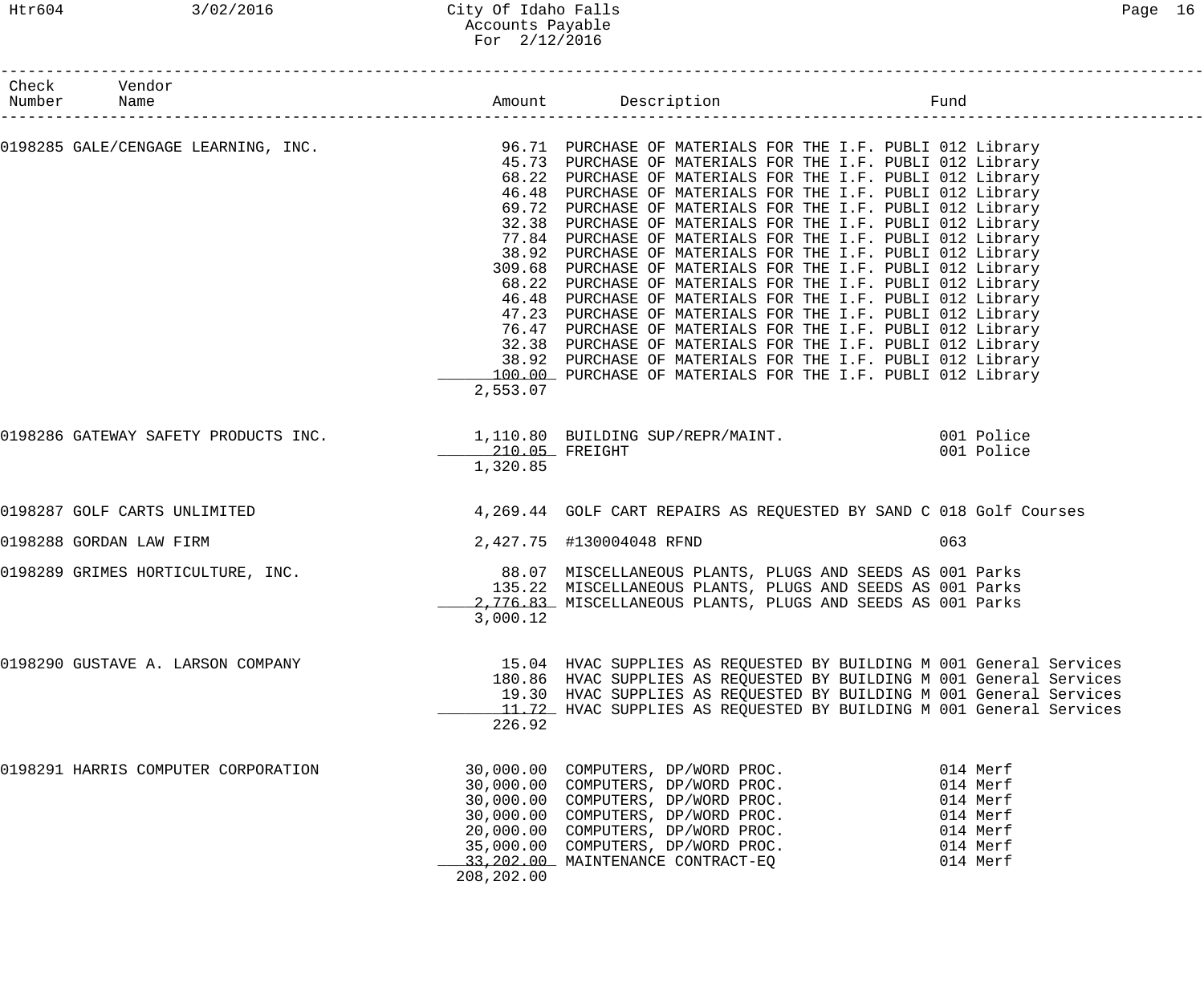### Htr604 3/02/2016 City Of Idaho Falls Page 17 Accounts Payable For 2/12/2016

| Check Vendor<br>Number Name                                  |                    |                                                                                                                                                    | Fund                                                                                                               |
|--------------------------------------------------------------|--------------------|----------------------------------------------------------------------------------------------------------------------------------------------------|--------------------------------------------------------------------------------------------------------------------|
|                                                              |                    |                                                                                                                                                    |                                                                                                                    |
|                                                              |                    | 0198293 HILL'S PET NUTRITION SALES, INC 166.59 SHIPPING CHARGES FOR DONATED ANIMAL FOOD 001 Police                                                 |                                                                                                                    |
| 0198294 HIRNING TRUCK CENTER                                 | 584.96             | 532.31 PARTS AND MINOR SUBLET REPAIRS AS REQUES 001 General Services<br>52.65 PARTS AND MINOR SUBLET REPAIRS AS REQUES 001 General Services        |                                                                                                                    |
| 0198295 HOME DEPOT                                           | 996.30             | 448.00 SUPPLIES FOR UPDATES TO A 001 Police<br>98.71 MISC RATCHET, ATTACHMENTS<br>319.92 LADDER 22' TLSCP, 18V BAT<br>129.67 PAINTING SUPPLIES     | 001 Parks<br>001 Parks<br>011 Recreation                                                                           |
| 0198296 HRA VEBA TRUST                                       |                    | 800.00 INSURANCE                                                                                                                                   | 064 Electric                                                                                                       |
| 0198297 HUNT DESIGN                                          | 5,683.75           | 1,083.75 CONSTRUCTION JOB/CONTRACT<br>2,100.00 CONSTRUCTION JOB/CONTRACT<br>707.30 CONSTRUCTION JOB/CONTRACT<br>1,792.70 CONSTRUCTION JOB/CONTRACT | 001 Parks<br>001 Parks<br>001 Parks<br>001 Parks                                                                   |
| 0198298 IDAHO BOARD OF VETERINARY MED. 200.00 SUBSCRIPTIONS  |                    |                                                                                                                                                    | 001 Police                                                                                                         |
|                                                              |                    | 0198299 IDAHO BUREAU CRIMINAL IDENT. 1,351.50 FINGERPRINT PROCESSING FOR BUSINESS LICE 001 City Clerk                                              |                                                                                                                    |
| 0198300 IDAHO ECONOMIC DEVELOPMENT ASSOC. 250.00 MEMBERSHIPS |                    |                                                                                                                                                    | 001 Non Departmental                                                                                               |
| 0198301 IDAHO FALLS ARTS COUNCIL                             |                    | 24,000.00 MISCELLANEOUS PRODUCTS                                                                                                                   | 001 Non Departmental                                                                                               |
| 0198302 IDAHO FALLS CIVITAN CLUB                             | 200.00             | 100.00 MEMBERSHIPS<br>100.00 MEMBERSHIPS                                                                                                           | 001 Mayor<br>011 Recreation                                                                                        |
| 0198303 IDAHO FALLS ROTARY CLUB #1041                        | 175.00<br>1,635.00 | MEMBERSHIPS<br>187.00 MEMBERSHIPS<br>175.00 MEMBERSHIPS<br>211.00 MEMBERSHIPS<br>187.00 MEMBERSHIPS<br>700.00 MEMBERSHIPS                          | 001 Planning & Building<br>001 Police<br>001 Non Departmental<br>001 Non Departmental<br>001 Parks<br>064 Electric |
| 0198304 IDAHO FALLS SISTER CITIES YOUTH                      |                    | 2,500.00 MISCELLANEOUS PRODUCTS                                                                                                                    | 001 Non Departmental                                                                                               |
| 0198305 IDAHO GOLF COURSE SUPT. ASSOC.                       |                    | 330.00 MEMBERSHIPS                                                                                                                                 | 018 Golf Courses                                                                                                   |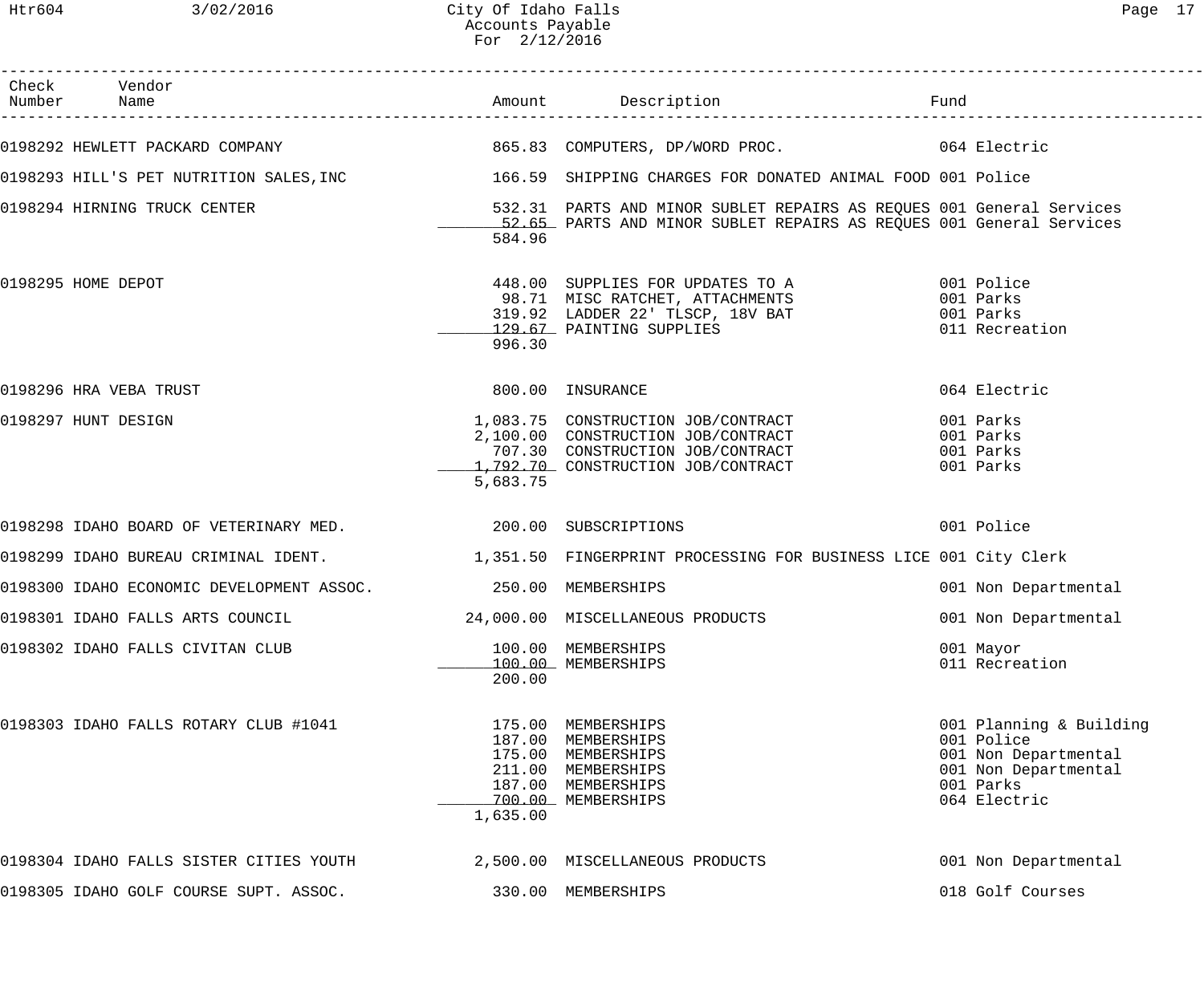| Check Vendor                                                              |          |                                                                                                                                                                                                                                                                                                                                                                                                                                                                                                                                                                                                                                                                                                                                                                                                                                                                                                                                                                                   |                                                    |
|---------------------------------------------------------------------------|----------|-----------------------------------------------------------------------------------------------------------------------------------------------------------------------------------------------------------------------------------------------------------------------------------------------------------------------------------------------------------------------------------------------------------------------------------------------------------------------------------------------------------------------------------------------------------------------------------------------------------------------------------------------------------------------------------------------------------------------------------------------------------------------------------------------------------------------------------------------------------------------------------------------------------------------------------------------------------------------------------|----------------------------------------------------|
| 0198306 IDAHO LEGISLATIVE SERVICES OFFICE 104.06 MISCELLANEOUS PRODUCTS   |          |                                                                                                                                                                                                                                                                                                                                                                                                                                                                                                                                                                                                                                                                                                                                                                                                                                                                                                                                                                                   | 001 Non Departmental                               |
| 0198307 IDAHO TRANSPORTATION DEPARTMNT 2,000.00 CONSTRUCTION JOB/CONTRACT |          |                                                                                                                                                                                                                                                                                                                                                                                                                                                                                                                                                                                                                                                                                                                                                                                                                                                                                                                                                                                   | 042 Street Capital Imp                             |
| 0198308 IDAHO TRANSPORTATION DEPARTMNT 2,000.00 CONSTRUCTION JOB/CONTRACT |          |                                                                                                                                                                                                                                                                                                                                                                                                                                                                                                                                                                                                                                                                                                                                                                                                                                                                                                                                                                                   | 042 Street Capital Imp                             |
|                                                                           | 6,517.51 |                                                                                                                                                                                                                                                                                                                                                                                                                                                                                                                                                                                                                                                                                                                                                                                                                                                                                                                                                                                   |                                                    |
| 0198310 IONA, CITY OF                                                     |          | 47.00 LICENSES/DECEMBER 2015                                                                                                                                                                                                                                                                                                                                                                                                                                                                                                                                                                                                                                                                                                                                                                                                                                                                                                                                                      | 001                                                |
| 0198311 JAY W BURKE                                                       |          | 352.00 #15-148345 RFND                                                                                                                                                                                                                                                                                                                                                                                                                                                                                                                                                                                                                                                                                                                                                                                                                                                                                                                                                            | 063                                                |
| 0198312 JC TRUCKING                                                       | 2,970.25 | 436.00 SNOW REMOVAL AS REQUESTED BY THE STREET 001 Public Works-Streets<br>2,534.25 SNOW REMOVAL AS REQUESTED BY THE STREET 001 Public Works-Streets                                                                                                                                                                                                                                                                                                                                                                                                                                                                                                                                                                                                                                                                                                                                                                                                                              |                                                    |
|                                                                           |          | 0198313 JWC ENVIRONMENTAL, INC. 3,096.00 WASTE WATER TREATMENT 1999 1961 Sewer                                                                                                                                                                                                                                                                                                                                                                                                                                                                                                                                                                                                                                                                                                                                                                                                                                                                                                    |                                                    |
| 0198314 KEY-LINE AUTOMOTIVE WAREHOUSE                                     | 754.40   | 54.16 PARTS AS REQUESTED BY CITY OF IDAHO FALL 001 General Services<br>29.76 PARTS AS REQUESTED BY CITY OF IDAHO FALL 001 General Services<br>6.17 PARTS AS REQUESTED BY CITY OF IDAHO FALL 001 General Services<br>52.00- PARTS AS REQUESTED BY CITY OF IDAHO FALL 001 General Services<br>37.50 PARTS AS REQUESTED BY CITY OF IDAHO FALL 001 General Services<br>96.29 PARTS AS REQUESTED BY CITY OF IDAHO FALL 001 General Services<br>53.00- PARTS AS REQUESTED BY CITY OF IDAHO FALL 001 General Services<br>23.59 PARTS AS REQUESTED BY CITY OF IDAHO FALL 001 General Services<br>86.94 PARTS AS REQUESTED BY CITY OF IDAHO FALL 001 General Services<br>9.64 PARTS AS REQUESTED BY CITY OF IDAHO FALL 001 General Services<br>3.86 PARTS AS REQUESTED BY CITY OF IDAHO FALL 001 General Services<br>182.49 PARTS AS REQUESTED BY CITY OF IDAHO FALL 001 General Services<br>52.00- PARTS AS REQUESTED BY CITY OF IDAHO FALL 001 General Services<br>381.00 FLOOR DRY (60) | 001 Fire                                           |
| 0198315 LANDMARK SIGNS                                                    |          | 719.86 VEHICLE AND EQUIP. MAINT.                                                                                                                                                                                                                                                                                                                                                                                                                                                                                                                                                                                                                                                                                                                                                                                                                                                                                                                                                  | 001 General Services                               |
| 0198316 LANDON, AUSTIN                                                    |          | 396.00 CONTRACTED OFFICIALS                                                                                                                                                                                                                                                                                                                                                                                                                                                                                                                                                                                                                                                                                                                                                                                                                                                                                                                                                       | 011 Recreation                                     |
| 0198317 LELA M HUDSON                                                     |          | 81.37 #15-61294 RFND                                                                                                                                                                                                                                                                                                                                                                                                                                                                                                                                                                                                                                                                                                                                                                                                                                                                                                                                                              | 063                                                |
| 0198318 LEXIS NEXIS RISK DATA MANAGEMENT                                  |          | 50.00 ADVANCE PEOPLE LOCATOR SERVICES FOR POLI 001 Police                                                                                                                                                                                                                                                                                                                                                                                                                                                                                                                                                                                                                                                                                                                                                                                                                                                                                                                         |                                                    |
| 0198319 LINCOLN AQUATICS                                                  |          | 17.54 FREIGHT<br>504.25 MOTORS / ENGINES<br>13.50 FIBER OPTIC MATERIAL                                                                                                                                                                                                                                                                                                                                                                                                                                                                                                                                                                                                                                                                                                                                                                                                                                                                                                            | 011 Recreation<br>011 Recreation<br>011 Recreation |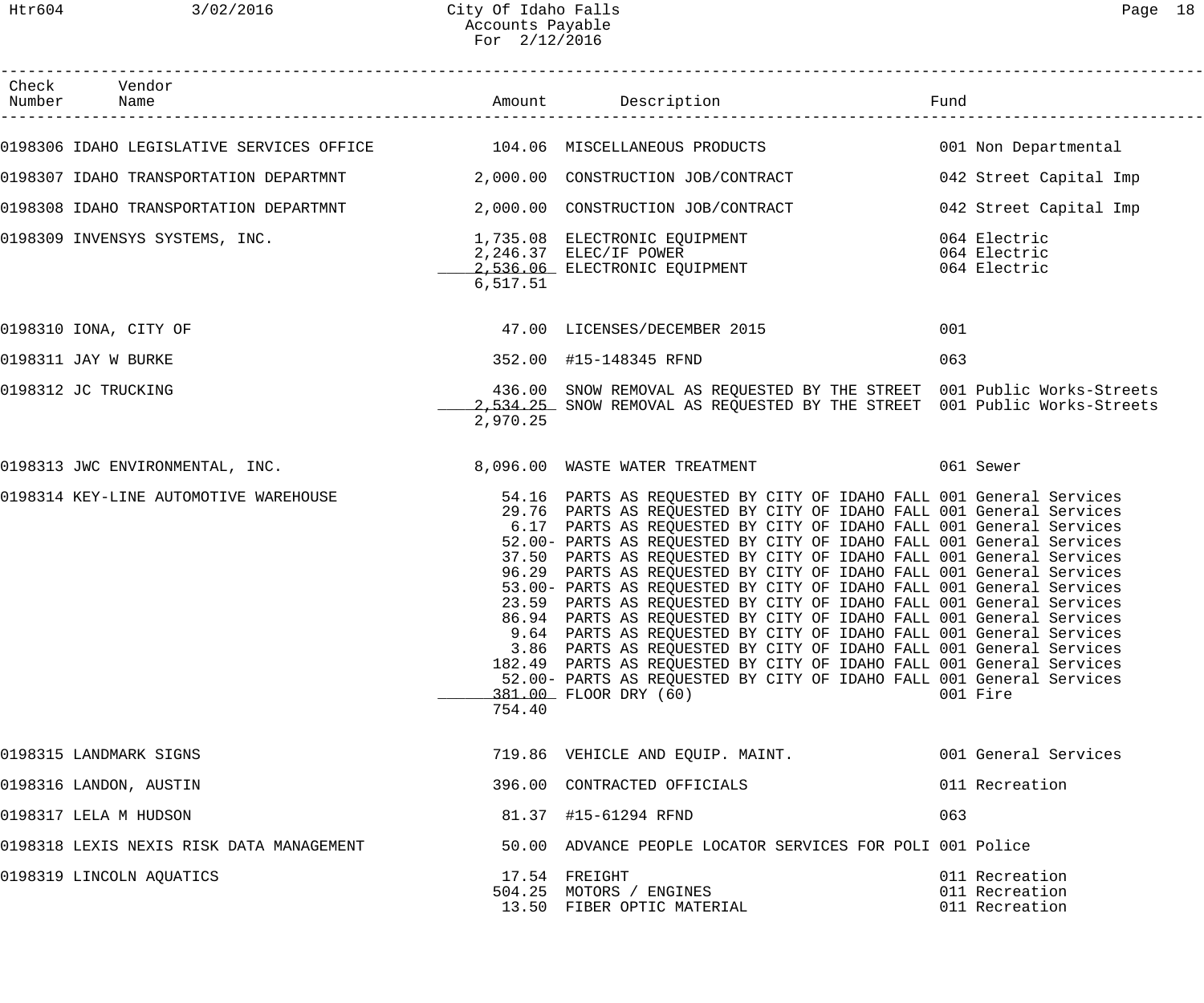### Htr604 3/02/2016 City Of Idaho Falls Page 19 Accounts Payable For 2/12/2016

| Check Vendor<br>Number Name                            |          |                                                                                                                                                      |                                                                                           |
|--------------------------------------------------------|----------|------------------------------------------------------------------------------------------------------------------------------------------------------|-------------------------------------------------------------------------------------------|
|                                                        | 535.29   |                                                                                                                                                      |                                                                                           |
| 0198320 LOHSE, TIM J.                                  |          | 250.00 ATTENDANT FOR PINECREST CLUBHOUSE 018 Golf Courses                                                                                            |                                                                                           |
| 0198321 LOUISE NELSON                                  |          | 39.84 #140001614 RFND                                                                                                                                | 063                                                                                       |
|                                                        | 2,488.31 | 0198322 LOWE'S-CONSERVATION LOAN ACCT 648.51 APPLIANCE PRGM/DERBIDGE<br>1,307.09 APPLIANCE PRGM/LORD<br>532.71 APPLIANCE PRGM/JOHNSON                | 015 Elect Light Public Purp<br>015 Elect Light Public Purp<br>015 Elect Light Public Purp |
| 0198323 LUCILLE SCHWARZENBERGER                        |          | 89.95 #15-179524 RFND                                                                                                                                | 063                                                                                       |
| 0198324 MAGIC VALLEY LABS, INC.                        |          | 830.00 LAB ANALYSIS AS REQUESTED BY SEWER DIVIS 061 Sewer                                                                                            |                                                                                           |
| 0198325 MAJESTIC TOWING                                | 1,775.00 | 595.00 PROFESSIONAL/PERSONAL SRV<br>1,180.00 PROFESSIONAL/PERSONAL SRV                                                                               | 001 Police<br>001 Police                                                                  |
| 0198326 MARROQUIN TRUCKING                             | 3,060.00 | 990.00 SNOW REMOVAL AS REQUESTED BY THE STREET 001 Public Works-Streets<br>2,070.00 SNOW REMOVAL AS REQUESTED BY THE STREET 001 Public Works-Streets |                                                                                           |
| 0198327 MASSEY, ADAM                                   |          | 452.00 CONTRACTED OFFICIALS                                                                                                                          | 011 Recreation                                                                            |
| 0198328 MEGAN RHODES                                   |          | 189.00 #15-112369 RFND                                                                                                                               | 063                                                                                       |
| 0198329 MERITAIN HEALTH                                |          | 493.20 #15-183182 RFND                                                                                                                               | 063                                                                                       |
| 0198330 MIICOR CONSULTING, INC. 449.66 PRINTER RIBBONS |          |                                                                                                                                                      | 001 Data Processing                                                                       |
| 0198331 MONTOUR, ANDREW                                |          | 264.00 CONTRACTED OFFICIALS                                                                                                                          | 011 Recreation                                                                            |
| 0198332 MOUNTAIN VALLEY FLOOR MATS LLC                 | 35.55    | 17.15 CLEANING AND RENTAL FLOOR MATS FOR ANIMA 001 Police<br>18.40 LAUNDRY SERVICE/MATS FOR STREET DEPARTME 010 Streets                              |                                                                                           |
| 0198333 MOWER OFFICE SYSTEMS                           | 322.94   | 199.94 MAINTENANCE CONTRACT-EQ<br>123.00 OFFICE SUPPLIES, GENERAL 123.00 Police                                                                      |                                                                                           |
| 0198334 MUSEUM OF IDAHO                                |          | 49,000.00 MISCELLANEOUS PRODUCTS 001 Non Departmental                                                                                                |                                                                                           |
| 0198335 MUSSELMAN EQUIPMENT CO., INC.                  |          | 103.51 PARTS AND MINOR SUBLET REPAIRS AS REQUES 001 General Services                                                                                 |                                                                                           |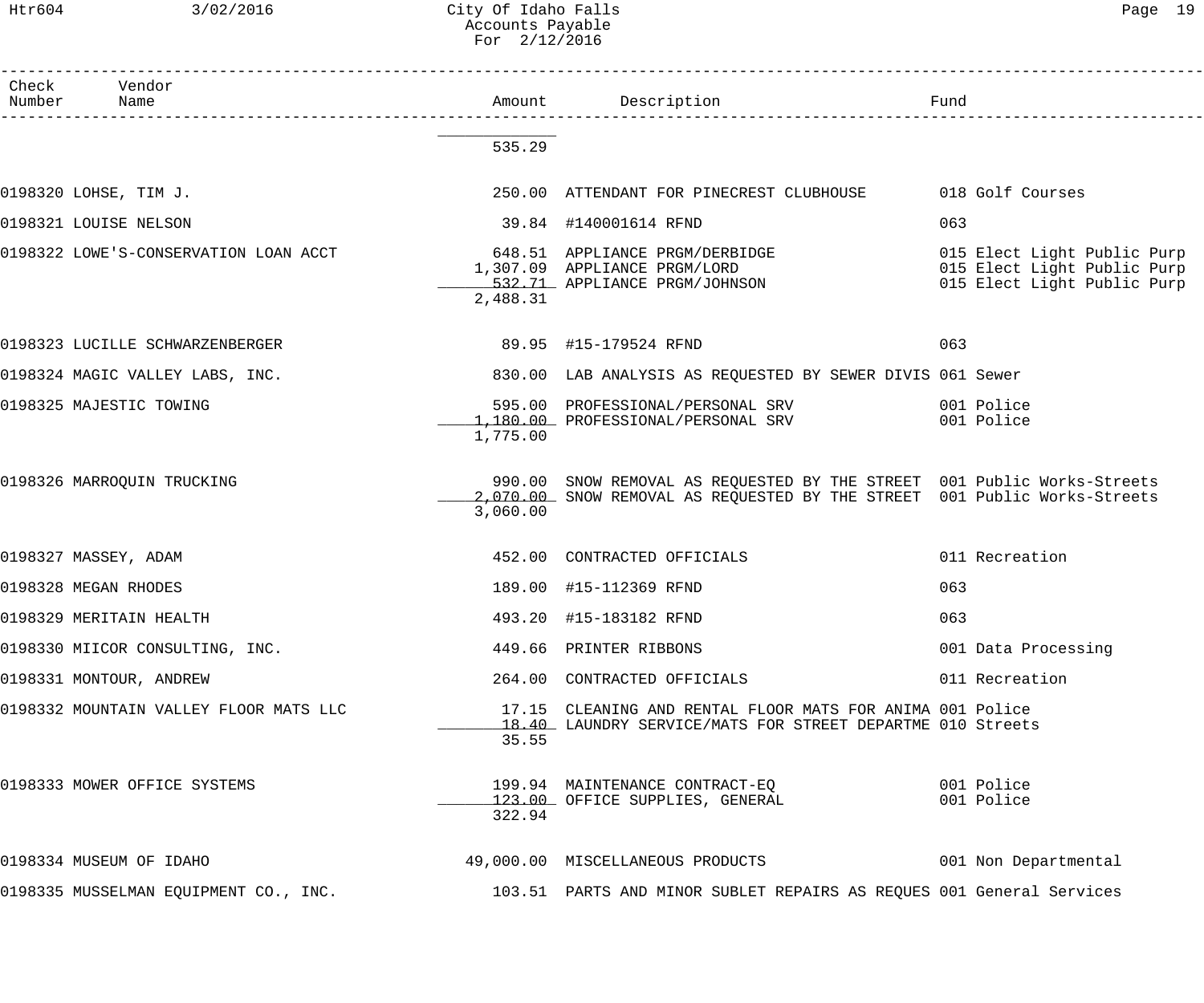| Check Vendor<br>Number Name |                                        |                  |                                                                                                                                                        |                |
|-----------------------------|----------------------------------------|------------------|--------------------------------------------------------------------------------------------------------------------------------------------------------|----------------|
|                             |                                        |                  |                                                                                                                                                        |                |
| 0198336 NAPA AUTO PARTS     |                                        |                  | 6.29 PARTS AS REQUESTED BY CITY OF IDAHO FALL 001 General Services<br>13.87 PARTS AS REQUESTED BY CITY OF IDAHO FALL 001 General Services              |                |
|                             |                                        |                  | 5.99 PARTS AS REQUESTED BY CITY OF IDAHO FALL 001 General Services                                                                                     |                |
|                             |                                        |                  | 5.49 PARTS AS REQUESTED BY CITY OF IDAHO FALL 001 General Services<br>258.00 PARTS AS REQUESTED BY CITY OF IDAHO FALL 001 General Services             |                |
|                             |                                        |                  | 4.50 PARTS AS REQUESTED BY CITY OF IDAHO FALL 001 General Services                                                                                     |                |
|                             |                                        |                  | 42.90 PARTS AS REQUESTED BY CITY OF IDAHO FALL 001 General Services                                                                                    |                |
|                             |                                        |                  | 288.30 EQ REPAIR AND MAINT                                                                                                                             | 001            |
|                             |                                        |                  | 16.79 PARTS AS REQUESTED BY CITY OF IDAHO FALL 001 General Services                                                                                    |                |
|                             |                                        |                  | 43.98 PARTS AS REQUESTED BY CITY OF IDAHO FALL 001 General Services                                                                                    |                |
|                             |                                        |                  | 2.99 PARTS AS REQUESTED BY CITY OF IDAHO FALL 001 General Services                                                                                     |                |
|                             |                                        |                  | 1.16 PARTS AS REQUESTED BY CITY OF IDAHO FALL 001 General Services<br>8.49 PARTS AS REQUESTED BY CITY OF IDAHO FALL 001 General Services               |                |
|                             |                                        |                  | 9.49 PARTS AS REQUESTED BY CITY OF IDAHO FALL 001 General Services                                                                                     |                |
|                             |                                        |                  | 7.49 PARTS AS REQUESTED BY CITY OF IDAHO FALL 001 General Services                                                                                     |                |
|                             |                                        |                  | 8.49 PARTS AS REQUESTED BY CITY OF IDAHO FALL 001 General Services                                                                                     |                |
|                             |                                        |                  | 22.34 OIL FOR SALT BRINE TANKS                                                                                                                         | 010 Streets    |
|                             |                                        | 746.56           |                                                                                                                                                        |                |
|                             | 0198337 NORIDIAN MEDICARE              |                  | 219.52 #140003684 RFND                                                                                                                                 | 063            |
|                             |                                        |                  | 313.01 #140005405 RFND                                                                                                                                 | 063            |
|                             |                                        | 532.53           |                                                                                                                                                        |                |
|                             | 0198338 NORTHGATE VETERINARY HOSPITAL  |                  | 486.00 SPAY AND NEUTER SERVICES FOR THE ANIMAL 001 Police                                                                                              |                |
|                             |                                        |                  | 216.00 SPAY AND NEUTER SERVICES FOR THE ANIMAL 001 Police                                                                                              |                |
|                             |                                        |                  | 16.00 SPAY AND NEUTER SERVICES FOR THE ANIMAL 001 Police                                                                                               |                |
|                             |                                        |                  | 20.00 SPAY AND NEUTER SERVICES FOR THE ANIMAL 001 Police                                                                                               |                |
|                             |                                        | 35.00            | SPAY AND NEUTER SERVICES FOR THE ANIMAL 001 Police<br>20.00 SPAY AND NEUTER SERVICES FOR THE ANIMAL 001 Police                                         |                |
|                             |                                        | 793.00           |                                                                                                                                                        |                |
|                             | 0198339 OLD DOMINION FREIGHT LINE, INC | 2,096.72 FREIGHT |                                                                                                                                                        | 064 Electric   |
|                             |                                        |                  |                                                                                                                                                        |                |
|                             | 0198340 OLSON BACKHOE SERVICE          |                  | 2,092.50 SNOW REMOVAL AS REQUESTED BY THE STREET 001 Public Works-Streets<br>3,531.00 SNOW REMOVAL AS REQUESTED BY THE STREET 001 Public Works-Streets |                |
|                             |                                        | 5,623.50         |                                                                                                                                                        |                |
|                             |                                        |                  |                                                                                                                                                        |                |
|                             | 0198341 OUTSOURCE RECEIVABLES MGT ID   |                  | 7.50 TRUST RECON & BILLING                                                                                                                             | 001 Treasurer  |
|                             |                                        |                  | $-1,054.10$ TRUST&RECON BILL/1-29-16                                                                                                                   | 063 Ambulance  |
|                             |                                        | 1,061.60         |                                                                                                                                                        |                |
| 0198342 PAYPAL, INC.        |                                        |                  | 830.90 SERVICES TO PROCESS CREDIT CARD PAYMENTS 001 Treasurer                                                                                          |                |
|                             | 0198343 PENNOCK, DAVID SHEFFIELD       |                  | 8,300.57 PROFESSIONAL/PERSONAL SRV                                                                                                                     | 001 Parks      |
| 0198344 PIRANHAS            |                                        | 1,500.00 RENTAL  |                                                                                                                                                        | 011 Recreation |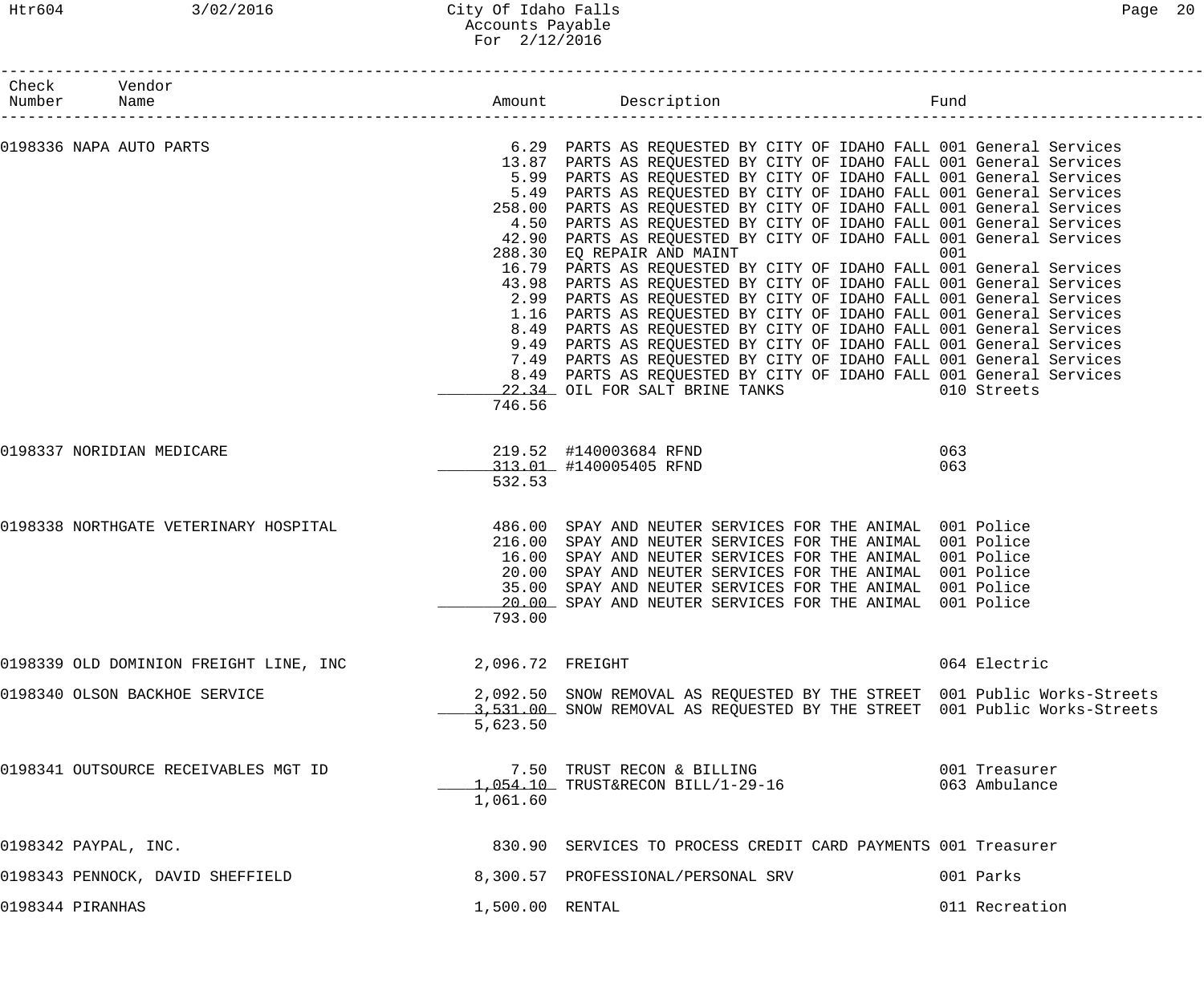### Htr604 3/02/2016 City Of Idaho Falls Page 21 Accounts Payable For 2/12/2016

| Number | Check Vendor<br>Name               |                                                    | n<br>------------------------                                                                                                                                                                                                                                                                                                                                     | Fund                                                                                                                                                                                                                            |
|--------|------------------------------------|----------------------------------------------------|-------------------------------------------------------------------------------------------------------------------------------------------------------------------------------------------------------------------------------------------------------------------------------------------------------------------------------------------------------------------|---------------------------------------------------------------------------------------------------------------------------------------------------------------------------------------------------------------------------------|
|        |                                    |                                                    |                                                                                                                                                                                                                                                                                                                                                                   |                                                                                                                                                                                                                                 |
|        | 0198345 POCATELLO, CITY OF         |                                                    | 341.60 TRAINING-PERSONNEL                                                                                                                                                                                                                                                                                                                                         | 060 Airport                                                                                                                                                                                                                     |
|        | 0198346 POST REGISTER, THE         | 2,148.70                                           | 232.00 LEGAL NOTICES/JANUARY2016<br>54.15 LEGAL NOTICES/JANUARY2016<br>246.53 LEGAL NOTICES/JANUARY2016<br>31.35 LEGAL NOTICES/JANUARY2016<br>313.69 LEGAL NOTICES/JANUARY2016<br>328.45 LEGAL NOTICES/JANUARY2016<br>313.69 LEGAL NOTICES/JANUARY2016<br>14.25 LEGAL NOTICES/JANUARY2016<br>315.07 LEGAL NOTICES/JANUARY2016<br>299.52 LEGAL NOTICES/JANUARY2016 | 001 Finance<br>001 General Services<br>001 Planning & Building<br>001 Parks<br>001 Public Works Engineering<br>001 Public Works Engineering<br>001 Public Works Engineering<br>011 Recreation<br>062 Sanitation<br>064 Electric |
|        | 0198347 POTEET, PAUL               | 300.00 RENTAL                                      |                                                                                                                                                                                                                                                                                                                                                                   | 011 Recreation                                                                                                                                                                                                                  |
|        | 0198348 PRO RENTALS/PRO EQUIP, LLC | 433.50 RENTAL                                      |                                                                                                                                                                                                                                                                                                                                                                   | 001 General Services                                                                                                                                                                                                            |
|        | 0198349 PRO-LINE FENCE COMPANY     | 1,025.00 FENCING<br>$1,525.00$ FENCING<br>2,550.00 |                                                                                                                                                                                                                                                                                                                                                                   | 018 Golf Courses<br>018 Golf Courses                                                                                                                                                                                            |
|        | 0198350 R & S DISTRIBUTING         |                                                    | 55.58 JANITORIAL ITEMS FOR THE ACTIVITY CENTER 001 Parks                                                                                                                                                                                                                                                                                                          |                                                                                                                                                                                                                                 |
|        | 0198351 R-TRUCKS, INC.             |                                                    | 7,768.50 SNOW REMOVAL AS REQUESTED BY THE STREET 001 Public Works-Streets                                                                                                                                                                                                                                                                                         |                                                                                                                                                                                                                                 |
|        | 0198352 ROCKY MOUNTAIN SECTION PGA | 385.00                                             | 55.00 MEMBERSHIPS<br>55.00 MEMBERSHIPS<br>55.00 MEMBERSHIPS<br>55.00 MEMBERSHIPS<br>55.00 MEMBERSHIPS<br>55.00 MEMBERSHIPS<br>55.00 MEMBERSHIPS                                                                                                                                                                                                                   | 018 Golf Courses<br>018 Golf Courses<br>018 Golf Courses<br>018 Golf Courses<br>018 Golf Courses<br>018 Golf Courses<br>018 Golf Courses                                                                                        |
|        | 0198353 RON'S TIRE INC.            | 791.85                                             | 180.94 REPAIRS AND SUPPLIES AS REQUESTED BY HOR 001 Parks<br>252.64 REPAIRS AND SUPPLIES AS REQUESTED BY HOR 001 Parks<br>229.82 REPAIRS AND SUPPLIES AS REQUESTED BY HOR 001 Parks<br>80.32 REPAIRS AND SUPPLIES AS REQUESTED BY HOR 001 Parks<br>48.13 REPAIRS AND SUPPLIES AS REQUESTED BY HOR 001 Parks                                                       |                                                                                                                                                                                                                                 |
|        | 0198354 RUSH TRUCK CENTERS, INC.   | 75.52                                              | 14.45 PARTS AS REQUESTED BY CITY OF IDAHO FALL 001 General Services<br>61.07 PARTS AS REQUESTED BY CITY OF IDAHO FALL 001 General Services                                                                                                                                                                                                                        |                                                                                                                                                                                                                                 |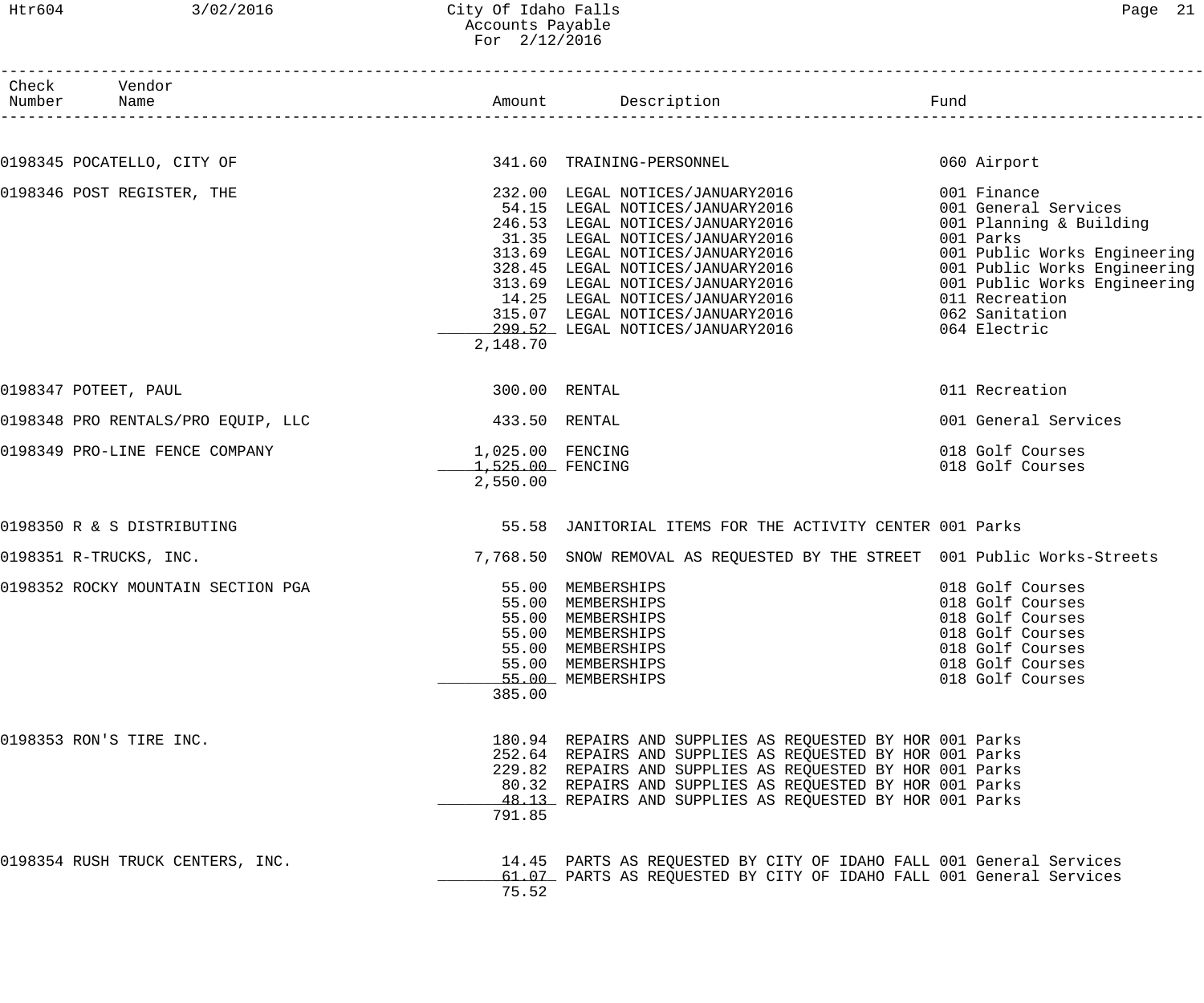# Htr604 3/02/2016 City Of Idaho Falls 3000 22 Accounts Payable For 2/12/2016

| Check<br>Number | Vendor<br>Name                       | Amount    | Description<br>_____________________                                                                                                                                                                                                                                                                        | Fund                        |
|-----------------|--------------------------------------|-----------|-------------------------------------------------------------------------------------------------------------------------------------------------------------------------------------------------------------------------------------------------------------------------------------------------------------|-----------------------------|
|                 | 0198355 SAWTOOTH EMERGENCY VEHICLES  | 181.89    | 26.73 PARTS AS REQUESTED BY CITY OF IDAHO FALL 001 General Services<br>14.63 PARTS AS REQUESTED BY CITY OF IDAHO FALL 001 General Services<br>95.66 PARTS AS REQUESTED BY CITY OF IDAHO FALL 001 General Services<br>44.87 PARTS AS REQUESTED BY CITY OF IDAHO FALL 001 General Services                    |                             |
|                 | 0198356 SCHNEIDER, ANDREW            |           | 472.00 CONTRACTED OFFICIALS                                                                                                                                                                                                                                                                                 | 011 Recreation              |
|                 | 0198357 SCHWEITZER ENGINEERING       |           | 291.86 ELEC/IF POWER                                                                                                                                                                                                                                                                                        | 064 Electric                |
|                 | 0198358 SEARS ROEBUCK & COMPANY      |           | 1,265.63 APPLIANCE PRGM/AUSTIN                                                                                                                                                                                                                                                                              | 015 Elect Light Public Purp |
|                 | 0198359 SERVPRO OF IDAHO FALLS       |           | 751.38 MAINTENANCE CONTRACT-EO                                                                                                                                                                                                                                                                              | 001 Police                  |
|                 | 0198360 SEYDEL, JUDITH C.            | 101.50    | 12.00 FREIGHT<br>89.50 PARKS & RECREATION MISC.                                                                                                                                                                                                                                                             | 001 Parks<br>001 Parks      |
|                 | 0198361 SHERWIN-WILLIAMS COMPANY     |           | 319.83 PAINT FOR ANIMAL CONTROL                                                                                                                                                                                                                                                                             | 001 Police                  |
|                 | 0198362 SIDWELL, JULEE               | 700.00    | PROFESSIONAL/PERSONAL SRV                                                                                                                                                                                                                                                                                   | 001 Planning & Building     |
|                 | 0198363 SIX MILE ENGINEERING, PA     |           | 5,749.19 PROFESSIONAL/PERSONAL SRV                                                                                                                                                                                                                                                                          | 046 Traffic Light Cap Imp   |
|                 | 0198364 TATE'S EXCAVATION, INC.      | 11,198.00 | 7,478.00 SNOW REMOVAL AS REQUESTED BY THE STREET 001 Public Works-Streets<br>3,720.00 SNOW REMOVAL AS REQUESTED BY THE STREET 001 Public Works-Streets                                                                                                                                                      |                             |
|                 | 0198365 TETON MICROBIOLOGY LAB       |           | 270.00 LABORATORY ANALYSIS FOR WATER SAMPLES 061 Water                                                                                                                                                                                                                                                      |                             |
|                 | 0198366 TRANSUNION                   |           | 5.50 PEOPLE LOCATING AS REQUESTED BY THE POLI 001 Police                                                                                                                                                                                                                                                    |                             |
|                 | 0198367 TRIPLE G EXCAVATING, INC.    |           | 3,999.00 SNOW REMOVAL AS REQUESTED BY THE STREET 001 Public Works-Streets                                                                                                                                                                                                                                   |                             |
|                 | 0198368 TXTWIRE COMMUNICATIONS, INC. |           | 349.00 PROFESSIONAL/PERSONAL SRV                                                                                                                                                                                                                                                                            | 001 Non Departmental        |
|                 | 0198369 U-HAUL INTERNATIONAL INC.    |           | 60.25 PROPANE AS REQUESTED BY THE STREET DEPAR 010 Streets                                                                                                                                                                                                                                                  |                             |
|                 | 0198370 UPS STORE #2271              | 145.48    | 8.23 SHIPPING SERVICES FOR IDAHO FALLS POLICE 001 Police<br>24.72 SHIPPING SERVICES FOR IDAHO FALLS POLICE 001 Police<br>16.60 SHIPPING SERVICES FOR IDAHO FALLS POLICE 001 Police<br>8.40 SHIPPING SERVICES FOR IDAHO FALLS POLICE 001 Police<br>87.53 SHIPPING SERVICES FOR IDAHO FALLS POLICE 001 Police |                             |

0198371 VALLEY COLLISION & TOWING 775.00 PROFESSIONAL/PERSONAL SRV 001 Police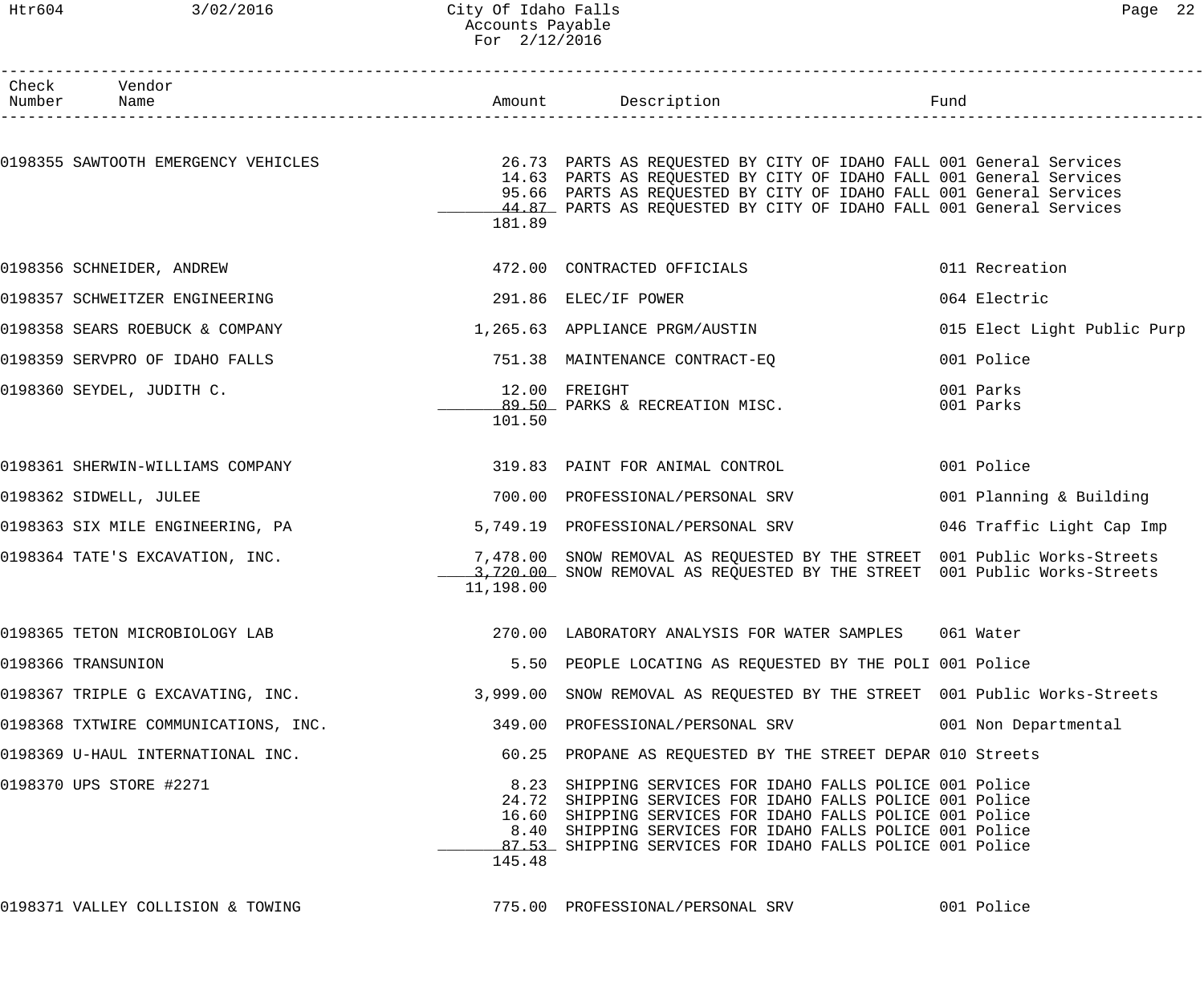Htr604 3/02/2016 City Of Idaho Falls Page 23 Accounts Payable For 2/12/2016

|               | Check Vendor<br>Number Name                                                       |                                                    |                                                                                                                                 |                                           |
|---------------|-----------------------------------------------------------------------------------|----------------------------------------------------|---------------------------------------------------------------------------------------------------------------------------------|-------------------------------------------|
|               | 0198371 VALLEY COLLISION & TOWING $1,090.00$ PROFESSIONAL/PERSONAL SRV 001 Police | 1,865.00                                           |                                                                                                                                 |                                           |
|               | 0198372 VERICOM COMPUTERS, INC. 15.00 FREIGHT                                     | 321.05                                             | 106.10 AIRPORT MAINTENANCE<br>199.95 AIRPORT MAINTENANCE                                                                        | 060 Airport<br>060 Airport<br>060 Airport |
|               | 0198373 VERNON STEEL, INC.                                                        |                                                    | 46.68 PARTS AS REQUESTED BY CITY OF IDAHO FALL 001 General Services                                                             |                                           |
|               | 0198374 WAXIE SANITARY SUPPLY                                                     | 2,454.27                                           | 887.08 CUSTODIAL SUPPLIES/EQUIP 600 Airport<br>339.08 CUSTODIAL SUPPLIES/EQUIP 060 Airport<br>1,228.11 CUSTODIAL SUPPLIES/EQUIP | 061 Sewer                                 |
|               | 0198375 WEATHERBY, HEIDE                                                          |                                                    | 700.00 PROFESSIONAL/PERSONAL SRV                                                                                                | 001 Planning & Building                   |
| 0198376 WESCO |                                                                                   | 1,764.00 HARDWARE<br>1,479.65 HARDWARE<br>3,579.65 | 336.00 HARDWARE                                                                                                                 | 064<br>064<br>064                         |
|               | 0198377 WILLIAMS, TOM                                                             |                                                    | 352.00 CONTRACTED OFFICIALS                                                                                                     | 011 Recreation                            |
|               | 0198378 WILLOWCREEK ANIMAL HOSPITAL PC $275.00$ SPAY/NEUTER SERVICES              |                                                    |                                                                                                                                 | 001                                       |
|               | 0198379 WITTMAN ENTERPRISES, LLC                                                  |                                                    | 8,664.65 MONTHLY CHARGES FOR AMBULANCE BILLING SE 063 Ambulance                                                                 |                                           |
|               | 0198380 ZALADONIS, MIKE                                                           |                                                    | 183.29 PARKS & RECREATION MISC.                                                                                                 | 001 Parks                                 |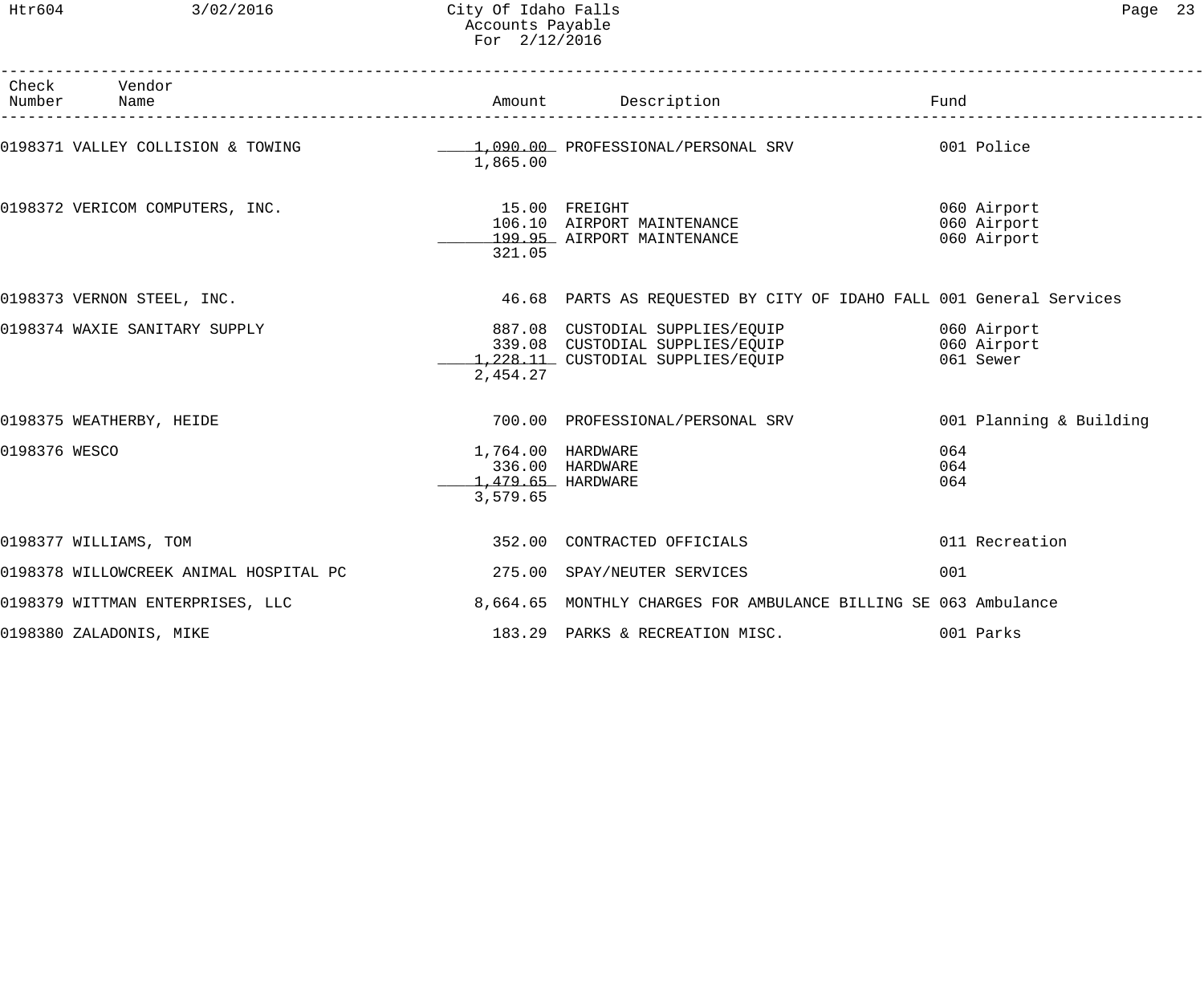| Check Vendor<br>Number Name                |                                 |                                                                                                                                                                                                                                                                                                                                                                                                        |                                              |
|--------------------------------------------|---------------------------------|--------------------------------------------------------------------------------------------------------------------------------------------------------------------------------------------------------------------------------------------------------------------------------------------------------------------------------------------------------------------------------------------------------|----------------------------------------------|
|                                            | 821.00                          | 0198381 A-1 ENGINE & RADIATOR, INC.                        767.00 PARTS AS REQUESTED BY CITY OF IDAHO FALL 001 General Services<br>54.00 PARTS AS REQUESTED BY CITY OF IDAHO FALL 001 General Services                                                                                                                                                                                                 |                                              |
| 0198382 ACUSHNET COMPANY                   | 3,031.78                        | 708.14 INVENTORY AS REQUESTED BY PINECREST GOLF 018 Golf Courses<br>393.55 INVENTORY AS REQUESTED BY PINECREST GOLF 018 Golf Courses<br>1,797.54 INVENTORY AS REQUESTED BY PINECREST GOLF 018 Golf Courses<br>132.55 INVENTORY AS NEEDED BY SAND CREEK GOLF C 018 Golf Courses                                                                                                                         |                                              |
|                                            | 490.73                          | 0198383 ALSCO (AMERICAN LINEN DIV) 200.00 CUSTODIAL SUPPLIES/EQUIP 001 General Services<br>91.26 WEEKLY DELIVERY AND CHANGE OUT OF ENTRAN 060 Airport<br>41.05 LAUNDRY SERVICE FOR SEWER DEPARTMENT<br>53.72 LAUNDRY SERVICE FOR SEWER DEPARTMENT 061 Sewer<br>41.08 LAUNDRY SERVICE FOR SEWER DEPARTMENT 061 Sewer<br>54.34 LAUNDRY SERVICE FOR SEWER DEPARTMENT 061 Sewer<br>9.28 CLOTHING & APPAREL | 061 Sewer<br>064 Electric                    |
| 0198384 AMERIGAS PROPANE                   |                                 | 475.80 PROPANE FOR ICE RINK ARENA REFRIFERATION 011 Recreation                                                                                                                                                                                                                                                                                                                                         |                                              |
| 0198385 ANDRITZ SEPARATION, INC.           |                                 | 928.46 WASTE WATER TREATMENT                                                                                                                                                                                                                                                                                                                                                                           | 061 Sewer                                    |
| 0198386 ANIXTER INC.                       | 32,039.85 HARDWARE<br>33,130.54 | 1,090.69 ELEC/IF POWER                                                                                                                                                                                                                                                                                                                                                                                 | 064 Electric<br>064                          |
| 0198387 APGN, INC.                         | 2,410.00                        | 250.00 FREIGHT<br>2,160.00 WASTE WATER TREATMENT                                                                                                                                                                                                                                                                                                                                                       | 061 Sewer<br>061 Sewer                       |
| 0198388 AUTOMOTIVE CHARGING & STARTING LLC | 45.00 FREIGHT<br>1,063.75       | 1,018.75 EQ REPAIR AND MAINT                                                                                                                                                                                                                                                                                                                                                                           | 001 General Services<br>001 General Services |
| 0198389 BASLER ELECTRIC COMPANY            |                                 | 3,641.55 ELEC/IF POWER                                                                                                                                                                                                                                                                                                                                                                                 | 064 Electric                                 |
| 0198390 BONNEVILLE COUNTY                  | 511.80                          | 478.80 WASTE REMOVAL AS REQUESTED BY THE SEWER 061 Sewer<br>33.00 FREON REMOVAL AND HAULING OF USED TIRES 062 Sanitation                                                                                                                                                                                                                                                                               |                                              |
| 0198391 BONNEVILLE COUNTY                  |                                 | 10,000.00 PROFESSIONAL/PERSONAL SRV                                                                                                                                                                                                                                                                                                                                                                    | 001 Public Works Engineering                 |
| 0198392 BRADY INDUSTRIES LLC               |                                 | 2,064.62 CUSTODIAL SUPPLIES/EQUIP                                                                                                                                                                                                                                                                                                                                                                      | 060 Airport                                  |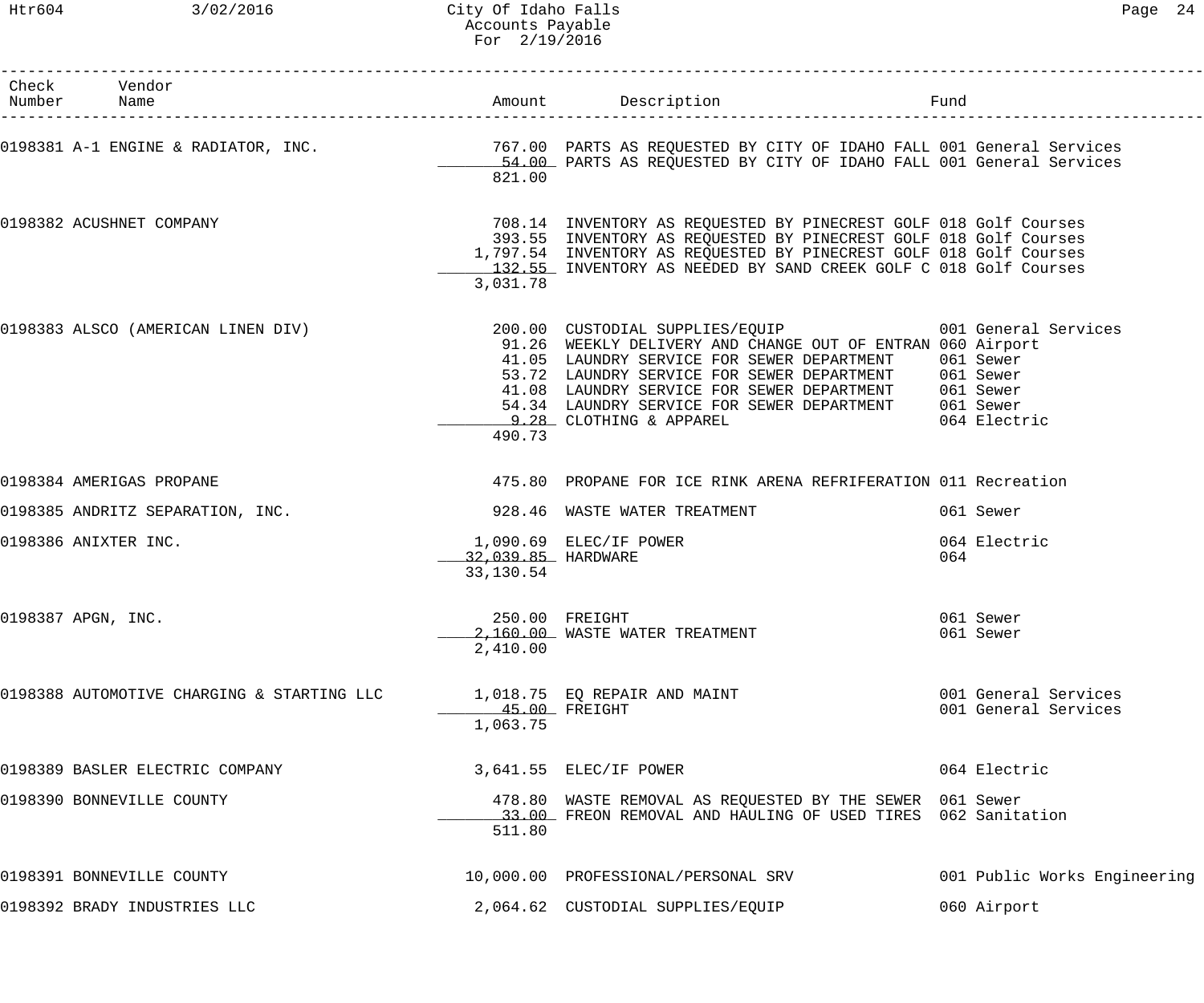Htr604 3/02/2016 City Of Idaho Falls Page 25 Accounts Payable For 2/19/2016

| Check Vendor<br>Number Name            |                   |                                                                                                                                                      | Fund<br>--------------------------- |
|----------------------------------------|-------------------|------------------------------------------------------------------------------------------------------------------------------------------------------|-------------------------------------|
|                                        |                   | 0198393 BRANNON & BRANNON PSYCHOLOGICAL 600.00 SERVICES/MISCELLANEOUS 6001 Police                                                                    |                                     |
|                                        |                   | 0198394 BRETT PRICE EXCAVATING, INC. 4 14,749.89 SNOW REMOVAL AS REQUESTED BY THE STREET 001 Public Works-Streets                                    |                                     |
|                                        |                   |                                                                                                                                                      |                                     |
| 0198395 BROADWAY FORD, INC.            |                   | 90.00 PARTS AND MINOR SUBLET REPAIRS AS REQUES 001 General Services<br>120.00 PARTS AND MINOR SUBLET REPAIRS AS REQUES 001 General Services          |                                     |
|                                        | 210.00            |                                                                                                                                                      |                                     |
| 0198396 BROADWAY VETERINARY CLINIC     |                   | 105.00 SPAY/NEUTER SERVICES                                                                                                                          | 001                                 |
|                                        | 180.00            | 15.00 SPAY/NEUTER SERVICES                                                                                                                           | 001                                 |
|                                        |                   |                                                                                                                                                      |                                     |
| 0198397 BTC CONTRACTORS, LLC           |                   | 9,263.50 SNOW REMOVAL AS REQUESTED BY THE STREET 001 Public Works-Streets                                                                            |                                     |
|                                        |                   | 207.50 SNOW REMOVAL AS REQUESTED BY THE STREET 001 Public Works-Streets<br>2,418.00 SNOW REMOVAL AS REQUESTED BY THE STREET 001 Public Works-Streets |                                     |
|                                        | 11,889.00         |                                                                                                                                                      |                                     |
| 0198398 BURNS CONCRETE, INC.           |                   | 860.00 CONCRETE DELIVERED AS REQUESTED BY WATER 061 Water                                                                                            |                                     |
| 0198399 CABLE ONE, INC.                |                   | 130.15 INTERNET FOR THE IDAHO FALLS PUBLIC LIBR 012 Library                                                                                          |                                     |
| 0198400 CHRISTOPHER HENDRY             |                   | 975.00 TUITION REIMBURSMENT                                                                                                                          | 001 Police                          |
| 0198401 CLEARWATER GEOSCIENCES, LLP    |                   | 5,320.00 PROFESSIONAL/PERSONAL SRV                                                                                                                   | 061 Water                           |
| 0198402 CODALE ELECTRIC SUPPLY, INC.   |                   | 565.51 HARDWARE                                                                                                                                      | 064                                 |
|                                        |                   | 318.60 HARDWARE                                                                                                                                      | 064                                 |
|                                        |                   | 302.20 HARDWARE<br>228.00 ELECTRICAL EQUIP/SUPPLIES                                                                                                  | 064<br>064 Electric                 |
|                                        |                   | 28.18 ELECTRICAL EQUIP/SUPPLIES                                                                                                                      | 064 Electric                        |
|                                        |                   | 12.75 ELECTRICAL EQUIP/SUPPLIES                                                                                                                      | 064 Electric                        |
|                                        |                   | 33.50 ELECTRICAL EQUIP/SUPPLIES                                                                                                                      | 064 Electric                        |
|                                        | 1,630.50 HARDWARE |                                                                                                                                                      | 064                                 |
|                                        |                   | 551.00 HARDWARE<br>12.50 HARDWARE MISCELLANEOUS                                                                                                      | 064<br>064 Electric                 |
|                                        |                   | 46.50 HARDWARE                                                                                                                                       | 064 Electric                        |
|                                        |                   | 381.10 HARDWARE MISCELLANEOUS                                                                                                                        | 064 Electric                        |
|                                        |                   | 519.20 HARDWARE                                                                                                                                      | 064 Electric                        |
|                                        |                   | 299.30 CONDUCTOR                                                                                                                                     | 064 Electric                        |
|                                        | 4,995.46          | 66.62 HARDWARE                                                                                                                                       | 064 Electric                        |
| 0198403 CONTROL ENGINEERS, PA          |                   | 4,675.00 WASTE WATER TREATMENT                                                                                                                       | 061 Sewer                           |
| 0198404 COUNTRYSIDE VET. HOSPITAL PLLC |                   |                                                                                                                                                      |                                     |
|                                        |                   | 105.00 SPAY/NEUTER SERVICES<br>95.00 SPAY/NEUTER SERVICES                                                                                            | 001<br>001                          |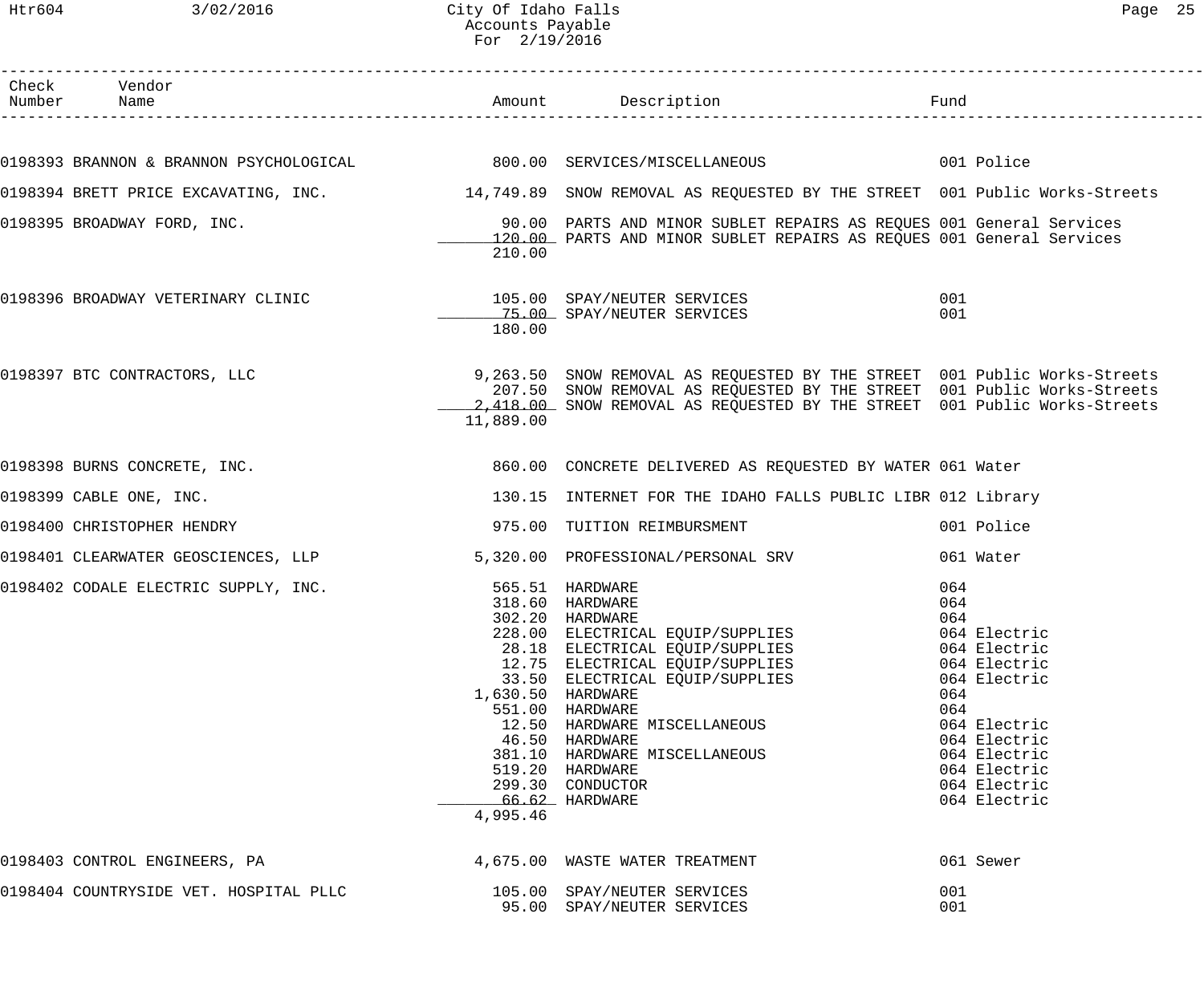Htr604 3/02/2016 City Of Idaho Falls Page 26 Accounts Payable For 2/19/2016

| Page | 26 |
|------|----|
|      |    |

| Check Vendor<br>Number Name            |           |                                                                                                                                                                                                                                               |                          |  |
|----------------------------------------|-----------|-----------------------------------------------------------------------------------------------------------------------------------------------------------------------------------------------------------------------------------------------|--------------------------|--|
|                                        | 200.00    |                                                                                                                                                                                                                                               |                          |  |
| 0198405 CUT RATE BATTERIES             |           | 205.00 SUBSTATIONS                                                                                                                                                                                                                            | 001 Police               |  |
| 0198406 DESIGN WORKSHOP, INC.          | 10,958.78 | 3,286.30 PROFESSIONAL/PERSONAL SRV<br>7,672.48 PROFESSIONAL/PERSONAL SRV                                                                                                                                                                      | 001 Parks<br>001 Parks   |  |
|                                        |           | 0198407 DIRECT AUTOMOTIVE DISTRIBUTING 27.09 PARTS AS REQUESTED BY CITY OF IDAHO FALL 001 General Services                                                                                                                                    |                          |  |
| 0198408 DIVERSIFIED STORAGE CONTAINERS |           | 150.00 ELEC/IF POWER                                                                                                                                                                                                                          | 064 Electric             |  |
| 0198409 EAGLE ROCK HYDRAULIC SERVICE   | 552.43    | 363.47 PARTS AND HYDRAULIC REPAIRS AS REQUESTED 001 General Services<br>175.00 PARTS AND HYDRAULIC REPAIRS AS REQUESTED 001 General Services<br>13.96 PARTS AND HYDRAULIC REPAIRS AS REQUESTED 001 General Services                           |                          |  |
| 0198410 EAST IDAHO TOWING              | 1,685.00  | 550.00 PROFESSIONAL/PERSONAL SRV 001 Police<br>1,135.00 PROFESSIONAL/PERSONAL SRV                                                                                                                                                             | 001 Police               |  |
| 0198411 EASTSIDE PET CLINIC            |           | 719.30 SPAY/NEUTER SERVICES                                                                                                                                                                                                                   | 001                      |  |
| 0198412 EATON COLLISION CENTER         | 2,540.00  | 1,135.00 PROFESSIONAL/PERSONAL SRV<br>1,405.00 PROFESSIONAL/PERSONAL SRV                                                                                                                                                                      | 001 Police<br>001 Police |  |
| 0198413 ENERGY LABORATORIES, INC.      | 505.00    | 295.00 LABORATORY ANALYSIS AT WASTEWATER TREATM 061 Sewer<br>210.00 LABORATORY ANALYSIS AT WASTEWATER TREATM 061 Sewer                                                                                                                        |                          |  |
| 0198414 FERGUSON ENTERPRISES, INC.     | 108.60    | 55.12 MISCELLANEOUS PLUMBING SUPPLIES FOR BLDG 001 General Services<br>25.64 MISCELLANEOUS PLUMBING SUPPLIES FOR BLDG 001 General Services<br>27.84 MISCELLANEOUS PLUMBING SUPPLIES FOR BLDG 001 General Services                             |                          |  |
| 0198415 FIRST RESPONDERS               | 1,090.55  | 41.00 ALTERATIONS AND/OR EMBROIDERY TO POLICE 001 Police<br>21.30 ALTERATIONS AND/OR EMBROIDERY TO POLICE 001 Police<br>48.00 ALTERATIONS AND/OR EMBROIDERY TO POLICE 001 Police<br>980.25 ALTERATIONS AND/OR EMBROIDERY TO POLICE 001 Police |                          |  |
| 0198416 FISHER SCIENTIFIC COMPANY      |           | 1,528.60 LABORATORY EQUIP/MATERIAL                                                                                                                                                                                                            | 061 Sewer                |  |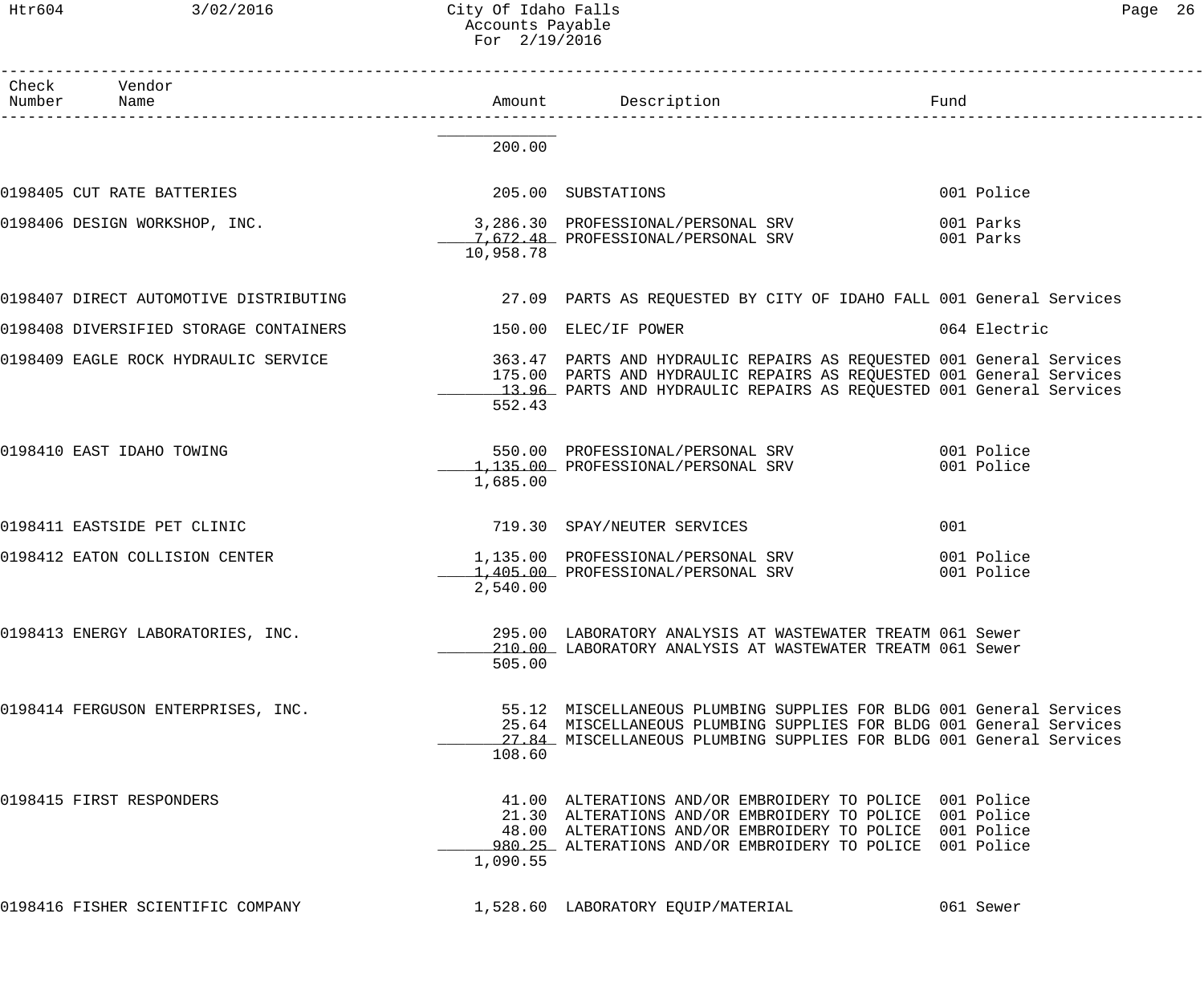| Htr604                            | 3/02/2016                         | City Of Idaho Falls<br>Accounts Payable<br>For $2/19/2016$ |                                                                                                                                               |      |                                                  | Page | 27 |
|-----------------------------------|-----------------------------------|------------------------------------------------------------|-----------------------------------------------------------------------------------------------------------------------------------------------|------|--------------------------------------------------|------|----|
| Vendor<br>Check<br>Number<br>Name |                                   | Amount                                                     | Description                                                                                                                                   | Fund |                                                  |      |    |
|                                   | 0198416 FISHER SCIENTIFIC COMPANY | 4,051.56                                                   | 1,589.85 LABORATORY EQUIP/MATERIAL<br>54.96 LABORATORY EQUIP/MATERIAL<br>156.00 LABORATORY EQUIP/MATERIAL<br>722.15 LABORATORY EQUIP/MATERIAL |      | 061 Sewer<br>061 Sewer<br>061 Sewer<br>061 Sewer |      |    |
| 0198417 FLEETPRIDE, INC.          |                                   | 34.11                                                      | 3.72 PARTS AS REQUESTED BY CITY OF IDAHO FALL 001 General Services<br>30.39 PARTS AS REQUESTED BY CITY OF IDAHO FALL 001 General Services     |      |                                                  |      |    |
|                                   | 0198418 FOOD SERVICES OF AMERICA  |                                                            | 251.10 ANIMAL FOOD AND REQUIRED SUPPLIES FOR ZO 001 Parks<br>133.70 ANIMAL FOOD AND REOUIRED SUPPLIES FOR ZO 001 Parks                        |      |                                                  |      |    |

|                                                                                                                                                                           | 34.11  | 30.39 PARTS AS REQUESTED BY CITY OF IDAHO FALL 001 General Services                                                                                                                                                                                                                                                                                                       |              |
|---------------------------------------------------------------------------------------------------------------------------------------------------------------------------|--------|---------------------------------------------------------------------------------------------------------------------------------------------------------------------------------------------------------------------------------------------------------------------------------------------------------------------------------------------------------------------------|--------------|
| 0198418 FOOD SERVICES OF AMERICA                                                                                                                                          | 777.70 | 251.10 ANIMAL FOOD AND REQUIRED SUPPLIES FOR ZO 001 Parks<br>133.70 ANIMAL FOOD AND REQUIRED SUPPLIES FOR ZO 001 Parks<br>220.67 ANIMAL FOOD AND REQUIRED SUPPLIES FOR ZO 001 Parks<br>49.98 ANIMAL FOOD AND REQUIRED SUPPLIES FOR ZO 001 Parks<br>65.98- ANIMAL FOOD AND REQUIRED SUPPLIES FOR ZO 001 Parks<br>188.23 ANIMAL FOOD AND REQUIRED SUPPLIES FOR ZO 001 Parks |              |
| 0198419 GALE/CENGAGE LEARNING, INC. THE 1.1 SET OF MATERIALS FOR THE I.F. PUBLI 012 Library (0198419)<br>And the computer of Materials For the the I.F. PUBLI 012 Library | 859.91 | 181.43 PURCHASE OF MATERIALS FOR THE I.F. PUBLI 012 Library<br>157.44 PURCHASE OF MATERIALS FOR THE I.F. PUBLI 012 Library<br>122.95 PURCHASE OF MATERIALS FOR THE I.F. PUBLI 012 Library<br>48.73 PURCHASE OF MATERIALS FOR THE I.F. PUBLI 012 Library<br>171.68 PURCHASE OF MATERIALS FOR THE I.F. PUBLI 012 Library                                                    |              |
| 0198420 GRIMES HORTICULTURE, INC. THE SERVICE AND SEARCH MUSCELLANEOUS PLANTS, PLUGS AND SEEDS AS 001 Parks                                                               |        |                                                                                                                                                                                                                                                                                                                                                                           |              |
| 0198421 HARRIS PUBLISHING                                                                                                                                                 |        | 975.00 ELEC/IF POWER                                                                                                                                                                                                                                                                                                                                                      | 064 Electric |
| 0198422 HARROP POST AND POLE, LLC 126.00 5" X 8' TRD BLNT DOWELED 198422 HARROP POST AND POLE, LLC                                                                        |        |                                                                                                                                                                                                                                                                                                                                                                           |              |
| 0198423 HEALTH & WELLNESS CENTER 193.50 CITY PHYSICAL/JAN 2016 2016                                                                                                       |        |                                                                                                                                                                                                                                                                                                                                                                           |              |
| 0198424 HILL'S PET NUTRITION SALES,INC                   29.22 SHIPPING CHARGES FOR DONATED ANIMAL FOOD 001 Police                                                        |        |                                                                                                                                                                                                                                                                                                                                                                           |              |
| 0198425 HOME DEPOT                                                                                                                                                        | 286.49 | 210.67 ROOF PATCH<br>15.82 RESPIRATOR, PLASTIC TOTE, 2008 018 Golf Courses                                                                                                                                                                                                                                                                                                |              |
| 0198426 HONNEN EQUIPMENT COMPANY (2008) STARTS AND MINOR SUBLET REPAIRS AS REQUES 001 General Services                                                                    |        |                                                                                                                                                                                                                                                                                                                                                                           |              |
| 0198427 HURZELER MACHINE                                                                                                                                                  |        | 1,217.50 FABRICATION MATERIAL/NEW 664 Electric                                                                                                                                                                                                                                                                                                                            |              |
|                                                                                                                                                                           |        |                                                                                                                                                                                                                                                                                                                                                                           |              |

0198428 IDAHO BUREAU OF OCCUPATIONAL 30.00 LICENSE/REGISTRATION RENEWAL FOR SEWER E 061 Sewer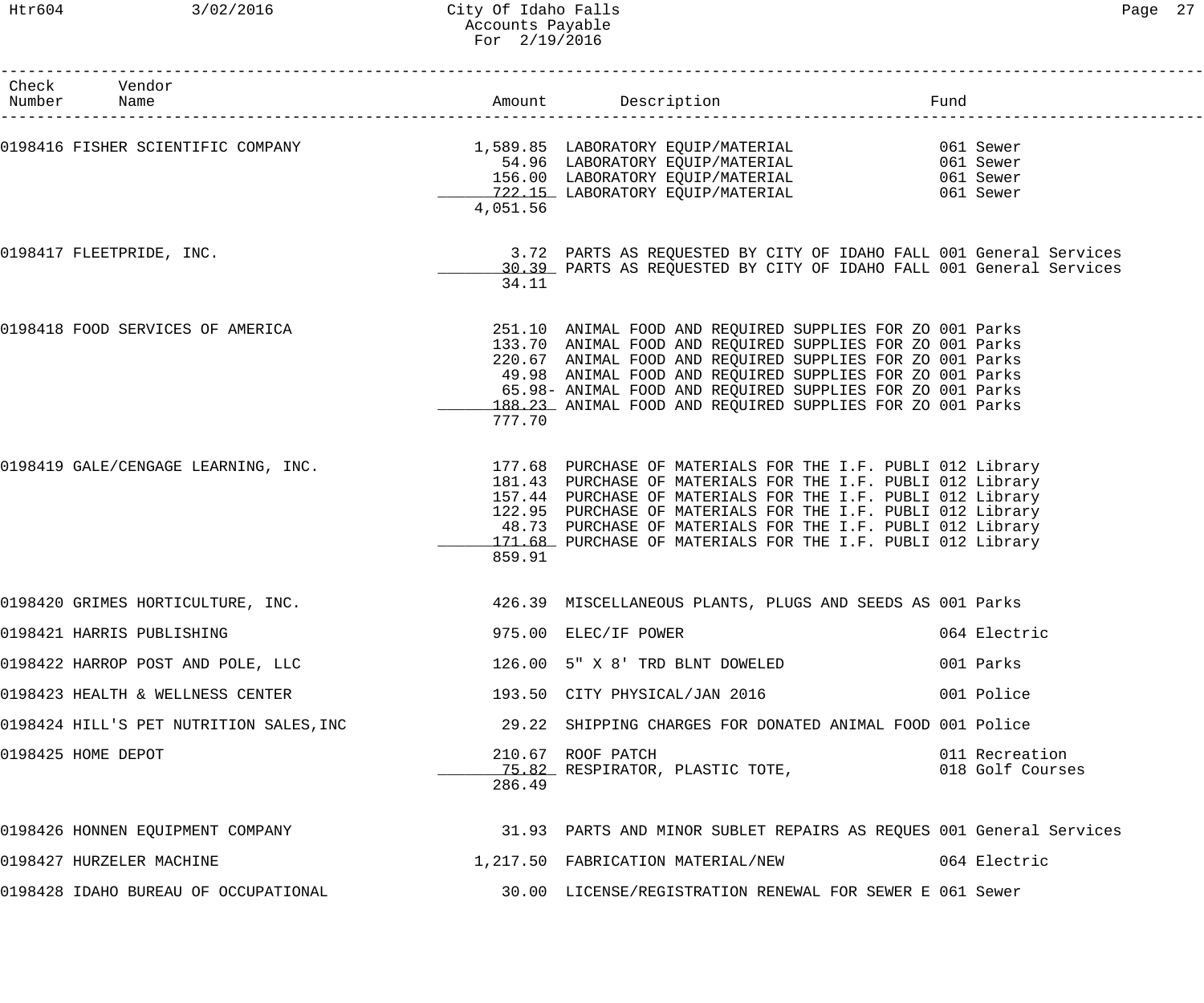| Check Vendor<br>Number Name                                             |           | Amount Description                                                                                                                                       | Fund                                         |
|-------------------------------------------------------------------------|-----------|----------------------------------------------------------------------------------------------------------------------------------------------------------|----------------------------------------------|
| 0198429 IDAHO FALLS PETERBILT                                           | 59.89     | 34.05 EQ REPAIR AND MAINT<br>25.84 EQ REPAIR AND MAINT                                                                                                   | 001<br>001                                   |
| 0198430 IDAHO FALLS SISTER CITIES YOUTH 3,500.00 MISCELLANEOUS PRODUCTS |           |                                                                                                                                                          | 001 Non Departmental                         |
| 0198431 IDAHO POLICE CANINE ASSOCATION                                  |           | 50.00 MEMBERSHIPS                                                                                                                                        | 001 Police                                   |
| 0198432 IDAHO STEEL PRODUCTS CO., INC.                                  |           | 180.00 EQ REPAIR AND MAINT                                                                                                                               | 001                                          |
| 0198433 INT'L MUNICIPAL LAWYERS ASSOC                                   | 865.00    | MEMBERSHIPS                                                                                                                                              | 001 City Prosecuting Attorney                |
| 0198434 JANET YOUNGBLOOD                                                |           | 147.00 STORAGE FOR DRUMS                                                                                                                                 | 011 Recreation                               |
| 0198435 JOHNSON BROTHERS DISTRIBUTING                                   |           | 55.44 DOOR CASING                                                                                                                                        | 001 General Services                         |
| 0198436 KING GEORGE'S ROYAL FLUSH                                       | 164.00    | 5.00 PLUMBING EQUIP/SUPPLIES<br>159.00 SERVICES/MISCELLANEOUS                                                                                            | 001 General Services<br>001 General Services |
| 0198437 KIWANIS CLUB OF IDAHO FALLS                                     |           | 180.00 MEMBERSHIP DUES AND FEES FOR IDAHO FALLS 012 Library                                                                                              |                                              |
| 0198438 L.E.A. DATA TECHNOLOGIES                                        |           | 50.00 BUILDING SUP/REPR/MAINT.                                                                                                                           | 001 Police                                   |
| 0198439 LOTT CONTRACTORS, INC.                                          | 33,830.00 | 21,510.00 SNOW REMOVAL AS REQUESTED BY THE STREET 001 Public Works-Streets<br>12,320.00 SNOW REMOVAL AS REQUESTED BY THE STREET 001 Public Works-Streets |                                              |
| 0198440 LOWE'S COMMERCIAL SERVICES                                      |           | 369.12 SPECIAL SUPPLIES FOR BUIL 018 Golf Courses                                                                                                        |                                              |
| 0198441 MECHAM, DAVID                                                   |           | 1,850.00 SERVICES/MISCELLANEOUS                                                                                                                          | 012 Library                                  |
| 0198442 MIKE'S PHARMACY                                                 |           | 4,197.00 PURCHASE OF DRUGS AND SUPPLIES FOR CITY 063 Ambulance                                                                                           |                                              |
| 0198443 MOONEY CONSULTING                                               |           | 19,306.29 PROFESSIONAL/PERSONAL SRV                                                                                                                      | 064 Electric                                 |
| 0198444 MORETON & COMPANY                                               |           | 2,644.00 EXCESS WORKRS COMP/FY2015                                                                                                                       | 019 Self-Insurance                           |
| 0198445 MOUNTAIN FRESH WATER CO. INC.                                   |           | 15.00 MISCELLANEOUS PRODUCTS                                                                                                                             | 001 Mayor                                    |
| 0198446 MOUNTAIN RIVER VET HOSPITAL                                     | 265.00    | 95.00 SPAY/NEUTER SERVICES<br>75.00 SPAY/NEUTER SERVICES<br>95.00 SPAY/NEUTER SERVICES                                                                   | 001<br>001<br>001                            |
| 0198447 MOUNTAIN VALLEY FLOOR MATS LLC                                  |           | 34.85 LAUNDRY SERVICE/MATS FOR BUILDING MAINTE 001 General Services<br>6.00 LAUNDRY SERVICE/MATS FOR BUILDING MAINTE 001 General Services                |                                              |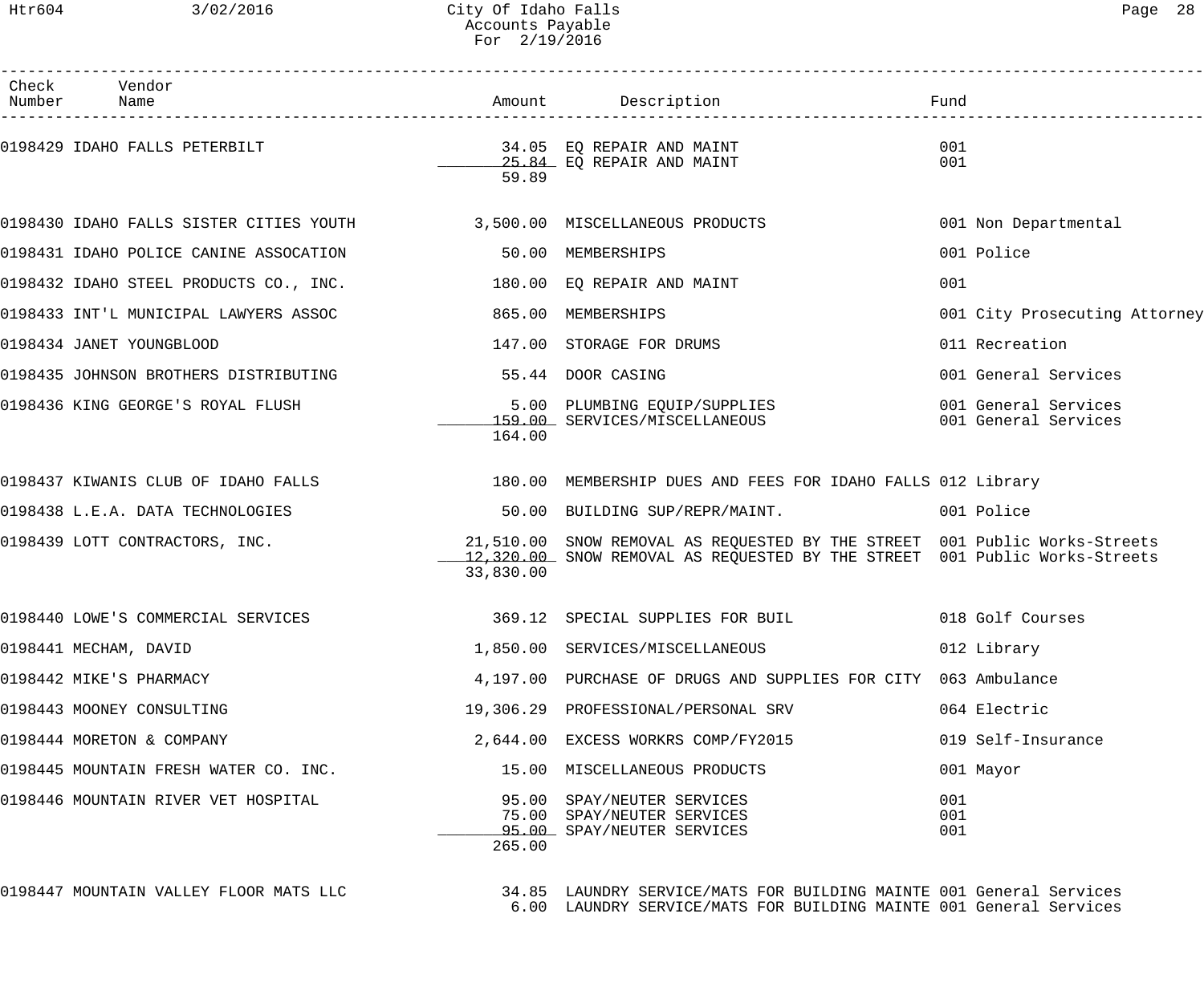### Htr604 3/02/2016 City Of Idaho Falls Page 29 Accounts Payable For 2/19/2016

| Check Vendor<br>Number Name                                           |          | Amount Description Description Fund                                                                                                                                                                                                                                                                                                                                                                                                                                                                                                                                                                                                                                                                                                                                                                                                                                                                                             |                        |
|-----------------------------------------------------------------------|----------|---------------------------------------------------------------------------------------------------------------------------------------------------------------------------------------------------------------------------------------------------------------------------------------------------------------------------------------------------------------------------------------------------------------------------------------------------------------------------------------------------------------------------------------------------------------------------------------------------------------------------------------------------------------------------------------------------------------------------------------------------------------------------------------------------------------------------------------------------------------------------------------------------------------------------------|------------------------|
|                                                                       | 435.30   | 0198447 MOUNTAIN VALLEY FLOOR MATS LLC 24.25 LAUNDRY SERVICE/MATS FOR BUILDING MAINTE 001 General Services<br>47.50 LAUNDRY SERVICE/MATS FOR BUILDING MAINTE 001 General Services<br>24.25 LAUNDRY SERVICE/MATS FOR BUILDING MAINTE 001 General Services<br>47.50 LAUNDRY SERVICE/MATS FOR BUILDING MAINTE 001 General Services<br>24.25 LAUNDRY SERVICE/MATS FOR BUILDING MAINTE 001 General Services<br>47.50 LAUNDRY SERVICE/MATS FOR BUILDING MAINTE 001 General Services<br>25.60 LAUNDRY SERVICE/MATS FOR IDAHO FALLS LIB 012 Library<br>25.60 LAUNDRY SERVICE/MATS FOR IDAHO FALLS LIB 012 Library<br>25.60 LAUNDRY SERVICE/MATS FOR IDAHO FALLS LIB 012 Library<br>25.60 LAUNDRY SERVICE/MATS FOR IDAHO FALLS LIB 012 Library<br>25.60 LAUNDRY SERVICE/MATS FOR IDAHO FALLS LIB 012 Library<br>25.60 LAUNDRY SERVICE/MATS FOR IDAHO FALLS LIB 012 Library<br>25.60 LAUNDRY SERVICE/MATS FOR IDAHO FALLS LIB 012 Library |                        |
| 0198448 MOWER OFFICE SYSTEMS                                          |          | 612.00 PRINTER INK AS REQUESTED BY AQUATIC CENT 011 Recreation                                                                                                                                                                                                                                                                                                                                                                                                                                                                                                                                                                                                                                                                                                                                                                                                                                                                  |                        |
| 0198449 NEW IMAGE CAR WASH                                            |          | 42.00 DETAIL & CLEANING OF CITY OF IDAHO FALLS 001 General Services                                                                                                                                                                                                                                                                                                                                                                                                                                                                                                                                                                                                                                                                                                                                                                                                                                                             |                        |
| 0198450 NORTHGATE VETERINARY HOSPITAL 600 805.00 SPAY/NEUTER SERVICES |          |                                                                                                                                                                                                                                                                                                                                                                                                                                                                                                                                                                                                                                                                                                                                                                                                                                                                                                                                 | 001                    |
|                                                                       |          |                                                                                                                                                                                                                                                                                                                                                                                                                                                                                                                                                                                                                                                                                                                                                                                                                                                                                                                                 | 064 Electric           |
| 0198452 ORION CONSTRUCTION                                            |          | 13,932.05 CONSTRUCTION JOB/CONTRACT 061 Sewer                                                                                                                                                                                                                                                                                                                                                                                                                                                                                                                                                                                                                                                                                                                                                                                                                                                                                   |                        |
|                                                                       |          | 0198453 PEACEPIPE CONSTRUCTION, INC. 6,875.00 SNOW REMOVAL AS REQUESTED BY THE STREET 001 Public Works-Streets                                                                                                                                                                                                                                                                                                                                                                                                                                                                                                                                                                                                                                                                                                                                                                                                                  |                        |
| 0198454 PING GOLF COMPANY, INC.                                       | 3,739.85 | 336.23 INVENTORY AS REQUESTED BY SAND CREEK GOL 018 Golf Courses<br>3,093.95 INVENTORY AS REOUESTED BY SAND CREEK GOL 018 Golf Courses<br>309.67 INVENTORY AS REQUESTED BY PINECREST GOLF 018 Golf Courses                                                                                                                                                                                                                                                                                                                                                                                                                                                                                                                                                                                                                                                                                                                      |                        |
| 0198455 PIPELOGIX, INC.                                               |          | 130.00 SEWER DEPARTMENT                                                                                                                                                                                                                                                                                                                                                                                                                                                                                                                                                                                                                                                                                                                                                                                                                                                                                                         | 061 Sewer              |
| 0198456 PREMIER PAVING                                                | 1,008.00 | 624.00 SNOW REMOVAL AS REQUESTED BY THE STREET 001 Public Works-Streets<br>384.00 SNOW REMOVAL AS REQUESTED BY THE STREET 001 Public Works-Streets                                                                                                                                                                                                                                                                                                                                                                                                                                                                                                                                                                                                                                                                                                                                                                              |                        |
| 0198457 R & S DISTRIBUTING                                            |          | 69.98 JANITORIAL ITEMS FOR THE AQUATIC CENTER 011 Recreation                                                                                                                                                                                                                                                                                                                                                                                                                                                                                                                                                                                                                                                                                                                                                                                                                                                                    |                        |
| 0198458 RADIAN RESEARCH, INC.                                         |          | 433.54 TOOLS, HAND POWER/NONPOWER                                                                                                                                                                                                                                                                                                                                                                                                                                                                                                                                                                                                                                                                                                                                                                                                                                                                                               | 064 Electric           |
| 0198459 RC HEAVY HAUL, INC.                                           |          | 17,825.00 SNOW REMOVAL AS REQUESTED BY THE STREET 001 Public Works-Streets                                                                                                                                                                                                                                                                                                                                                                                                                                                                                                                                                                                                                                                                                                                                                                                                                                                      |                        |
| 0198460 ROCKNAKS HARDWARE PLUS, INC.                                  |          | 24.99 MISCELLANEOUS TOOL, HARDWARE & IRRIGATIO 001 Cemeteries                                                                                                                                                                                                                                                                                                                                                                                                                                                                                                                                                                                                                                                                                                                                                                                                                                                                   |                        |
| 0198461 ROCKY MOUNTAIN POWER                                          |          | 1,987.88 UTILITIES/FEB 2016<br>559.29 UTILITIES/FEB 2016                                                                                                                                                                                                                                                                                                                                                                                                                                                                                                                                                                                                                                                                                                                                                                                                                                                                        | 001 Parks<br>001 Parks |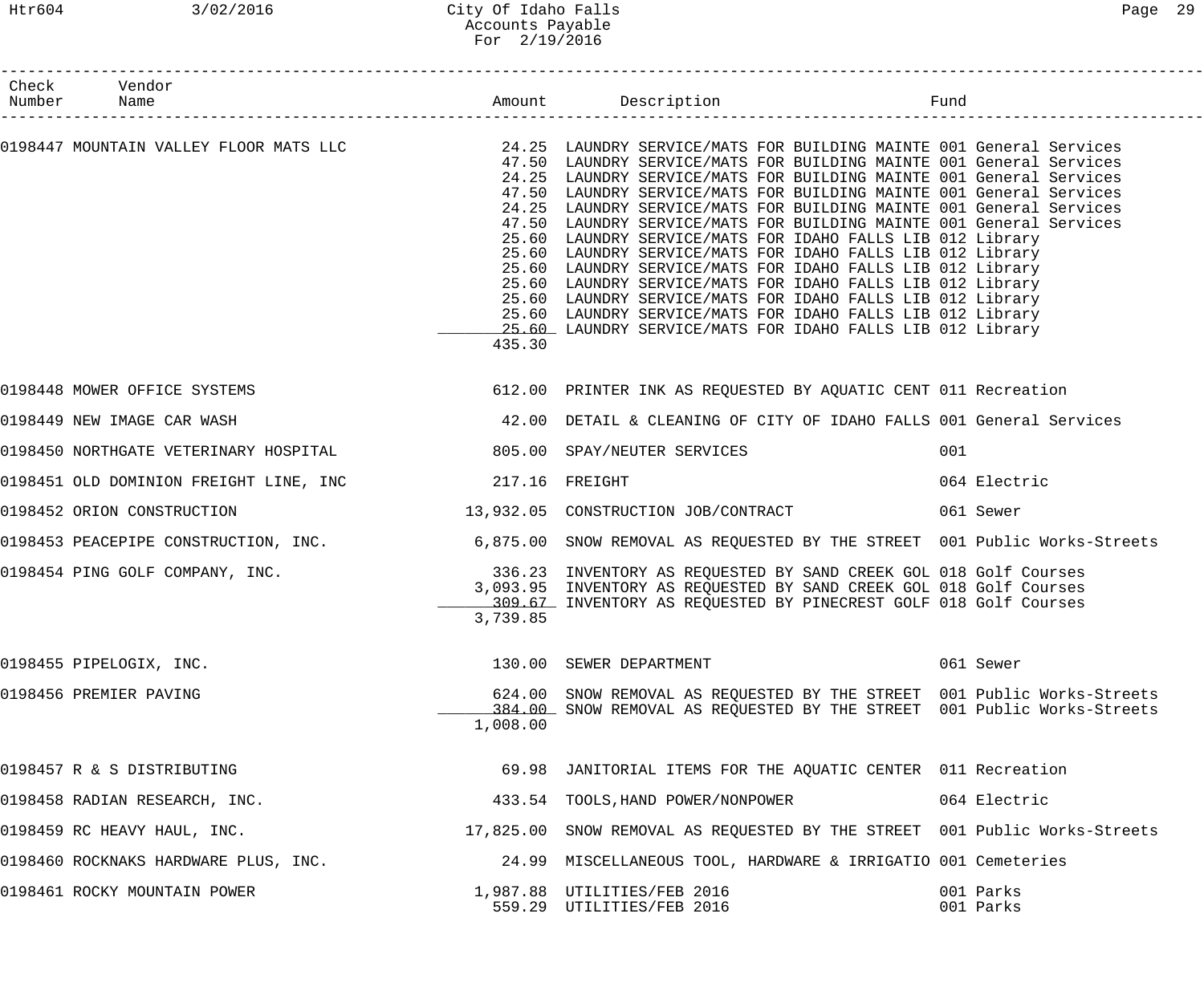### Htr604 3/02/2016 City Of Idaho Falls Page 30 Accounts Payable For 2/19/2016

| Check Vendor<br>Number Name             |                          |                                                                                                                                                                                                                                                             |                                                                                                                            |
|-----------------------------------------|--------------------------|-------------------------------------------------------------------------------------------------------------------------------------------------------------------------------------------------------------------------------------------------------------|----------------------------------------------------------------------------------------------------------------------------|
| 0198461 ROCKY MOUNTAIN POWER            | 3,779.34                 | 437.94 UTILITIES/FEB 2016<br>523.86 UTILITIES/FEB 2016<br>40.70- UTILITIES/FEB 2016<br>98.75 UTILITIES/FEB 2016<br>10.81 UTILITIES/FEB 2016<br>79.88 UTILITIES/FEB 2016<br>56.85 UTILITIES/FEB 2016<br>31.93 UTILITIES/JAN 2016<br>32.85 UTILITIES/FEB 2016 | 001 Cemeteries<br>001 Fire<br>001<br>001 Cemeteries<br>001 Parks<br>061 Sewer<br>061 Sewer<br>064 Electric<br>064 Electric |
| 0198462 RON'S TIRE INC.                 |                          | 58.01 REPAIRS AND SUPPLIES AS REQUESTED BY PAR 001 Parks                                                                                                                                                                                                    |                                                                                                                            |
| 0198463 SHERWIN-WILLIAMS COMPANY        | 478.54 PAINT<br>4,655.15 | 140.88 PAINT, BLACK 2 GAL & WHIT 6001 Parks<br>4,035.73 PAINTING-EQUIP & PRODUCTS                                                                                                                                                                           | 061 Sewer<br>061 Sewer                                                                                                     |
| 0198464 SKYLINE ANIMAL HOSPITAL         | 255.00                   | 75.00 SPAY/NEUTER SERVICES<br>105.00 SPAY/NEUTER SERVICES<br>75.00 SPAY/NEUTER SERVICES                                                                                                                                                                     | 001<br>001<br>001                                                                                                          |
| 0198465 SOUTH FORK ANIMAL CLINIC, LLC   |                          | 95.00 SPAY/NEUTER SERVICES                                                                                                                                                                                                                                  | 001                                                                                                                        |
| 0198466 SUNGARD PUBLIC SECTOR, INC.     | 23,600.00                | 10,488.90 MAINTENANCE CONTRACT-EQ<br>1,311.11 MAINTENANCE CONTRACT-EQ<br>10,488.88 MAINTENANCE CONTRACT-EQ<br>1, 311.11 MAINTENANCE CONTRACT-EQ                                                                                                             | 001 Planning & Building<br>001 Fire<br>001 Public Works Engineering<br>064 Electric                                        |
| 0198467 SUNNYSIDE VETERINARY CLINIC PA. | 175.00                   | 20.00 SPAY/NEUTER SERVICES<br>75.00 SPAY/NEUTER SERVICES<br>20.00 SPAY/NEUTER SERVICES<br>60.00 SPAY/NEUTER SERVICES                                                                                                                                        | 001<br>001<br>001<br>001                                                                                                   |
| 0198468 SUNRISE, INC.                   |                          | 5,339.00 WASTE WATER TREATMENT                                                                                                                                                                                                                              | 061 Sewer                                                                                                                  |
| 0198469 TAYLOR MADE GOLF COMPANY        |                          | 1,307.33 INVENTORY AS REQUESTED BY PINECREST GOLF 018 Golf Courses                                                                                                                                                                                          |                                                                                                                            |
| 0198470 TETON MICROBIOLOGY LAB          |                          | 270.00 LABORATORY ANALYSIS FOR WATER SAMPLES                                                                                                                                                                                                                | 061 Water                                                                                                                  |
| 0198471 TOKAY SOFTWARE, INC.            |                          | 380.00 PROFESSIONAL/PERSONAL SRV                                                                                                                                                                                                                            | 061 Water                                                                                                                  |
| 0198472 TRANE US, INC.                  |                          | 3,345.00 EQ REPAIR AND MAINT                                                                                                                                                                                                                                | 060 Airport                                                                                                                |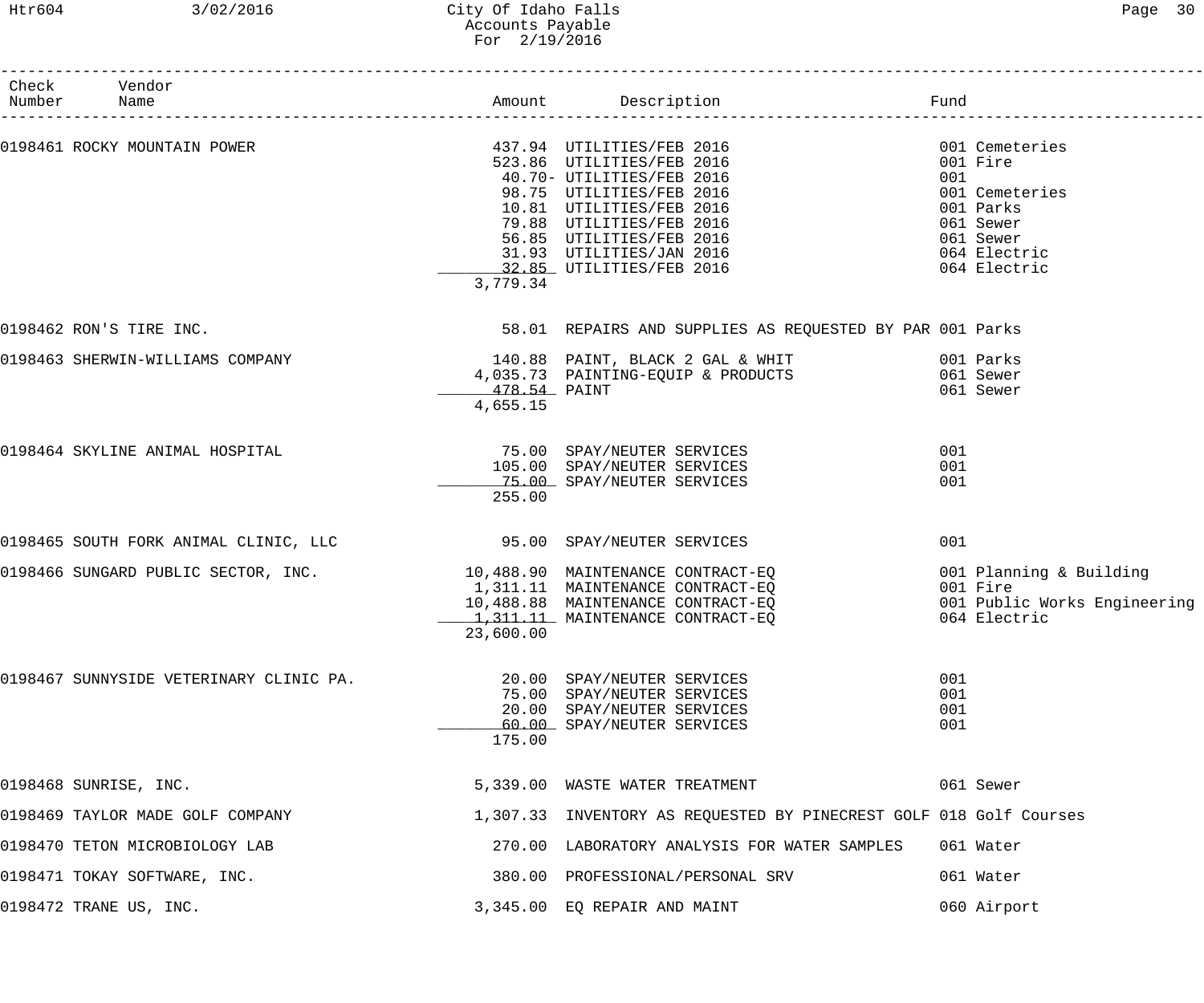| Check Vendor<br>Number Name                                            |                    |                                                                                                                                                                                                                    |                                                                              |
|------------------------------------------------------------------------|--------------------|--------------------------------------------------------------------------------------------------------------------------------------------------------------------------------------------------------------------|------------------------------------------------------------------------------|
|                                                                        |                    |                                                                                                                                                                                                                    |                                                                              |
|                                                                        |                    | 0198473 TRI-STATE HYDRAULICS INC. 192.13 TOOLS, HAND POWER/NONPOWER 064 Electric                                                                                                                                   |                                                                              |
| 0198474 UNITED PARCEL SERVICE                                          | 152.71 FREIGHT     |                                                                                                                                                                                                                    | 064 Electric                                                                 |
| 0198475 UNIVERSAL GRINDING COMPANY 1 095.67 VEHICLE AND EQUIP. MAINT.  |                    |                                                                                                                                                                                                                    | 001 General Services                                                         |
|                                                                        | 445.00             | 75.00 SPAY/NEUTER SERVICES<br>75.00 SPAY/NEUTER SERVICES<br>85.00 SPAY/NEUTER SERVICES<br>20.00 SPAY/NEUTER SERVICES<br>105.00 SPAY/NEUTER SERVICES                                                                | 001<br>001<br>001<br>001<br>001<br>001                                       |
| 0198477 VALLEY COLLISION & TOWING $1,135.00$ PROFESSIONAL/PERSONAL SRV |                    |                                                                                                                                                                                                                    | 001 Police                                                                   |
| 0198478 VALLEY OFFICE SYSTEMS                                          | 191.07             | 95.26 MAINTENANCE CONTRACT-EQ<br>95.81 MAINTENANCE CONTRACT-EQ                                                                                                                                                     | 012 Library<br>012 Library                                                   |
| 0198479 VERIZON WIRELESS                                               | 13,700.89          | 2,300.66 BILLING 12/24/15-1/23/16<br>11,200.18 BILLING 12/29/15-1/28/16<br>200.05 BILLING 1/2/16-2/1/16                                                                                                            | 001<br>001<br>063 Ambulance                                                  |
| 0198480 VERNON STEEL, INC.                                             |                    | 82.77 PARTS AS REQUESTED BY CITY OF IDAHO FALL 001 General Services                                                                                                                                                |                                                                              |
| 0198481 WATER ENVIRONMENT FEDERATION                                   | 116.00 MEMBERSHIPS |                                                                                                                                                                                                                    | 061 Sewer                                                                    |
| 0198482 WAXIE SANITARY SUPPLY                                          | 2,953.55           | 2,813.80 CUSTODIAL SUPPLIES/EQUIP<br>139.75 CUSTODIAL SUPPLIES/EQUIP                                                                                                                                               | 001 General Services<br>001 General Services                                 |
| 0198483 WELCH, KELLY                                                   | 1,012.50           | 121.88 ELEC/IF POWER<br>121.88 ELEC/IF POWER<br>48.75 ELEC/IF POWER<br>194.99 ELEC/IF POWER<br>525.00 ELEC/IF POWER                                                                                                | 064 Electric<br>064 Electric<br>064 Electric<br>064 Electric<br>064 Electric |
| 0198484 WESTERN PLANNING RESOURCES INC                                 |                    | 30.00 SUBSCRIPTIONS                                                                                                                                                                                                | 001 Planning & Building                                                      |
| 0198485 WESTERN WHOLESALE INSTALLED                                    |                    | 101.00 OVERHEAD DOOR PARTS AND LABOR AS REQUEST 001 General Services<br>69.40 OVERHEAD DOOR PARTS AND LABOR AS REQUEST 001 General Services<br>35.16 OVERHEAD DOOR PARTS AND LABOR AS REQUEST 001 General Services |                                                                              |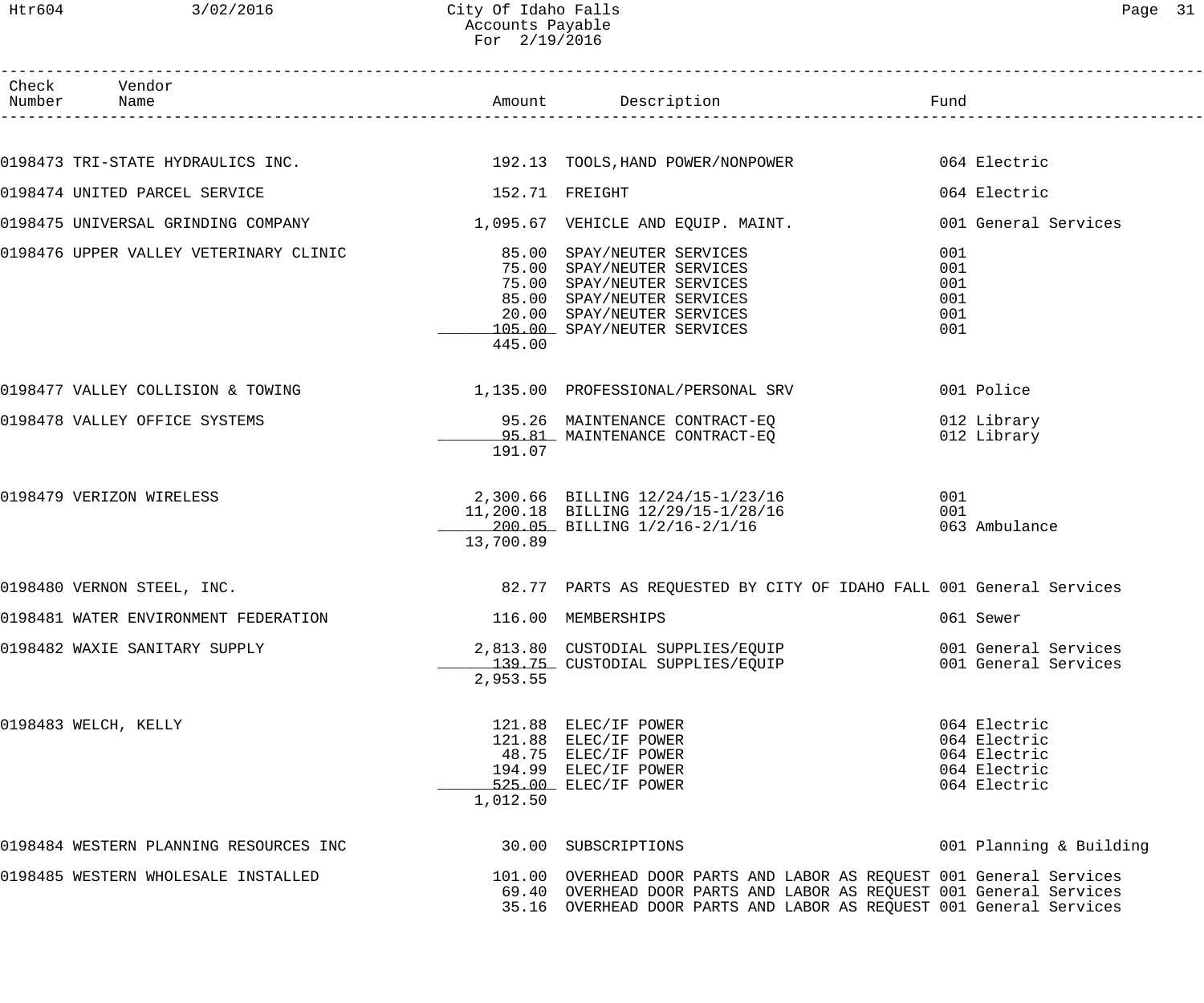| Htr604          | 3/02/2016             | City Of Idaho Falls<br>Accounts Payable<br>For 2/19/2016 |             |                                                     | 32<br>Page |
|-----------------|-----------------------|----------------------------------------------------------|-------------|-----------------------------------------------------|------------|
| Check<br>Number | Vendor<br>Name        | Amount                                                   | Description | Fund                                                |            |
|                 |                       | 205.56                                                   |             |                                                     |            |
|                 | 0198486 ZOETIS US LLC | 131.88                                                   |             | VACCINES FOR IDAHO FALLS SHELTER ANIMALS 001 Police |            |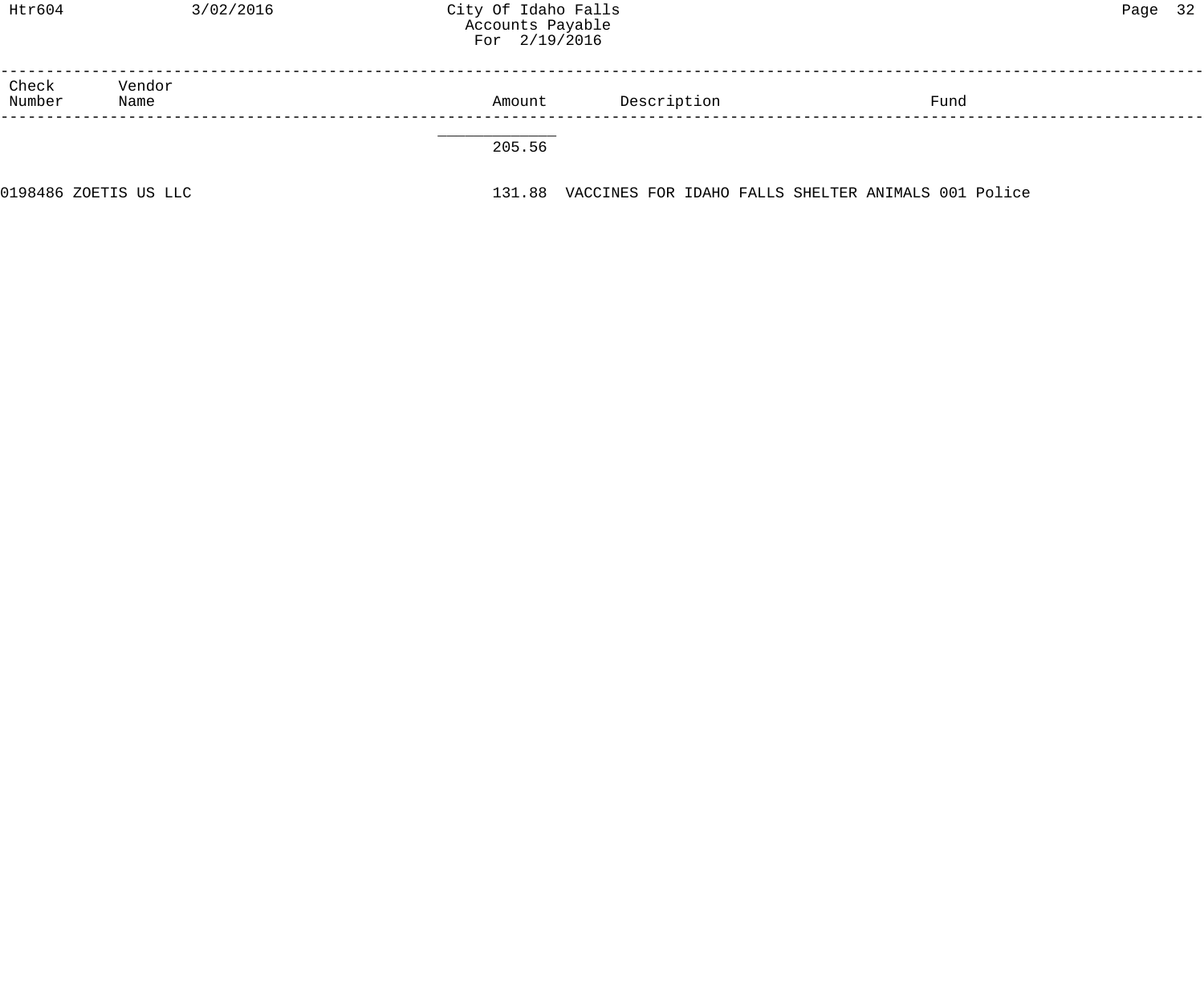| Check Vendor<br>Number Name |                                    |                                                                                                                             |                                                                                                                                                                                                                                                                                                                                                                                                                                                                                                                                                                                                                                                                                                                                                                                                                                                                                                                                                                                                                                                                                                                                                                                                | Fund                                                                                                                                                                                                     |
|-----------------------------|------------------------------------|-----------------------------------------------------------------------------------------------------------------------------|------------------------------------------------------------------------------------------------------------------------------------------------------------------------------------------------------------------------------------------------------------------------------------------------------------------------------------------------------------------------------------------------------------------------------------------------------------------------------------------------------------------------------------------------------------------------------------------------------------------------------------------------------------------------------------------------------------------------------------------------------------------------------------------------------------------------------------------------------------------------------------------------------------------------------------------------------------------------------------------------------------------------------------------------------------------------------------------------------------------------------------------------------------------------------------------------|----------------------------------------------------------------------------------------------------------------------------------------------------------------------------------------------------------|
|                             | 0198487 ACUSHNET COMPANY           | 1,862.81                                                                                                                    | 295.67 INVENTORY AS NEEDED BY SAND CREEK GOLF C 018 Golf Courses<br>802.20 INVENTORY AS NEEDED BY SAND CREEK GOLF C 018 Golf Courses<br>405.44 INVENTORY AS NEEDED BY SAND CREEK GOLF C 018 Golf Courses<br>261.70 INVENTORY AS REQUESTED BY SAGE LAKES GOL 018 Golf Courses<br>97.80 INVENTORY AS NEEDED BY SAND CREEK GOLF C 018 Golf Courses                                                                                                                                                                                                                                                                                                                                                                                                                                                                                                                                                                                                                                                                                                                                                                                                                                                |                                                                                                                                                                                                          |
|                             | 0198488 ADAMS MANUFACTURING        | 220.00                                                                                                                      | 170.00 GORILLA LIFT ASSIST FOR T 060 Airport<br>50.00 FORK BALL MOUNT                                                                                                                                                                                                                                                                                                                                                                                                                                                                                                                                                                                                                                                                                                                                                                                                                                                                                                                                                                                                                                                                                                                          | 060 Airport                                                                                                                                                                                              |
|                             | 0198489 AIRGAS USA, LLC            | 2,084.54                                                                                                                    | 761.34 PURCHASE OF OXYGEN SUPPLIES FOR CITY AMB 063 Ambulance<br>169.06 PURCHASE OF OXYGEN SUPPLIES FOR CITY AMB 063 Ambulance<br>206.94 PURCHASE OF OXYGEN SUPPLIES FOR CITY AMB 063 Ambulance                                                                                                                                                                                                                                                                                                                                                                                                                                                                                                                                                                                                                                                                                                                                                                                                                                                                                                                                                                                                |                                                                                                                                                                                                          |
|                             | 0198490 AIRSIDE SOLUTIONS, INC     |                                                                                                                             | 26,406.60 AIRPORT MAINTENANCE                                                                                                                                                                                                                                                                                                                                                                                                                                                                                                                                                                                                                                                                                                                                                                                                                                                                                                                                                                                                                                                                                                                                                                  | 060 Airport                                                                                                                                                                                              |
|                             | 0198492 ALSCO (AMERICAN LINEN DIV) | 80.79<br>48.12<br>79.14<br>47.41<br>57.62<br>45.13<br>30.41<br>50.62<br>104.89<br>61.56<br>47.24<br>60.33<br>38.47<br>23.96 | 39.43 LAUNDRY SUPPLY AND SERVICE FOR THE FIRE 001 Fire<br>27.91 LAUNDRY SUPPLY AND SERVICE FOR THE FIRE 001 Fire<br>36.11 LAUNDRY SUPPLY AND SERVICE FOR THE FIRE<br>90.87 LAUNDRY SUPPLY AND SERVICE FOR THE FIRE 001 Fire<br>53.94 LAUNDRY SUPPLY AND SERVICE FOR THE FIRE 001 Fire<br>54.71 LAUNDRY SUPPLY AND SERVICE FOR THE FIRE 001 Fire<br>58.29 LAUNDRY SUPPLY AND SERVICE FOR THE FIRE 001 Fire<br>3.37 LAUNDRY SUPPLY AND SERVICE FOR THE FIRE<br>41.05 LAUNDRY SUPPLY AND SERVICE FOR THE FIRE<br>25.39 LAUNDRY SUPPLY AND SERVICE FOR THE FIRE 001 Fire<br>LAUNDRY SUPPLY AND SERVICE FOR THE FIRE<br>LAUNDRY SUPPLY AND SERVICE FOR THE FIRE<br>LAUNDRY SUPPLY AND SERVICE FOR THE FIRE<br>LAUNDRY SUPPLY AND SERVICE FOR THE FIRE<br>LAUNDRY SUPPLY AND SERVICE FOR THE FIRE<br>LAUNDRY SUPPLY AND SERVICE FOR THE FIRE<br>LAUNDRY SUPPLY AND SERVICE FOR THE FIRE<br>LAUNDRY SUPPLY AND SERVICE FOR THE FIRE<br>LAUNDRY SUPPLY AND SERVICE FOR THE FIRE<br>LAUNDRY SUPPLY AND SERVICE FOR THE FIRE<br>LAUNDRY SUPPLY AND SERVICE FOR THE FIRE<br>LAUNDRY SUPPLY AND SERVICE FOR THE FIRE<br>LAUNDRY SUPPLY AND SERVICE FOR THE FIRE<br>LAUNDRY SUPPLY AND SERVICE FOR THE FIRE | 001 Fire<br>001 Fire<br>001 Fire<br>001 Fire<br>001 Fire<br>001 Fire<br>001 Fire<br>001 Fire<br>001 Fire<br>001 Fire<br>001 Fire<br>001 Fire<br>001 Fire<br>001 Fire<br>001 Fire<br>001 Fire<br>001 Fire |
|                             |                                    | 58.01<br>57.10<br>54.38<br>47.52                                                                                            | LAUNDRY SUPPLY AND SERVICE FOR THE FIRE<br>LAUNDRY SUPPLY AND SERVICE FOR THE FIRE<br>LAUNDRY SUPPLY AND SERVICE FOR THE FIRE<br>LAUNDRY SUPPLY AND SERVICE FOR THE FIRE                                                                                                                                                                                                                                                                                                                                                                                                                                                                                                                                                                                                                                                                                                                                                                                                                                                                                                                                                                                                                       | 001 Fire<br>001 Fire<br>001 Fire<br>001 Fire                                                                                                                                                             |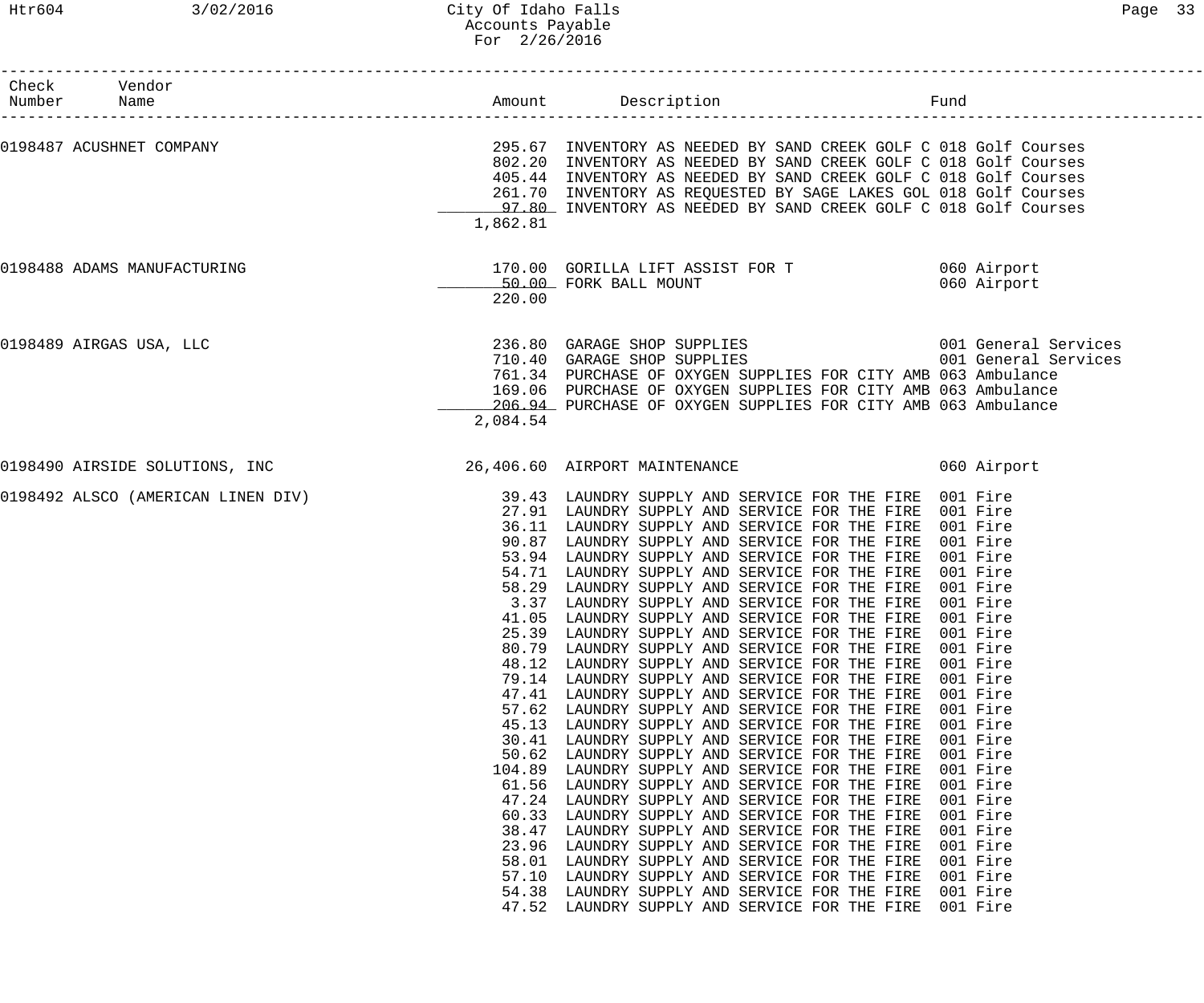| Check Vendor<br>Number Name<br>---------------------            |           |                                                                                                                                                                                                                                                                                                                                                                                                                                                                                                                               |                                                                                                                                                                                                                                      |
|-----------------------------------------------------------------|-----------|-------------------------------------------------------------------------------------------------------------------------------------------------------------------------------------------------------------------------------------------------------------------------------------------------------------------------------------------------------------------------------------------------------------------------------------------------------------------------------------------------------------------------------|--------------------------------------------------------------------------------------------------------------------------------------------------------------------------------------------------------------------------------------|
|                                                                 | 1,830.98  | 0198492 ALSCO (AMERICAN LINEN DIV) 61.84 LAUNDRY SUPPLY AND SERVICE FOR THE FIRE 001 Fire<br>32.69 LAUNDRY SUPPLY AND SERVICE FOR THE FIRE 001 Fire<br>25.03 LAUNDRY SUPPLY AND SERVICE FOR THE FIRE 001 Fire<br>15.00 MAT SERVICE FOR THE TAUTPHAUS PARK ICE R 011 Recreation<br>91.26 WEEKLY DELIVERY AND CHANGE OUT OF ENTRAN 060 Airport<br>91.26 WEEKLY DELIVERY AND CHANGE OUT OF ENTRAN 060 Airport<br>40.94 LAUNDRY SERVICE FOR SEWER DEPARTMENT<br>49.19 LAUNDRY SERVICE FOR SEWER DEPARTMENT 061 Sewer              | 061 Sewer                                                                                                                                                                                                                            |
| 0198493 AMAZON.COM - CITY PURCHASES                             | 2,961.25  | 107.96 HARDWARE MISCELLANEOUS<br>19.95 FREIGHT<br>489.95 PHOTOGRAPHIC EQ/SUPPLIES<br>25.95 MEMBERSHIPS<br>14.39 BUILDING SUP/REPR/MAINT.<br>72.18 MISCELLANEOUS PRODUCTS<br>72.18 MISCELLANEOUS PRODUCTS<br>32.63 TOOLS, HAND POWER/NONPOWER<br>139.90 MISCELLANEOUS PRODUCTS<br>499.90 COMPUTERS, DP/WORD PROC.<br>499.90 COMPUTERS, DP/WORD PROC.<br>169.90 MISCELLANEOUS PRODUCTS<br>62.71 AIRPORT MAINTENANCE<br>97.93 HARD<br>62.71 AIRPORT MAINTENANCE<br>97.93 HARDWARE MISCELLANEOUS<br>728.00 HARDWARE MISCELLANEOUS | 001 Planning & Building<br>001 Parks<br>001 Parks<br>001 Planning & Building<br>001 Police<br>001 Mayor<br>011 Recreation<br>012 Library<br>012 Library<br>012 Library<br>012 Library<br>060 Airport<br>064 Electric<br>064 Electric |
| 0198494 AMERICAN LEGION DEPT OF IDAHO 149.43 CLOTHING & APPAREL |           |                                                                                                                                                                                                                                                                                                                                                                                                                                                                                                                               | 001 Parks                                                                                                                                                                                                                            |
| 0198495 AMMON VETERINARY HOSPITAL                               |           | 660.00 SPAY/NEUTER/RABIES SERV                                                                                                                                                                                                                                                                                                                                                                                                                                                                                                | 001                                                                                                                                                                                                                                  |
| 0198496 ANIXTER INC.                                            | 25,518.77 | 22,173.00 TRANSFORMERS<br>48.75 TOOLS, HAND POWER/NONPOWER<br>9.59 TOOLS, HAND POWER/NONPOWER<br>9.91 TOOLS, HAND POWER/NONPOWER<br>3, 277.52 HARDWARE                                                                                                                                                                                                                                                                                                                                                                        | 064<br>064 Electric<br>064 Electric<br>064 Electric<br>064                                                                                                                                                                           |
| 0198497 ANTECH DIAGNOSTICS                                      |           | 545.81 LAB SERVICES AS REQUESTED BY TAUTPHAUS P 001 Parks                                                                                                                                                                                                                                                                                                                                                                                                                                                                     |                                                                                                                                                                                                                                      |
| 0198498 AVIATION CONTINUING EDUCATION INC.                      |           | 550.00 TRAINING-PERSONNEL                                                                                                                                                                                                                                                                                                                                                                                                                                                                                                     | 060 Airport                                                                                                                                                                                                                          |
| 0198499 BIENVENIDOS, LLC                                        |           | 570.00 TRAINING-PERSONNEL                                                                                                                                                                                                                                                                                                                                                                                                                                                                                                     | 064 Electric                                                                                                                                                                                                                         |
| 0198500 BLACKFOOT ANIMAL CLINIC                                 |           | 115.00 SPAY/NEUTER/RABIES SERV                                                                                                                                                                                                                                                                                                                                                                                                                                                                                                | 001                                                                                                                                                                                                                                  |
| 0198501 BRANNON & BRANNON PSYCHOLOGICAL                         |           | 400.00 SERVICES/MISCELLANEOUS                                                                                                                                                                                                                                                                                                                                                                                                                                                                                                 | 001 Police                                                                                                                                                                                                                           |
| 0198502 BRETT PRICE EXCAVATING, INC.                            |           | 14,197.61 SNOW REMOVAL AS REQUESTED BY THE STREET 001 Public Works-Streets                                                                                                                                                                                                                                                                                                                                                                                                                                                    |                                                                                                                                                                                                                                      |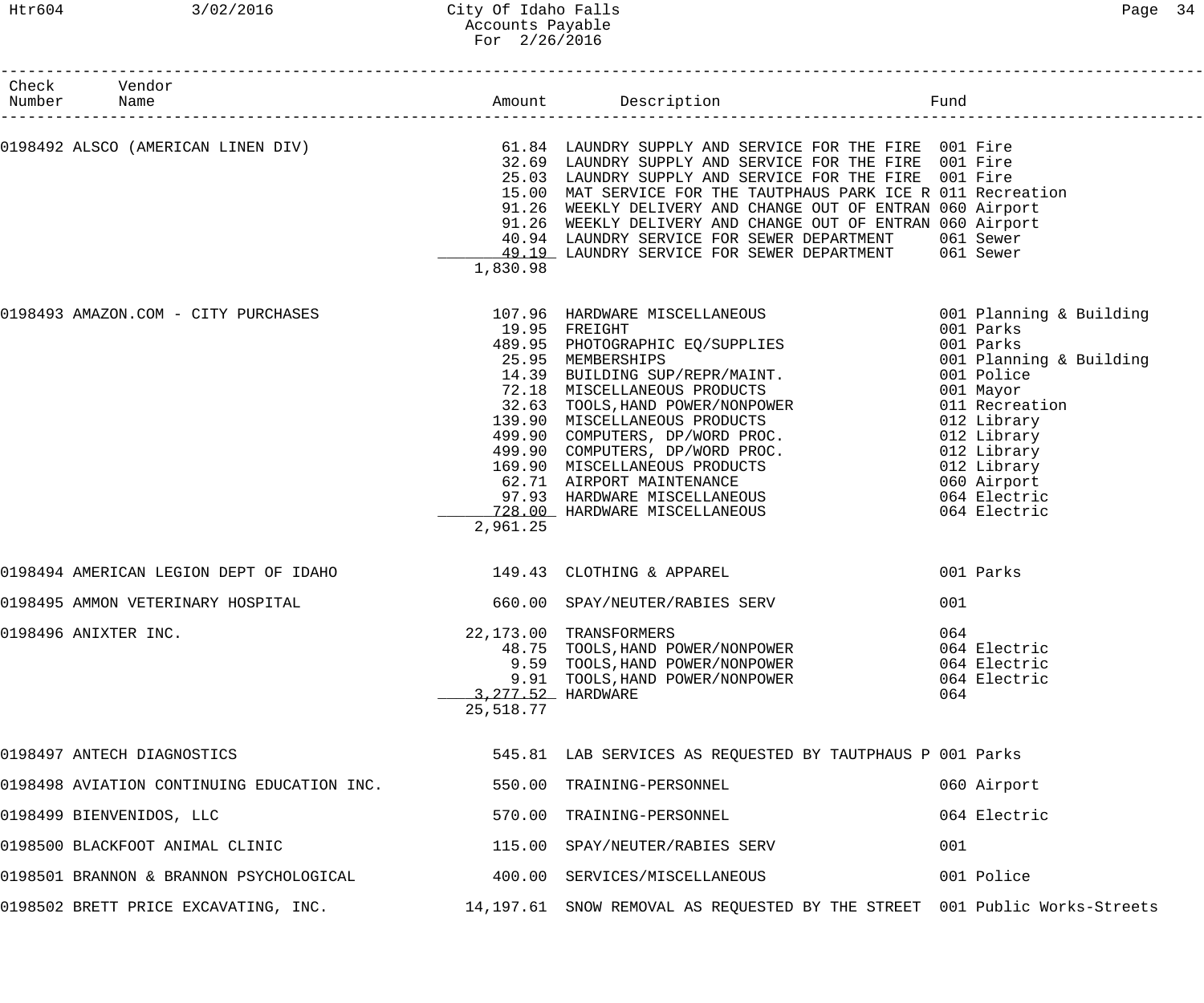### Htr604 3/02/2016 City Of Idaho Falls Page 35 Accounts Payable For 2/26/2016

| Check Vendor<br>Number Name          |                                                                            | Amount Description                                                                                                                                                                              | Fund                                                              |
|--------------------------------------|----------------------------------------------------------------------------|-------------------------------------------------------------------------------------------------------------------------------------------------------------------------------------------------|-------------------------------------------------------------------|
|                                      | 44.39                                                                      | 0198503 BRIDGESTONE GOLF, INC.                             263.14 INVENTORY AS REQUESTED BY PINECREST GOLF 018 Golf Courses<br>218.75 INVENTORY AS REQUESTED BY PINECREST GOLF 018 Golf Courses |                                                                   |
| 0198504 BROADWAY VETERINARY CLINIC   | 255.00                                                                     | 170.00 SPAY/NEUTER/RABIES SERV<br>85.00 SPAY/NEUTER/RABIES SERV                                                                                                                                 | 001<br>001                                                        |
| 0198505 CALIPER CORPORATION          |                                                                            | 12,000.00 MAINTENANCE CONTRACT-EQ                                                                                                                                                               | 001 Planning & Building                                           |
| 0198506 CLASSY THREADS               |                                                                            | 599.76 CLOTHING & APPAREL                                                                                                                                                                       | 060 Airport                                                       |
| 0198507 CODALE ELECTRIC SUPPLY, INC. | 11,954.35 CONDUCTOR<br>3,470.20 HARDWARE<br>2,061.62 HARDWARE<br>23,833.87 | 5,250.00 FIBER OPTIC MATERIAL<br>385.20 HARDWARE MISCELLANEOUS<br>712.50 HARDWARE MISCELLANEOUS                                                                                                 | 064<br>064<br>064<br>064 Electric<br>064 Electric<br>064 Electric |
| 0198508 DAVEY TREE SURGERY COMPANY   | 24,414.40                                                                  | 641.52 CONSTRUCTION JOB/CONTRACT 641.52 CONSTRUCTION<br>641.52 CONSTRUCTION JOB/CONTRACT<br>23, 131.36 CONSTRUCTION JOB/CONTRACT                                                                | 064 Electric<br>064 Electric                                      |
| 0198509 DAWSON, TERRY                |                                                                            | 1,000.00 PROFESSIONAL/PERSONAL SRV 001 Data Processing                                                                                                                                          |                                                                   |
| 0198510 DC ELECTRIC, INC.            |                                                                            | 1,940.00 MAINTENANCE AS REQUESTED BY AIRPORT MAIN 060 Airport                                                                                                                                   |                                                                   |
| 0198511 DISH NETWORK                 |                                                                            | 117.00 MONTHLY CABLE BILLS FOR THE AIRPORT                                                                                                                                                      | 060 Airport                                                       |
| 0198512 DOCTORS FOSTER & SMITH, INC. |                                                                            | 206.30 PARKS & RECREATION MISC.                                                                                                                                                                 | 001 Parks                                                         |
| 0198513 DOMINO'S PIZZA - DBA         |                                                                            | 144.91 PIZZA AND DELIVERY CHARGES FOR BIRTHDAY 011 Recreation                                                                                                                                   |                                                                   |
| 0198514 ELECTRICAL CONSULTANTS, INC. |                                                                            | 1,305.00 PROFESSIONAL/PERSONAL SRV                                                                                                                                                              | 064 Electric                                                      |
| 0198515 FARWEST LINE SPECIALTIES     | 290.50                                                                     | 127.50 ELEC/IF POWER<br>127.30 BBC/IF FOWER<br>54.00 SAFETY EQUIPMENT<br>109.00 SAFETY EQUIPMENT                                                                                                | 064 Electric<br>064 Electric<br>064 Electric                      |
|                                      |                                                                            | 0198516 FINE DIRT EXCAVATING, INC. 10,690.00 PROVIDE EQUIP & LABOR FOR SNOW REMOVAL A 060 Airport                                                                                               |                                                                   |
| 0198517 FIRST RESPONDERS             |                                                                            | 105.00 CLOTHING & APPAREL                                                                                                                                                                       | 001 Police                                                        |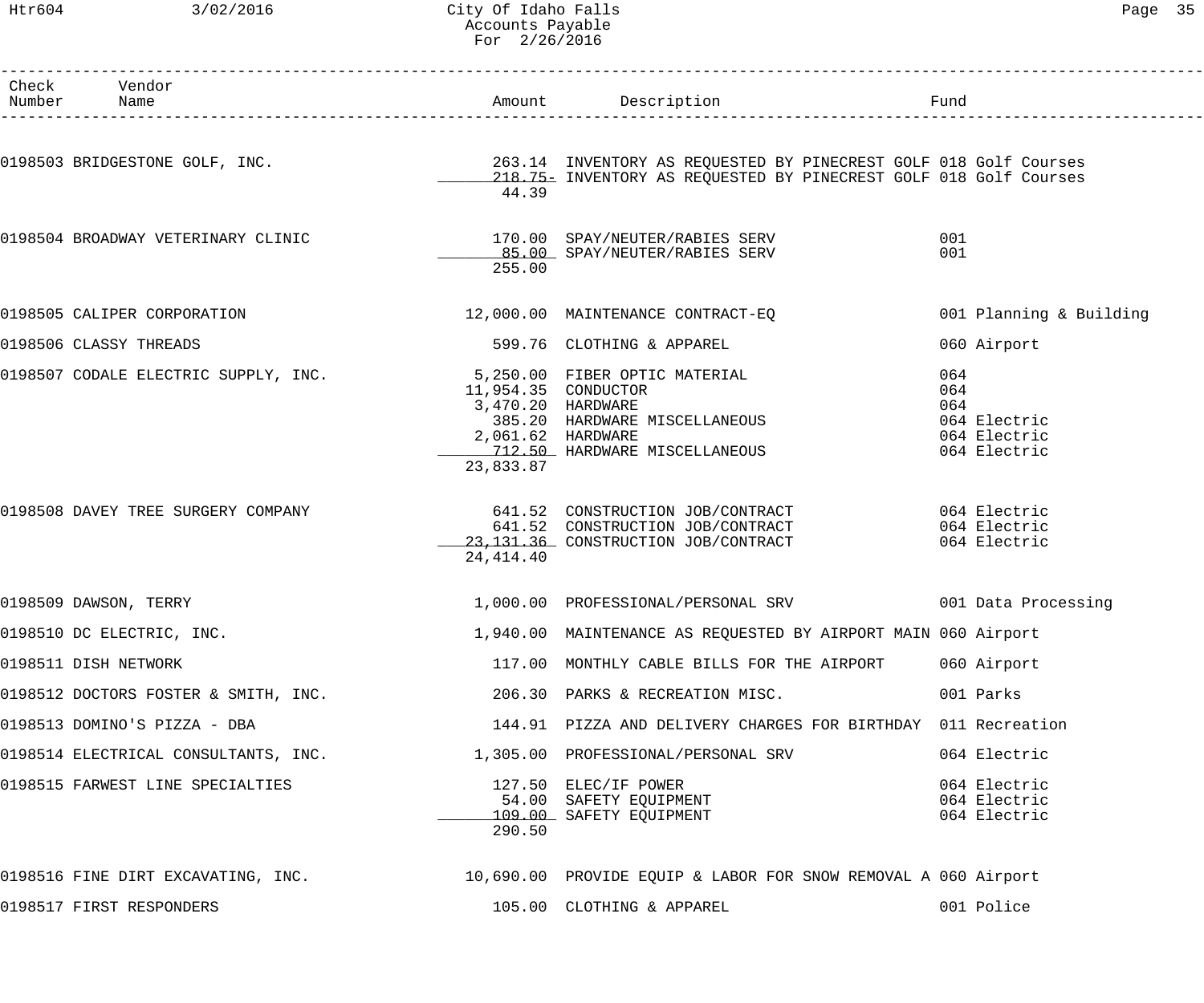### Htr604 3/02/2016 City Of Idaho Falls Page 36 Accounts Payable For 2/26/2016

| Check Vendor<br>Number Name                                                 |           |                                                                                                                                                                                                                                                  |                                                     |
|-----------------------------------------------------------------------------|-----------|--------------------------------------------------------------------------------------------------------------------------------------------------------------------------------------------------------------------------------------------------|-----------------------------------------------------|
| 0198517 FIRST RESPONDERS                                                    | 9,277.39  | 913.50 CLOTHING & APPAREL 001 Police<br>2,009.70 TRAINING-PERSONNEL 001 Police 001 Police<br>6,114.34 CLOTHING & APPAREL 001 Fire<br>134.85 BOOTS FOR CLARISSA HARKER                                                                            | 001 Police                                          |
|                                                                             |           |                                                                                                                                                                                                                                                  | 001 Parks                                           |
| 0198519 GLOBAL MED INDUSTRIES, INC.                                         |           | 402.30 ELECTRONIC EQUIPMENT                                                                                                                                                                                                                      | 063 Ambulance                                       |
| 0198520 HARRIS COMPUTER CORPORATION 600 09,184.00 PROFESSIONAL/PERSONAL SRV |           |                                                                                                                                                                                                                                                  | 014 Merf                                            |
| 0198521 HDR ENGINEERING, INC.                                               | 3,834.83  | 3,695.28 PROFESSIONAL/PERSONAL SRV<br>139.55 PROFESSIONAL/PERSONAL SRV                                                                                                                                                                           | 064 Electric<br>064 Electric                        |
| 0198522 HELWIG CARBON PRODUCTS, INC.                                        | 7,891.57  | 5,563.25 ELEC/IF POWER<br>2.328.32 ELEC/IF POWER                                                                                                                                                                                                 | 064 Electric<br>064 Electric                        |
| 0198523 HENRIKSEN/BUTLER DESIGN GROUP 1,266.18 WASTE WATER TREATMENT        |           |                                                                                                                                                                                                                                                  | 061 Sewer                                           |
| 0198524 HIGH COUNTRY RC&D AREA, INC. 450.00 MISCELLANEOUS PRODUCTS          |           |                                                                                                                                                                                                                                                  | 001 Non Departmental                                |
| 0198525 HOME DEPOT                                                          | 399.44    | 78.48 HEAT TAPE<br>228.46 SAND PAPER, STAIN CLEAR,<br>92.50 CLEANING SUPPLIES                                                                                                                                                                    | 001 General Services<br>001 Parks<br>062 Sanitation |
| 0198526 HOWARD EQUIPMENT & SUPPLY                                           | 1,794.07  | 67.12 PURCHASE OF ANIMAL FOOD AND SUPPLIES FOR 001 Parks<br>1,283.34 PURCHASE OF ANIMAL FOOD AND SUPPLIES FOR 001 Parks<br>67.12 PURCHASE OF ANIMAL FOOD AND SUPPLIES FOR 001 Parks<br>376.49 PURCHASE OF ANIMAL FOOD AND SUPPLIES FOR 001 Parks |                                                     |
| 0198527 IBEW LOCAL NO. 57                                                   |           | 1,200.00 ELEC/IF POWER                                                                                                                                                                                                                           | 064 Electric                                        |
| 0198528 IDAHO BUREAU OF OCCUPATIONAL                                        | 60.00     | 30.00 LICENSE/REGISTRATION RENEWAL FOR SEWER E 061 Sewer<br>30.00 LICENSE/REGISTRATION RENEWAL FOR SEWER E 061 Sewer                                                                                                                             |                                                     |
| 0198529 IDAHO IRRIGATION DISTRICT                                           | 21,125.00 | 663.00 ASSESSMENTS/TAX<br>20,462.00 ASSESSMENTS/TAX                                                                                                                                                                                              | 001 Cemeteries<br>061 Sewer                         |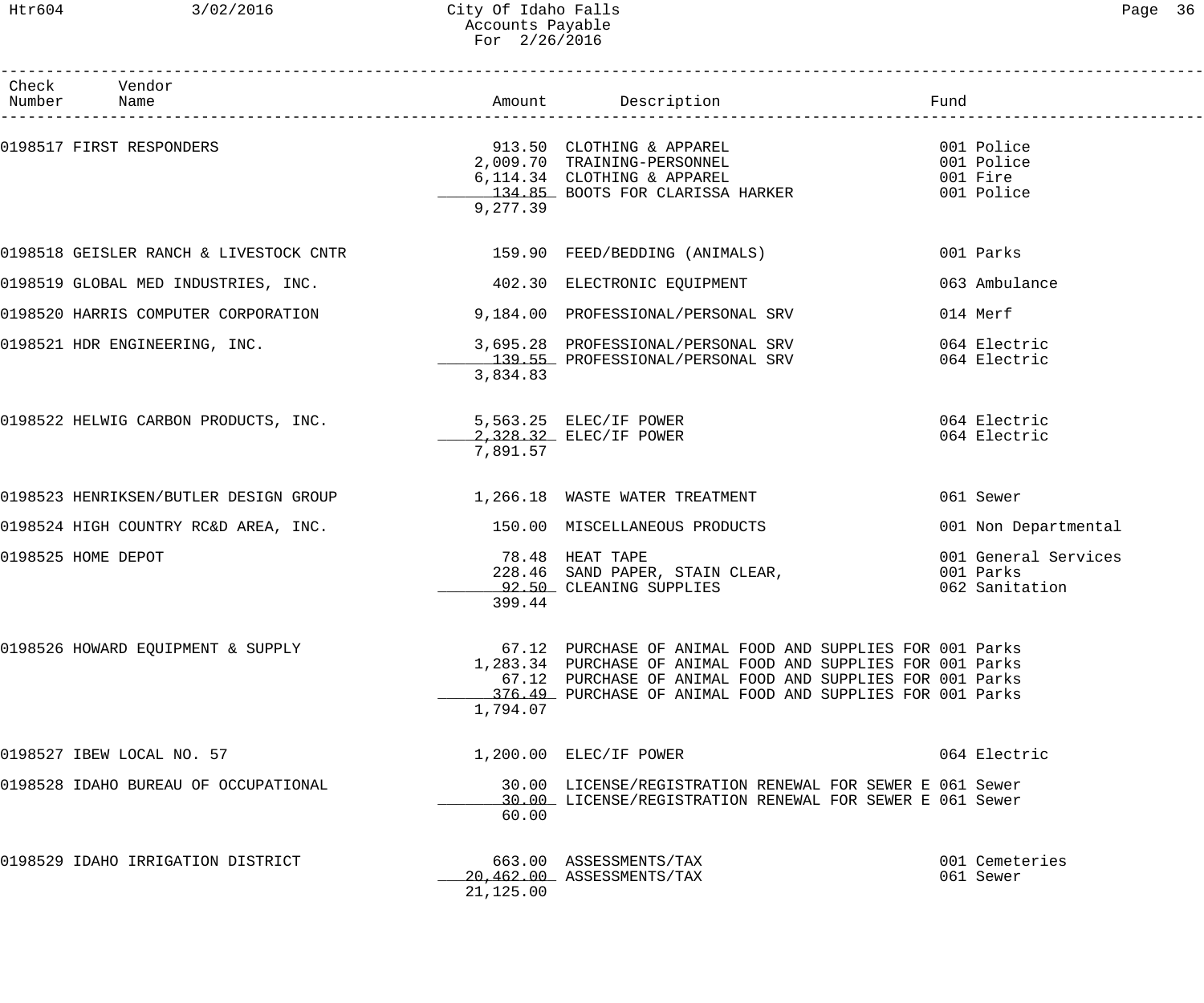| Check  | Vendor |        |             |      |
|--------|--------|--------|-------------|------|
| Number | Name   | Amount | Description | Funa |

Amount Description **Example Amount** Pund

| 0198530 INT'L ASSN OF PLUMBING & 200.00 MEMBERSHIPS                                                       |           |                                                                  | 001 Planning & Building |
|-----------------------------------------------------------------------------------------------------------|-----------|------------------------------------------------------------------|-------------------------|
| 0198531 INT'L ASSOC ELECTRICAL INSPECTORS 120.00 MEMBERSHIPS                                              |           |                                                                  | 001 Planning & Building |
|                                                                                                           |           |                                                                  |                         |
|                                                                                                           |           |                                                                  |                         |
|                                                                                                           |           |                                                                  |                         |
|                                                                                                           |           |                                                                  |                         |
|                                                                                                           |           |                                                                  |                         |
|                                                                                                           |           |                                                                  |                         |
|                                                                                                           |           |                                                                  |                         |
|                                                                                                           |           |                                                                  |                         |
|                                                                                                           |           |                                                                  |                         |
|                                                                                                           |           |                                                                  |                         |
|                                                                                                           |           |                                                                  |                         |
|                                                                                                           |           |                                                                  |                         |
|                                                                                                           |           |                                                                  |                         |
|                                                                                                           |           |                                                                  |                         |
|                                                                                                           |           |                                                                  |                         |
|                                                                                                           |           |                                                                  |                         |
|                                                                                                           |           |                                                                  |                         |
|                                                                                                           |           |                                                                  |                         |
|                                                                                                           |           |                                                                  |                         |
|                                                                                                           |           |                                                                  |                         |
|                                                                                                           |           |                                                                  |                         |
|                                                                                                           |           |                                                                  |                         |
|                                                                                                           |           |                                                                  |                         |
|                                                                                                           |           |                                                                  |                         |
|                                                                                                           |           |                                                                  |                         |
|                                                                                                           |           |                                                                  |                         |
|                                                                                                           |           |                                                                  |                         |
|                                                                                                           |           | 92.24 UTILITIES/FEBRUARY 2016<br>254.43 UTILITIES/FEBRUARY 2016  | 061 Water               |
|                                                                                                           | 18,924.67 |                                                                  |                         |
| 0198533 INTERMOUNTAIN GOLF CARS, INC. 10,107.64 GOLF CLUB REPAIRS AS REQUESTED BY PINECR 018 Golf Courses |           |                                                                  |                         |
|                                                                                                           |           |                                                                  |                         |
| 0198534 JC GOLF ACCESSORIES                                                                               |           | 429.82 INVENTORY AS REQUESTED BY PINECREST GOLF 018 Golf Courses |                         |
|                                                                                                           |           | 163.39 INVENTORY AS REQUESTED BY PINECREST GOLF 018 Golf Courses |                         |
|                                                                                                           | 593.21    |                                                                  |                         |
| 0198535 JVIATION, INC.                                                                                    |           | 8,162.76 PROFESSIONAL/PERSONAL SRV                               | 060 Airport             |
|                                                                                                           |           | 4,924.28 PROFESSIONAL/PERSONAL SRV                               | 060 Airport             |
|                                                                                                           | 13,087.04 |                                                                  |                         |
| 0198536 LION GROUP, INC.                                                                                  |           | 623.21 CLOTHING & APPAREL                                        | 001 Fire                |
| 0198537 MAJESTIC TOWING                                                                                   |           | 460.00 PROFESSIONAL/PERSONAL SRV                                 | 001 Police              |
|                                                                                                           |           |                                                                  |                         |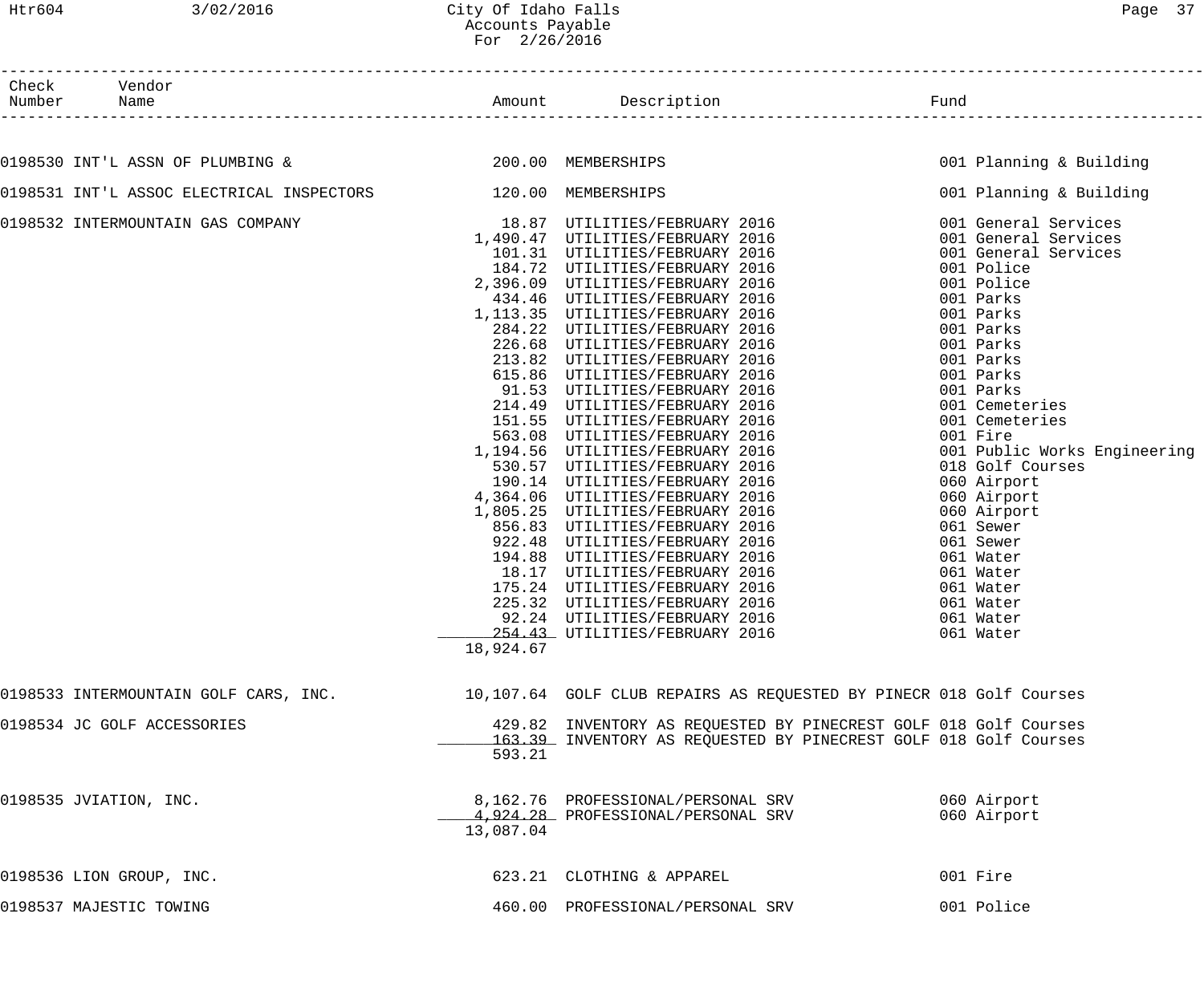Htr604 3/02/2016 City Of Idaho Falls Page 38 Accounts Payable For 2/26/2016

| Check Vendor<br>Number Name                                               |                                                                                        |                                                                                                                                                                | Fund                              |
|---------------------------------------------------------------------------|----------------------------------------------------------------------------------------|----------------------------------------------------------------------------------------------------------------------------------------------------------------|-----------------------------------|
| 0198537 MAJESTIC TOWING                                                   | 1,460.00                                                                               | 1,000.00 PROFESSIONAL/PERSONAL SRV 001 Police                                                                                                                  |                                   |
| 0198538 MCFARLAND CASCADE                                                 | 31,853.00 POLES<br>29,496.00 POLES<br>32,837.00 POLES<br>30,352.00 POLES<br>124,538.00 |                                                                                                                                                                | 064 Electric<br>064<br>064<br>064 |
| 0198539 MED-EXPRESS                                                       |                                                                                        | 536.25 SAFETY EQUIPMENT                                                                                                                                        | 001 Police                        |
| 0198540 MOSS ADAMS LLP                                                    | 11,554.00                                                                              | 5,777.00 PROFESSIONAL/PERSONAL SRV<br>5,777.00 PROFESSIONAL/PERSONAL SRV                                                                                       | 064 Electric<br>064 Electric      |
| 0198541 MOUNTAIN VALLEY CONSTRUCTION                                      | 28,624.75                                                                              | 1,886.50 SNOW REMOVAL AS REQUESTED BY THE STREET 001 Public Works-Streets<br>26,738.25 SNOW REMOVAL AS REQUESTED BY THE STREET 001 Public Works-Streets        |                                   |
|                                                                           | 35.55                                                                                  | 0198542 MOUNTAIN VALLEY FLOOR MATS LLC 17.15 CLEANING AND RENTAL FLOOR MATS FOR ANIMA 001 Police<br>18.40 LAUNDRY SERVICE/MATS FOR STREET DEPARTME 010 Streets |                                   |
| 0198543 MOUNTAIN VIEW HOSPITAL                                            |                                                                                        | 2,410.00 PRE-EMPLOYMENT PHYSICALS                                                                                                                              | 063 Ambulance                     |
| 0198544 NICK BRADSHAW                                                     |                                                                                        | 250.00 REFUND LICENSE FEE                                                                                                                                      | 001                               |
| $0198545$ OCCUPATIONAL HEALTH DYNAMICS $695.00$ FIRE PROTECT EQ/SUP/MAINT | 860.00                                                                                 | 165.00 FREIGHT                                                                                                                                                 | 001 Fire<br>001 Fire              |
| 0198546 OMEGA RAIL MANAGEMENT, INC.                                       |                                                                                        | 1,250.00 ELEC/IF POWER                                                                                                                                         | 064 Electric                      |
| 0198547 PETERSON, COREY                                                   | 2,578.00 ANIMALS<br>2,125.00 ANIMALS<br>4,703.00                                       |                                                                                                                                                                | 001 Police<br>001 Police          |
| 0198548 PING GOLF COMPANY, INC.                                           | 423.91                                                                                 | 245.51 INVENTORY AS REQUESTED BY SAND CREEK GOL 018 Golf Courses<br>178.40 INVENTORY AS REQUESTED BY SAND CREEK GOL 018 Golf Courses                           |                                   |
| 0198549 PLATT ELECTRIC / REXEL, INC.                                      |                                                                                        | 417.31 NETWORK EQUIPMENT                                                                                                                                       | 001 Parks                         |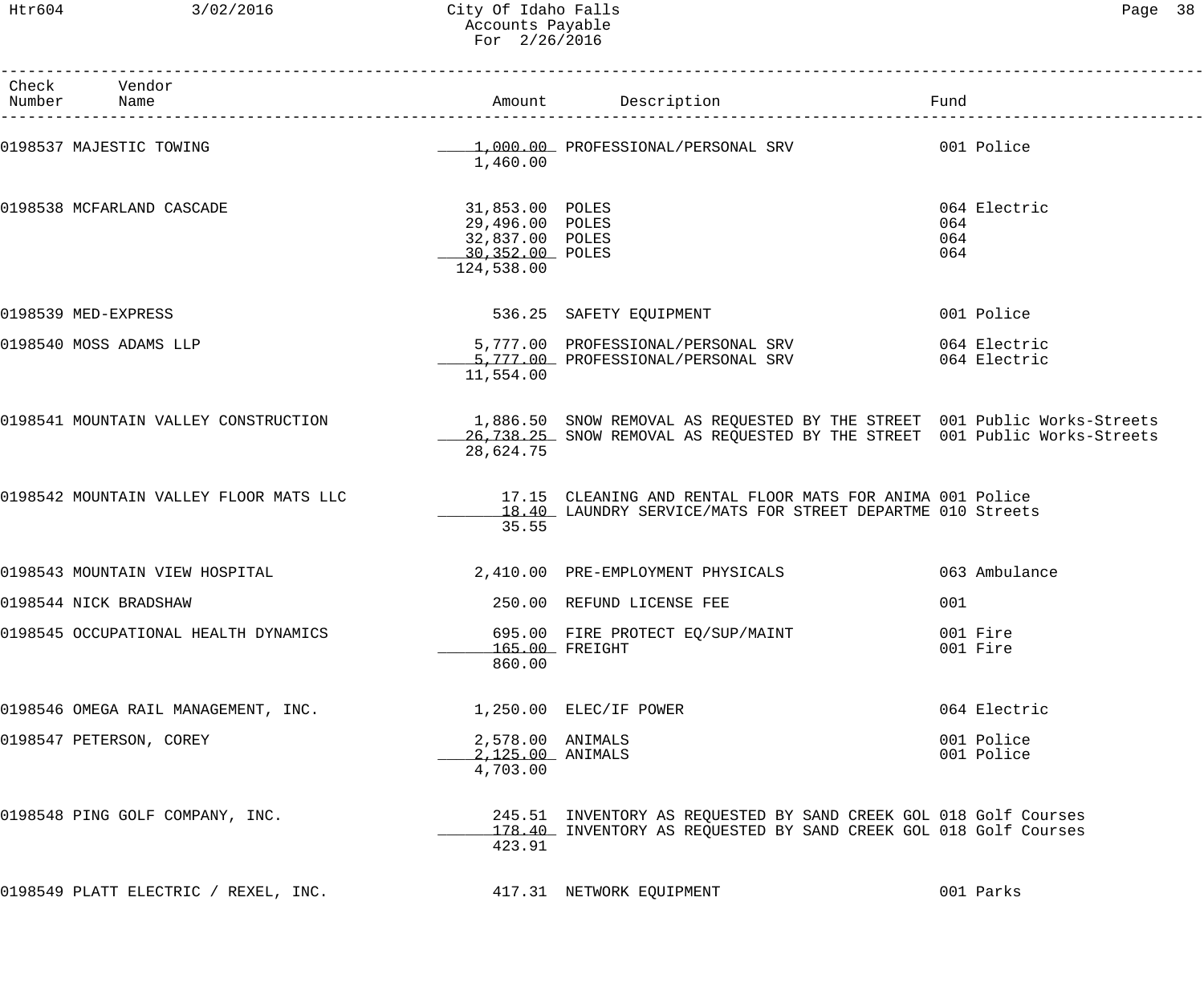| Check Vendor                                                                |        |                                                                                                                                                                     |                              |
|-----------------------------------------------------------------------------|--------|---------------------------------------------------------------------------------------------------------------------------------------------------------------------|------------------------------|
|                                                                             |        | 0198550 PLAY-IT-AGAIN SPORTS (5,381.00 YOUTH BASKETBALL JERSEYS AS REQUESTED (11 Recreation                                                                         |                              |
| 0198551 PNEUMO TECH INC.                                                    |        | 259.00 REPLCMT FILTER ELEMENT FO                                                                                                                                    | 001 General Services         |
| 0198552 PSI ENVIRONMENTAL                                                   |        | 57.98 GARBAGE PICKUP FOR FIRE STATION #2                                                                                                                            | 001 Fire                     |
| 0198553 QUALITY AUTO BODY                                                   |        | 423.30 ACCIDENT REPAIRS, FLEET                                                                                                                                      | 001 General Services         |
| 0198554 R & S DISTRIBUTING                                                  |        | 786.24 JANITORIAL ITEMS FOR THE AQUATIC CENTER 011 Recreation                                                                                                       |                              |
| 0198555 REDI FOR EAST IDAHO                                                 |        | 30,000.00 MISCELLANEOUS PRODUCTS                                                                                                                                    | 001 Non Departmental         |
| 0198556 RICHARD WHITEHEAD & ASSOCIATES LLC 378.00 TRAINING-PERSONNEL        | 676.00 | 298.00 TRAINING-PERSONNEL                                                                                                                                           | 001 Police<br>001 Police     |
| 0198557 RON'S TIRE INC.                                                     | 378.95 | 150.00 CHAPS 36-38" 2 EACH @ 75. 001 Parks<br>214.95 REPAIRS AND SUPPLIES AS REQUESTED BY HOR 001 Parks<br>14.00 REPAIRS AND SUPPLIES AS REQUESTED BY HOR 001 Parks |                              |
| 0198558 RUSS'S OVERHEAD DOORS & AWNING, INC        5.00 AIRPORT MAINTENANCE | 163.00 | 158.00 AIRPORT MAINTENANCE                                                                                                                                          | 060 Airport<br>060 Airport   |
|                                                                             |        |                                                                                                                                                                     |                              |
| 0198560 SCHWEITZER ENGINEERING                                              |        | 984.00 SUBSTATIONS                                                                                                                                                  | 064 Electric                 |
| 0198561 SKIDMORE, INC.                                                      |        | 4,190.00 SNOW REMOVAL AS REQUESTED BY THE STREET 001 Public Works-Streets                                                                                           |                              |
| 0198562 SOAPY'S AUTO WASH                                                   |        | 464.17 CAR WASHES FOR CITY OF IDAHO FALLS VEHIC 001 General Services                                                                                                |                              |
| 0198563 SOLAR ELECTRIC POWER ASSOC.                                         |        | 1,850.00 MEMBERSHIPS                                                                                                                                                | 064 Electric                 |
| 0198564 SR TROUT, LLC                                                       |        | 840.00 FEED/BEDDING (ANIMALS)                                                                                                                                       | 001 Parks                    |
| 0198565 STATE RECOVERY                                                      |        | 6,180.00 PROFESSIONAL/PERSONAL SRV                                                                                                                                  | 001 Police                   |
| 0198566 STEAM STORE ROCKY MOUNTAIN INC                                      | 514.00 | 257.00 CUSTODIAL SUPPLIES/EQUIP<br>257.00 CUSTODIAL SUPPLIES/EQUIP                                                                                                  | 064 Electric<br>064 Electric |
| 0198567 SUNNYSIDE VETERINARY CLINIC PA.                                     | 200.00 | 105.00 SPAY/NEUTER SERVICES<br>95.00 SPAY/NEUTER SERVICES                                                                                                           | 001<br>001                   |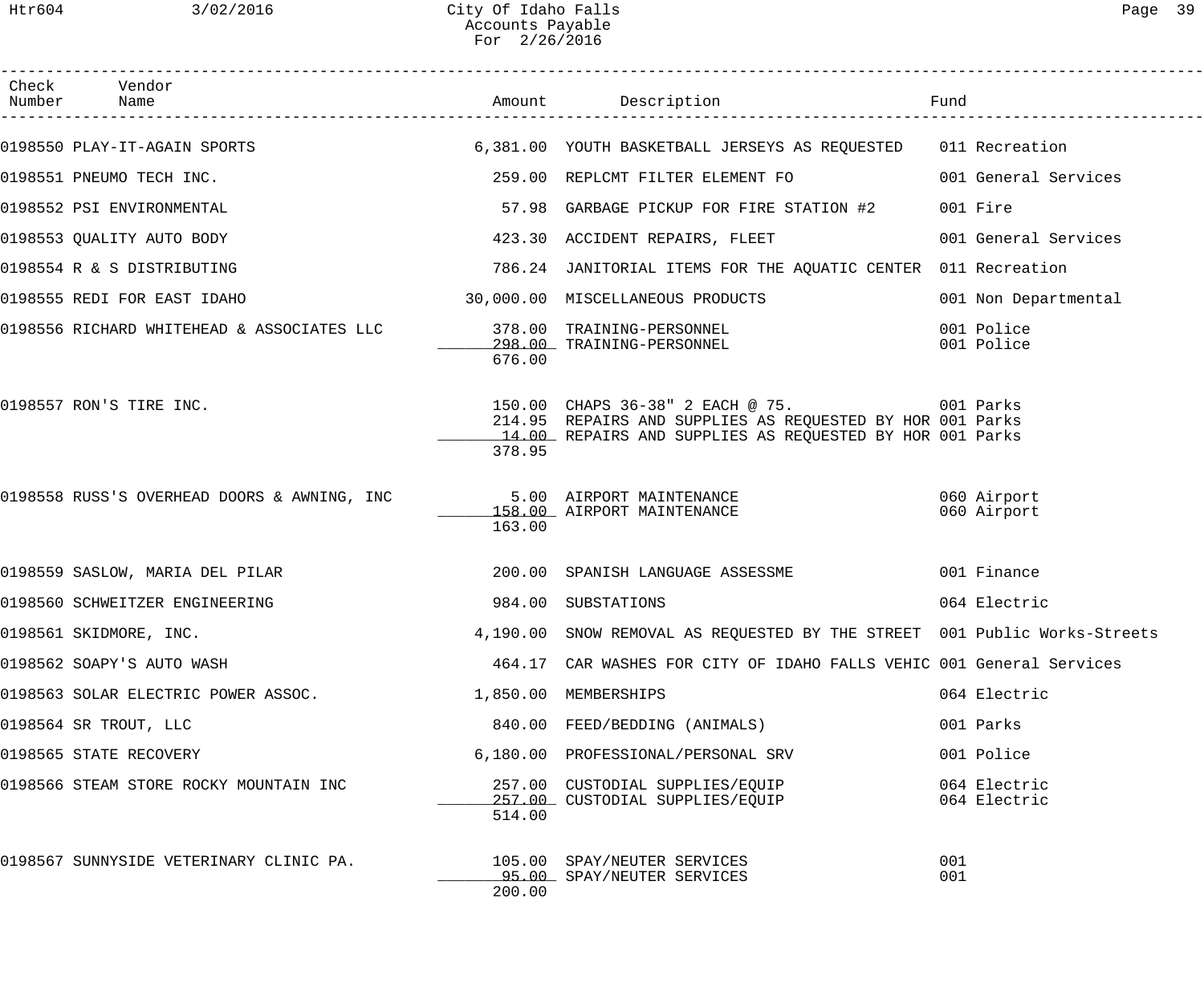### Htr604 3/02/2016 City Of Idaho Falls Page 40 Accounts Payable For 2/26/2016

| Number | Check Vendor<br>Name                                               |               |                                                                                                                                                                                          | Fund                                                                                                   |
|--------|--------------------------------------------------------------------|---------------|------------------------------------------------------------------------------------------------------------------------------------------------------------------------------------------|--------------------------------------------------------------------------------------------------------|
|        |                                                                    |               |                                                                                                                                                                                          |                                                                                                        |
|        |                                                                    | 1,870.00      | 0198568 SWAGIT PRODUCTIONS, LLC 3935.00 COMPUTERS, DP/WORD PROC. 2001 Data Processing<br>935.00 COMPUTERS, DP/WORD PROC. 001 Data Processing                                             |                                                                                                        |
|        | 0198569 TATE'S EXCAVATION, INC.                                    | 4,080.00      | 1,380.00 SNOW REMOVAL AS REQUESTED BY THE STREET 001 Public Works-Streets<br>2,700.00 SNOW REMOVAL AS REQUESTED BY THE STREET 001 Public Works-Streets                                   |                                                                                                        |
|        | 0198570 THOMAS PETROLEUM, LLC                                      |               | 321.77 FUEL AND ADDITIVES                                                                                                                                                                | 001                                                                                                    |
|        | 0198571 TIDYMAN, JOHN                                              | 950.00 RENTAL |                                                                                                                                                                                          | 001 General Services                                                                                   |
|        | 0198572 U-HAUL INTERNATIONAL INC.                                  |               | 52.74 PROPANE AS REQUESTED BY THE STREET DEPAR 010 Streets                                                                                                                               |                                                                                                        |
|        | 0198573 UNITED PARCEL SERVICE                                      |               | 19.83 FREIGHT                                                                                                                                                                            | 064 Electric                                                                                           |
|        | 0198574 VALUED MERCHANT SERVICES                                   | 3,250.00      | 500.00 CREDIT CARD MACHINES<br>250.00 CREDIT CARD MACHINES<br>1,000.00 CREDIT CARD MACHINES<br>500.00 CREDIT CARD MACHINES<br>500.00 CREDIT CARD MACHINES<br>500.00 CREDIT CARD MACHINES | 001 Parks<br>011 Recreation<br>012 Library<br>018 Golf Courses<br>018 Golf Courses<br>018 Golf Courses |
|        | 0198575 VICTOR VETERINARY HOSPITAL 60 1985.00 SPAY/NEUTER SERVICES |               |                                                                                                                                                                                          | 001                                                                                                    |
|        | 0198576 WATSON ROTO-ROOTER FIRST CLASS                             |               | 65.00 PORTABLE TOILETS AS NEEDED BY PARKS DEPA 001 Parks                                                                                                                                 |                                                                                                        |
|        | 0198577 WAXIE SANITARY SUPPLY                                      | 1,240.00      | 990.00 AIRPORT MAINTENANCE<br>250.00 FREIGHT                                                                                                                                             | 060 Airport<br>060 Airport                                                                             |
|        | 0198578 WESTERN PLANNING RESOURCES INC                             | 15.00         | MEMBERSHIPS                                                                                                                                                                              | 001 Planning & Building                                                                                |
|        | 0198579 WICKLANDER-ZULAWSKI & ASSOCIATES                           |               | 4,680.00 TRAINING-PERSONNEL                                                                                                                                                              | 001 Police                                                                                             |
|        | 0198580 WITTMAN ENTERPRISES, LLC                                   |               | 10,261.32 MONTHLY CHARGES FOR AMBULANCE BILLING SE 063 Ambulance                                                                                                                         |                                                                                                        |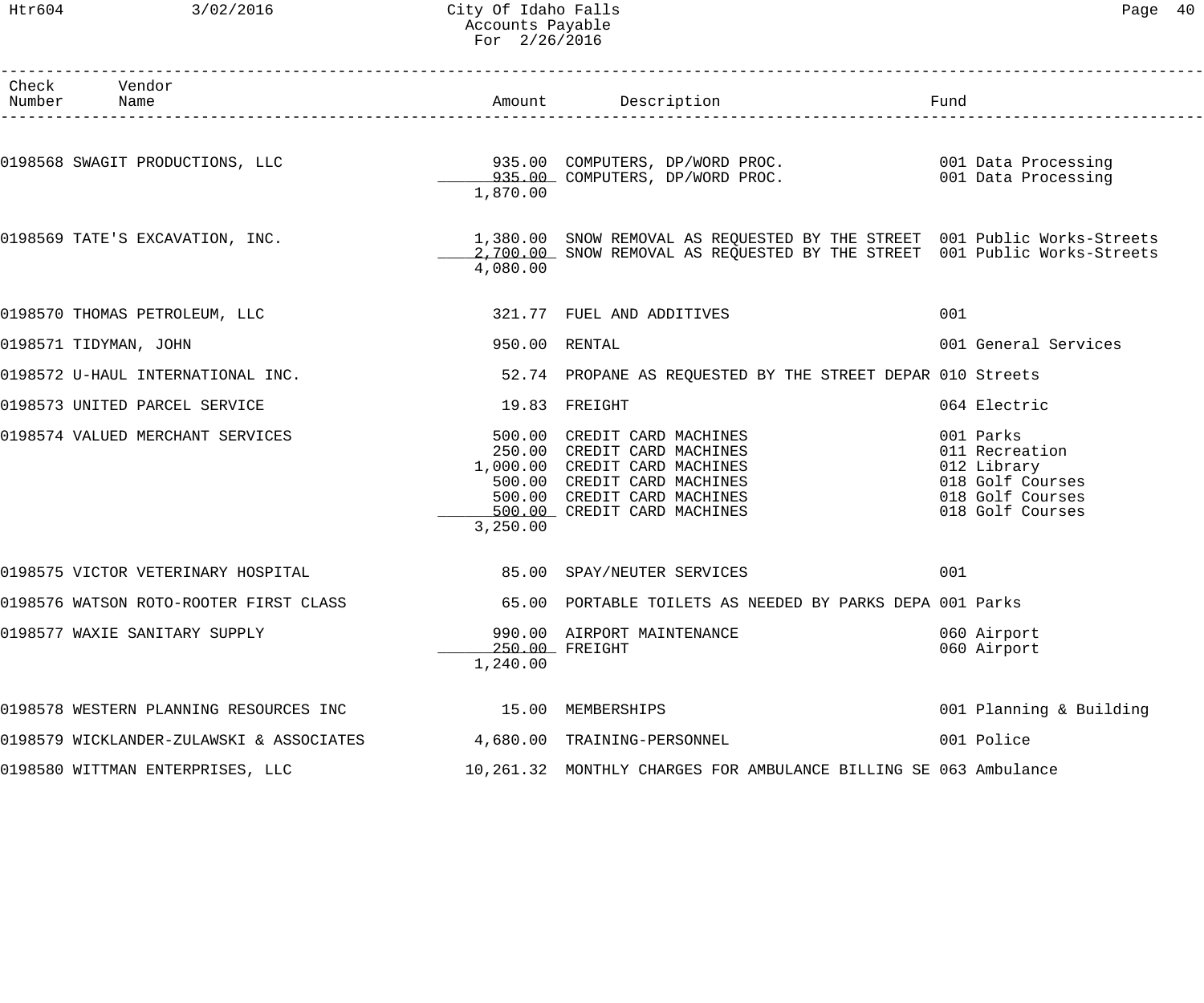#### City Of Idaho Falls Summary of Accounts Payable By Fund From 2/01/2016 To 2/29/2016 ------------------------------------------------------------------------------------------------------------------------------------

| 001 | General Fund            | 972,649.03   |
|-----|-------------------------|--------------|
| 010 | Street Fund             | 172.13       |
| 011 | Recreation Fund         | 22,372.94    |
| 012 | Library Fund            | 14,532.05    |
| 014 | MERF Fund               | 219, 311.21  |
| 015 | EL Public Purpose Fund  | 12, 247.77   |
| 018 | Golf Fund               | 40, 277.87   |
| 019 | Self-Insurance Fund     | 7,444.00     |
| 042 | Street Capital Imp Fund | 10,907.34    |
| 046 | Traffic Light Cap Imp F | 5,749.19     |
| 060 | Airport Fund            | 90,262.28    |
| 061 | Water & Sewer Fund      | 109,588.20   |
| 062 | Sanitation Fund         | 1,204.50     |
| 063 | Ambulance Fund          | 33,641.76    |
| 064 | Electric Light Fund     | 361, 215.57  |
|     |                         | 1,901,575.84 |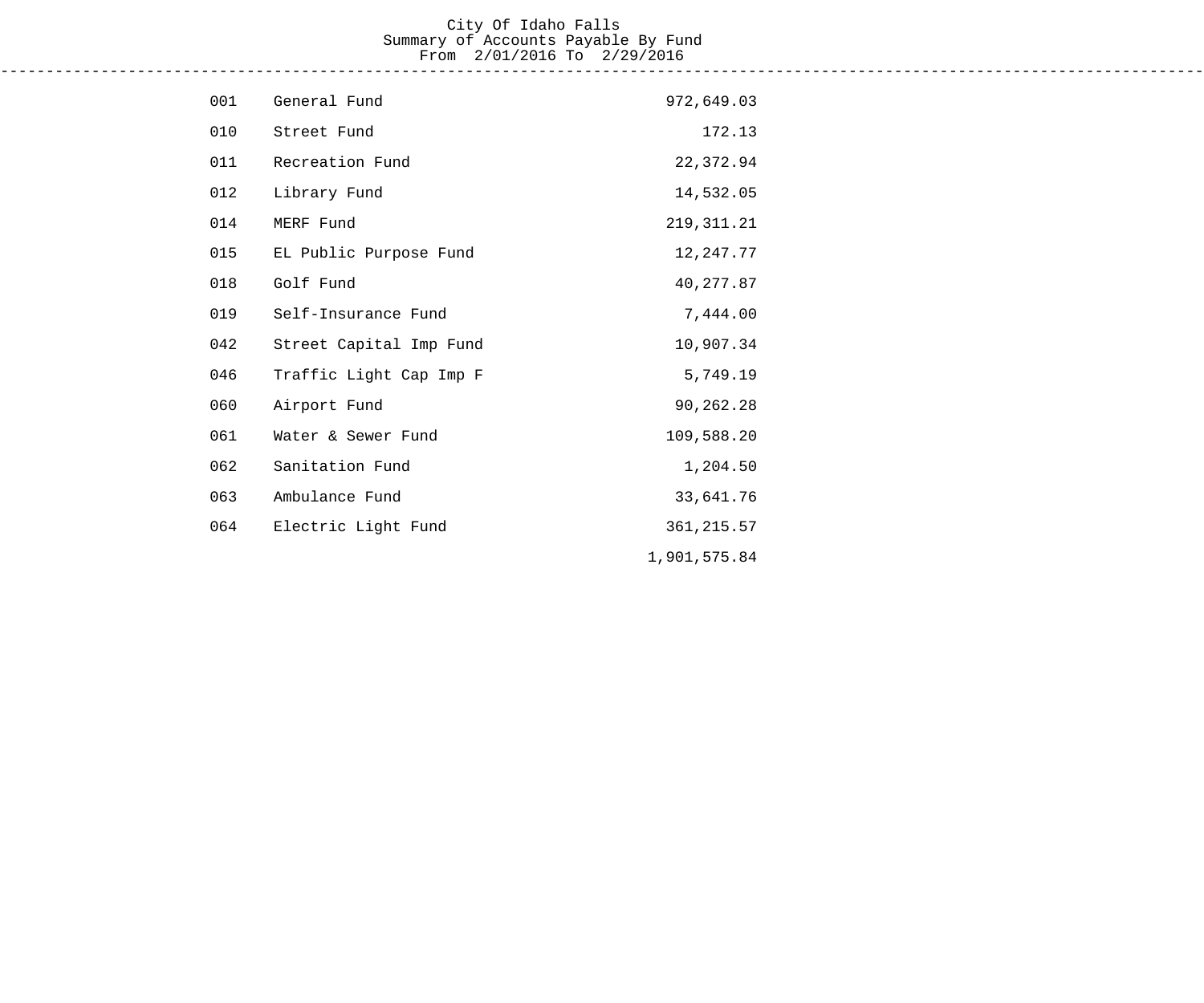| Check Vendor<br>Number Name                                                                        |                          |                                                                                                                                                                                                                                                                          | Fund |                                                  |
|----------------------------------------------------------------------------------------------------|--------------------------|--------------------------------------------------------------------------------------------------------------------------------------------------------------------------------------------------------------------------------------------------------------------------|------|--------------------------------------------------|
| 0000784 ACOM SOLUTIONS, INC.                                                                       |                          | 300.00 MISCELLANEOUS PRODUCTS                                                                                                                                                                                                                                            |      | 001 Treasurer                                    |
| 0000785 ADVANCED INDUSTRIAL SUPPLY 217.78 BUILDING SUP/REPR/MAINT.                                 |                          |                                                                                                                                                                                                                                                                          |      | 001 Police                                       |
| 0000786 ALTEC INDUSTRIES, INC. $\begin{array}{ccc} 37.52 & \text{EQ REPAIR AND MAINT} \end{array}$ | $10.75$ FREIGHT<br>48.27 |                                                                                                                                                                                                                                                                          |      | 001 General Services<br>001 General Services     |
| 0000787 AMERICAN RED CROSS OF IDAHO 1,005.00 MEMBERSHIPS<br>452.00 TRAINING-PERSONNEL              | 1,457.00                 |                                                                                                                                                                                                                                                                          |      | 011 Recreation<br>011 Recreation                 |
|                                                                                                    | 659.83                   | 0000788 BEARING & INDUSTRIAL SALES INC               130.70 PARTS AS REQUESTED BY CITY OF IDAHO FALL 001 General Services<br>46.28 PARTS AS REQUESTED BY CITY OF IDAHO FALL 001 General Services<br>8.00 PARTS AS REQUESTED BY CITY OF IDAHO FALL 001 General Services   |      | 060 Airport<br>060 Airport                       |
| 0000789 BONNEVILLE INDUSTRIAL SUPPLY                                                               | 680.40                   | 150.00 SAFETY EQUIPMENT<br>90.00 SAFETY EQUIPMENT<br>195.00 SAFETY EQUIPMENT<br>245.40 TRANSPORT CHAINS, BOOMER                                                                                                                                                          |      | 001 Parks<br>001 Parks<br>001 Parks<br>001 Parks |
| 0000790 CABLE ONE, INC.                                                                            | 1,416.39                 | 297.12 MONTHLY CABLE BOX RENTAL FOR HOCKEY SHEL 011 Recreation<br>1, 119.27 INTERNET FOR THE IDAHO FALLS PUBLIC LIBR 012 Library                                                                                                                                         |      |                                                  |
| 0000791 CAL RANCH STORES                                                                           | 377.53                   | 79.99 MISCELLANEOUS SUPPLIES AS REQUESTED BY P 001 Parks<br>99.90 MISCELLANEOUS SUPPLIES AS REQUESTED BY P 001 Parks<br>39.97 MISCELLANEOUS SUPPLIES AS REQUESTED BY P 001 Parks<br>33.98 MILK REPLACER 3LB. 2 @ \$1<br>28.94 MAUL HANDLE, BOLT<br>94.75 T-POST & STRAPS |      | 001 Parks<br>062 Sanitation<br>064 Electric      |
| 0000792 CULLIGAN WATER CONDITIONING                                                                | 248.00                   | 14.00 WATER SOFTENER RENTAL FOR CEMETERY DEPAR 001 Cemeteries<br>52.00 WATER SOFTENER RENTAL AT THE RECREATION 011 Recreation<br>182.00 RENTAL OF REVERSE OSMOSIS AND SOFTENER S 061 Sewer                                                                               |      |                                                  |
| 0000793 DESERET BOOK                                                                               |                          | 13.59 PURCHASE OF MATERIALS FOR THE I.F. PUBLI 012 Library<br>43.17 PURCHASE OF MATERIALS FOR THE I.F. PUBLI 012 Library                                                                                                                                                 |      |                                                  |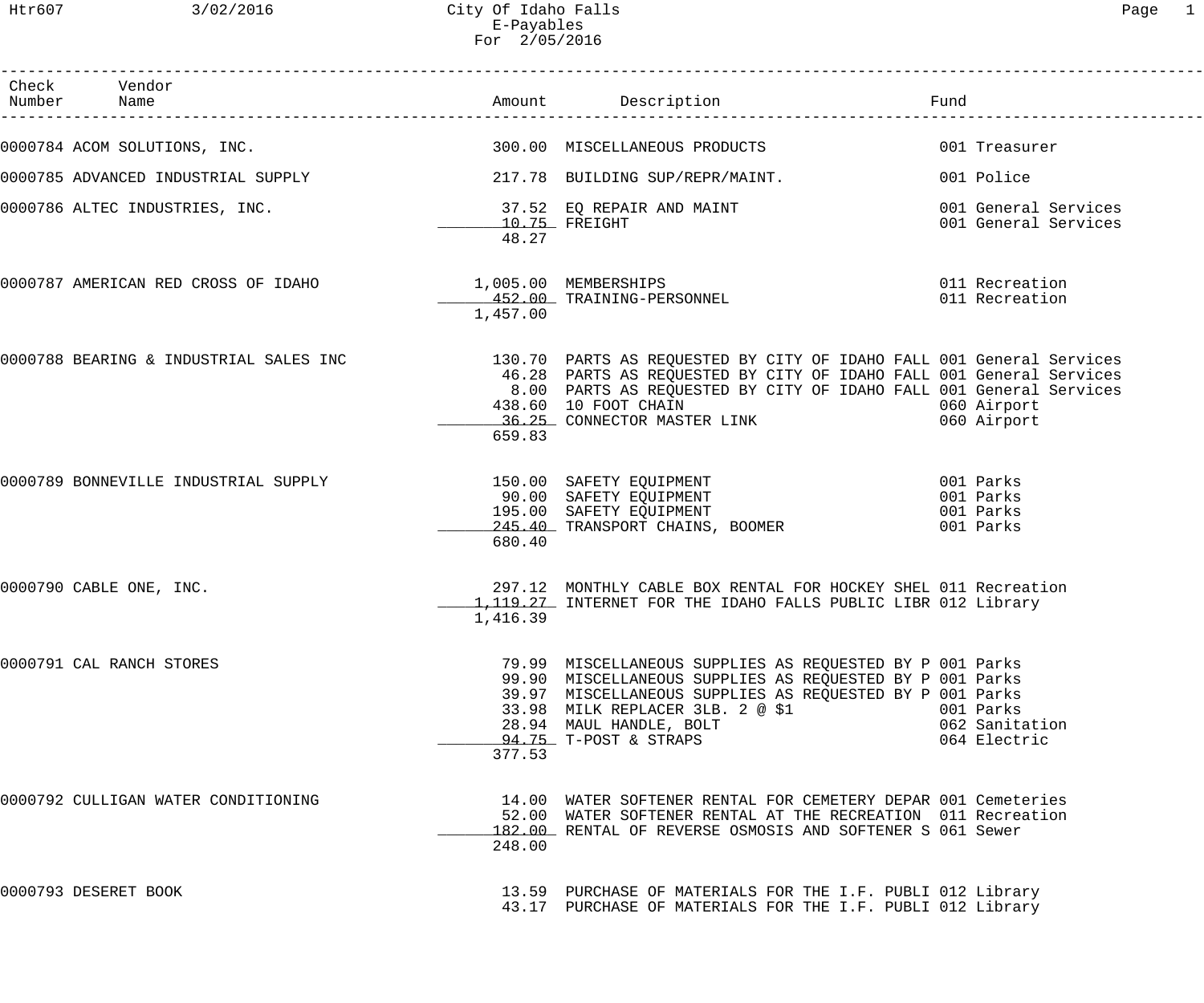Htr607 3/02/2016 City Of Idaho Falls Page 2 E-Payables For 2/05/2016

| Check Vendor<br>Number Name                                                                                                      |        |                                                                                                                                                                                                                                                                                                                                                                                                                                                                                                                                                                                                                                                                                                                                                                                                                                                                                                        |                     |
|----------------------------------------------------------------------------------------------------------------------------------|--------|--------------------------------------------------------------------------------------------------------------------------------------------------------------------------------------------------------------------------------------------------------------------------------------------------------------------------------------------------------------------------------------------------------------------------------------------------------------------------------------------------------------------------------------------------------------------------------------------------------------------------------------------------------------------------------------------------------------------------------------------------------------------------------------------------------------------------------------------------------------------------------------------------------|---------------------|
| 0000793 DESERET BOOK <b>1999 EXECUTA SERVIT ARES</b> OF MATERIALS FOR THE I.F. PUBLI 012 Library                                 | 68.75  |                                                                                                                                                                                                                                                                                                                                                                                                                                                                                                                                                                                                                                                                                                                                                                                                                                                                                                        |                     |
| 0000794 DYNA SYSTEMS                                                                                                             |        | 429.56 GARAGE SHOP SUPPLIES 6001 General Services                                                                                                                                                                                                                                                                                                                                                                                                                                                                                                                                                                                                                                                                                                                                                                                                                                                      |                     |
| 0000795 EVCO HOUSE OF HOSE - IDAHO               93.34 PARTS AS REQUESTED BY CITY OF IDAHO FALL 001 General Services             | 153.60 | 4.30 PARTS AS REQUESTED BY CITY OF IDAHO FALL 001 General Services<br>47.76 PARTS AS REQUESTED BY CITY OF IDAHO FALL 001 General Services<br>8.20 PARTS AS REQUESTED BY CITY OF IDAHO FALL 001 General Services                                                                                                                                                                                                                                                                                                                                                                                                                                                                                                                                                                                                                                                                                        |                     |
| 0000796 FIRST STREET WELDING, INC. THE SALE SERVIES AND MINOR SUBLET REPAIRS AS REQUES 001 General Services (                    |        |                                                                                                                                                                                                                                                                                                                                                                                                                                                                                                                                                                                                                                                                                                                                                                                                                                                                                                        |                     |
| 0000797 GEM STATE PAPER SUPPLY COMPANY 1999 11.06 CUSTODIAL SUPPLIES/EQUIP<br>11.06 CUSTODIAL SUPPLIES/EQUIP 1999 11 Recreation  | 228.30 |                                                                                                                                                                                                                                                                                                                                                                                                                                                                                                                                                                                                                                                                                                                                                                                                                                                                                                        |                     |
| 0000798 INDUSTRIAL HOSE & FITTINGS INC                       215.29 MISC ADAPTERS & VALVES                          064 Electric |        |                                                                                                                                                                                                                                                                                                                                                                                                                                                                                                                                                                                                                                                                                                                                                                                                                                                                                                        |                     |
| 0000799 JOHNSTONE SUPPLY, IDAHO FALLS DBA 14.49 MISCELLANEOUS REPAIR PARTS REQUESTED BY 001 General Services                     | 814.48 | 19.80 MISCELLANEOUS REPAIR PARTS REQUESTED BY 001 General Services<br>134.55 MISCELLANEOUS REPAIR PARTS REQUESTED BY 001 General Services<br>71.55 MISCELLANEOUS REPAIR PARTS REQUESTED BY 001 General Services<br>7.87 MISCELLANEOUS REPAIR PARTS REQUESTED BY 001 General Services<br>28.34 MISCELLANEOUS REPAIR PARTS REQUESTED BY 001 General Services<br>70.48 MISCELLANEOUS REPAIR PARTS REQUESTED BY 001 General Services<br>67.26- MISCELLANEOUS REPAIR PARTS REQUESTED BY 001 General Services<br>72.22 MISCELLANEOUS REPAIR PARTS REQUESTED BY 001 General Services<br>51.75 MISCELLANEOUS REPAIR PARTS REQUESTED BY 001 General Services<br>14.37 MISCELLANEOUS REPAIR PARTS REQUESTED BY 001 General Services<br>100.00 MISCELLANEOUS REPAIR PARTS REQUESTED BY 001 General Services<br>12.82 MISCELLANEOUS REPAIR PARTS REQUESTED BY 001 General Services<br>283.50 WASTE WATER TREATMENT | 061 Sewer           |
| 0000800 KENWORTH SALES COMPANY, INC.                                                                                             |        | 2,260.28 VEHICLE AND EQUIP. MAINT. 001 General Services                                                                                                                                                                                                                                                                                                                                                                                                                                                                                                                                                                                                                                                                                                                                                                                                                                                |                     |
| 0000801 METROQUIP, INC.                                                                                                          | 838.39 | 793.54 PARTS AS REQUESTED BY CITY OF IDAHO FALL 001 General Services<br>44.85 PARTS AS REQUESTED BY CITY OF IDAHO FALL 001 General Services                                                                                                                                                                                                                                                                                                                                                                                                                                                                                                                                                                                                                                                                                                                                                            |                     |
| 0000802 NAT'L RECREATION & PARK ASSOC. 4 104.20 PROMOTION ITEMS                                                                  |        |                                                                                                                                                                                                                                                                                                                                                                                                                                                                                                                                                                                                                                                                                                                                                                                                                                                                                                        | 001 Human Resources |
| 0000803 PEST CONTROL SERVICES, INC.                                                                                              |        | 130.00 SERVICES/MISCELLANEOUS                                                                                                                                                                                                                                                                                                                                                                                                                                                                                                                                                                                                                                                                                                                                                                                                                                                                          | 064 Electric        |
| 0000804 PHYSIO-CONTROL, INC.                                                                                                     |        | 957.87 AMBULANCE SUPPLIES                                                                                                                                                                                                                                                                                                                                                                                                                                                                                                                                                                                                                                                                                                                                                                                                                                                                              | 063 Ambulance       |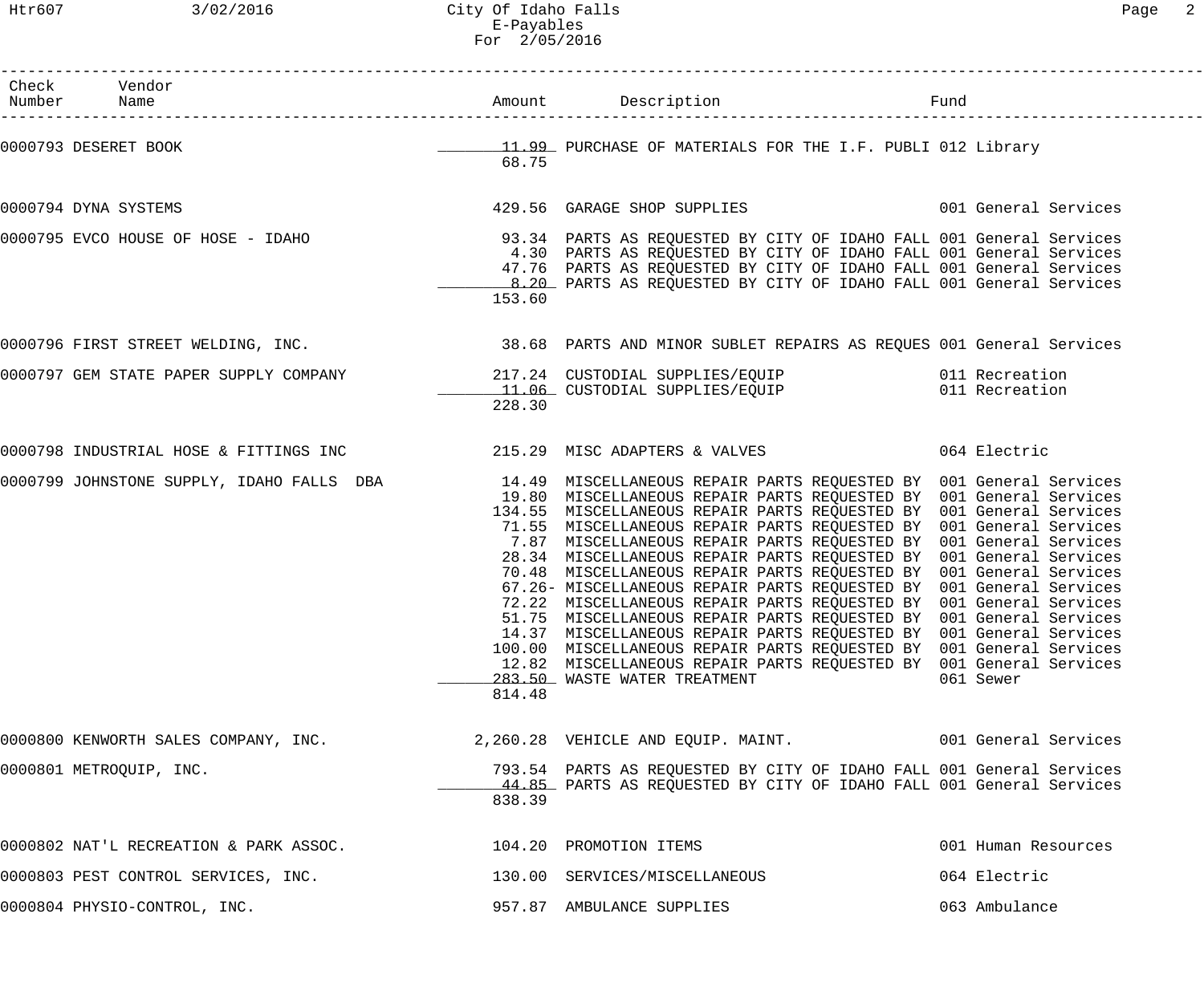| Htr607                  | 3/02/2016                        | City Of Idaho Falls<br>E-Payables<br>For 2/05/2016 |                                                                                                                                                                                                                                                                                                                                                                 |                                | Page 3 |
|-------------------------|----------------------------------|----------------------------------------------------|-----------------------------------------------------------------------------------------------------------------------------------------------------------------------------------------------------------------------------------------------------------------------------------------------------------------------------------------------------------------|--------------------------------|--------|
| Check Vendor<br>Number  | Name                             |                                                    | Amount Description                                                                                                                                                                                                                                                                                                                                              | Fund                           |        |
|                         | 000804 PHYSIO-CONTROL, INC.      | 32,235.40 AMBULAN<br>185.00 FREIGHT<br>33, 378. 27 | 32,235.40 AMBULANCE SUPPLIES                                                                                                                                                                                                                                                                                                                                    | 063 Ambulance<br>063 Ambulance |        |
|                         | 000805 PIONEER EQUIPMENT COMPANY |                                                    | 6,090.65 VEHICLE AND EQUIP. MAINT. 001 General Services                                                                                                                                                                                                                                                                                                         |                                |        |
|                         | 000806 SCHOLASTIC BOOK FAIRS     | 4,218.57                                           | 1,000.21 PURCHASE OF MATERIALS FOR THE I.F. PUBLI 012 Library<br>1,002.51 PURCHASE OF MATERIALS FOR THE I.F. PUBLI 012 Library<br>1,007.01 PURCHASE OF MATERIALS FOR THE I.F. PUBLI 012 Library<br>1,012.74 PURCHASE OF MATERIALS FOR THE I.F. PUBLI 012 Library<br>196.10 PURCHASE OF MATERIALS FOR THE I.F. PUBLI 012 Library                                 |                                |        |
| 000807 SHRED-IT USA LLC |                                  | 60.03<br>86.96<br>84.93<br>340.47                  | 108.55 SHREDDING SERVICES FOR THE CITY OF IDAHO 001 Non Departmental<br>SHREDDING SERVICES FOR THE IDAHO FALLS P 001 Police<br>SHREDDING DOCUMENTS FOR THE LIBRARY 012 Library<br>SHREDDING DOCUMENTS FOR THE LIBRARY                                                                                                                                           | 012 Library                    |        |
|                         | 000808 STAN'S PAINT CLINIC, INC. |                                                    | 7.82 MISCELLANEOUS PAINT SUPPLIES FOR BLDG MA 001 General Services<br>30.60 MISCELLANEOUS PAINT SUPPLIES FOR BLDG MA 001 General Services<br>26.21 MISCELLANEOUS PAINT SUPPLIES FOR BLDG MA 001 General Services<br>32.35 MISCELLANEOUS PAINT SUPPLIES FOR BLDG MA 001 General Services<br>147 23 MISCRILANFOUS DAINT SUDDLIFS FOR BLDC MA 001 Conoral Services |                                |        |

| 0000808 STAN'S PAINT CLINIC, INC. |        | 7.82 MISCELLANEOUS PAINT SUPPLIES FOR BLDG MA 001 General Services   |  |  |  |  |
|-----------------------------------|--------|----------------------------------------------------------------------|--|--|--|--|
|                                   |        | 30.60 MISCELLANEOUS PAINT SUPPLIES FOR BLDG MA 001 General Services  |  |  |  |  |
|                                   |        | 26.21 MISCELLANEOUS PAINT SUPPLIES FOR BLDG MA 001 General Services  |  |  |  |  |
|                                   |        | 32.35 MISCELLANEOUS PAINT SUPPLIES FOR BLDG MA 001 General Services  |  |  |  |  |
|                                   |        | 147.23 MISCELLANEOUS PAINT SUPPLIES FOR BLDG MA 001 General Services |  |  |  |  |
|                                   |        | 9.60 MISCELLANEOUS PAINT SUPPLIES FOR BLDG MA 001 General Services   |  |  |  |  |
|                                   | 253.81 |                                                                      |  |  |  |  |
|                                   |        |                                                                      |  |  |  |  |
|                                   |        |                                                                      |  |  |  |  |

| 0000809 STRATA INCORPORATED   | 166.50 PROFESSIONAL/PERSONAL SRV | 061 Water            |
|-------------------------------|----------------------------------|----------------------|
| 0000810 SUNRISE ENVIRONMENTAL | 167.28 CUSTODIAL SUPPLIES/EQUIP  | 001 General Services |
| 0000811 WALL 2 WALL           | 120.27 COVE BASE BLACK, ADHESIVE | 001 Parks            |

- 0000812 WESTERN STATES RENTAL STORE 254.25 PARTS AS REQUESTED BY CITY OF IDAHO FALL 001 General Services 3.74 PARTS AS REQUESTED BY CITY OF IDAHO FALL 001 General Services 2,333.69 VEHICLE AND EQUIP. MAINT. 001 General Services 2,591.68
- 0000813 ZIP PRINT 9.00 PHOTOCOPIES AND POSTERS AS NEEDED BY AQU 011 Recreation 27.00 PHOTOCOPIES AND POSTERS AS NEEDED BY AQU 011 Recreation 36.00
- 0000814 2M COMPANY, INC. 290.00 REPAIRS AND SUPPLIES AS REQUESTED BY PAR 001 Parks \_\_\_\_\_\_\_\_\_\_\_\_\_ 132.65 5 SHOVELS 001 Parks 422.65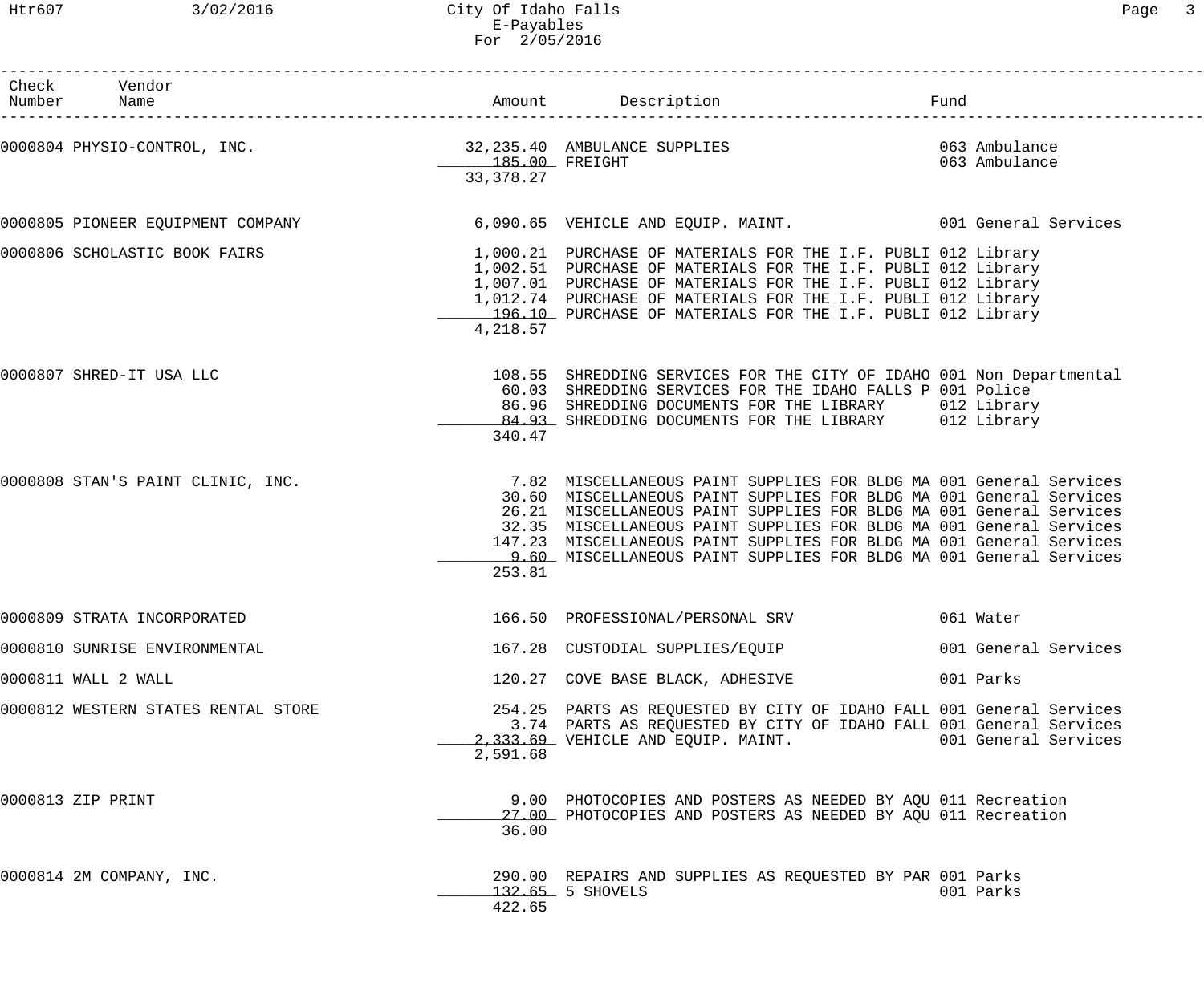| Htr607          | 3/02/2016      | City Of Idaho Falls<br>E-Payables<br>For 2/12/2016 |             |      | Page | $\overline{4}$ |
|-----------------|----------------|----------------------------------------------------|-------------|------|------|----------------|
| Check<br>Number | Vendor<br>Name | Amount                                             | Description | Fund |      |                |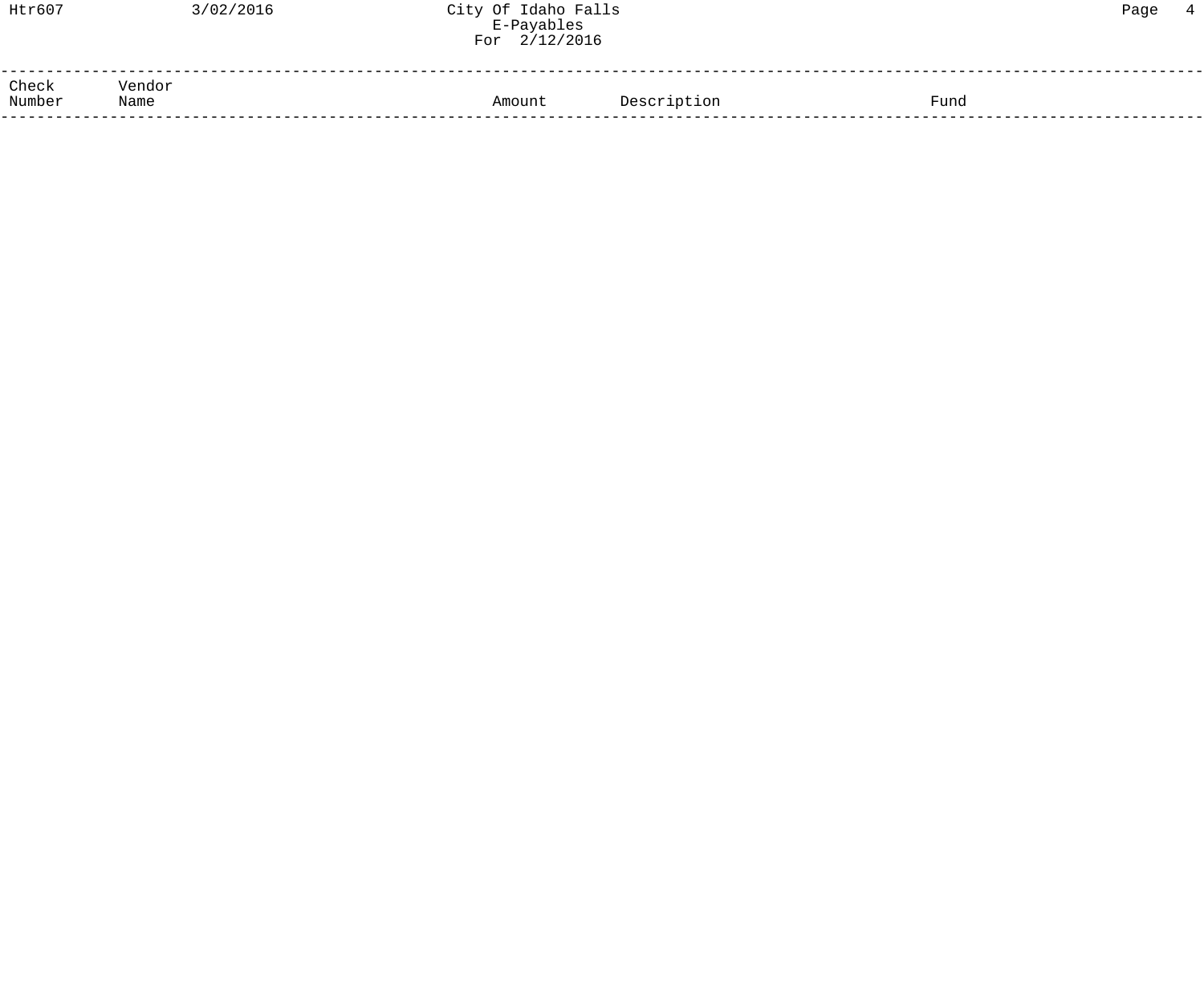## Htr607 3/02/2016 City Of Idaho Falls Page 5 E-Payables For 2/12/2016

| Check Vendor<br>Number Name                                                                   |                         |                                                                                                                                                                                                                                                                                                                                                                                                                                                                                                                                                                                                                                 |                                                                      |
|-----------------------------------------------------------------------------------------------|-------------------------|---------------------------------------------------------------------------------------------------------------------------------------------------------------------------------------------------------------------------------------------------------------------------------------------------------------------------------------------------------------------------------------------------------------------------------------------------------------------------------------------------------------------------------------------------------------------------------------------------------------------------------|----------------------------------------------------------------------|
| 0000815 A-1 RENTAL, INC. 29.24 TOOLS, HAND POWER/NONPOWER 064 Electric                        | 399.24                  | 65.00 RENTAL<br>65.00 RENTAL<br>245.00 RENTAL<br>10.00 ELEC/IF POWER                                                                                                                                                                                                                                                                                                                                                                                                                                                                                                                                                            | 064 Electric<br>064 Electric<br>064 Electric                         |
| 0000816 AAA SEWER SERVICE                                                                     |                         | 155.00 SEWER DEPARTMENT                                                                                                                                                                                                                                                                                                                                                                                                                                                                                                                                                                                                         | 061 Sewer                                                            |
| 0000817 ADOBE SYSTEMS, INC. $1,259.64$ COMPUTERS, DP/WORD PROC.                               |                         |                                                                                                                                                                                                                                                                                                                                                                                                                                                                                                                                                                                                                                 | 001 Parks                                                            |
| 0000818 ADVANCED INDUSTRIAL SUPPLY 199.89 CLOTHING & APPAREL                                  | 2,169.54                | 199.89 CLOIHING & APPAREL<br>404.89 CLOTHING & APPAREL<br>190.27 CLOTHING & APPAREL<br>102.21 CLOTHING & APPAREL<br>1,195.14 CLOTHING & APPAREL<br>77.14 COLLAR INSIGNIA, DOUBLE &                                                                                                                                                                                                                                                                                                                                                                                                                                              | 001 Fire<br>001 Fire<br>001 Fire<br>001 Fire<br>001 Fire<br>001 Fire |
| 0000819 ALTEC INDUSTRIES, INC.                                                                | 41.78 FREIGHT<br>564.02 | 522.24 EQ REPAIR AND MAINT 6001 General Services                                                                                                                                                                                                                                                                                                                                                                                                                                                                                                                                                                                | 001 General Services                                                 |
|                                                                                               |                         |                                                                                                                                                                                                                                                                                                                                                                                                                                                                                                                                                                                                                                 | 001 General Services                                                 |
| 0000821 BMC WEST BUILDING MATERIALS                                                           | 323.40 SIGNS<br>667.48  | GAS.40 SIGNS<br>162.48 PUBLIC WORKS DIV. MISC.<br>181.60 DOOR, STEEL EXT                                                                                                                                                                                                                                                                                                                                                                                                                                                                                                                                                        | 001<br>001 Public Works Engineering<br>001 Parks                     |
| 0000822 BONNEVILLE INDUSTRIAL SUPPLY 16.99 MISCELLANEOUS PURCHASES AS REQUIRED BY S 061 Sewer |                         |                                                                                                                                                                                                                                                                                                                                                                                                                                                                                                                                                                                                                                 |                                                                      |
| 0000823 CAL RANCH STORES                                                                      | 1,498.45                | 249.98 FEED/BEDDING (ANIMALS)<br>99.99 FOAL LAC MILK REPLACER<br>119.97 PURCHASE OF CLOTHING FOR THE WATER DIVIS 061 Water<br>59.95 PURCHASE OF CLOTHING FOR THE WATER DIVIS 061 Water<br>182.94 PURCHASE OF CLOTHING FOR THE WATER DIVIS 061 Water<br>200.96 PURCHASE OF CLOTHING FOR THE WATER DIVIS 061 Water<br>124.94 PURCHASE OF CLOTHING FOR THE WATER DIVIS 061 Water<br>144.94 PURCHASE OF CLOTHING FOR THE WATER DIVIS 061 Water<br>59.95 PURCHASE OF CLOTHING FOR THE WATER DIVIS 061 Water<br>29.98 PURCHASE OF CLOTHING FOR THE WATER DIVIS 061 Water<br>224.85 PURCHASE OF CLOTHING FOR THE WATER DIVIS 061 Water | 001 Parks<br>001 Parks                                               |
| 0000824 CERTIFIED LABORATORIES                                                                |                         | 141.10 CUSTODIAL SUPPLIES/EQUIP                                                                                                                                                                                                                                                                                                                                                                                                                                                                                                                                                                                                 | 060 Airport                                                          |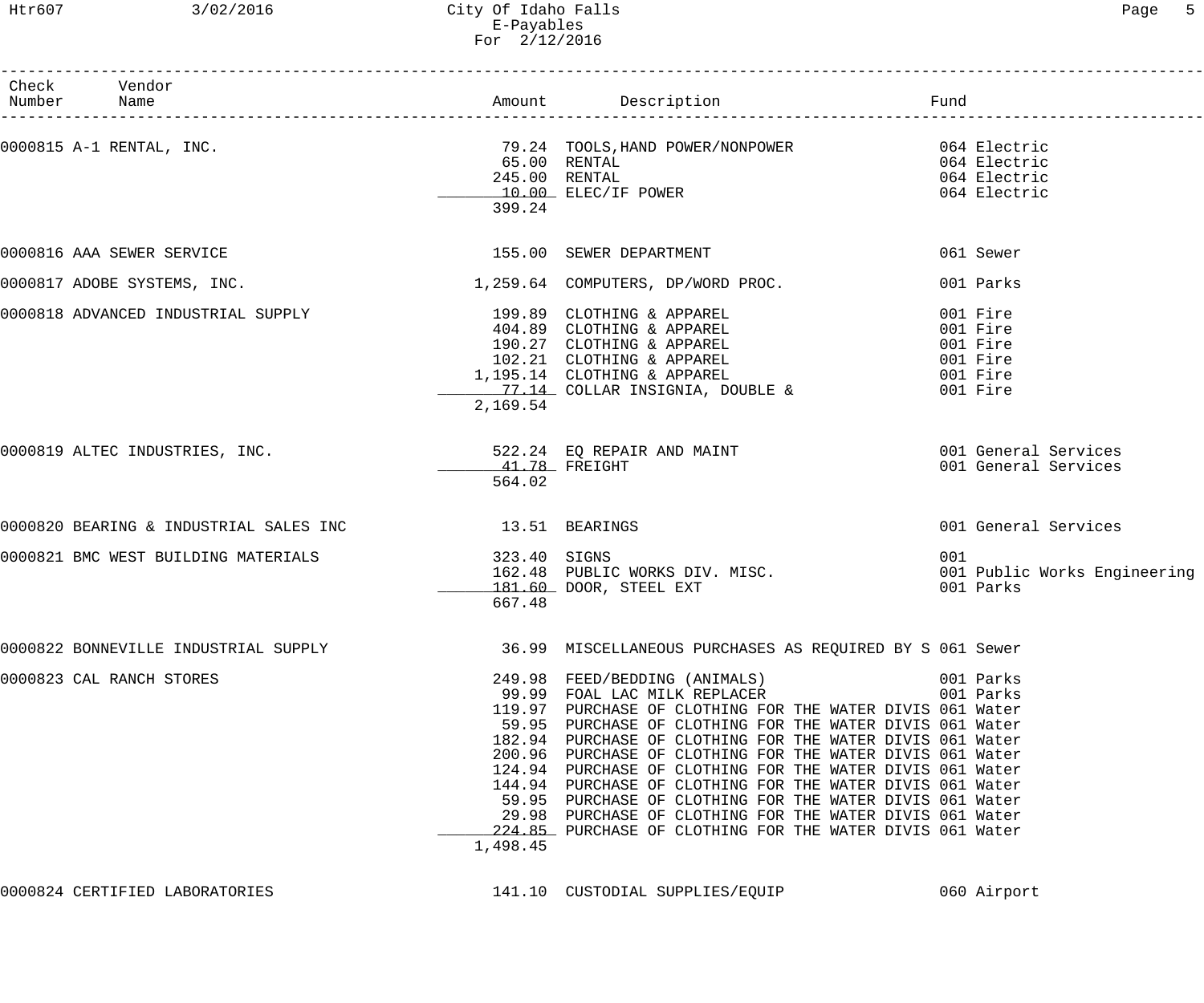### Htr607 3/02/2016 City Of Idaho Falls Page 6 E-Payables For 2/12/2016

| Check Vendor<br>Number Name                                                                                                                                                                               |                                                          |                                                                                                                                                                                                                                                                                                                                                                                                                                                                                                                                                                                                                                                                                                                                                                                                                                                                                                                                                                                                                                                                                                                                                                                                                                                                                                                                                                                                                        | Fund |                                                                                              |
|-----------------------------------------------------------------------------------------------------------------------------------------------------------------------------------------------------------|----------------------------------------------------------|------------------------------------------------------------------------------------------------------------------------------------------------------------------------------------------------------------------------------------------------------------------------------------------------------------------------------------------------------------------------------------------------------------------------------------------------------------------------------------------------------------------------------------------------------------------------------------------------------------------------------------------------------------------------------------------------------------------------------------------------------------------------------------------------------------------------------------------------------------------------------------------------------------------------------------------------------------------------------------------------------------------------------------------------------------------------------------------------------------------------------------------------------------------------------------------------------------------------------------------------------------------------------------------------------------------------------------------------------------------------------------------------------------------------|------|----------------------------------------------------------------------------------------------|
| 0000825 DYNA SYSTEMS                                                                                                                                                                                      | 1,535.27                                                 | 274.86 HARDWARE MISCELLANEOUS 6001 General Services<br>274.86 HARDWARE MISCELLANEOUS<br>87.70 TOOLS, HAND POWER/NONPOWER<br>117.62 HARDWARE MISCELLANEOUS<br>261.19 HARDWARE MISCELLANEOUS<br>271.30 HARDWARE MISCELLANEOUS<br>188.72 HARDWARE MISCELLANEOUS<br>325.15 HARDWARE MISCELLANEOUS<br>32                                                                                                                                                                                                                                                                                                                                                                                                                                                                                                                                                                                                                                                                                                                                                                                                                                                                                                                                                                                                                                                                                                                    |      |                                                                                              |
| 0000826 EASTERN IDAHO TECH COLLEGE                                                                                                                                                                        |                                                          | 215.00 TRAINING-PERSONNEL                                                                                                                                                                                                                                                                                                                                                                                                                                                                                                                                                                                                                                                                                                                                                                                                                                                                                                                                                                                                                                                                                                                                                                                                                                                                                                                                                                                              |      | 011 Recreation                                                                               |
|                                                                                                                                                                                                           |                                                          |                                                                                                                                                                                                                                                                                                                                                                                                                                                                                                                                                                                                                                                                                                                                                                                                                                                                                                                                                                                                                                                                                                                                                                                                                                                                                                                                                                                                                        |      | 064 Electric                                                                                 |
| 0000828 EVCO HOUSE OF HOSE - IDAHO                           22.30  PARTS AS REQUESTED BY CITY OF IDAHO FALL 001 General Services<br>37.39  PARTS AS REQUESTED BY CITY OF IDAHO FALL 001 General Services | 234.74                                                   | 127.52 PARTS AS REQUESTED BY CITY OF IDAHO FALL 001 General Services<br>3.73 PARTS AS REQUESTED BY CITY OF IDAHO FALL 001 General Services<br>30.40 PARTS AS REQUESTED BY CITY OF IDAHO FALL 001 General Services<br>13.40 PARTS AS REQUESTED BY CITY OF IDAHO FALL 001 General Services                                                                                                                                                                                                                                                                                                                                                                                                                                                                                                                                                                                                                                                                                                                                                                                                                                                                                                                                                                                                                                                                                                                               |      |                                                                                              |
| 0000829 FALLS PLUMBING SUPPLY, INC.                                                                                                                                                                       | 105.53<br>32.08<br>281.49<br>115.49<br>37.48<br>1,672.82 | 86.93 MISCELLANEOUS PLUMBING SUPPLIES FOR BLDG 001 General Services<br>16.17 MISCELLANEOUS PLUMBING SUPPLIES FOR BLDG 001 General Services<br>108.67 MISCELLANEOUS PLUMBING SUPPLIES FOR BLDG 001 General Services<br>49.72 MISCELLANEOUS PLUMBING SUPPLIES FOR BLDG 001 General Services<br>57.30 MISCELLANEOUS PLUMBING SUPPLIES FOR BLDG 001 General Services<br>39.87 MISCELLANEOUS PLUMBING SUPPLIES FOR BLDG 001 General Services<br>88.00 MISCELLANEOUS PLUMBING SUPPLIES FOR BLDG 001 General Services<br>21.97 MISCELLANEOUS PLUMBING SUPPLIES FOR BLDG 001 General Services<br>35.64 MISCELLANEOUS PLUMBING SUPPLIES FOR BLDG 001 General Services<br>MISCELLANEOUS PLUMBING SUPPLIES FOR BLDG 001 General Services<br>169.61 MISCELLANEOUS PLUMBING SUPPLIES FOR BLDG 001 General Services<br>18.57 MISCELLANEOUS PLUMBING SUPPLIES FOR BLDG 001 General Services<br>22.32 MISCELLANEOUS PLUMBING SUPPLIES FOR BLDG 001 General Services<br>16.87- MISCELLANEOUS PLUMBING SUPPLIES FOR BLDG 001 General Services<br>MISCELLANEOUS PLUMBING SUPPLIES FOR BLDG 001 General Services<br>284.07 MISCELLANEOUS PLUMBING SUPPLIES FOR BLDG 001 General Services<br>6.33 MISCELLANEOUS PLUMBING SUPPLIES FOR BLDG 001 General Services<br>9.94 HARDWARE MISCELLANEOUS<br>HARDWARE MISCELLANEOUS<br>HARDWARE MISCELLANEOUS<br>HARDWARE MISCELLANEOUS<br>93.91 HARDWARE MISCELLANEOUS<br>8.60 HARDWARE MISCELLANEOUS |      | 064 Electric<br>064 Electric<br>064 Electric<br>064 Electric<br>064 Electric<br>064 Electric |

0000830 FIRST STREET WELDING, INC. 372.40 PARTS AND MINOR SUBLET REPAIRS AS REQUES 001 General Services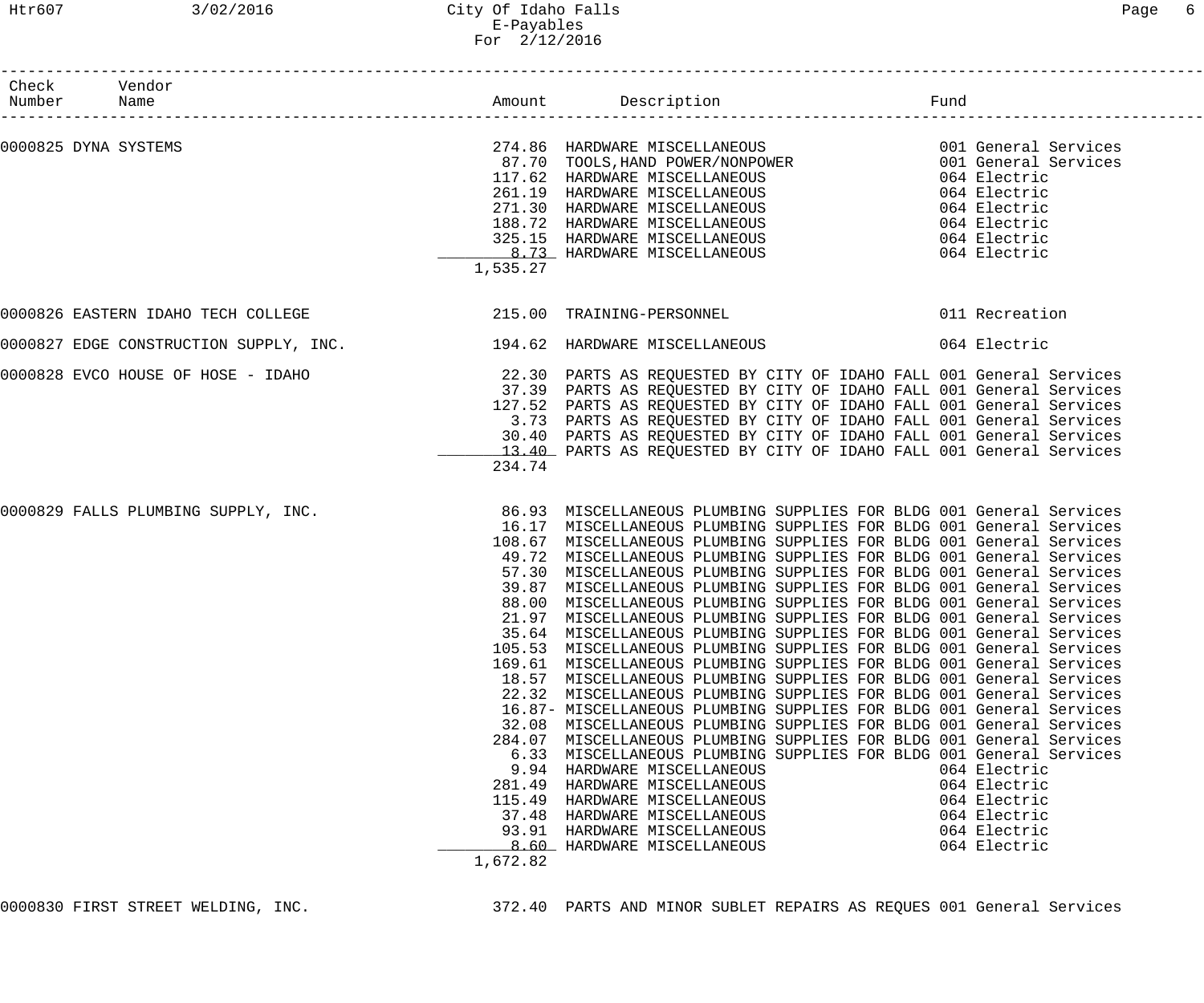| Check Vendor<br>Number Name                                                |                            |                                                                                                                                                                                                                                                                                                                                                                                                  |                                                                                                                                                                      |
|----------------------------------------------------------------------------|----------------------------|--------------------------------------------------------------------------------------------------------------------------------------------------------------------------------------------------------------------------------------------------------------------------------------------------------------------------------------------------------------------------------------------------|----------------------------------------------------------------------------------------------------------------------------------------------------------------------|
|                                                                            | 868.10                     | 0000830 FIRST STREET WELDING, INC. <sup>92.62</sup> PARTS AND MINOR SUBLET REPAIRS AS REQUES 001 General Services<br>403.08 PARTS AND MINOR SUBLET REPAIRS AS REQUES 001 General Services                                                                                                                                                                                                        |                                                                                                                                                                      |
|                                                                            |                            | 0000831 GEM STATE PAPER SUPPLY COMPANY 128.84 CUSTODIAL SUPPLIES/EQUIP 011 Recreation                                                                                                                                                                                                                                                                                                            |                                                                                                                                                                      |
| 0000832 HANSON JANITORIAL SUPPLY, INC. 2008 74.59 CUSTODIAL SUPPLIES/EQUIP |                            |                                                                                                                                                                                                                                                                                                                                                                                                  | 060 Airport                                                                                                                                                          |
| 0000833 HENRY SCHEIN, INC.                                                 | 3,464.70                   | 223.37 PURCHASE OF DRUGS AND SUPPLIES FOR CITY 063 Ambulance<br>262.50 PURCHASE OF DRUGS AND SUPPLIES FOR CITY 063 Ambulance<br>1,042.88 PURCHASE OF DRUGS AND SUPPLIES FOR CITY 063 Ambulance<br>381.42 PURCHASE OF DRUGS AND SUPPLIES FOR CITY 063 Ambulance<br>412.05 PURCHASE OF DRUGS AND SUPPLIES FOR CITY 063 Ambulance<br>1,142.48 PURCHASE OF DRUGS AND SUPPLIES FOR CITY 063 Ambulance |                                                                                                                                                                      |
|                                                                            | 686.58                     | 0000834 IDAHO BUSINESS SYSTEMS, INC.<br>146.46 MAINTENANCE CONTRACT-EQ<br>107.00 MAINTENANCE CONTRACT-EQ<br>171.96 MAINTENANCE CONTRACT-EQ<br>171.96 MAINTENANCE CONTRACT-EQ<br>171.96 MAINTENANCE CONTRACT-EQ<br>13.93 MAINTENANCE CONTRA<br>81.00 MAINTENANCE CONTRACT-EO                                                                                                                      | 001 Police<br>001 Non Departmental<br>001 Fire<br>001 Parks<br>061 Sewer<br>061 Water                                                                                |
|                                                                            |                            | 0000835 INDUSTRIAL HOSE & FITTINGS INC 63.10 PARTS AS REQUESTED BY CITY OF IDAHO FALL 001 General Services                                                                                                                                                                                                                                                                                       |                                                                                                                                                                      |
|                                                                            |                            | 0000836 INT'L CODE COUNCIL, INC. 600 THE MEMBERSHIP JOE NICHOLS ME                                                                                                                                                                                                                                                                                                                               | 001 Fire                                                                                                                                                             |
| 0000837 IRWIN SEATING COMPANY                                              | 1,328.20                   | 68.20 FREIGHT<br>1,260.00 PARKS & RECREATION MISC.                                                                                                                                                                                                                                                                                                                                               | 001 Parks<br>001 Parks                                                                                                                                               |
| 0000838 KENWORTH SALES COMPANY, INC.                                       | 90.00 FREIGHT<br>20,612.08 | 104.04 PARTS AS REQUESTED BY CITY OF IDAHO FALL 001 General Services<br>458.19 PARTS AS REQUESTED BY CITY OF IDAHO FALL 001 General Services<br>430.64- EQ REPAIR AND MAINT<br>30,498.18 EO REPAIR AND MAINT<br>1,713.72 EQ REPAIR AND MAINT<br>90.00 FREIGHT<br>13,444.93- EQ REPAIR AND MAINT<br>1,533.52 EQ REPAIR AND MAINT                                                                  | 001 General Services<br>001 General Services<br>001 General Services<br>001 General Services<br>001 General Services<br>001 General Services<br>001 General Services |
| 0000839 L.N. CURTIS & SONS                                                 |                            | 111.60 FIRE PROTECT EQ/SUP/MAINT<br>112.50 FIRE PROTECT EQ/SUP/MAINT<br>9,708.90 FIRE PROTECT EQ/SUP/MAINT                                                                                                                                                                                                                                                                                       | 001 Fire<br>001 Fire<br>001 Fire                                                                                                                                     |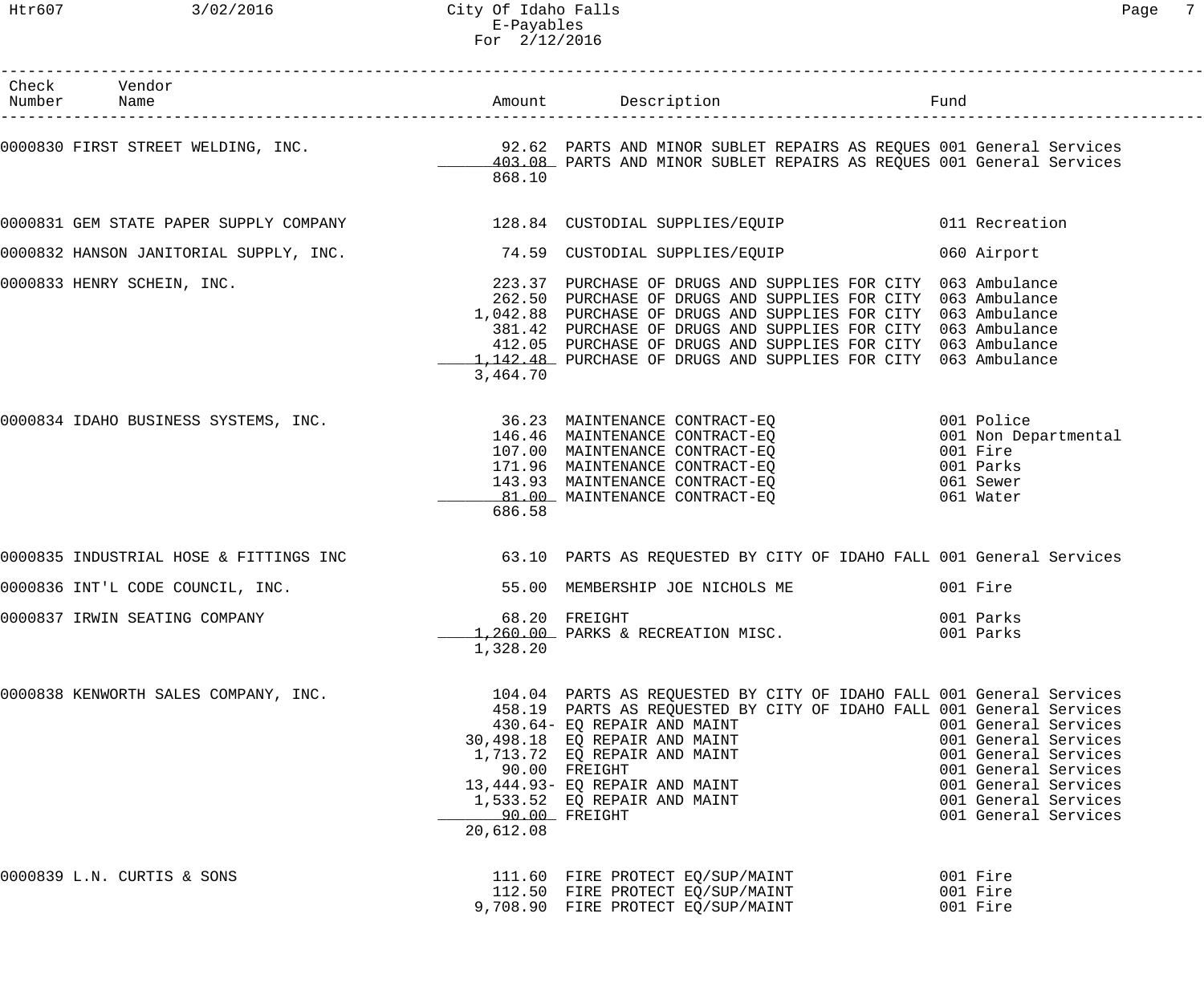## Htr607 3/02/2016 City Of Idaho Falls Page 8 E-Payables For 2/12/2016

| Check Vendor<br>Number Name           |                         |                                                                                                                                                                                                                                |                                                                                         |
|---------------------------------------|-------------------------|--------------------------------------------------------------------------------------------------------------------------------------------------------------------------------------------------------------------------------|-----------------------------------------------------------------------------------------|
|                                       | 9,933.00                |                                                                                                                                                                                                                                |                                                                                         |
| 0000840 METROQUIP, INC.               | 42.98                   | 30.10 PARTS AS REQUESTED BY CITY OF IDAHO FALL 001 General Services<br>12.88 PARTS AS REQUESTED BY CITY OF IDAHO FALL 001 General Services                                                                                     |                                                                                         |
| 0000841 MWI VETERINARY SUPPLY COMPANY | 687.53                  | 6.80- VETERINARY SUPPLIES FOR TAUTPHAUS PARK Z 001 Parks<br>209.98 VETERINARY SUPPLIES FOR TAUTPHAUS PARK Z 001 Parks<br>5.90 VETERINARY SUPPLIES FOR TAUTPHAUS PARK Z 001 Parks<br>478.45 BUILDING SUP/REPR/MAINT. 001 Police |                                                                                         |
| 0000842 O'REILLY AUTO PARTS           | 82.40                   | 77.40 PARTS AS REQUESTED BY CITY OF IDAHO FALL 001 General Services<br>5.00 PARTS AS REQUESTED BY CITY OF IDAHO FALL 001 General Services                                                                                      |                                                                                         |
|                                       |                         |                                                                                                                                                                                                                                |                                                                                         |
| 0000844 R.C. WORST & COMPANY, INC     | 1,569.31                | 512.40 PUMPS & ACCESSORIES 6001 General Services<br>1,056.91 PUMPS & ACCESSORIES                                                                                                                                               | 001 General Services                                                                    |
| 0000845 REPROCESSED PLASTICS, INC.    | 35.00 FREIGHT<br>141.76 | 106.76 PARKS & RECREATION MISC.                                                                                                                                                                                                | 001 Parks<br>001 Parks                                                                  |
| 0000846 RESPOND FIRST AID SYSTEMS     | 902.22                  | 250.14 REFILL FIRST AID SUPPLIES<br>215.91 SAFETY EQUIPMENT<br>80.85 SAFETY EQUIPMENT<br>50.13 SAFETY EQUIPMENT<br>174.90 SAFETY EQUIPMENT<br>130.29 SAFETY EQUIPMENT                                                          | 001 Police<br>061 Sewer<br>064 Electric<br>064 Electric<br>064 Electric<br>064 Electric |
| 0000847 SPRAGUE PEST SOLUTIONS        |                         | 165.00 PEST CONTROL SERVICES AS REQUESTED BY TH 001 Parks                                                                                                                                                                      |                                                                                         |
| 0000848 STAPLES ADVANTAGE             | 509.65                  | 411.57 OFFICE SUPPLIES, GENERAL<br>27.72 OFFICE SUPPLIES, GENERAL 601 Police<br>44.38 OFFICE SUPPLIES, GENERAL<br>25.98 OFFICE SUPPLIES, GENERAL                                                                               | 001 Police<br>001 Police<br>001 Police                                                  |
| 0000849 TARGET-SOLUTIONS LEARNING     |                         | 15,779.00 COMPUTERS, DP/WORD PROC.                                                                                                                                                                                             | 001 Fire                                                                                |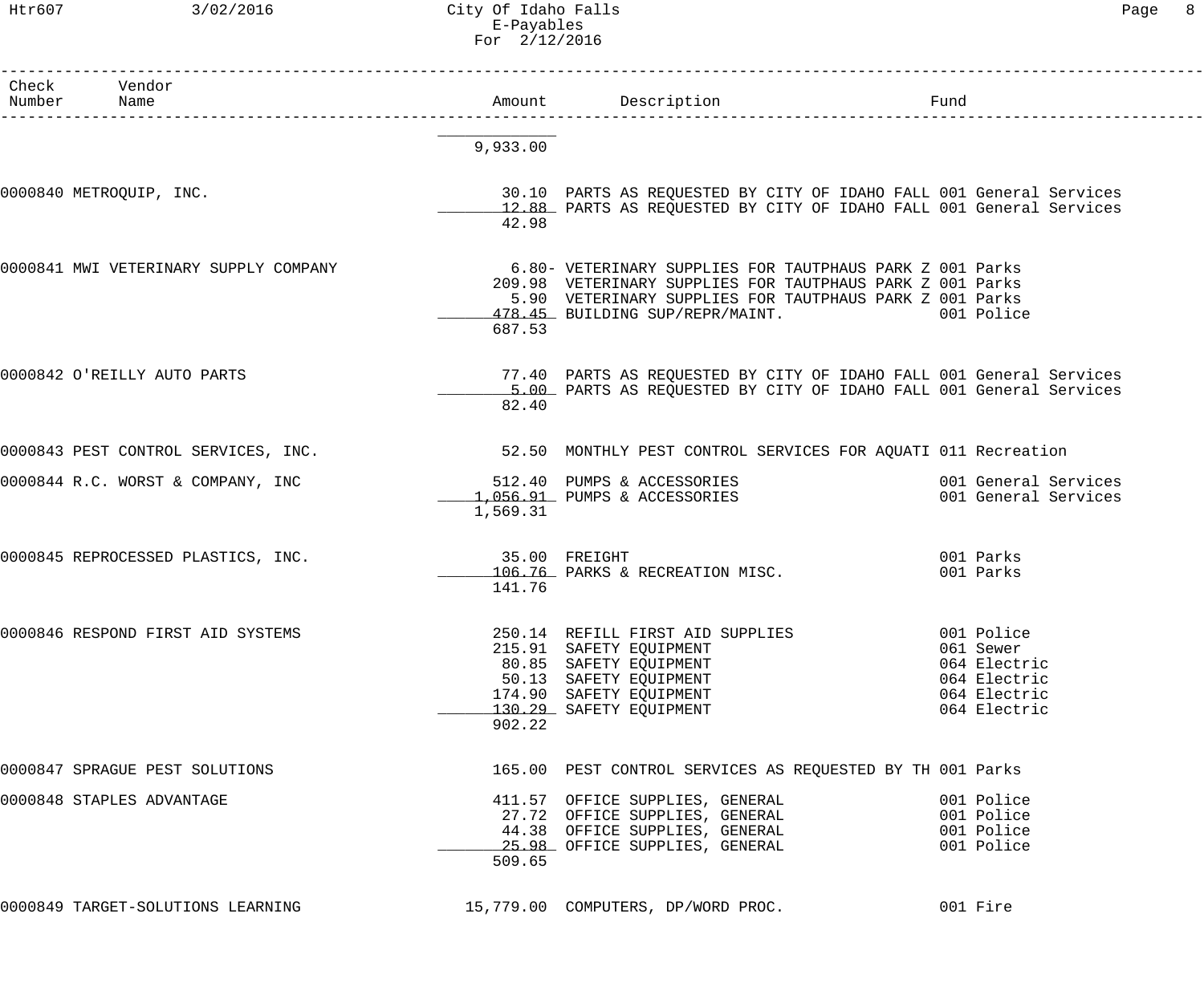Htr607 3/02/2016 City Of Idaho Falls Page 9 E-Payables For 2/12/2016

| Check<br>Number | Vendor<br>Name               | Amount | Description                                               | Fund                                                               |  |
|-----------------|------------------------------|--------|-----------------------------------------------------------|--------------------------------------------------------------------|--|
|                 |                              |        |                                                           |                                                                    |  |
|                 | 0000850 WACKERLI AUTO CENTER |        |                                                           | 8.13 PARTS AS REQUESTED BY CITY OF IDAHO FALL 001 General Services |  |
|                 | 0000851 WILBUR-ELLIS COMPANY | 150.00 | 90.00 TRAINING-PERSONNEL<br>60.00 TRAINING-PERSONNEL      | 001 Parks<br>001 Parks                                             |  |
|                 | 0000852 2M COMPANY, INC.     |        | 360.00 REPAIRS AND SUPPLIES AS REQUESTED BY PAR 001 Parks |                                                                    |  |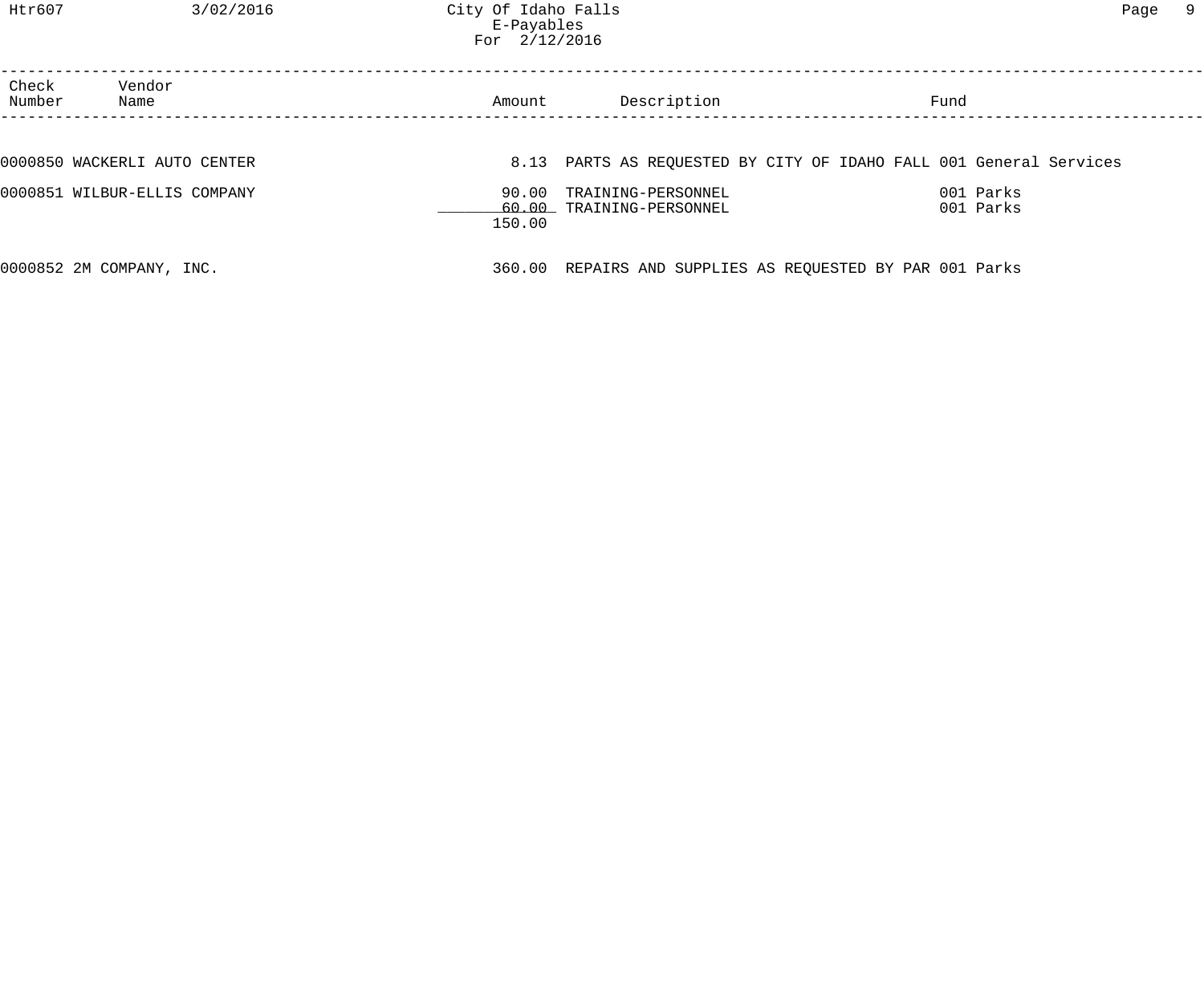| Check Vendor<br>Number Name            |        |                                                                                                                                                                                                                                                                                                                                                                                                                                      | Fund                                          |
|----------------------------------------|--------|--------------------------------------------------------------------------------------------------------------------------------------------------------------------------------------------------------------------------------------------------------------------------------------------------------------------------------------------------------------------------------------------------------------------------------------|-----------------------------------------------|
| 0000853 A-1 RENTAL, INC.               |        | 65.00 PORT-A-POTTY SERVICE FOR SAND CREEK GOLF 018 Golf Courses                                                                                                                                                                                                                                                                                                                                                                      |                                               |
| 0000854 BATTERIES PLUS                 |        | 130.45 ELECTRONIC EQUIPMENT<br>12.95 ELECTRONIC EQUIPMENT 12.95 ELECTRONIC EQUIPMENT                                                                                                                                                                                                                                                                                                                                                 |                                               |
|                                        | 143.40 |                                                                                                                                                                                                                                                                                                                                                                                                                                      |                                               |
|                                        |        | 0000855 BEARING & INDUSTRIAL SALES INC 30 100 26.94 PARTS AS REQUESTED BY CITY OF IDAHO FALL 001 General Services                                                                                                                                                                                                                                                                                                                    |                                               |
| 0000856 CAL RANCH STORES               | 49.43  | 3.98 MISCELLANEOUS SUPPLIES AS REQUESTED BY P 001 Parks<br>45.45 FUEL INJECTION SUPPLIES/G 62 Sanitation                                                                                                                                                                                                                                                                                                                             |                                               |
| 0000857 CULLIGAN WATER CONDITIONING    | 531.00 | 53.00 WATER SOFTENER RENTAL FOR CEMETERY DEPAR 001 Cemeteries<br>94.00 WATER SOFTENER RENTAL AT THE RECREATION 011 Recreation<br>20.00 WATER SOFTENER RENTAL FOR SAND CREEK GOL 018 Golf Courses<br>364.00 RENTAL OF REVERSE OSMOSIS AND SOFTENER S 061 Sewer                                                                                                                                                                        |                                               |
| 0000858 DEMCO, INC.                    |        | 354.77 MISCELLANEOUS PRODUCTS 012 Library                                                                                                                                                                                                                                                                                                                                                                                            |                                               |
| 0000859 EVCO HOUSE OF HOSE - IDAHO     | 274.27 | 88.28 PARTS AS REQUESTED BY CITY OF IDAHO FALL 001 General Services<br>8.50 PARTS AS REQUESTED BY CITY OF IDAHO FALL 001 General Services<br>2.67 PARTS AS REQUESTED BY CITY OF IDAHO FALL 001 General Services<br>33.62 PARTS AS REQUESTED BY CITY OF IDAHO FALL 001 General Services<br>59.14 PARTS AS REQUESTED BY CITY OF IDAHO FALL 001 General Services<br>82.06 PARTS AS REQUESTED BY CITY OF IDAHO FALL 001 General Services |                                               |
| 0000860 FIRST STREET WELDING, INC.     | 147.72 | 41.71 PARTS AND MINOR SUBLET REPAIRS AS REQUES 001 General Services<br>106.01 PLOW SHOES/SKIDS SNOW PLO                                                                                                                                                                                                                                                                                                                              | 010 Streets                                   |
| 0000861 IDAHO BUSINESS SYSTEMS, INC.   |        | 557.00 OFFICE MACHINES & ACCESS. 001 Finance                                                                                                                                                                                                                                                                                                                                                                                         |                                               |
| 0000862 IDAHO TRANSPORTATION DEPT-BOIS | 10.20  | 5.10 LICENSE PLATE RENEWALS, TRANSFERS AND NE 001 General Services<br>5.10 LICENSE PLATE RENEWALS, TRANSFERS AND NE 001 General Services                                                                                                                                                                                                                                                                                             |                                               |
| 0000863 INKED WEAR LLC                 |        | 1,628.00 T-SHIRTS FOR SWIM TEAMS FOR THE AQUATIC 011 Recreation                                                                                                                                                                                                                                                                                                                                                                      |                                               |
| 0000864 INT'L PUBLIC MANAGEMENT        |        | 300.00 PROMOTION ITEMS                                                                                                                                                                                                                                                                                                                                                                                                               | 001 Human Resources                           |
| 0000865 JIM'S TROPHY ROOM              |        | 75.50 PARKS & RECREATION MISC.<br>75.50 PARKS & RECREATION MISC.<br>33.00 PARKS & RECREATION MISC.                                                                                                                                                                                                                                                                                                                                   | 001 Parks<br>011 Recreation<br>011 Recreation |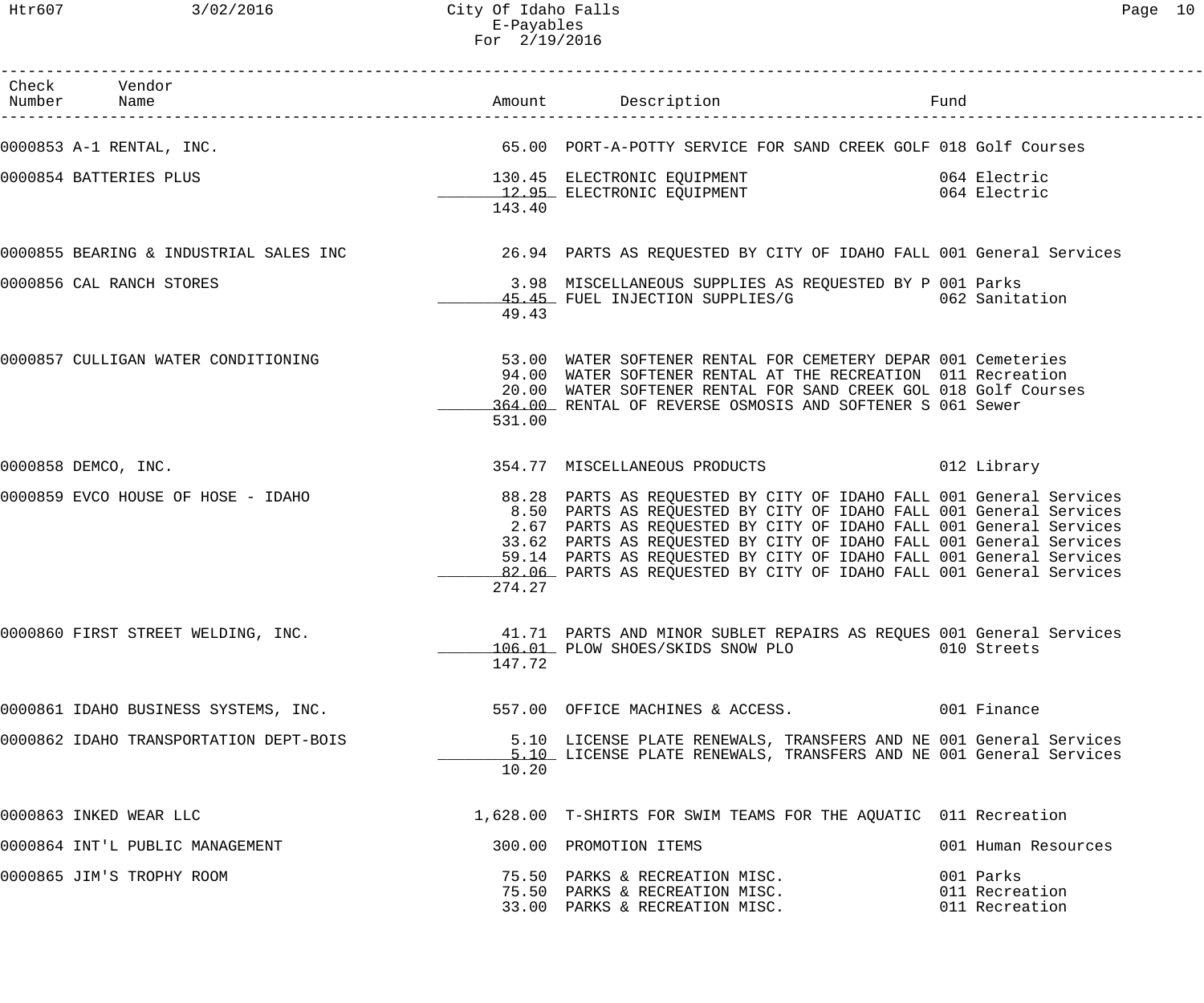## Htr607 3/02/2016 City Of Idaho Falls Page 11 E-Payables For 2/19/2016

| .,<br>ч |  |  |
|---------|--|--|
|---------|--|--|

| Check Vendor<br>Number Name                                                                                                                                      |        |                                                                                                                                                                                                                                                                                                                                                                                                                                                                                                               | Fund |                          |
|------------------------------------------------------------------------------------------------------------------------------------------------------------------|--------|---------------------------------------------------------------------------------------------------------------------------------------------------------------------------------------------------------------------------------------------------------------------------------------------------------------------------------------------------------------------------------------------------------------------------------------------------------------------------------------------------------------|------|--------------------------|
| 0000865 JIM'S TROPHY ROOM <b>1999 120 CON CONCRUST AND RES</b> SECREATION MISC.<br>33.00 PARKS & RECREATION MISC. 2011 Recreation 13.00 PARKS & RECREATION MISC. | 250.00 |                                                                                                                                                                                                                                                                                                                                                                                                                                                                                                               |      |                          |
| 0000866 JOHNSTONE SUPPLY, IDAHO FALLS DBA 19 78.75 MISCELLANEOUS REPAIR PARTS REQUESTED BY 001 General Services                                                  | 512.83 | 31.78 MISCELLANEOUS REPAIR PARTS REQUESTED BY 001 General Services<br>296.55 MISCELLANEOUS REPAIR PARTS REQUESTED BY 001 General Services<br>105.75 MISCELLANEOUS REPAIR PARTS REQUESTED BY 001 General Services<br>296.55 MISCELLANEOUS REPAIR PARTS REQUESTED BY 001 General Services<br>296.55 MISCELLANEOUS REPAIR PARTS REQUESTED BY 001 General Services                                                                                                                                                |      |                          |
| 0000867 METROQUIP, INC.                                                                                                                                          | 271.61 | 28.41 PARTS AS REQUESTED BY CITY OF IDAHO FALL 001 General Services<br>22.25 PARTS AS REQUESTED BY CITY OF IDAHO FALL 001 General Services<br>204.45 PARTS AS REQUESTED BY CITY OF IDAHO FALL 001 General Services<br>16.50 PARTS AS REQUESTED BY CITY OF IDAHO FALL 001 General Services                                                                                                                                                                                                                     |      |                          |
| 0000868 OFFICE DEPOT                                                                                                                                             |        | 105.99 FURNITURE                                                                                                                                                                                                                                                                                                                                                                                                                                                                                              |      | 001 Parks                |
| 0000869 PARAMOUNT SUPPLY COMPANY, INC. 40 160.40 PVC PIPE & NEOPRENE GASKE                                                                                       |        |                                                                                                                                                                                                                                                                                                                                                                                                                                                                                                               |      | 061 Sewer                |
| 0000870 PEST CONTROL SERVICES, INC. 20 20 2000 PEST CONTROL SERVICE AS REQUESTED BY BLD 001 General Services                                                     | 143.00 | 48.00 INTERIOR RODENT CONTROL AT TAUTPHAUS PAR 011 Recreation                                                                                                                                                                                                                                                                                                                                                                                                                                                 |      |                          |
| 0000871 ROCKY MOUNTAIN BOILER, INC.                                                                                                                              | 675.00 | 495.00 AIR CONDITIONING/HEATING 6001 General Services<br>180.00 AIR CONDITIONING/HEATING                                                                                                                                                                                                                                                                                                                                                                                                                      |      | 001 General Services     |
| 0000872 STAN'S PAINT CLINIC, INC.                                                                                                                                | 235.53 | 72.57 MISCELLANEOUS PAINT SUPPLIES FOR BLDG MA 001 General Services<br>21.72 MISCELLANEOUS PAINT SUPPLIES FOR BLDG MA 001 General Services<br>32.79 MISCELLANEOUS PAINT SUPPLIES FOR BLDG MA 001 General Services<br>10.53 MISCELLANEOUS PAINT SUPPLIES FOR BLDG MA 001 General Services<br>19.05 MISCELLANEOUS PAINT SUPPLIES FOR BLDG MA 001 General Services<br>25.23 MISCELLANEOUS PAINT SUPPLIES FOR BLDG MA 001 General Services<br>53.64 MISCELLANEOUS PAINT SUPPLIES FOR BLDG MA 001 General Services |      |                          |
| 0000873 STAPLES ADVANTAGE                                                                                                                                        | 62.67  | 21.49 BUILDING SUP/REPR/MAINT.<br>41.18 BUILDING SUP/REPR/MAINT.                                                                                                                                                                                                                                                                                                                                                                                                                                              |      | 001 Police<br>001 Police |
| 0000874 WACKERLI AUTO CENTER                                                                                                                                     |        | 58.92 PARTS AS REQUESTED BY CITY OF IDAHO FALL 001 General Services                                                                                                                                                                                                                                                                                                                                                                                                                                           |      |                          |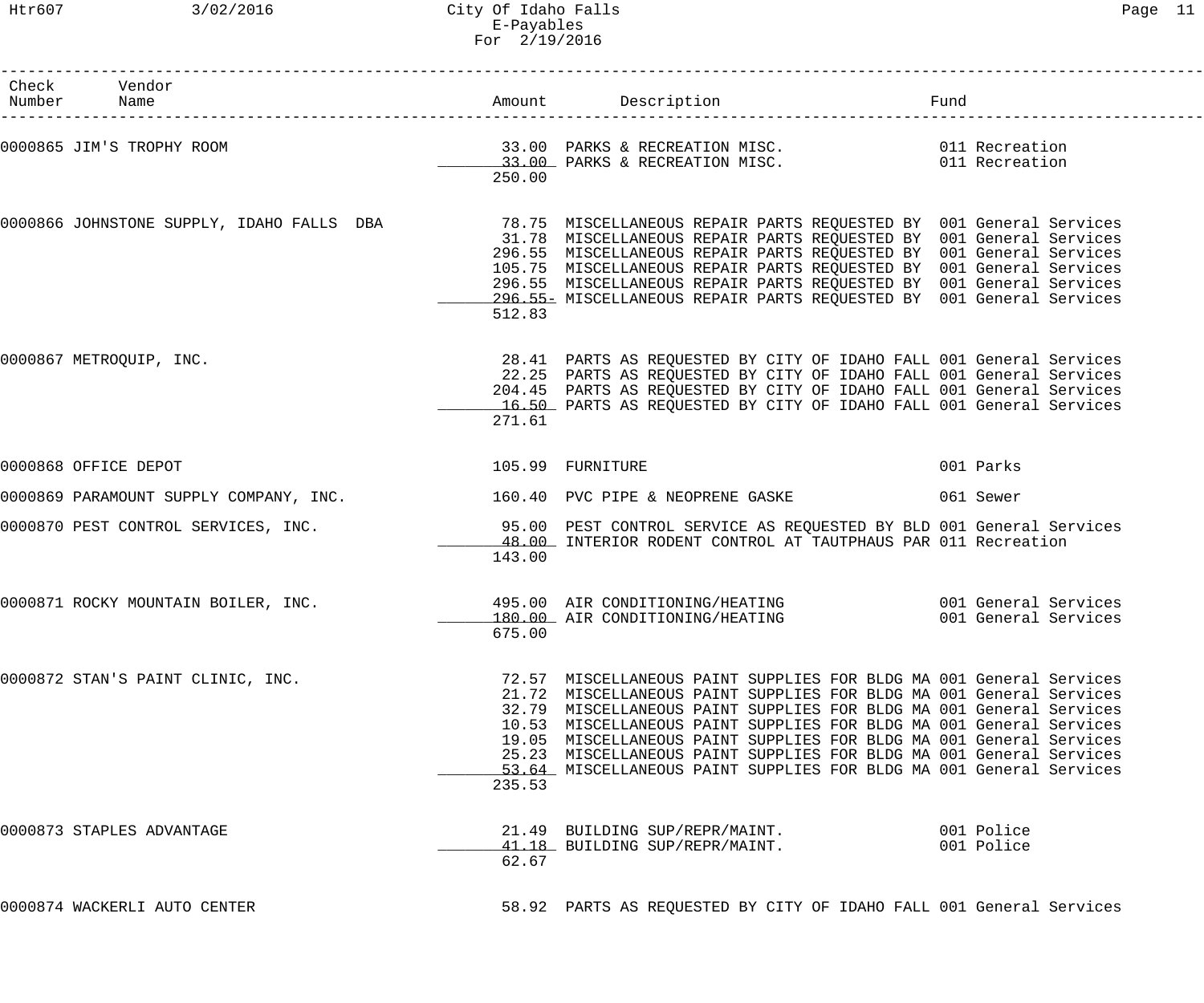| Check<br>Number   | Vendor<br>Name               | Amount | Description                                                                                                                                                                                                                                                                               | Fund |           |
|-------------------|------------------------------|--------|-------------------------------------------------------------------------------------------------------------------------------------------------------------------------------------------------------------------------------------------------------------------------------------------|------|-----------|
|                   | 0000874 WACKERLI AUTO CENTER | 354.05 | 169.03 PARTS AS REQUESTED BY CITY OF IDAHO FALL 001 General Services<br>5.00- PARTS AS REQUESTED BY CITY OF IDAHO FALL 001 General Services<br>53.55 PARTS AS REQUESTED BY CITY OF IDAHO FALL 001 General Services<br>77.55 PARTS AS REQUESTED BY CITY OF IDAHO FALL 001 General Services |      |           |
|                   | 0000875 WILBUR-ELLIS COMPANY |        | 6,095.69 FERTILIZER/SOIL CONDITION                                                                                                                                                                                                                                                        |      | 001 Parks |
| 0000876 ZIP PRINT |                              |        | 13.20 PHOTOCOPIES AND POSTERS AS NEEDED BY AQU 011 Recreation<br>7.50 PHOTOCOPIES AND POSTERS AS NEEDED BY AOU 011 Recreation                                                                                                                                                             |      |           |

20.70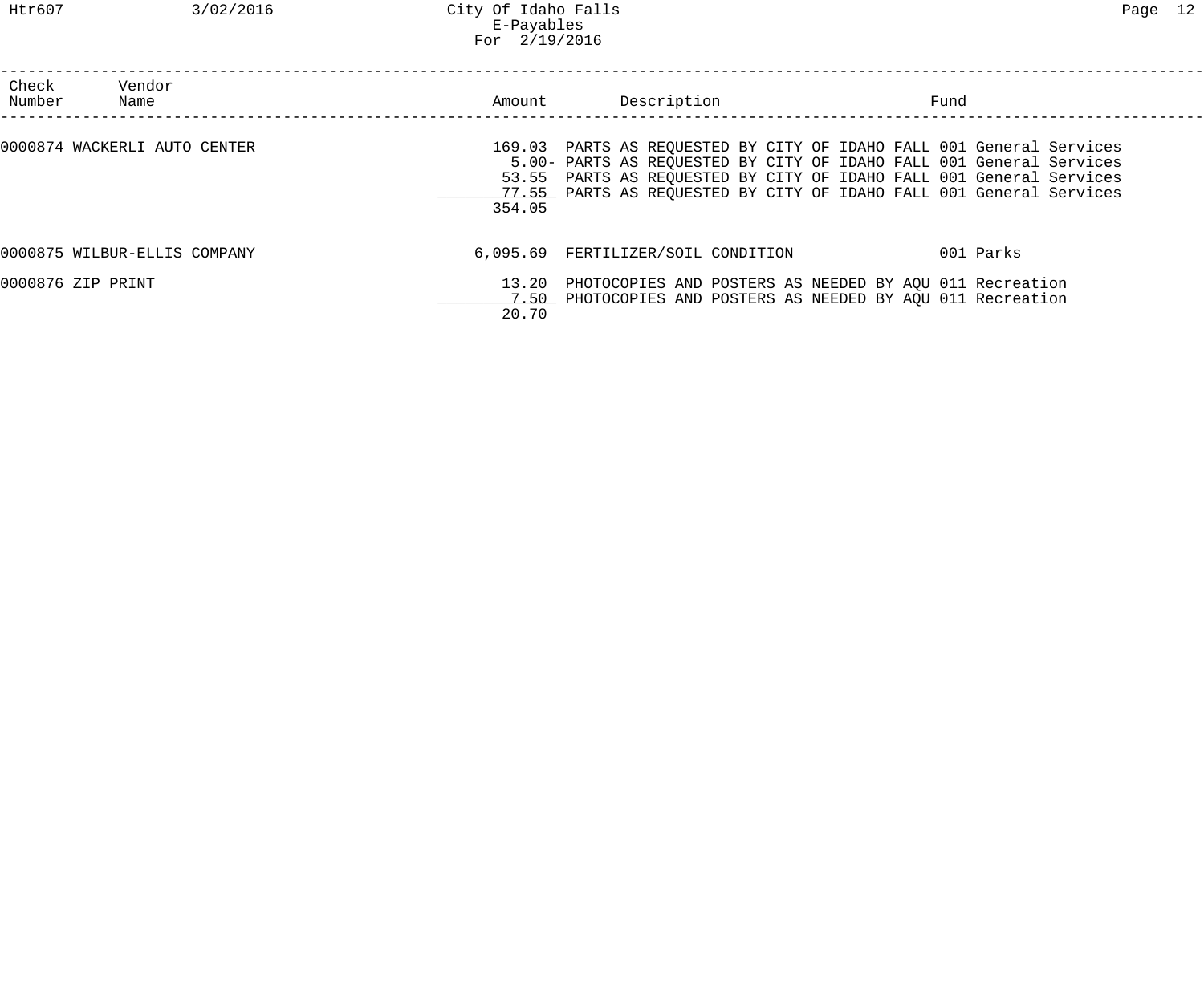| Check Vendor<br>Number Name                                              |                                                                    |                                                                                                                                                                                                                                        |                                                       |
|--------------------------------------------------------------------------|--------------------------------------------------------------------|----------------------------------------------------------------------------------------------------------------------------------------------------------------------------------------------------------------------------------------|-------------------------------------------------------|
| 0000877 AUTODATA, INC. 200.00 MEMBERSHIPS                                |                                                                    |                                                                                                                                                                                                                                        | 001 General Services                                  |
|                                                                          |                                                                    |                                                                                                                                                                                                                                        | 061 Sewer                                             |
| 0000879 BEST BUY                                                         |                                                                    | 12.71 MISCELLANEOUS PRODUCTS                                                                                                                                                                                                           | 001 City Attorney                                     |
| 0000880 BMC WEST BUILDING MATERIALS                                      |                                                                    | 832.30 LUMBER & RELATED PRODUCTS                                                                                                                                                                                                       | 001 Parks                                             |
|                                                                          | 273.79                                                             | 0000881 BONNEVILLE INDUSTRIAL SUPPLY 193.00 MISCELLANEOUS PURCHASES AS REQUIRED BY S 061 Sewer<br>159.29 FLASHLIGHT & 310 LUMEN<br>21.50 MISCELLANEOUS PURCHASES AS REQUIRED BY S 061 Sewer                                            | 061 Water                                             |
| 0000882 CAL RANCH STORES                                                 | 30.59                                                              | 1.70 1/16 GALVANIZED CABLE (10 001 Public Works Engineering<br>12.99 EXTENSION CORD (25 FT) 001 Public Works Engineering<br>13.74 TRIGGER SNAP 3/8 (6) 001 Public Works Engineering<br>1.14 ALUMINUM SLEEVES 3/32 (6) 001 Public Works |                                                       |
|                                                                          |                                                                    |                                                                                                                                                                                                                                        | 060 Airport                                           |
| 0000884 DYNA SYSTEMS                                                     |                                                                    | 133.31 SAFETY EQUIPMENT                                                                                                                                                                                                                | 001 General Services                                  |
| 0000885 EDGE CONSTRUCTION SUPPLY, INC. $1,470.00$ HARDWARE MISCELLANEOUS |                                                                    |                                                                                                                                                                                                                                        | 064 Electric                                          |
| 0000886 EVCO HOUSE OF HOSE - IDAHO                                       |                                                                    | 40.89 PRESSURE WASHER TIP & 1/4                                                                                                                                                                                                        | 061 Water                                             |
| 0000887 FIRST STREET WELDING, INC.                                       |                                                                    | 18.55 PARTS AND MINOR SUBLET REPAIRS AS REQUES 001 General Services                                                                                                                                                                    |                                                       |
| 0000888 HENRY SCHEIN, INC.                                               | 640.10                                                             | 28.98 PURCHASE OF DRUGS AND SUPPLIES FOR CITY 063 Ambulance<br>611.12 PURCHASE OF DRUGS AND SUPPLIES FOR CITY 063 Ambulance                                                                                                            |                                                       |
| 0000889 IDAHO BUSINESS SYSTEMS, INC.                                     | 55.00 TONER<br>55.00 TONER<br>55.00 TONER<br>55.00 TONER<br>220.00 | $(2$ EACH @ 110.00)                                                                                                                                                                                                                    | 001 Parks<br>001 Parks<br>001 Parks<br>001 Cemeteries |
| 0000890 INDUSTRIAL HOSE & FITTINGS INC                                   | 154.45                                                             | 4.95 REPAIRS AND SUPPLIES AS REQUESTED BY FOR 001 Parks<br>137.67 NEW HOSE AND SLEEVE FOR K<br>11.83 HOSE FITTING                                                                                                                      | 001 Police<br>064 Electric                            |
| 0000891 INKED WEAR LLC                                                   |                                                                    | 233.60 T-SHIRTS FOR SWIM TEAMS FOR THE AQUATIC 011 Recreation                                                                                                                                                                          |                                                       |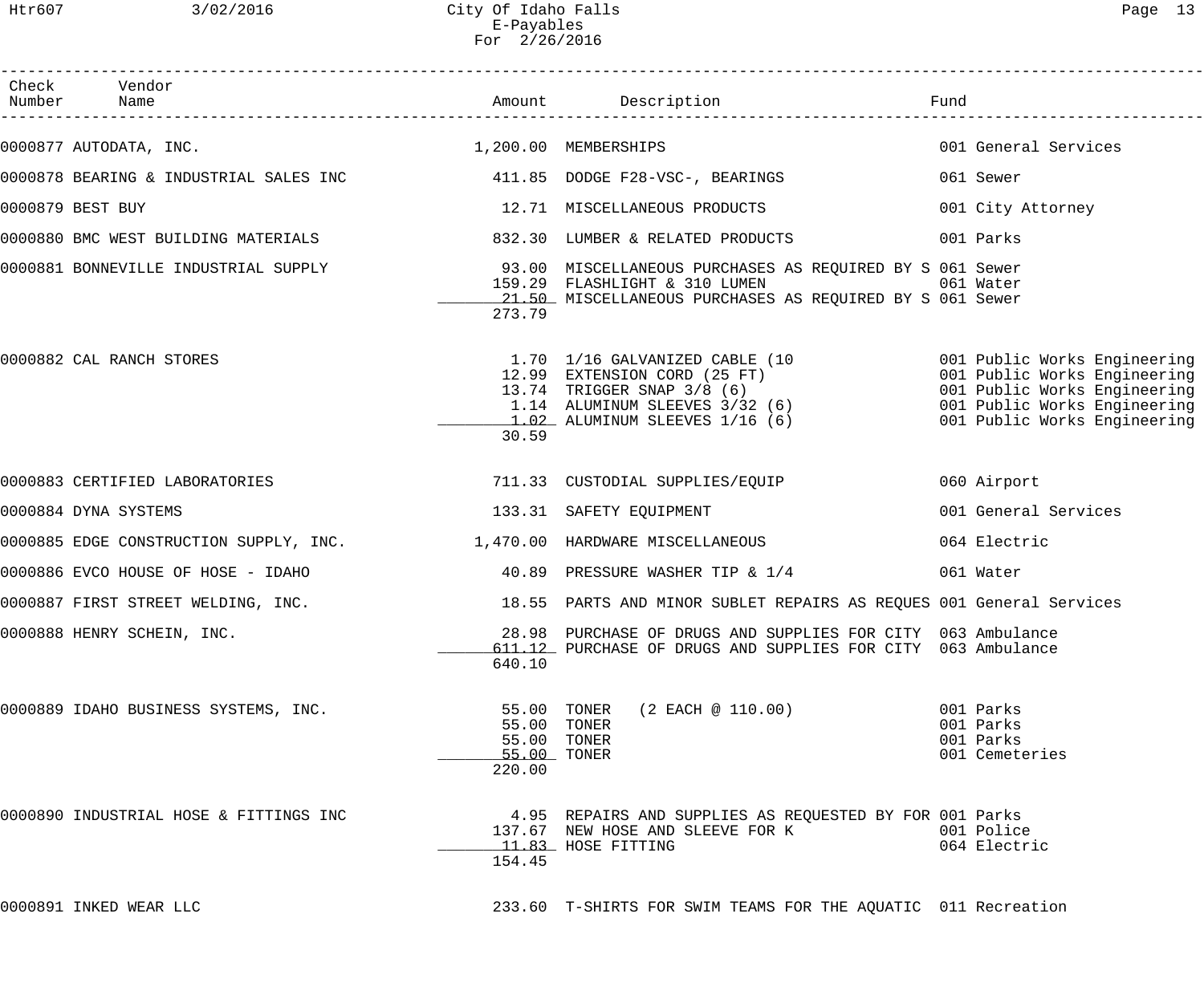Htr607 3/02/2016 City Of Idaho Falls Page 14 E-Payables For 2/26/2016

| Check Vendor<br>Number Name         |           |                                                                                                                                              |                           |
|-------------------------------------|-----------|----------------------------------------------------------------------------------------------------------------------------------------------|---------------------------|
|                                     |           |                                                                                                                                              |                           |
|                                     |           | 0000892 INT'L CODE COUNCIL, INC. 60.00 SUBSCRIPTIONS                                                                                         | 001 Planning & Building   |
| 0000893 JIM'S TROPHY ROOM           |           | 99.80 CERTIFICATE HOLDERS FOR A                                                                                                              | 001 Police                |
|                                     |           | 0000894 MWI VETERINARY SUPPLY COMPANY 111.43 VETERINARY SUPPLIES FOR TAUTPHAUS PARK Z 001 Parks                                              |                           |
| 0000895 OMNI SECURITY SYSTEMS, INC. | 11,140.00 | 8,340.00 FIRE PROTECT EQ/SUP/MAINT 664 Electric<br>2,800.00 FIRE PROTECT EQ/SUP/MAINT 664 Electric                                           |                           |
| 0000896 RESPOND FIRST AID SYSTEMS   | 194.56    | 16.56 RESPOND FIRST AID REFILL<br>178.00 AIRPORT MAINTENANCE                                                                                 | 001 Police<br>060 Airport |
| 0000897 STAN'S PAINT CLINIC, INC.   |           | 67.08 LATEX PAINT SEMI GLOSS 3                                                                                                               | 001 Parks                 |
| 0000898 STAPLES ADVANTAGE           | 83.53     | 11.98   OFFICE SUPPLIES, GENERAL<br>71.55  LABORATORY EQUIP/MATERIAL                                                                         | 061 Sewer<br>061 Sewer    |
| 0000899 STRATA INCORPORATED         |           | 887.00 PROFESSIONAL/PERSONAL SRV                                                                                                             | 061 Water                 |
| 0000900 SWAN WORLD ENTERPRISES      |           | 109.90 RESALE ITEMS                                                                                                                          | 018 Golf Courses          |
| 0000901 TASER INTERNATIONAL         |           | 597.27 SUBSTATIONS                                                                                                                           | 001 Police                |
| 0000902 WACKERLI AUTO CENTER        | 896.94    | 761.79 PARTS AS REQUESTED BY CITY OF IDAHO FALL 001 General Services<br>135.15 PARTS AS REQUESTED BY CITY OF IDAHO FALL 001 General Services |                           |
| 0000903 ZIP PRINT                   | 20.20     | 15.50 PHOTOCOPIES AND POSTERS AS NEEDED BY AQU 011 Recreation<br>4.70 PHOTOCOPIES AND POSTERS AS NEEDED BY AQU 011 Recreation                |                           |
|                                     |           |                                                                                                                                              |                           |